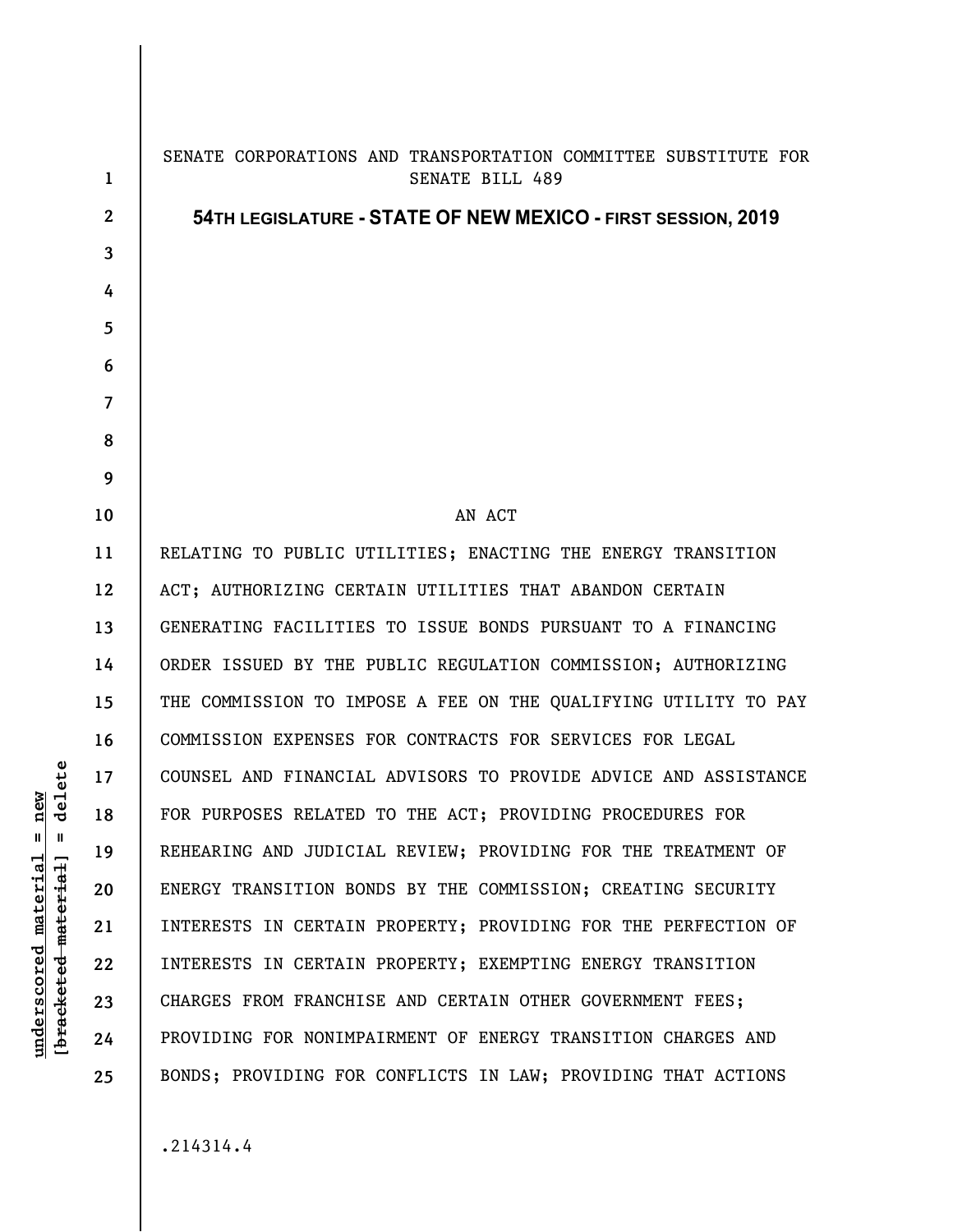**1 2 3 4 5 6 7 8 9 10 11 12 13 14**  TAKEN PURSUANT TO THE ENERGY TRANSITION ACT SHALL NOT BE INVALIDATED IF THE ACT IS HELD INVALID; REQUIRING THE PUBLIC REGULATION COMMISSION TO APPROVE PROCUREMENT OF ENERGY STORAGE SYSTEMS; PROVIDING NEW REQUIREMENTS AND TARGETS FOR THE RENEWABLE PORTFOLIO STANDARD FOR RURAL ELECTRIC COOPERATIVES AND PUBLIC UTILITIES; CREATING THE ENERGY TRANSITION INDIAN AFFAIRS FUND, THE ENERGY TRANSITION ECONOMIC DEVELOPMENT ASSISTANCE FUND AND THE ENERGY TRANSITION DISPLACED WORKER ASSISTANCE FUND; AMENDING CERTAIN DEFINITIONS IN THE RENEWABLE ENERGY ACT; REQUIRING THE HIRING OF APPRENTICES FOR THE CONSTRUCTION OF FACILITIES THAT PRODUCE OR PROVIDE ELECTRICITY; REQUIRING THE ENVIRONMENTAL IMPROVEMENT BOARD TO PROMULGATE RULES TO LIMIT CARBON DIOXIDE EMISSIONS OF CERTAIN ELECTRIC GENERATING FACILITIES.

BE IT ENACTED BY THE LEGISLATURE OF THE STATE OF NEW MEXICO:

**SECTION 1.** [NEW MATERIAL] SHORT TITLE.--Sections 1 through 23 of this act may be cited as the "Energy Transition Act".

**SECTION 2.** [NEW MATERIAL] DEFINITIONS.--As used in the Energy Transition Act:

A. "adjustment mechanism" means a formula-based calculation used to make adjustments to the energy transition charges that are necessary to correct for any over-collection or under-collection of the energy transition charges, to

 $.214314.4$  - 2 -

delete **[bracketed material] = delete**  $underscored material = new$ **underscored material = new**  $\mathbf{u}$ bracketed material] **15** 

**16** 

**17** 

**18** 

**19** 

**20** 

**21** 

**22** 

**23** 

**24**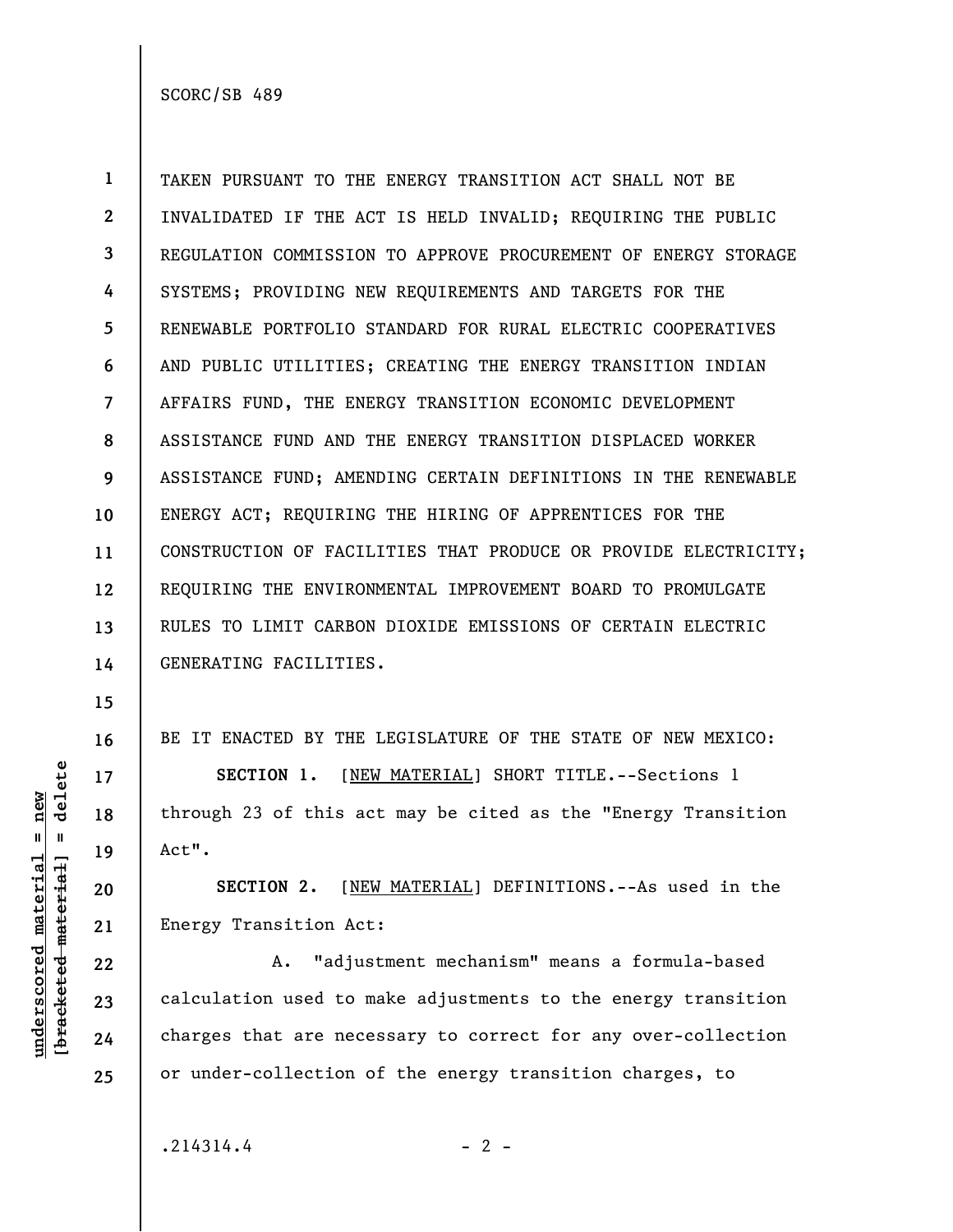provide for the timely and complete payment of scheduled principal and interest on energy transition bonds and the payment and recovery of other financing costs in accordance with a financing order;

**5 6 7 8 9 10 11 12**  B. "ancillary agreement" means a bond, insurance policy, letter of credit, reserve account, surety bond, interest rate lock or swap arrangement, hedging arrangement, liquidity or credit support arrangement or other similar agreement or arrangement entered into in connection with the issuance of an energy transition bond that is designed to promote the credit quality and marketability of the bond or to mitigate the risk of an increase in interest rates;

C. "assignee" means a person or legal entity, that may be newly created by the qualifying utility, to which an interest in energy transition property is sold, assigned, transferred or conveyed, other than as security, and any successor to or subsequent assignee of such a person or legal entity;

D. "commission" means the public regulation commission;

E. "electric delivery service" means transmission, distribution, generation, energy or any other service from a qualifying utility pursuant to commission-approved rate schedules or special contracts;

F. "energy transition bond" means a bond or other

 $.214314.4$  - 3 -

 $b$ racketed material] = delete **[bracketed material] = delete**  $underscored material = new$ **underscored material = new**

**19** 

**20** 

**21** 

**22** 

**23** 

**24** 

**25** 

**13** 

**1** 

**2** 

**3**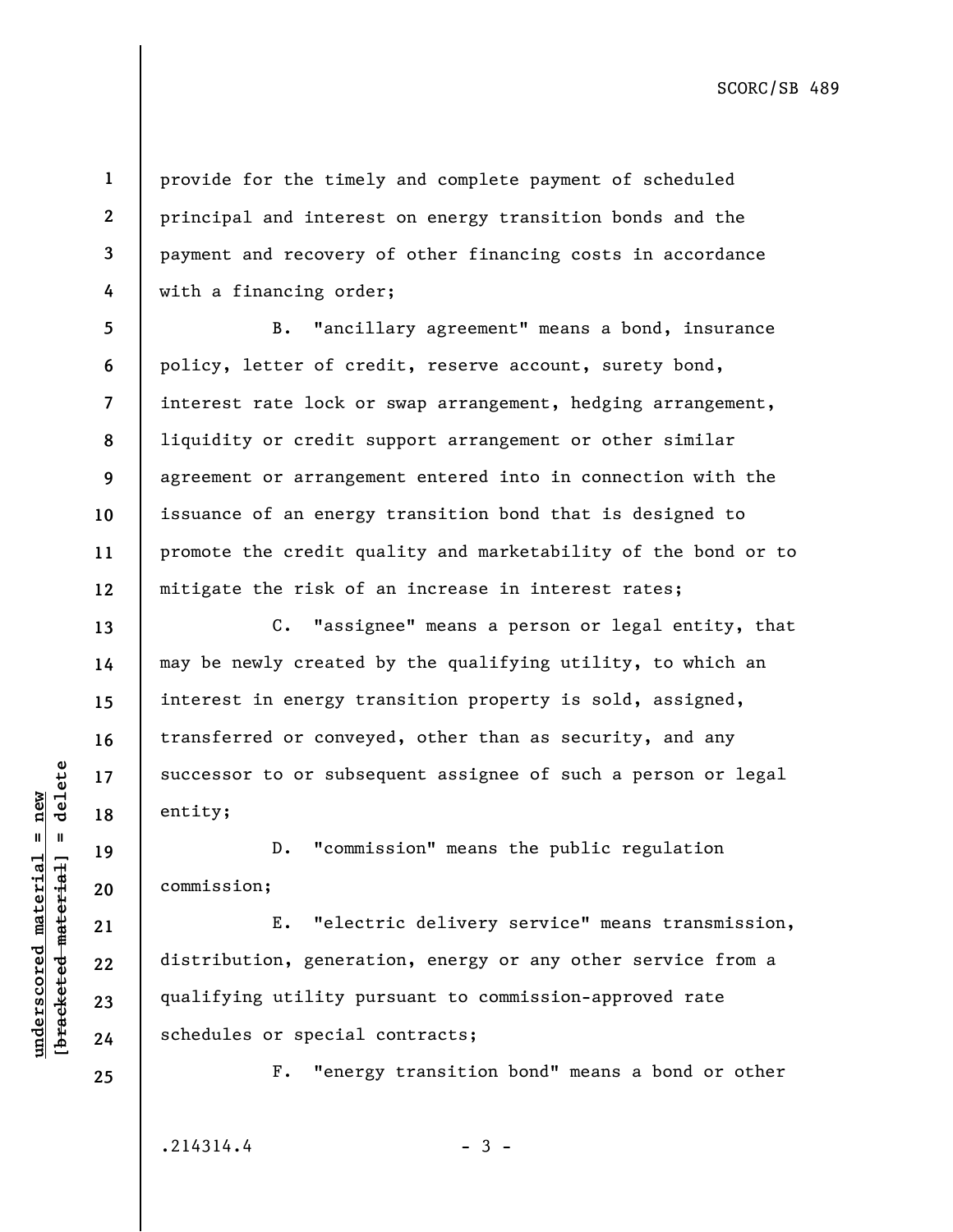**1 2 3 4 5**  evidence of indebtedness or ownership that is issued by a qualifying utility or an assignee pursuant to a financing order, the proceeds of which are secured by or payable from energy transition property and that are non-recourse to the qualifying utility;

**6 7 8**  G. "energy transition charge" means a nonbypassable charge paid by all customers of a qualifying utility for the recovery of energy transition costs;

H. "energy transition cost" means the sum of:

(1) financing costs;

(2) abandonment costs, which for a qualifying generating facility shall not exceed the lower of three hundred seventy-five million dollars (\$375,000,000) or one hundred fifty percent of the undepreciated investment in a qualifying generating facility being abandoned, as of the date of the abandonment. The abandonment costs subject to this limitation shall include:

(a) up to thirty million dollars (\$30,000,000) per qualifying generating facility in costs not previously collected from the qualifying utility's customers for plant decommissioning and mine reclamation costs, subject to any limitations ordered by the commission prior to January 1, 2019 and affirmed by the New Mexico supreme court prior to the effective date of the Energy Transition Act, associated with the abandoned qualifying generating facility;

 $.214314.4$  - 4 -

 $b$ racketed material] = delete **[bracketed material] = delete**  $underscored material = new$ **underscored material = new**

**9** 

**10** 

**11** 

**12** 

**13** 

**14** 

**15** 

**16** 

**17** 

**18** 

**19** 

**20** 

**21** 

**22** 

**23** 

**24**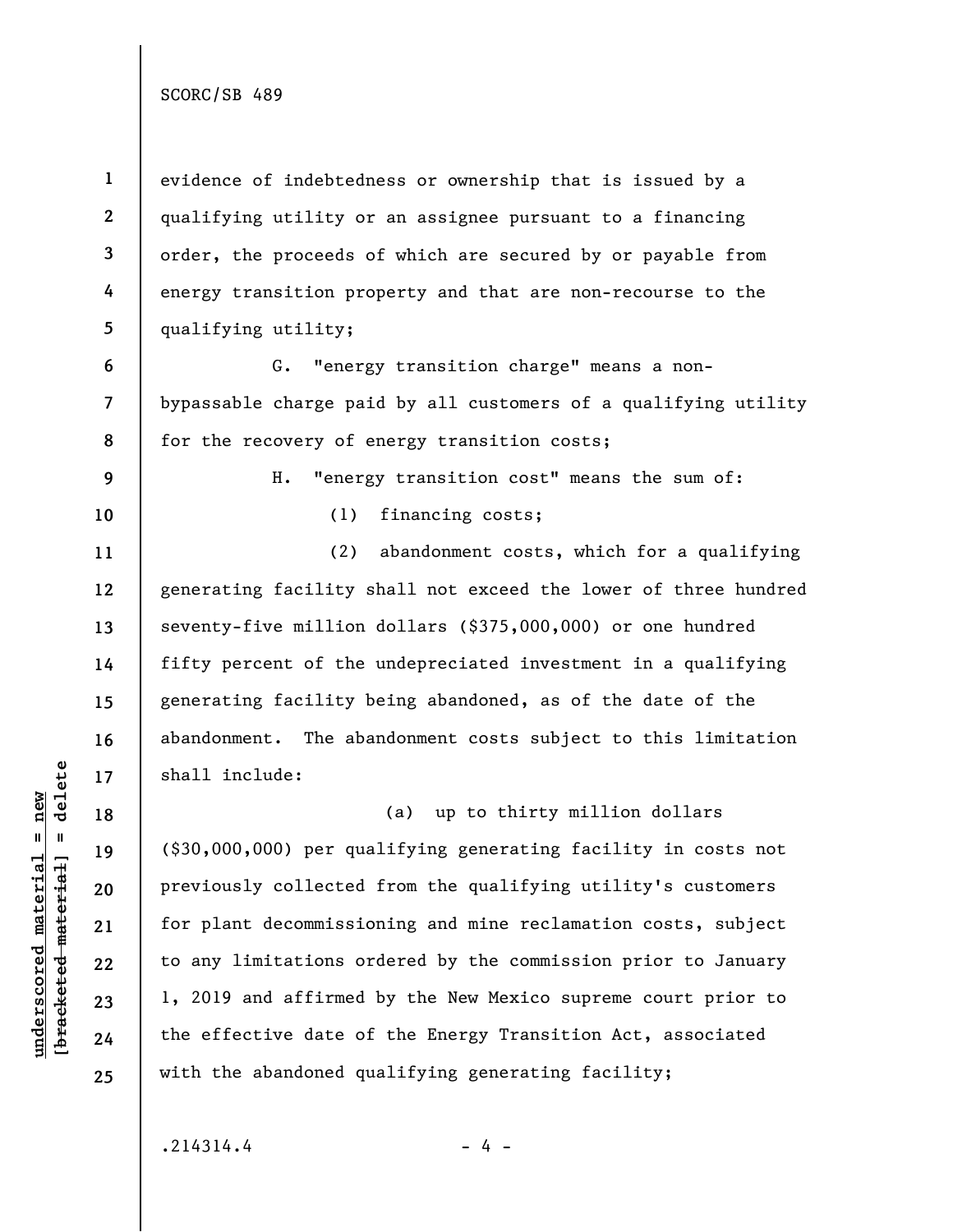**1 2 3 4 5 6 7 8 9 10 11 12 13 14 15 16 17 18 19 20 21 22 23 24 25**  (b) up to twenty million dollars (\$20,000,000) per qualifying generating facility in costs for severance and job training for employees losing their jobs as a result of an abandoned qualifying generating facility and any associated mine that only services the abandoned qualifying generating facility; (c) undepreciated investments as of the date of abandonment on the qualifying utility's books and records in a qualifying generating facility that were either being recovered in rates as of January 1, 2019 or are otherwise found to be recoverable through a court decision; and (d) other undepreciated investments in a qualifying generating facility incurred to comply with law, whether established by statute, court decision or rule, or necessary to maintain the safe and reliable operation of the qualifying generating facility prior to the facility's abandonment; (3) any other costs required to comply with changes in law enacted after January 1, 2019 incurred by the qualifying utility at the qualifying generating facility; and (4) payments required pursuant to Section 16 of the Energy Transition Act; I. "energy transition property" means the rights and interests of a qualifying utility or an assignee under a financing order, including the right to impose, charge, collect

 $.214314.4$  - 5 -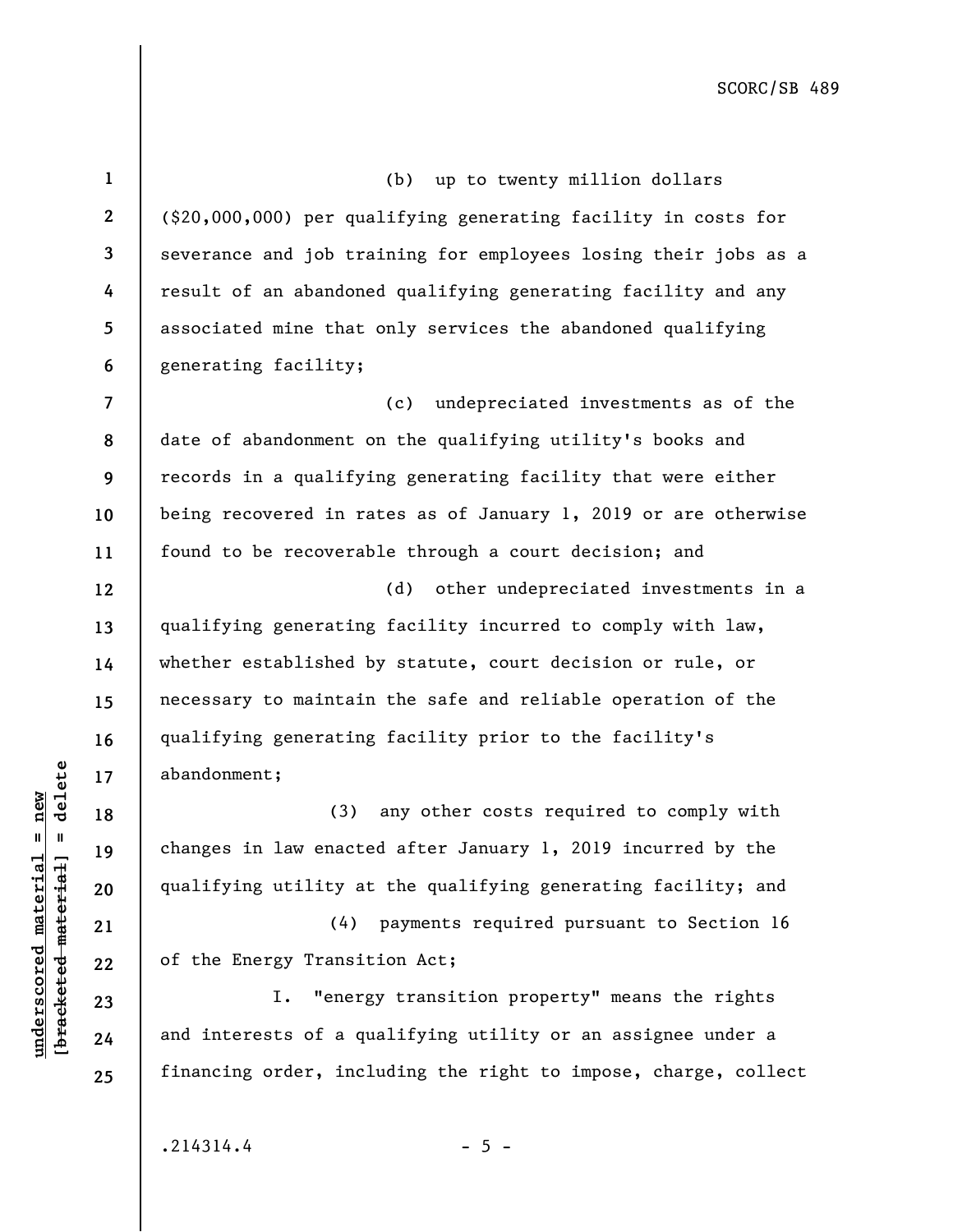**1 2 3 4 5 6 7 8 9 10 11 12 13 14 15 16 17 18 19 20 21 22 23 24 25**  and receive energy transition charges in an amount necessary to provide for full payment and recovery of all energy transition costs identified in the financing order, including all revenues or other proceeds arising from those rights and interests; J. "energy transition revenues" means revenues collected by or on behalf of a qualifying utility through an energy transition charge; K. "financing cost" means the cost incurred by the qualifying utility or an assignee to issue and administer energy transition bonds, including: (1) payment of the fee authorized pursuant to Subsection L of Section 5 of the Energy Transition Act; (2) principal, interest, acquisition, defeasance and redemption premiums that are payable on energy transition bonds; (3) any payment required under an ancillary agreement and any amount required to fund or replenish a reserve account or other account established under any indenture, ancillary agreement or other financing document relating to the energy transition bonds; (4) any costs, fees and expenses related to issuing, supporting, repaying, servicing and refunding energy transition bonds, the application for a financing order, including related state board of finance expenses, or obtaining an order approving abandonment of a qualifying generating

 $.214314.4$  - 6 -

 $b$ racketed material] = delete **[bracketed material] = delete**  $underscored material = new$ **underscored material = new**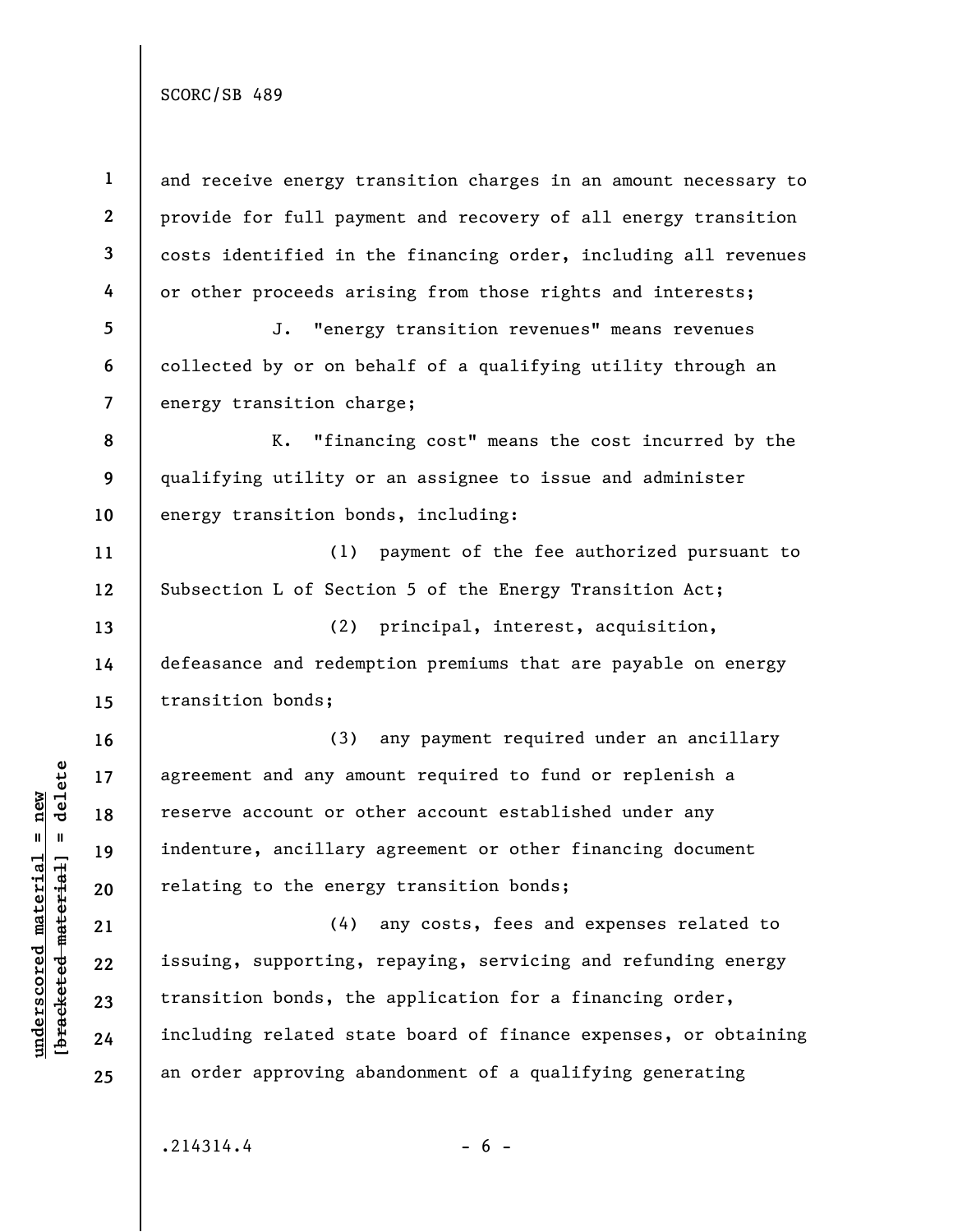| $\mathbf{1}$ | facility;                                                       |
|--------------|-----------------------------------------------------------------|
| $\mathbf{2}$ | (5)<br>any costs, fees and related expenses                     |
| 3            | incurred relating to any existing secured or unsecured          |
| 4            | obligation of a qualifying utility or an affiliate of a         |
| 5            | qualifying utility that are necessary to obtain any consent,    |
| 6            | release, waiver or approval from any holder of such an          |
| 7            | obligation to permit a qualifying utility to issue or cause the |
| 8            | issuance of energy transition bonds;                            |
| 9            | (6)<br>any taxes, fees, charges or other                        |
| 10           | assessments imposed on energy transition bonds;                 |
| 11           | (7) preliminary and continuing costs                            |
| 12           | associated with subsequent financing; and                       |
| 13           | any other related costs approved for<br>(8)                     |
| 14           | recovery in the financing order;                                |
| 15           | "financing order" means an order of the<br>L.                   |
| 16           | commission that authorizes the issuance of energy transition    |
| 17           | bonds, authorizes the imposition, collection and periodic       |
| 18           | adjustments of the energy transition charge and creates energy  |
| 19           | transition property;                                            |
| 20           | "financing party" means a trustee, collateral<br>М.             |
| 21           | agent or other person acting for the benefit of a bondholder,   |
| 22           | and a party to an ancillary agreement or the energy transition  |
| 23           | bonds, the rights and obligations of which relate to or depend  |
| 24           | upon the existence of energy transition property, the           |
| 25           | enforcement and priority of a security interest in energy       |

 $.214314.4$  - 7 -

**underscored material = new [bracketed material] = delete**

 $[bracketeed-material] = delete$  $underscored material = new$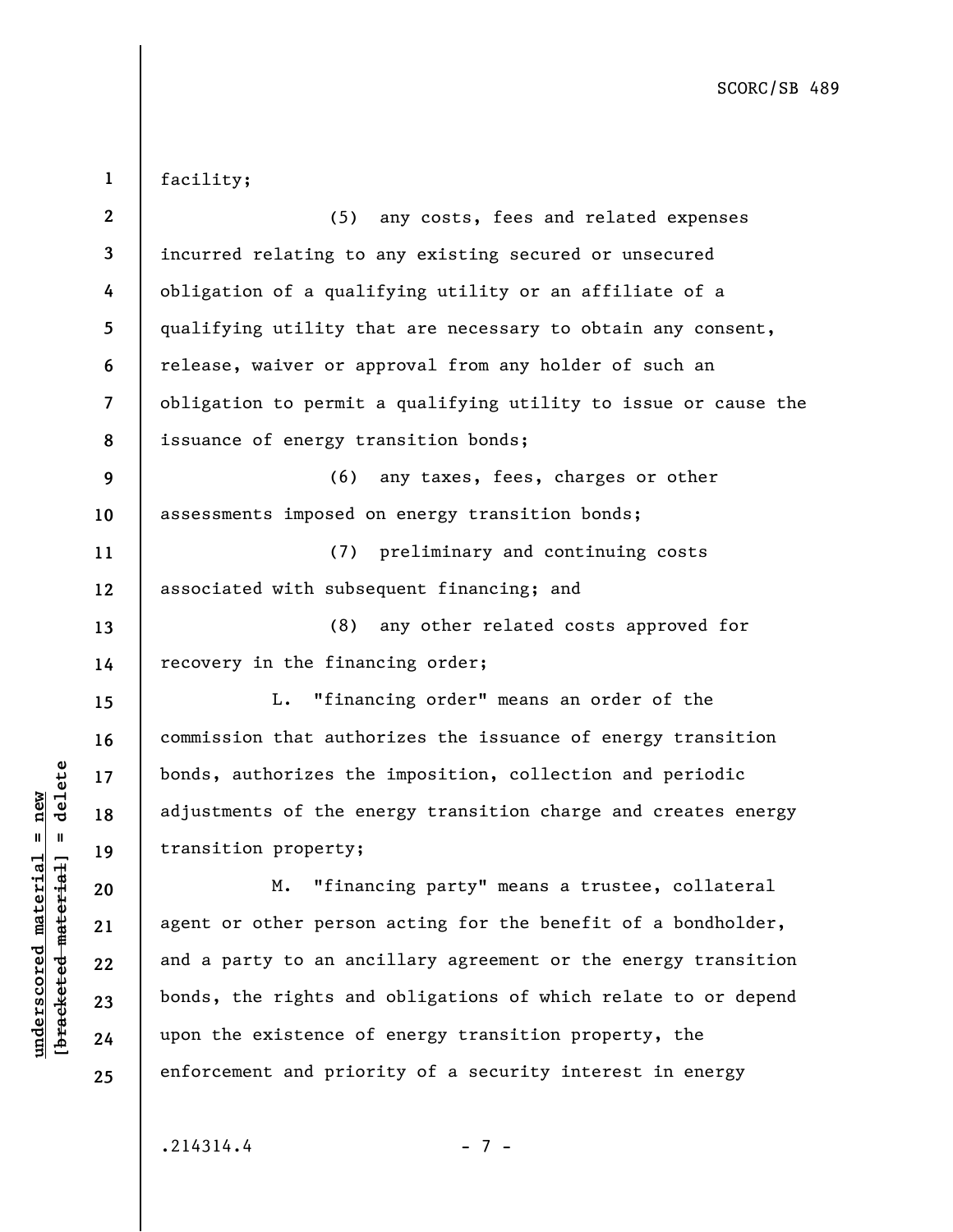**1 2**  transition property or the timely collection and payment of energy transition revenues;

**3 4 5 7 8**  N. "lowest cost objective" means that the structuring, marketing and pricing of energy transition bonds results in the lowest energy transition charges consistent with prevailing market conditions at the time of pricing of energy transition bonds and the structure and terms of energy transition bonds approved pursuant to the financing order;

O. "municipality" means any incorporated city, town or village, whether incorporated under general act, special act or special charter, incorporated counties and H class counties;

P. "non-bypassable" means that the payment of an energy transition charge may not be avoided by an electric service customer located within a utility service area and shall be paid by the customer that receives electric delivery service from the qualifying utility imposing the charge for as long as the energy transition bonds secured by the charge are outstanding and the related financing costs have not been recovered in full;

Q. "non-utility affiliate" means, with respect to a qualifying utility, a person that is an affiliated interest, as that term is used in the Public Utility Act, but a "non-utility affiliate" does not include a public utility that provides retail utility service to customers in the state;

**25** 

**6** 

**9** 

**10** 

**11** 

**12** 

**13** 

**14** 

**15** 

**16** 

**17** 

**18** 

**19** 

**20** 

**21** 

**22** 

**23** 

**24** 

R. "public utility" means "public utility" as used

 $.214314.4$  - 8 -

 $b$ racketed material] = delete **[bracketed material] = delete**  $underscored material = new$ **underscored material = new**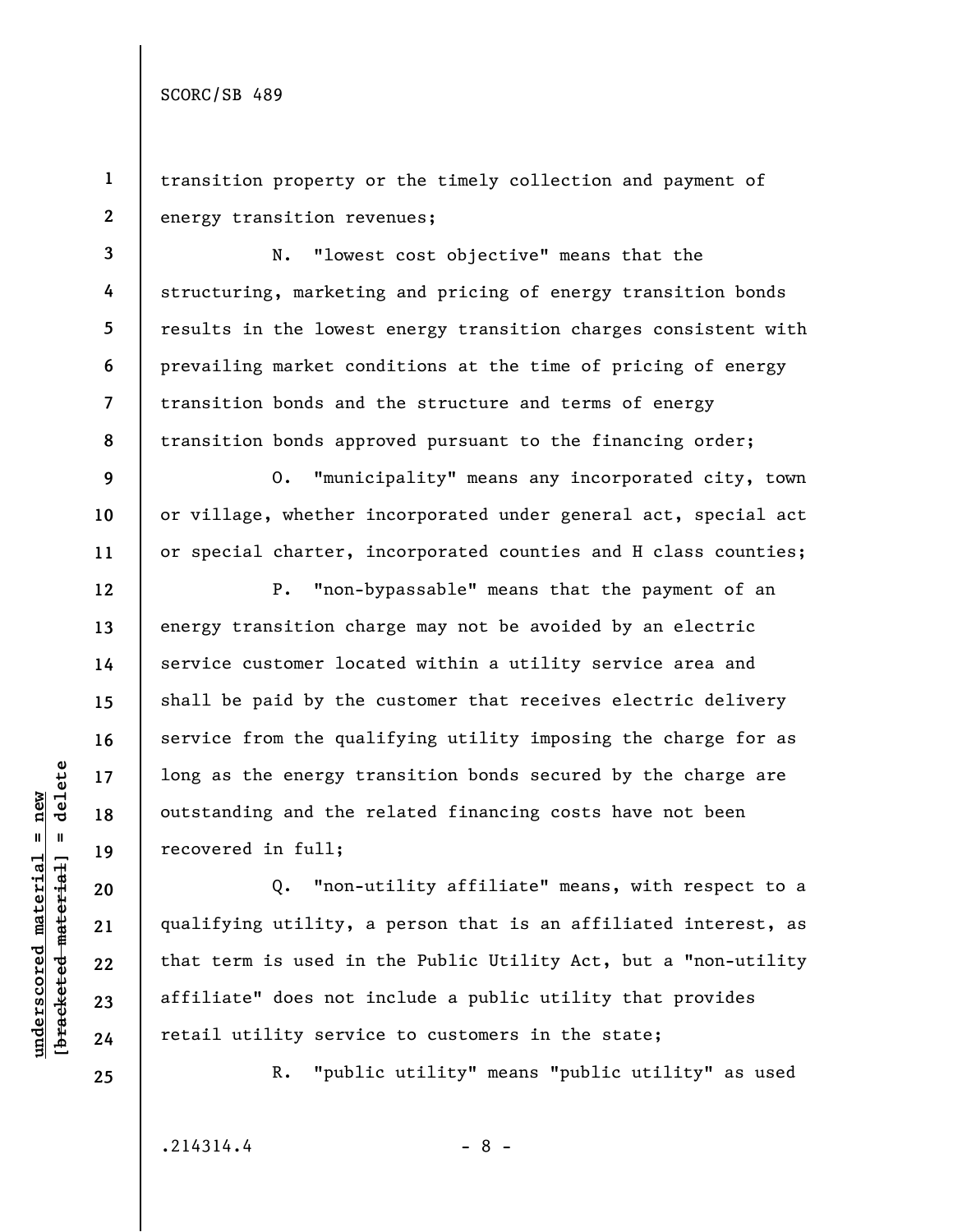**1 2 3 4 5 6 7 8 9 10 11 12 13 14 15 16 17 18 19 20 21 22 23 24 25**  in the Public Utility Act, but "public utility" does not include a distribution cooperative utility organized pursuant to the Rural Electric Cooperative Act; S. "qualifying generating facility" means a coalfired generating facility in New Mexico that may be composed of multiple generating units that: (1) has been granted a certificate of public convenience and for which abandonment authority is granted after December 31, 2018; (2) is owned or leased, in whole or in part, by a qualifying utility; (3) if operated by a qualifying utility prior to the effective date of the Energy Transition Act, is to be abandoned prior to January 1, 2023; and (4) if not operated by a qualifying utility prior to the effective date of the Energy Transition Act, is to be abandoned prior to January 1, 2032; and T. "qualifying utility" means a public utility that meets the requirements of Paragraph (1) of Subsection G of Section 62-3-3 NMSA 1978 and owns or leases all or a portion of a qualifying generating facility and its successor or assignees. **SECTION 3.** [NEW MATERIAL] LOCATION OF RESOURCE DEVELOPMENT AFTER ABANDONMENT.-- A. For a qualifying utility that abandons a

 $\frac{1}{2}$  intereted material = delete **[bracketed material] = delete**  $underscored material = new$ **underscored material = new**

 $.214314.4$  - 9 -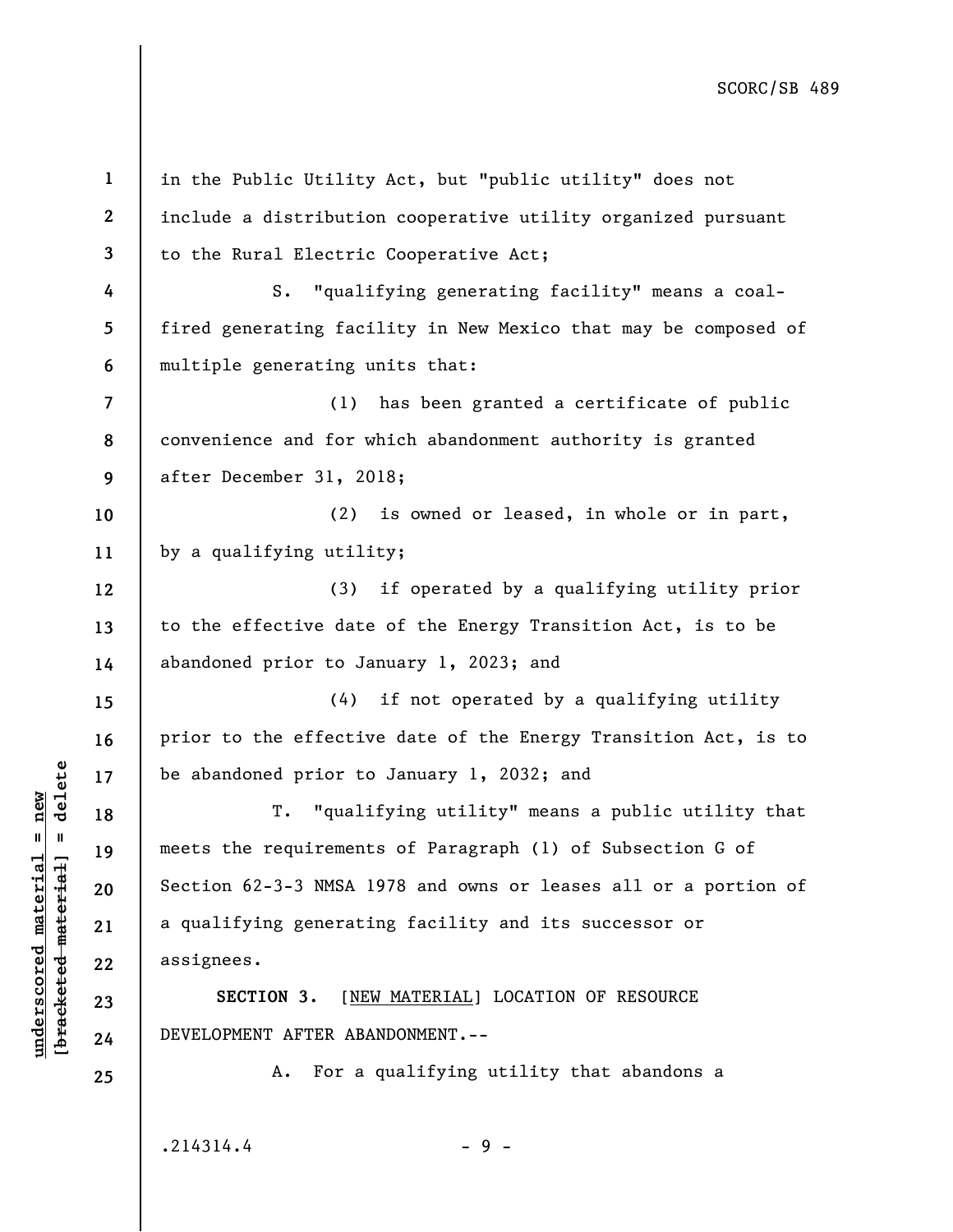**18** 

**19** 

**20** 

**21** 

**22** 

**23** 

**24** 

**25** 

**underscored material = new [bracketed material] = delete**

 $underscored material = new$ 

delete

 $\mathbf{I}$ 

bracketed material

**1**  qualifying generating facility in New Mexico prior to January 1, 2023, the qualifying utility shall, no later than one year after approval of the abandonment, apply for commission approval of competitively procured replacement resources. As part of that competitive procurement, and in addition to the criteria set forth in Subsections B and C of this section, projects shall be ranked based on their cost, economic development opportunity and ability to provide jobs with comparable pay and benefits to those lost due to the abandonment of a qualifying generating facility. The qualitative and quantitative data and analysis used to establish the ranking shall be available for review by parties to the commission proceeding.

B. In determining whether to approve replacement resources, the commission shall prefer resources with the least environmental impacts, those with higher ratios of capital costs to fuel costs and those able to reduce the cost of reclamation and use for lands previously mined within the county of the qualifying generating facility.

C. In considering responses to requests for proposals for replacement resources pursuant to this section, a qualifying utility shall inform prospective bidders that it promotes and encourages the use of workers residing in New Mexico to the greatest extent practicable and shall take that use into consideration in evaluating proposals.

 $.214314.4$  - 10 -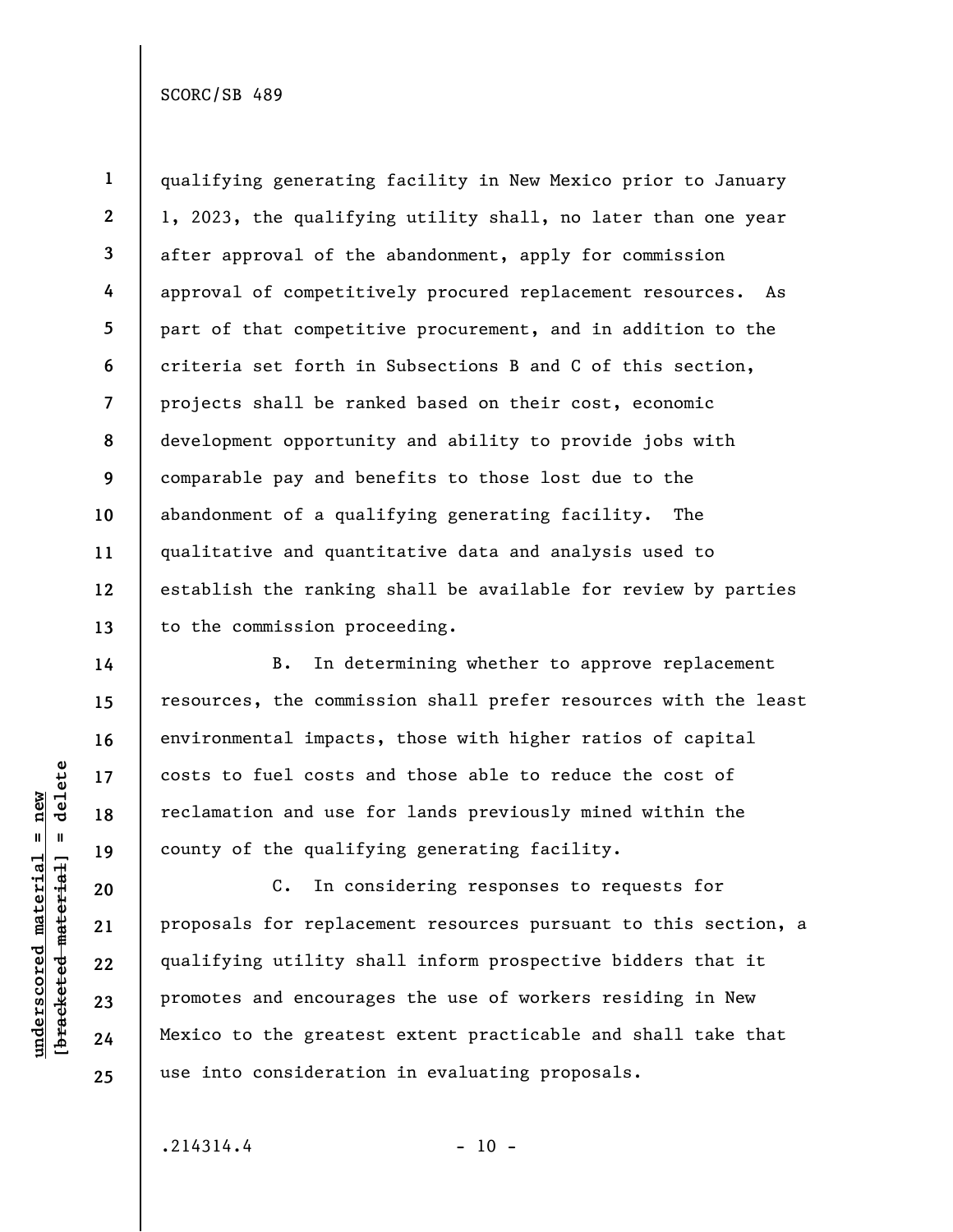**8**  D. The commission shall grant all necessary approvals for replacement resources; provided that the commission may determine that the particular resource proposed by the qualifying utility should not be approved and that, instead, an alternative replacement resource that meets the conditions of this section should be approved. The commission shall not disallow recovery of reasonable costs associated with requirements as to where the resources are located.

**9 10 11**  E. Replacement resources shall be subject to local property taxes or a binding commitment to make an equivalent payment in lieu of taxes.

F. As used in this section, "replacement resources" means up to four hundred fifty megawatts of nameplate capacity identified by the qualifying utility as replacement for a qualifying generating facility, and may include energy storage capacity; provided that such resources are located in the school district in New Mexico where the abandoned facility is located, are necessary to maintain reliable service and are in the public interest as determined by the commission.

**SECTION 4.** [NEW MATERIAL] FINANCING ORDER--APPLICATION CONTENTS--PENDING APPLICATIONS.--

A. A qualifying utility that is abandoning a qualifying generating facility may apply to the commission for a financing order pursuant to this section to recover all of its energy transition costs through the issuance of energy

 $.214314.4$  - 11 -

 $b$ racketed material] = delete **[bracketed material] = delete**  $underscored material = new$ **underscored material = new**

**1** 

**2** 

**3** 

**4** 

**5** 

**6** 

**7** 

**12** 

**13** 

**14** 

**15** 

**16** 

**17** 

**18** 

**19** 

**20** 

**21** 

**22** 

**23** 

**24**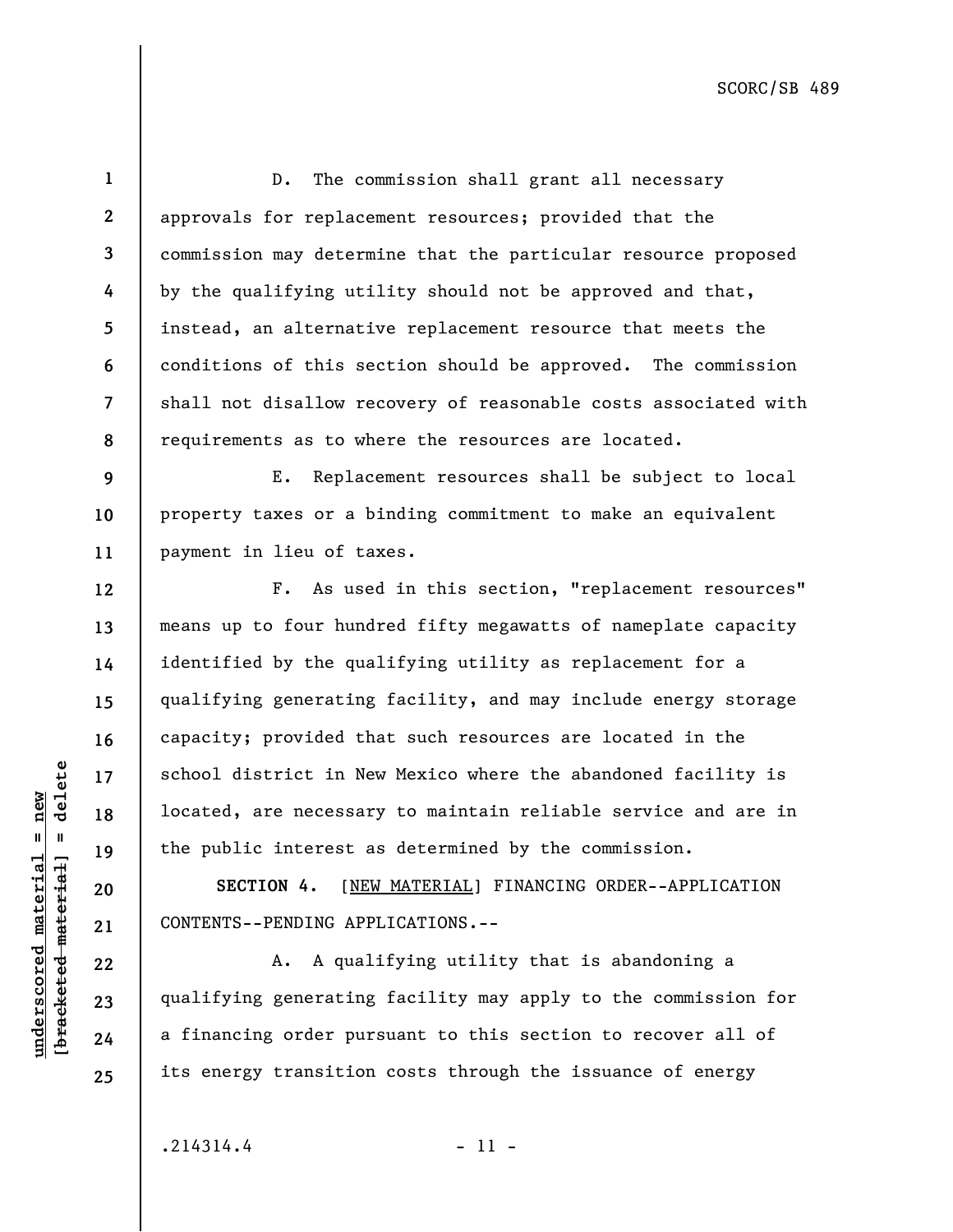**1 2 3 4 5 6 7 8 9 10 11 12 13 14 15 16 17 18 19 20 21 22 23 24**  transition bonds. To obtain a financing order, a qualifying utility shall obtain approval to abandon a qualifying generating facility pursuant to Section 62-9-5 NMSA 1978. The application for the financing order may be filed as part of the application for approval to abandon a qualifying generating facility. B. An application for a financing order shall include: (1) a description of the facility that the qualifying utility proposes to abandon or for which abandonment authority was granted after December 31, 2018; (2) an estimate of the energy transition costs and shall: (a) identify the severance pay and job training expenses for affected employees losing their jobs as a result of an abandoned qualifying generating facility and any associated mine that only services the abandoned qualifying generating facility; (b) identify costs not previously collected from the qualifying utility's customers for plant decommissioning and mine reclamation costs, subject to any limitations ordered by the commission prior to January 1, 2019 and affirmed by the New Mexico supreme court prior to the effective date of the Energy Transition Act, associated with the abandoned qualifying generating facility; and

 $.214314.4$  - 12 -

**underscored material = new [bracketed material] = delete**

 $b$ racketed material] = delete  $underscored material = new$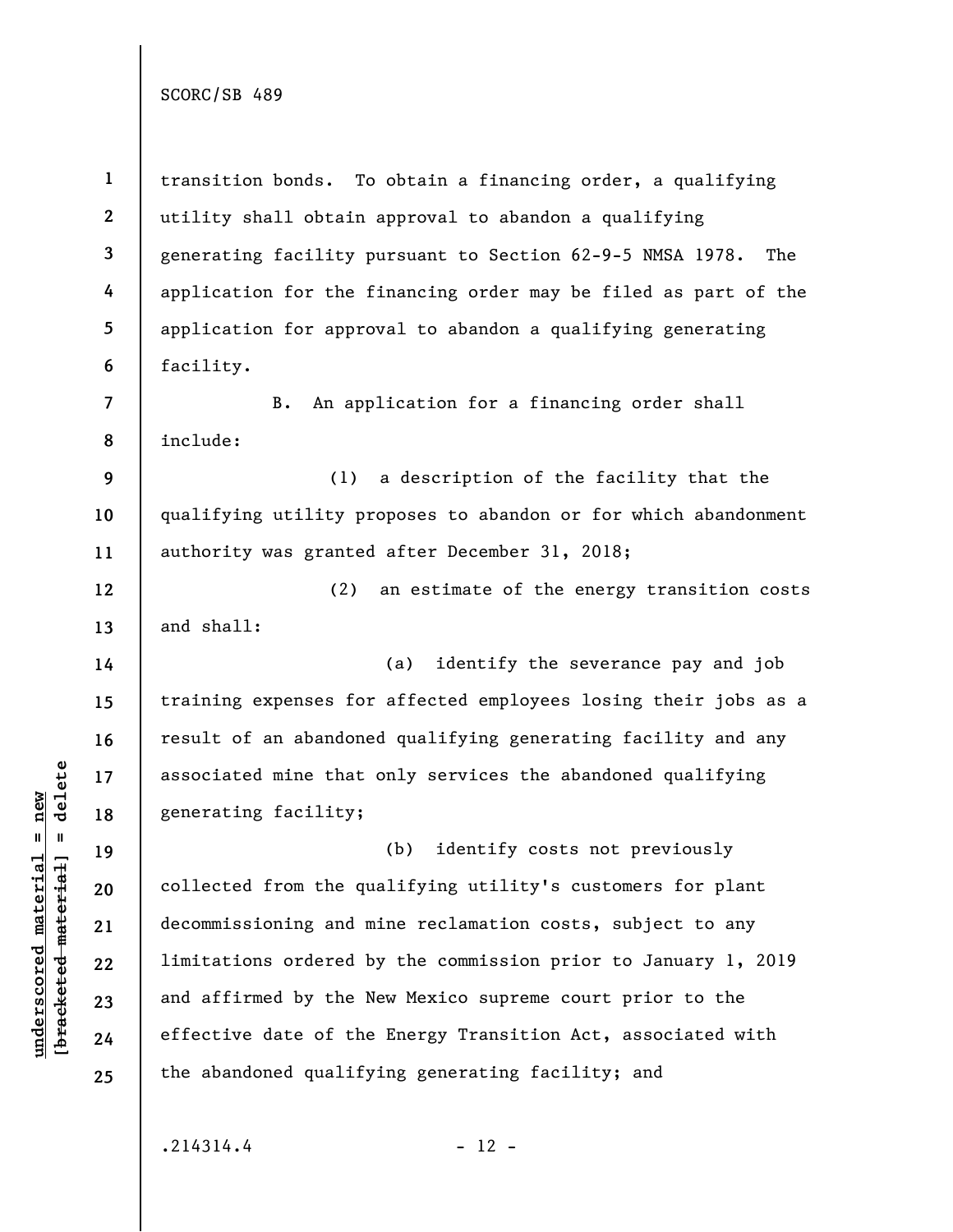**1 2 3 4 5 6 7 8 9 10 11 12 13 14 15 16 17 18 19 20 21 22 23 24 25**  (c) include an estimate of the financing costs associated with each series of energy transition bonds proposed to be issued; (3) an estimate of the amount of energy transition charges necessary to recover the costs in Paragraph (2) of this subsection and the proposed calculation thereof, based on the estimated date of issuance and estimated principal amount of each series of energy transition bonds proposed to be issued; (4) a description of the proposed adjustment mechanism that complies with the provisions of Section 6 of the Energy Transition Act; (5) a memorandum with supporting exhibits from a securities firm, such firm to be attested to by the state board of finance as being experienced in the marketing of bonds and capable of providing such a memorandum, that the proposed issuance satisfies the current published AAA rating or equivalent rating criteria of at least one nationally recognized statistical rating organization for issuances similar to the proposed energy transition bonds. The request for such attestation may be made by a qualifying utility prior to an application for a financing order, and the state board of finance shall act upon such a request promptly; (6) a commitment by the qualifying utility to file with the commission following the issuance of the energy

 $.214314.4$  - 13 -

**underscored material = new [bracketed material] = delete**

 $b$ racketed material] = delete  $underscored material = new$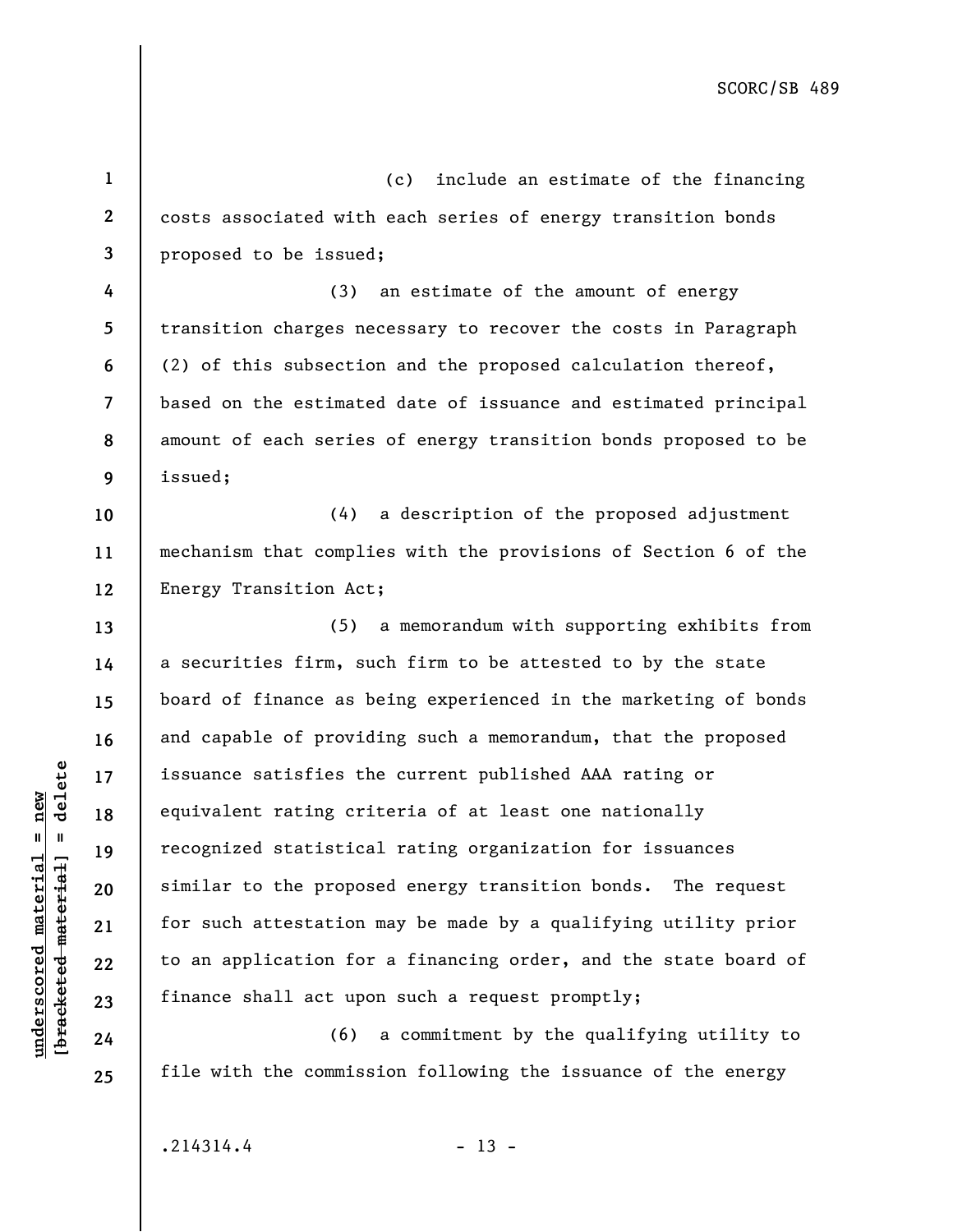|                          | SCORC/SB 489                                                    |
|--------------------------|-----------------------------------------------------------------|
|                          |                                                                 |
| $\mathbf{1}$             | transition bonds:                                               |
| $\boldsymbol{2}$         | a description of the final structure<br>(a)                     |
| 3                        | and pricing of the bonds;                                       |
| 4                        | updated financing costs and payment<br>(b)                      |
| 5                        | amount required pursuant to Section 16 of the Energy Transition |
| 6                        | Act; and                                                        |
| $\overline{\mathcal{L}}$ | (c)<br>an updated calculation of the energy                     |
| 8                        | transition charges;                                             |
| 9                        | an estimate of timing of the issuance and<br>(7)                |
| 10                       | term of the energy transition bonds, or series of bonds;        |
| 11                       | provided that the scheduled final maturity for each bond        |
| 12                       | issuance shall be no longer than twenty-five years;             |
| 13                       | (8)<br>identification of plans to sell, assign,                 |
| 14                       | transfer or convey, other than as a security, interest in       |
| 15                       | energy transition property, including identification of an      |
| 16                       | assignee, and demonstration that the assignee will be a         |
| 17                       | financing entity wholly owned, directly or indirectly, by the   |
| 18                       | qualifying utility that will be initially capitalized by the    |
| 19                       | qualifying utility in such a way that equity interests in the   |
| 20                       | financing entity are at least one-half percent of the total     |
| 21                       | capital of the assignee;                                        |
| 22                       | identification of ancillary agreements<br>(9)                   |
| 23                       | that may be necessary or appropriate;                           |
| 24                       | a description of a proposed ratemaking<br>(10)                  |
| 25                       | process to reconcile and recover or refund any difference       |
|                          |                                                                 |
|                          |                                                                 |

 $.214314.4$  - 14 -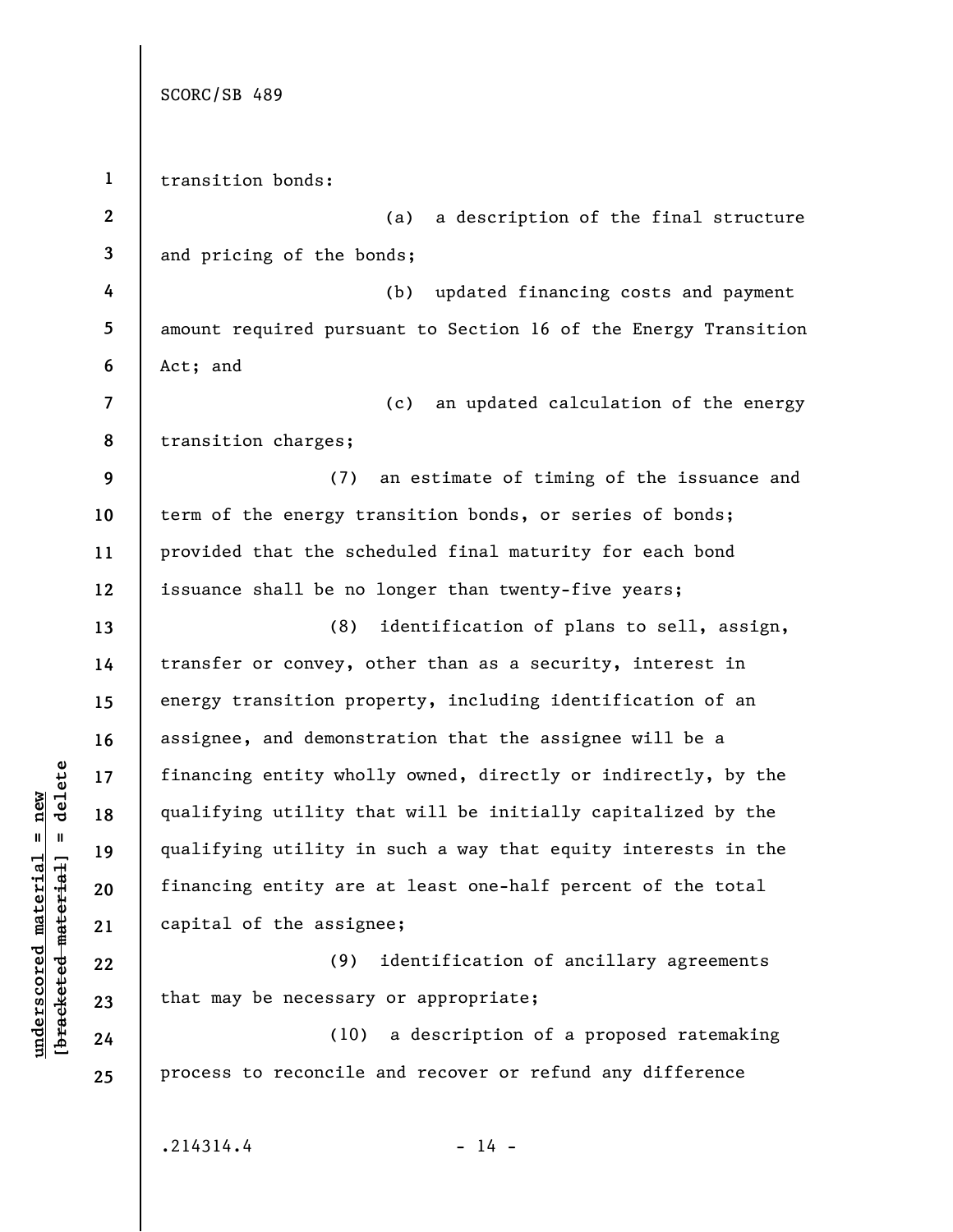**1 2 3 4 5 6 7 8 9 10 11 12 13 14 15 16 17 18 19 20 21 22 23 24 25**  between the energy transition costs financed by the energy transition bonds and the actual final energy transition costs incurred by the qualifying utility or the assignee; (11) a proposed ratemaking method to account for the reduction in the qualifying utility's cost of service associated with the amount of undepreciated investments being recovered by the energy transition charge at the time that charge becomes effective; and (12) a statement from the qualifying utility committing that the qualifying utility will use commercially reasonable efforts to obtain the lowest cost objective. C. The application may include requests for approvals for new resources necessitated by the abandonment of a qualifying generating facility. D. The qualifying utility or the commission may defer applications for needed approvals for new resources to a separate proceeding; provided that the application identifies adequate potential new resources sufficient to provide reasonable and proper service to retail customers. E. If an application for approval to abandon a qualifying generating facility is pending before the commission on the effective date of the Energy Transition Act, the qualifying utility may file a separate application for a financing order, and the commission may join or consolidate the application for a financing order with the pending proceeding

 $.214314.4$  - 15 -

**underscored material = new [bracketed material] = delete**

 $b$ racketed material] = delete  $underscored material = new$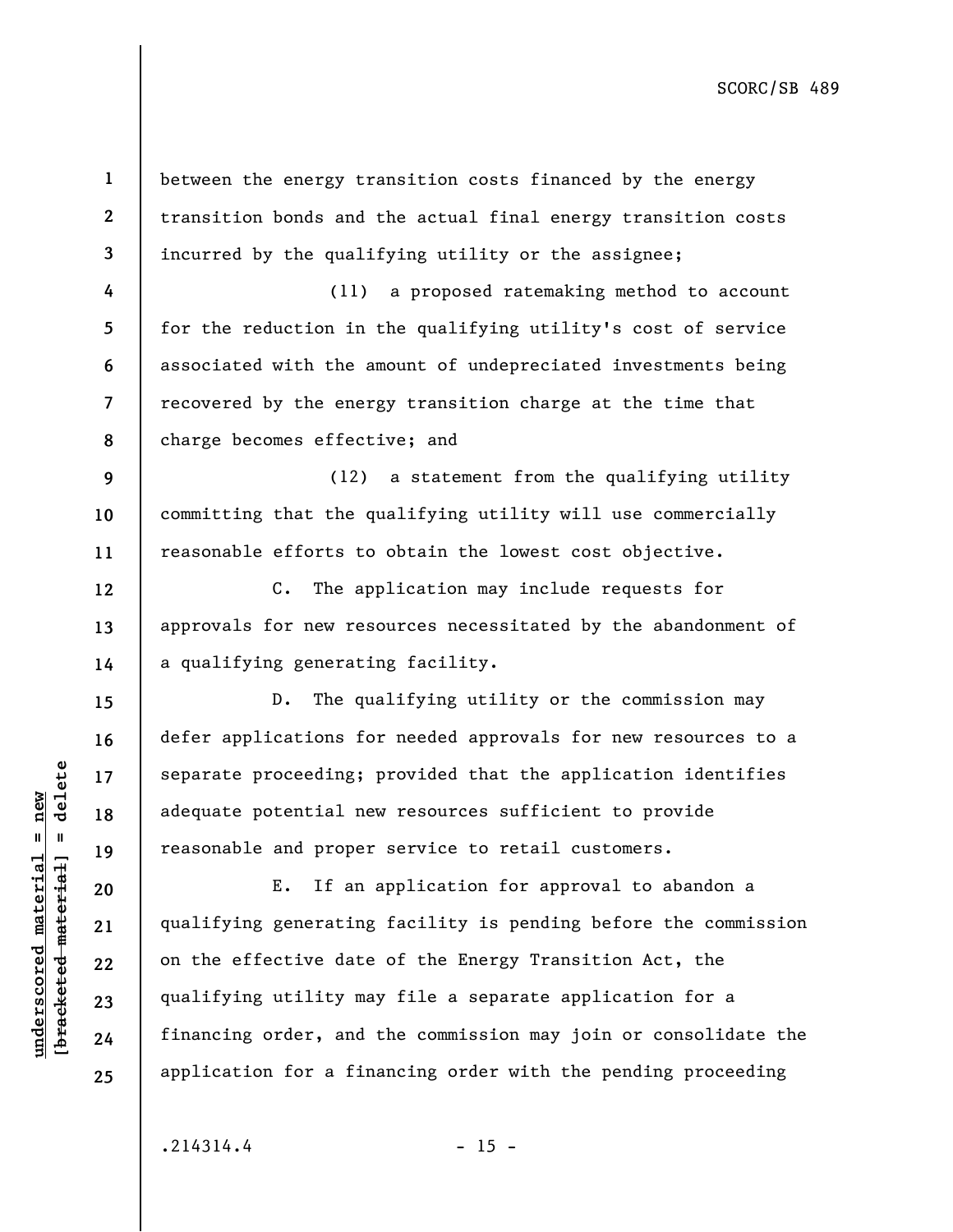**1 2 3 4 5 6**  involving abandonment of the qualifying generating facility, with the consent of the applicant. On such joinder or consolidation, the time periods prescribed by the Energy Transition Act shall become applicable to the joined or consolidated case as of the date of the joinder or consolidation.

**7 8 9**  F. If a qualifying utility does not recover energy transition costs pursuant to the Energy Transition Act, the energy transition costs may be recovered pursuant to other applicable provisions of the Public Utility Act.

**SECTION 5.** [NEW MATERIAL] FINANCING ORDER--ISSUANCE-- TERMS OF BONDS--REPORTS TO COMMISSION OF DISBURSEMENT OF BOND PROCEEDS--REVIEW AND AUDIT OF RECORDS.--

A. The commission may approve an application for a financing order without a formal hearing if no protest establishing good cause for a formal hearing is filed within thirty days of the date when notice is given of the filing of the application for the financing order. If a hearing is held, the commission shall issue an order granting or denying the application for the financing order to a qualifying utility that is abandoning a qualifying generating facility and an order on an accompanying application of the qualifying utility for approval to abandon the qualifying generating facility within six months from the date the application for the financing order is filed with the commission. For good cause

 $.214314.4$  - 16 -

 $b$ racketed material] = delete **[bracketed material] = delete**  $underscored material = new$ **underscored material = new**

**10** 

**11** 

**12** 

**13** 

**14** 

**15** 

**16** 

**17** 

**18** 

**19** 

**20** 

**21** 

**22** 

**23** 

**24**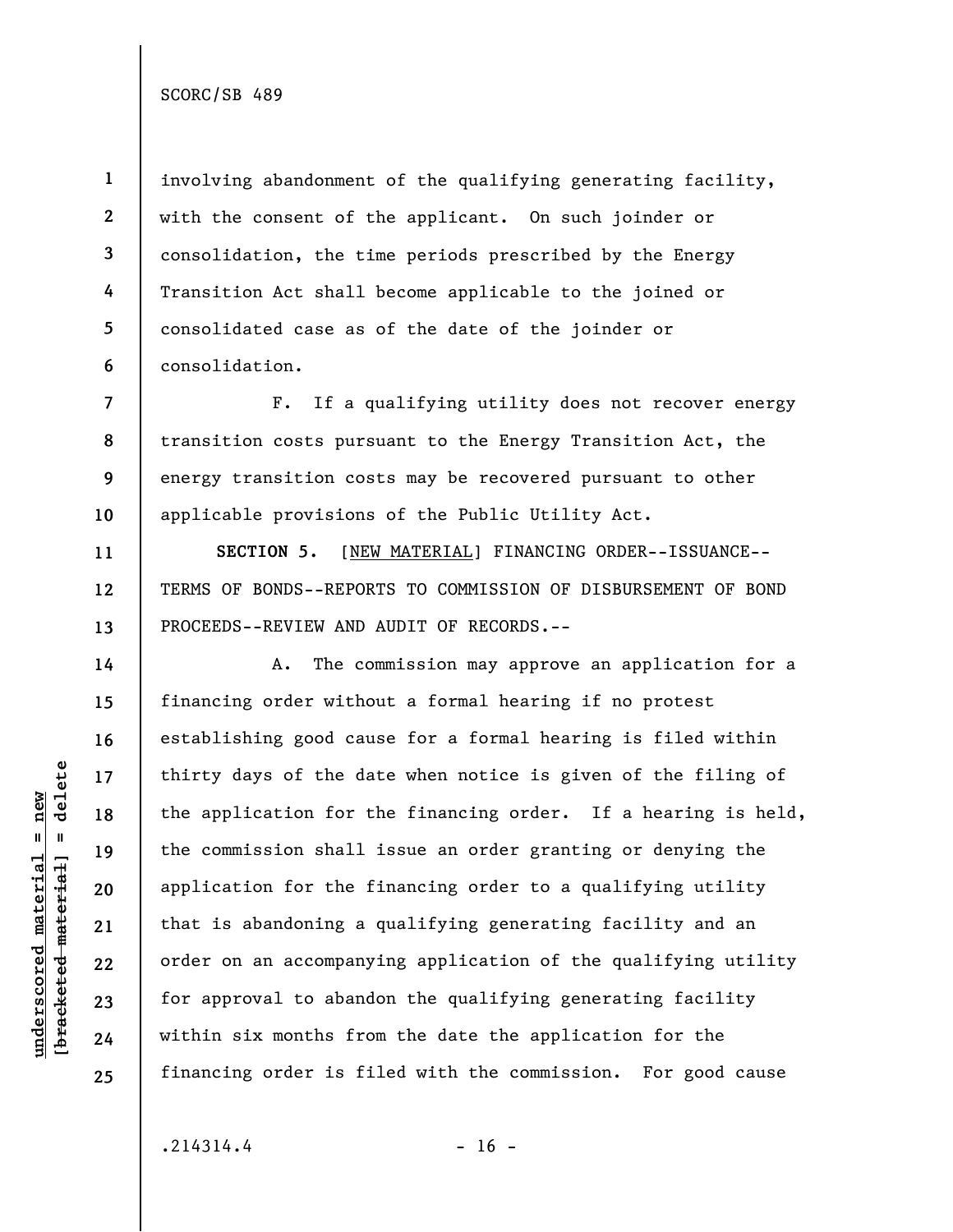**1 2**  shown, the commission may extend the time for issuing the order for an additional three months.

**3 4 5 6 7 8 9 10 11 12 13**  B. Failure to issue an order approving the application or advising of the application's noncompliance pursuant to Subsection E of this section within the time prescribed by Subsection A of this section shall be deemed approval of the application for a financing order and approval to abandon the qualifying generating facility, if abandonment approval was requested as part of the application for the financing order pursuant to this subsection. The commission shall issue an order acknowledging the deemed approvals within seven days of the expiration of the time period described in Subsection A of this section.

C. If an application for a financing order is accompanied by a request for approval of new resources, this section provides an alternative time frame to that provided in Subsection C of Section 62-9-1 NMSA 1978, and the time frame specified in this section shall govern, unless the request has been deferred to a separate proceeding pursuant to Subsection D of Section 4 of the Energy Transition Act.

D. The issuance of a financing order shall be the only approval required for the authority granted in the financing order.

E. The commission shall issue a financing order approving the application if the commission finds that the

 $.214314.4$  - 17 -

 $b$ racketed material] = delete **[bracketed material] = delete**  $underscored material = new$ **underscored material = new**

**14** 

**15** 

**16** 

**17** 

**18** 

**19** 

**20** 

**21** 

**22** 

**23** 

**24**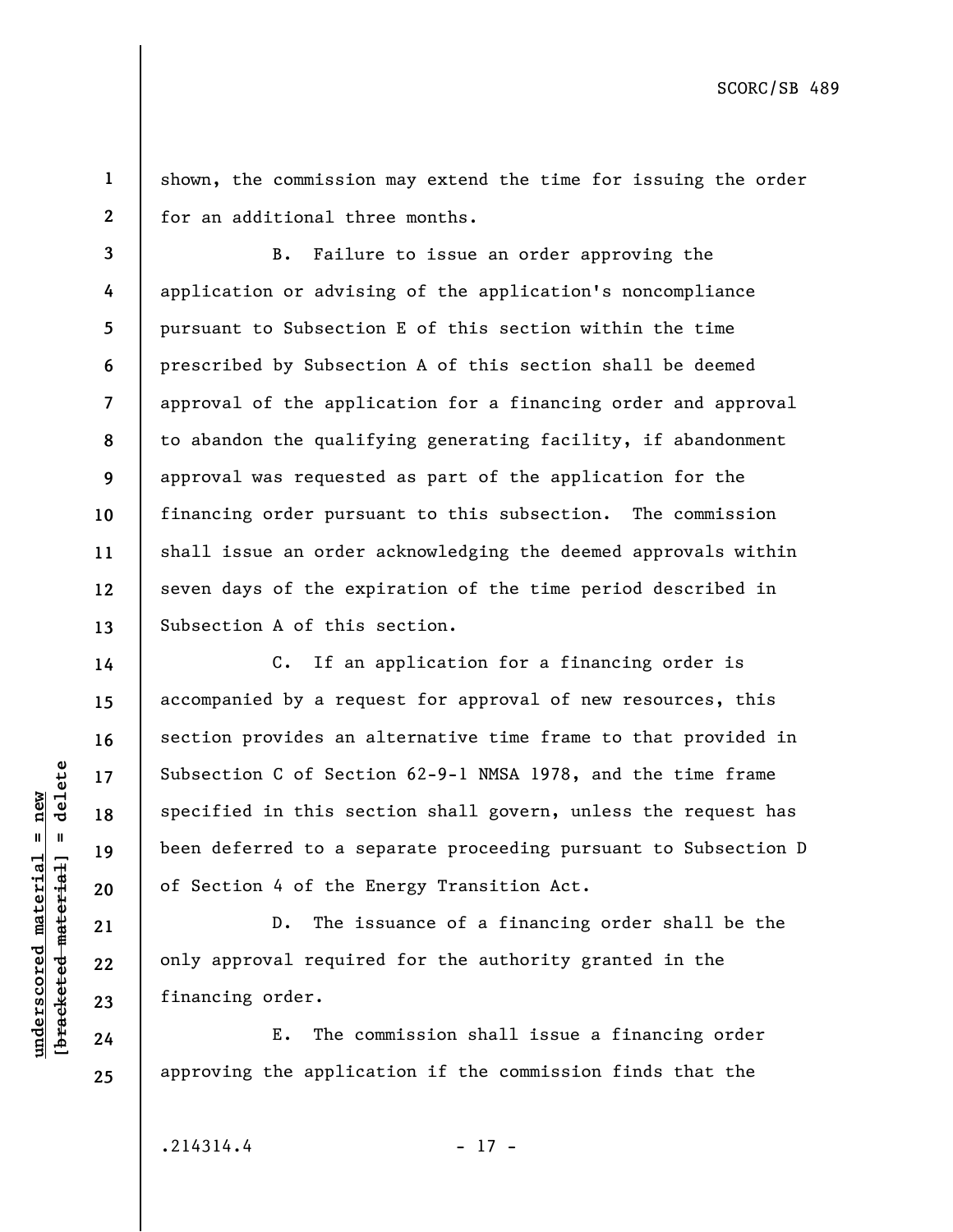**1 2 3 4 5 6 7 8 9 10 11 12**  qualifying utility's application for the financing order complies with the requirements of Section 4 of the Energy Transition Act. If the commission finds that a qualifying utility's application does not comply with Section 4 of the Energy Transition Act, the commission shall advise the qualifying utility of any changes necessary to comply with that section and provide the applicant an opportunity to amend the application to make such changes. Upon those changes being made, the commission shall issue a financing order approving the application. F. A financing order shall include the following provisions:

(1) approval for the qualifying utility or assignee to issue energy transition bonds as requested in the application, to use energy transition bonds to finance the maximum amount of the energy transition costs as requested in the application, as may be adjusted pursuant to Paragraph (6) of Subsection B of Section 4 of the Energy Transition Act, and to use the proceeds provided in Subsection A of Section 10 of the Energy Transition Act;

(2) approval for the qualifying utility to recover the energy transition costs, as may be adjusted pursuant to Paragraph (6) of Subsection B of Section 4 of the Energy Transition Act, requested in the application through energy transition charges;

 $.214314.4$  - 18 -

 $b$ racketed material] = delete **[bracketed material] = delete**  $underscored material = new$ **underscored material = new**

**13** 

**14** 

**15** 

**16** 

**17** 

**18** 

**19** 

**20** 

**21** 

**22** 

**23** 

**24**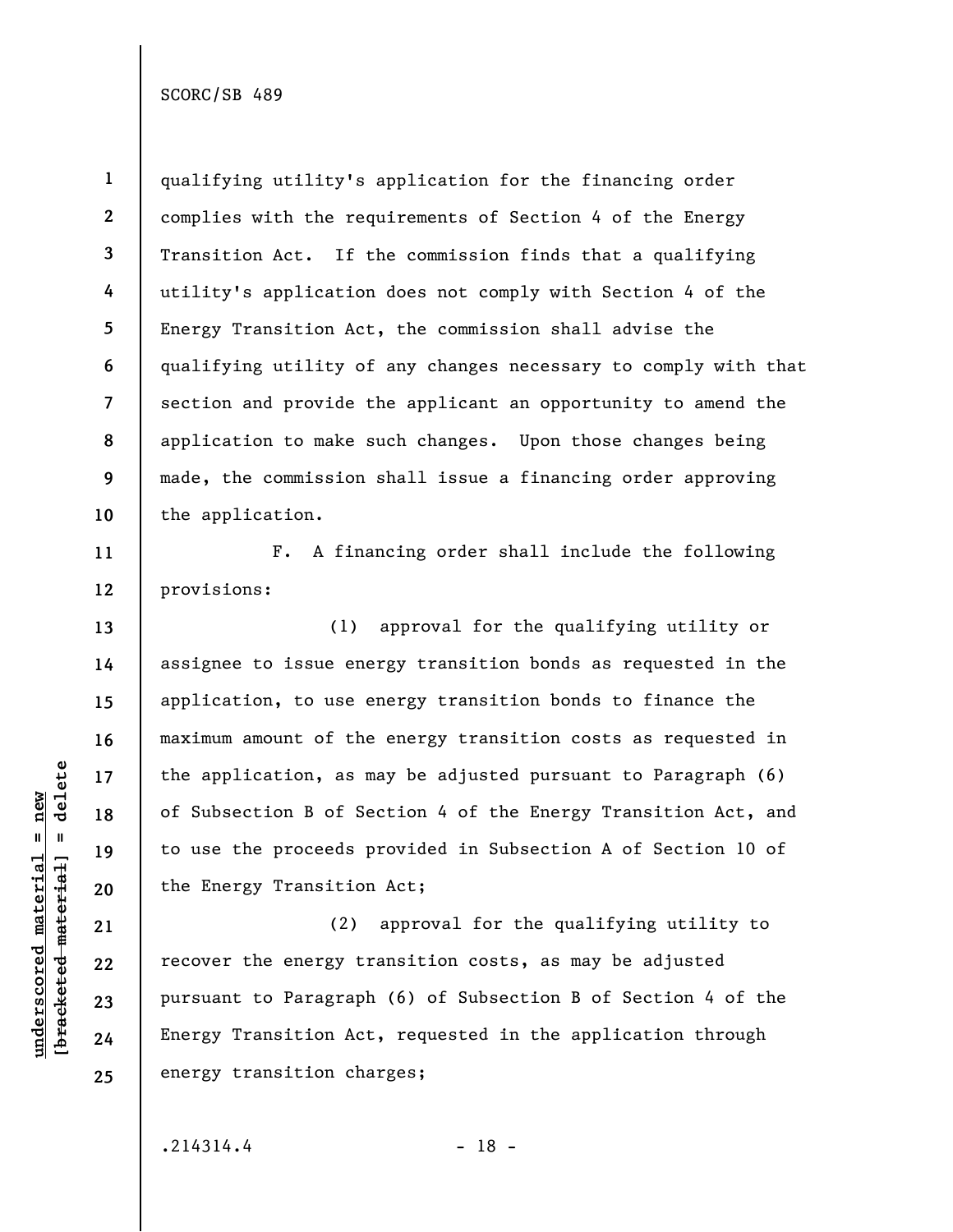| $\mathbf{1}$ | (3) approval of the energy transition charges                   |
|--------------|-----------------------------------------------------------------|
| $\mathbf{2}$ | necessary to recover the authorized energy transition costs, to |
| 3            | be imposed through a non-bypassable energy transition charge as |
| 4            | a separate line item on the qualifying utility's customer       |
| 5            | bills, assessed consistent with energy and demand cost          |
| 6            | allocations within each customer class, subject to update       |
| 7            | pursuant to the notice filing contemplated by Paragraph (6) of  |
| 8            | Subsection B of Section 4 of the Energy Transition Act and      |
| 9            | subject to the application of the adjustment mechanism as       |
| 10           | provided in Section 6 of the Energy Transition Act, until the   |
| 11           | energy transition bonds issued pursuant to the financing order  |
| 12           | and the financing costs related to those bonds are paid in      |
| 13           | ful1;                                                           |
| 14           | (4) approval of the adjustment mechanism in                     |
| 15           | compliance with Section 6 of the Energy Transition Act;         |
| 16           | a description of the energy transition<br>(5)                   |
| 17           | property that is created by the financing order that may be     |
| 18           | used to pay, and secure the payment of, the energy transition   |
| 19           | bonds and financing costs authorized to be issued in the        |
| 20           | financing order;                                                |
| 21           | (6)<br>approval to enter into necessary or                      |
| 22           | appropriate ancillary agreements;                               |
| 23           | approval of any plans for selling,<br>(7)                       |

assigning, transferring or conveying, other than as a security, an interest in energy transition property; and

 $.214314.4$  - 19 -

**underscored material = new [bracketed material] = delete**

 $[**brace** etc.**det**$  $underscored material = new$ 

**24**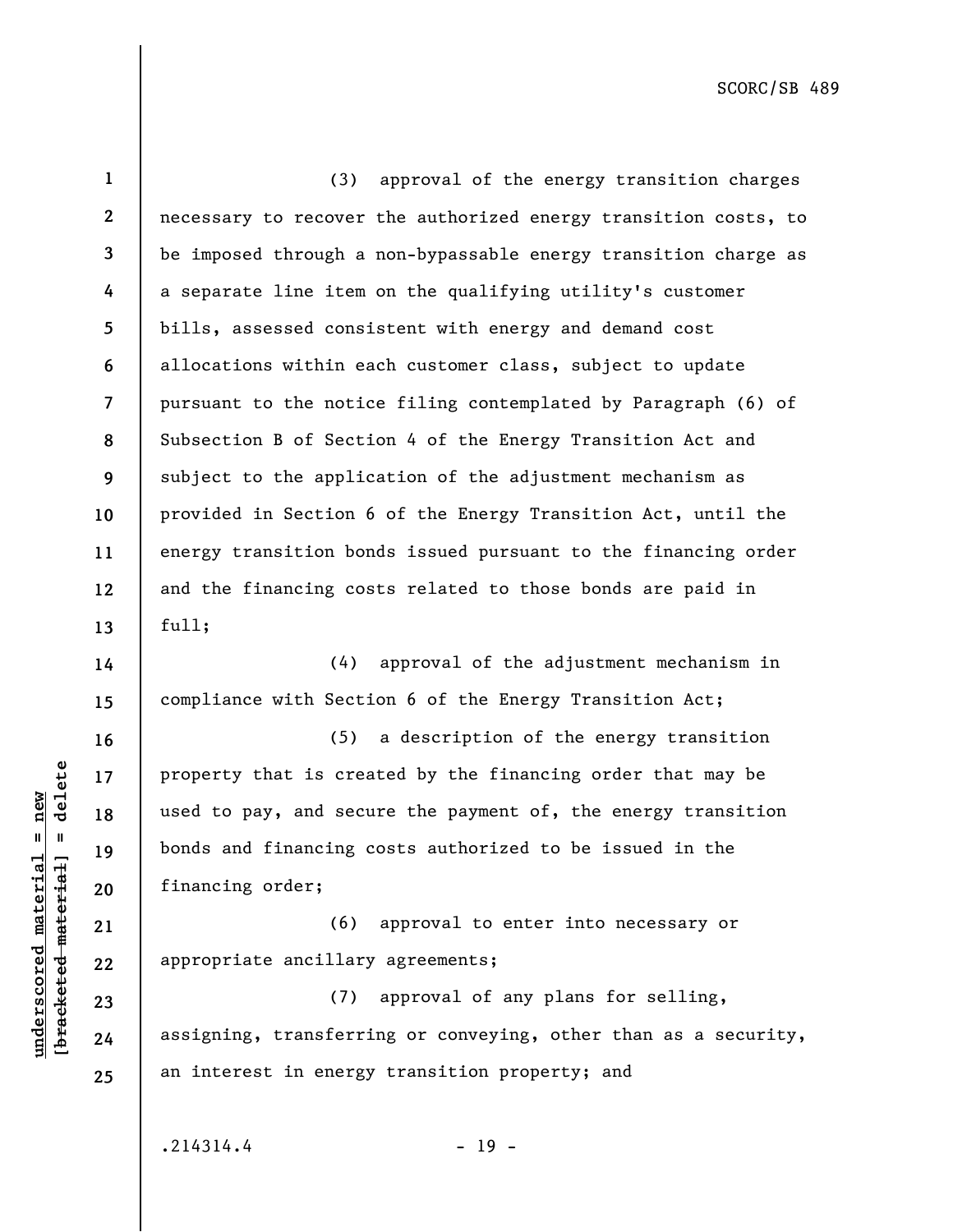**5** 

**6** 

**7** 

**9** 

**10** 

**11** 

**12** 

**13** 

**14** 

**15** 

**16** 

**17** 

**18** 

**19** 

**20** 

**21** 

**22** 

**23** 

**24** 

**25** 

**1 2 3 4**  (8) approval of the proposed ratemaking process and method included in the application pursuant to Paragraphs (10) and (11) of Subsection B of Section 4 of the Energy Transition Act.

**8**  G. A financing order shall provide that the creation of energy transition property shall be simultaneous with the sale of the energy transition property to an assignee as provided in the application and the pledge of the energy transition property to secure energy transition bonds.

H. A financing order shall authorize the qualifying utility to issue one or more series of energy transition bonds for a scheduled final maturity of no more than twenty-five years for each series; provided that a rated final maturity may exceed twenty-five years. With such authorization, the qualifying utility shall not subsequently be required to secure a separate financing order prior to each issuance.

I. The commission may require, as a condition of the financing order and in every circumstance subject to the limitations set forth in Subsection A of Section 7 of the Energy Transition Act, that, during any period in which energy transition bonds issued pursuant to the financing order are outstanding, an assignee that is a non-utility affiliate and issues energy transition bonds shall provide in the affiliate's articles of incorporation, partnership agreement or operating agreement, as applicable, that in order for a person to file a

 $.214314.4$  - 20 -

 $b$ racketed material] = delete **[bracketed material] = delete**  $underscored material = new$ **underscored material = new**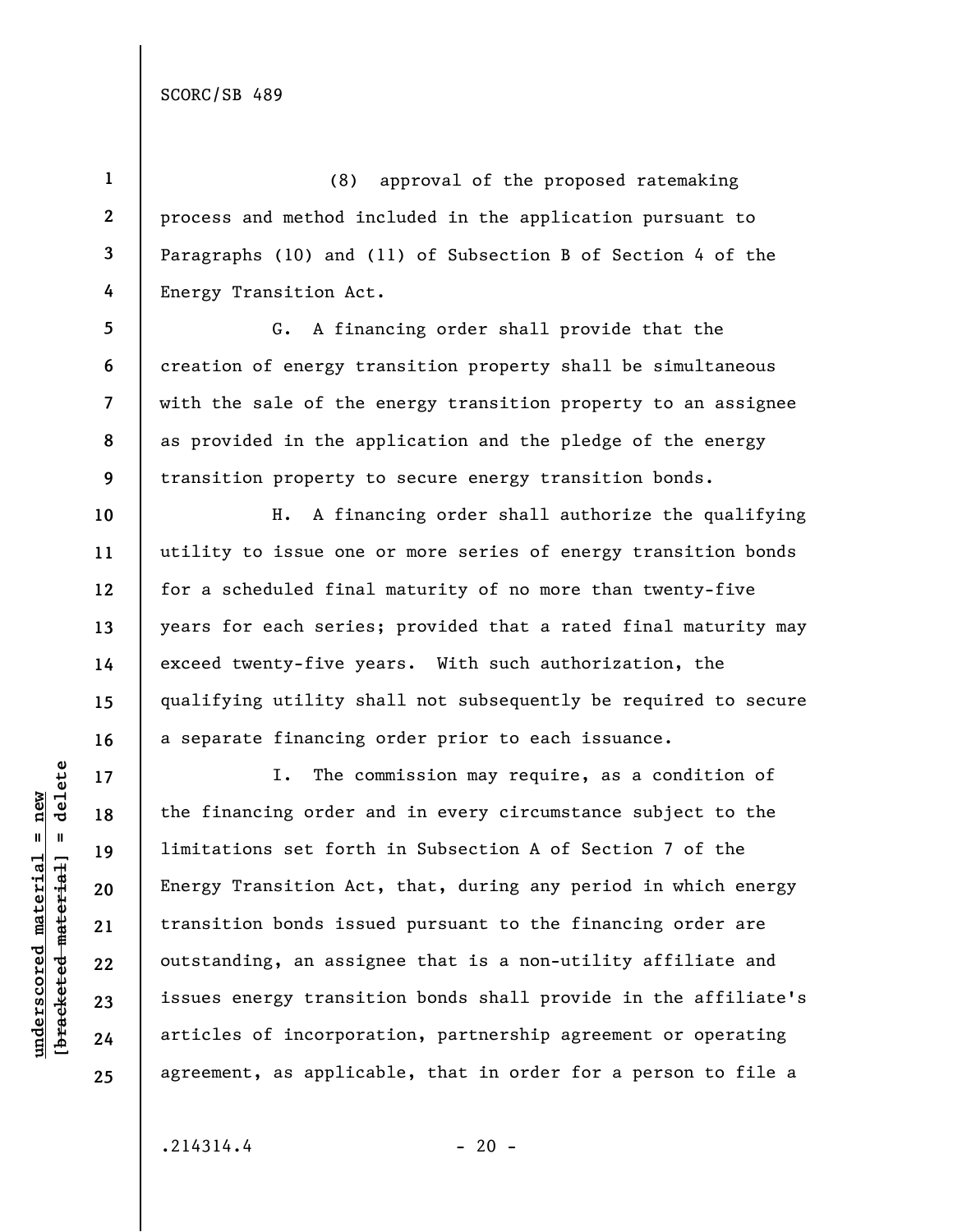**1** 

**2** 

**3** 

**underscored material = new [bracketed material] = delete**

 $b$ racketed material] = delete  $underscored material = new$ 

**22** 

**23** 

**24** 

**25** 

voluntary bankruptcy petition on behalf of that assignee, the prior unanimous consent of the directors, partners, managers or members, as applicable, shall be required. Any such provision shall constitute a legal, valid and binding agreement of such shareholders, partners or members of the assignee and is enforceable against such shareholders, partners or members.

J. A financing order may require the qualifying utility to file with the commission a periodic report showing the receipt and disbursement of proceeds of energy transition bonds and any other documents necessary for the qualifying utility to implement the financing order. Upon issuance of the energy transition bonds, the qualifying utility shall file an advice notice with the commission, subject to review by the commission for errors and corrections, that identifies the actual energy transition charges to be included on customers' bills, effective fifteen days from the date the advice notice is filed.

K. A financing order may authorize the commission to review and audit the books and records of the qualifying utility and of an assignee that is a non-utility affiliate and issues energy transition bonds, relating to energy transition property and the receipt and disbursement of proceeds of energy transition bonds.

L. After review and approval by the department of finance and administration with regard to reasonableness of

 $.214314.4$  - 21 -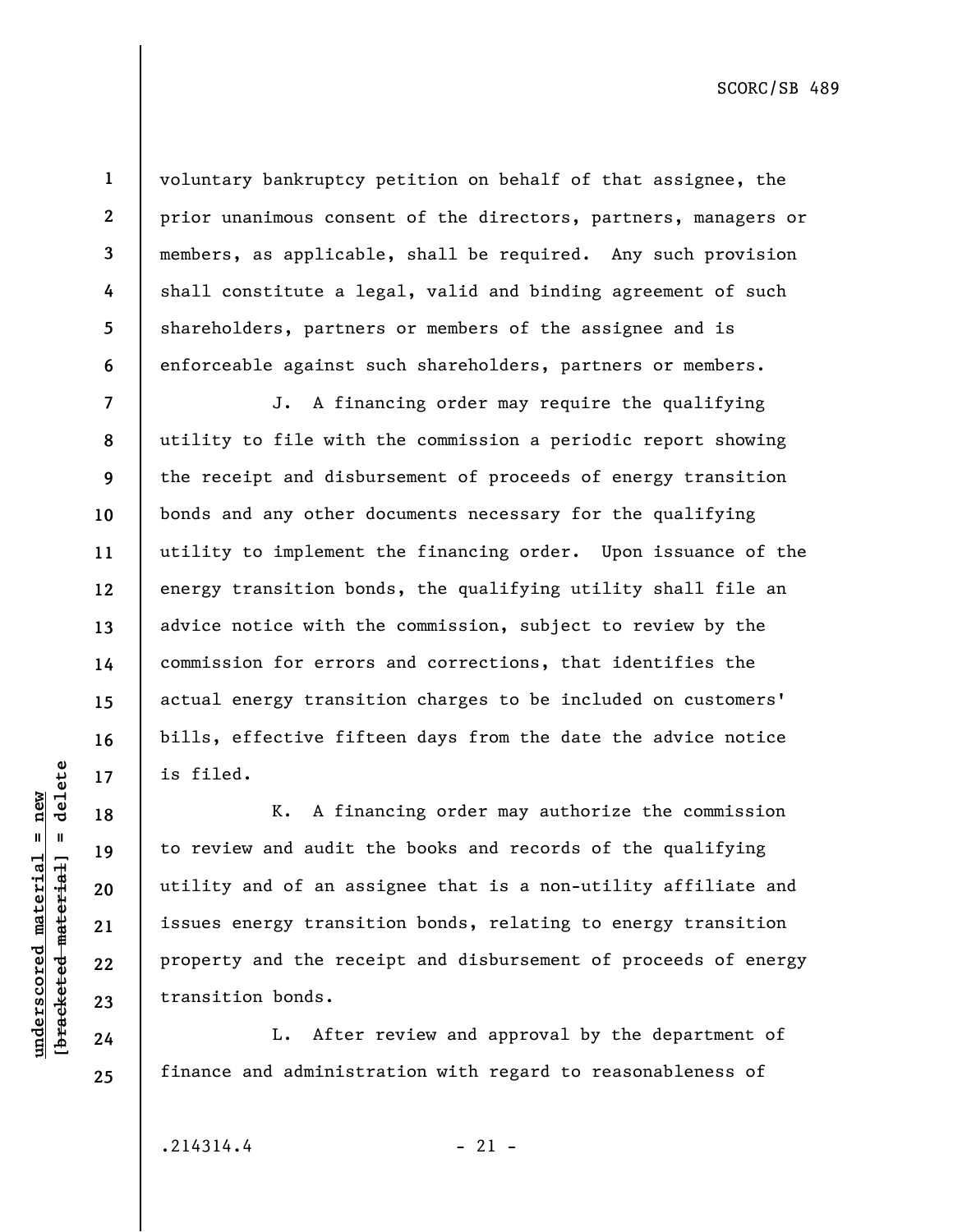**1 2 3 4 5 6 7 8 9 10**  contracts for services, a financing order may authorize the commission to impose a fee on the qualifying utility to pay commission expenses for contract bond counsel accredited by a nationally recognized association of bond lawyers to provide advice and assistance to commission staff in reviewing an application for a financing order and the structure and marketing of the proposed energy transition bonds. M. The provisions of this section shall not be construed to limit the authority of the commission to: (1) investigate the practices of or to audit the books and records of a qualifying utility; or

(2) issue such further orders as may be necessary to effectuate the provisions of the Energy Transition Act.

**SECTION 6.** [NEW MATERIAL] ADJUSTMENT MECHANISM-- ADJUSTMENT PROCEDURES--HEARING PROCEDURES IF COMMISSION DETERMINES ADJUSTMENT MADE IN ERROR.--

A. If the commission issues a financing order, the qualifying utility for which the order is issued may charge all of the qualifying utility's customers an energy transition charge, which shall be allocated to customer classes consistent with the production cost allocation methodology established by the commission in the qualifying utility's most recent general rate case. Energy transition charges shall be assessed consistent with the production cost allocation methodology and

 $.214314.4$  - 22 -

**11** 

**12** 

**13** 

**14** 

**15** 

**16** 

**17** 

**18** 

**19** 

**20** 

**21** 

**22** 

**23** 

**24**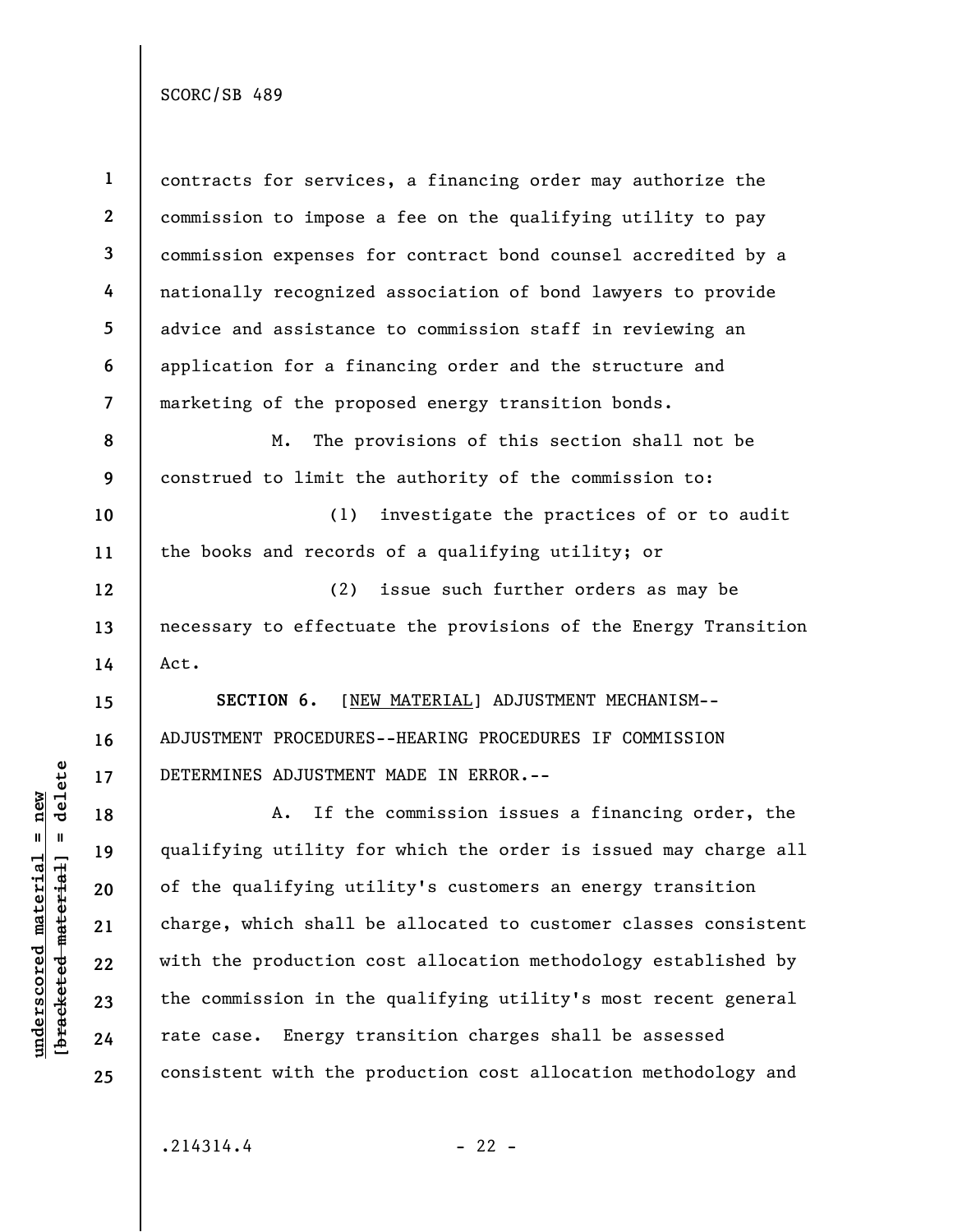**2 3 4** 

**1** 

the determination of energy and demand costs within each customer class, both of which shall be subject to the adjustment mechanism.

**5 6 7 8 9 10 11 12 13 14**  B. The commission shall periodically approve adjustments of the energy transition charges pursuant to the adjustment mechanism approved in the financing order to correct for any over-collection or under-collection of the energy transition charge and to provide for timely payment of scheduled principal of and interest on the energy transition bonds and the payment and recovery of financing costs in accordance with the financing order. Except as provided in Subsection C of this section, the qualifying utility shall file at least semiannually, or more frequently as provided in the financing order:

(1) a calculation estimating whether the existing energy transition charge is sufficient to provide for timely payment of scheduled principal of and interest on the energy transition bonds and the payment and recovery of other financing costs in accordance with the financing order or if either an over-collection or under-collection is projected; and

(2) a calculation showing the adjustment to the energy transition charge to correct for any over-collection or under-collection of energy transition charges.

C. The qualifying utility shall file the calculations described in Subsection B of this section at least

 $b$ racketed material] = delete **[bracketed material] = delete**  $underscored material = new$ **underscored material = new**

**15** 

**16** 

**17** 

**18** 

**19** 

**20** 

**21** 

**22** 

**23** 

**24**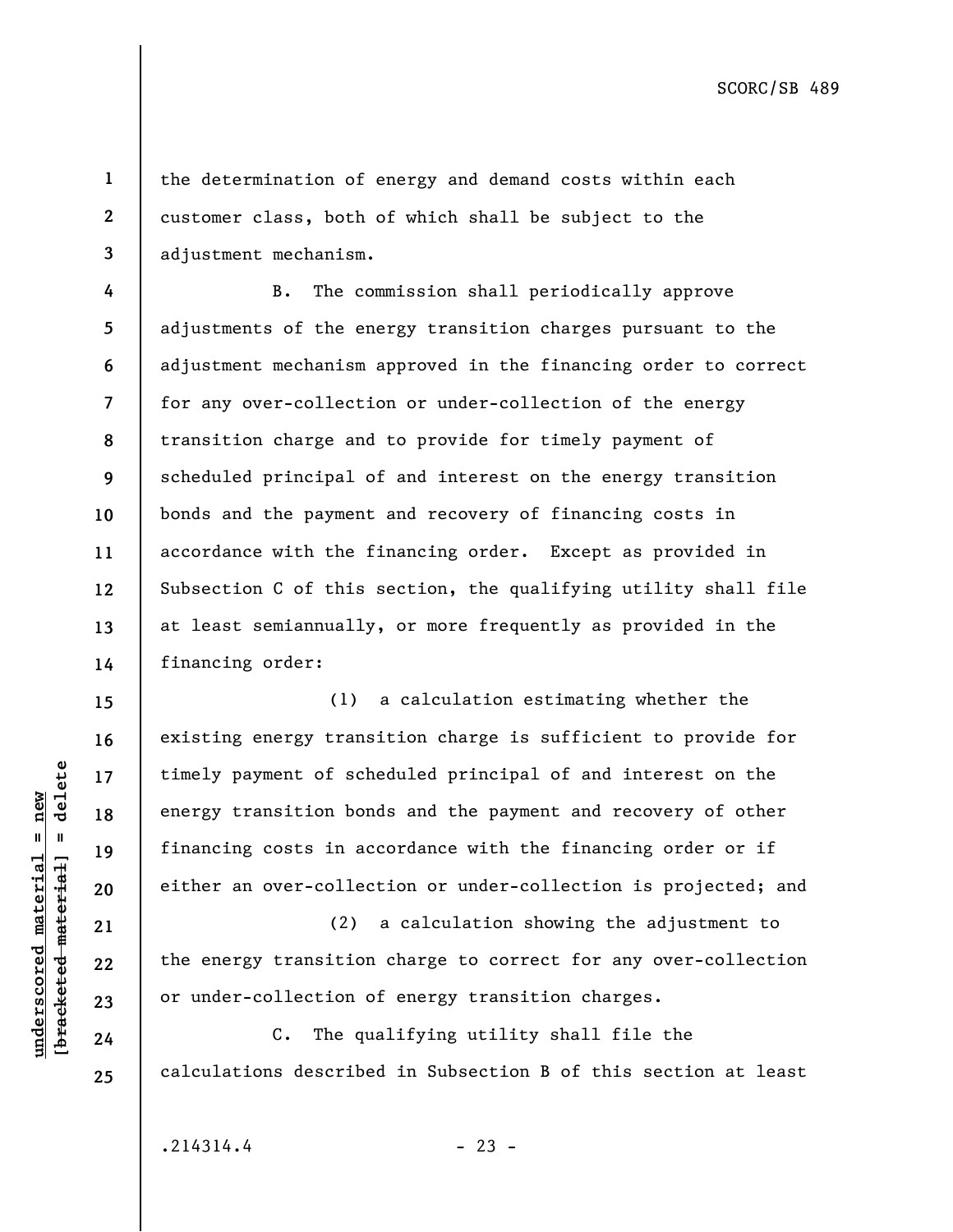**3** 

**4** 

**5** 

**6** 

**7** 

**8** 

**9** 

**10** 

**11** 

**12** 

**13** 

**14** 

**15** 

**16** 

**17** 

**18** 

**19** 

**20** 

**21** 

**22** 

**23** 

**24** 

**25** 

**1 2**  quarterly during the two-year period preceding the final maturity date of the energy transition bonds.

D. The adjustment mechanism shall remain in effect until the energy transition bonds and all financing costs have been fully paid and recovered, any under-collection is recovered from customers and any over-collection is returned to customers.

E. On the same day the qualifying utility files with the commission its calculation of the adjustment to the energy transition charge, the qualifying utility shall cause notice of the filing to be given to the parties of record in the case in which the financing order was issued.

F. An adjustment to the energy transition charge filed by the qualifying utility shall be deemed approved without hearing thirty days after filing the adjustment unless:

(1) no later than twenty days from the date the qualifying utility filed the calculation of the adjustment, the commission is notified of a potential mathematical or transcription error in the adjustment; provided that the notice identifies the error with specificity; and

(2) the commission determines that the calculation of the adjustment is unlikely to provide for timely payment, or is likely to result in a material overpayment, of scheduled principal of and interest on the energy transition bonds and the payment and recovery of other financing costs in

 $b$ racketed material] = delete **[bracketed material] = delete**  $underscored material = new$ **underscored material = new**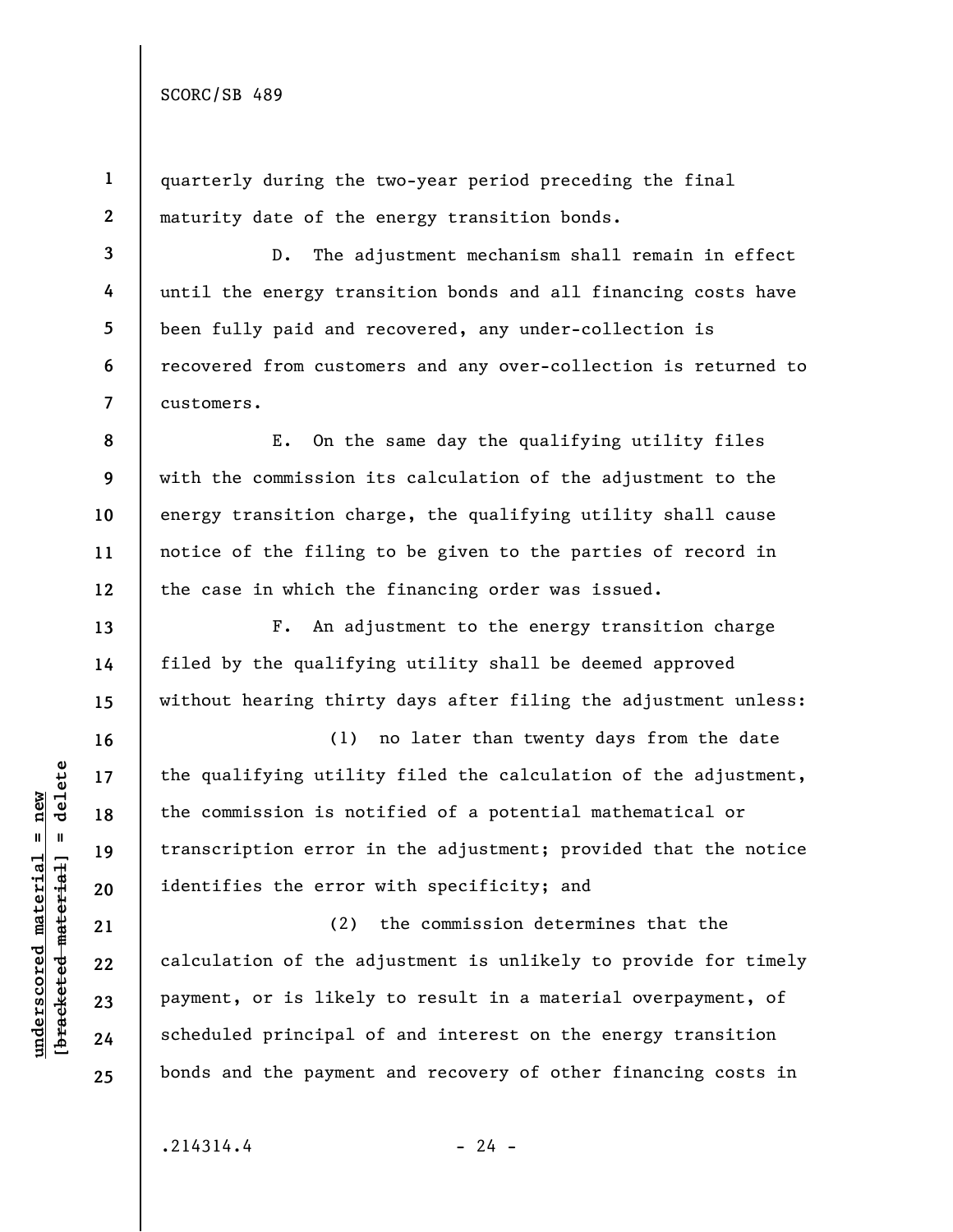**6** 

**7** 

**8** 

**9** 

**10** 

**11** 

**12** 

**13** 

**14** 

**15** 

**16** 

**17** 

**18** 

**19** 

**20** 

**21** 

**22** 

**23** 

**24** 

**25** 

**1** 

**underscored material = new [bracketed material] = delete**

 $underscored$  material = new

delete

 $\mathbf{I}$ 

bracketed material]

accordance with the financing order and, based on that determination, suspends operation of the adjustment, pending a hearing limited to the issue of the error in the adjustment; provided that the suspension shall be for a period not to exceed sixty days from the date the qualifying utility filed the calculation of the adjustment.

G. If the commission determines that a hearing is necessary, the commission shall hold a hearing on the proposed adjustment that shall be limited to determining whether there is a mathematical or transcription error in the calculation of the adjustment. If, after a hearing, the commission determines that the calculation of the adjustment contains a mathematical or transcription error, the commission shall issue an order that rejects and corrects the adjustment. The qualifying utility shall adjust the energy transition charge in accordance with the commission's calculation within five days from issuance of the order. If the commission does not issue an order rejecting the adjustment with a determination of the corrected calculation within sixty days from the date the qualifying utility filed the adjustment, the adjustment to the energy transition charge shall be deemed approved.

H. No adjustment pursuant to this section, and no proceeding held pursuant to this section, shall affect the irrevocability of the financing order pursuant to Section 7 of the Energy Transition Act.

 $.214314.4$  - 25 -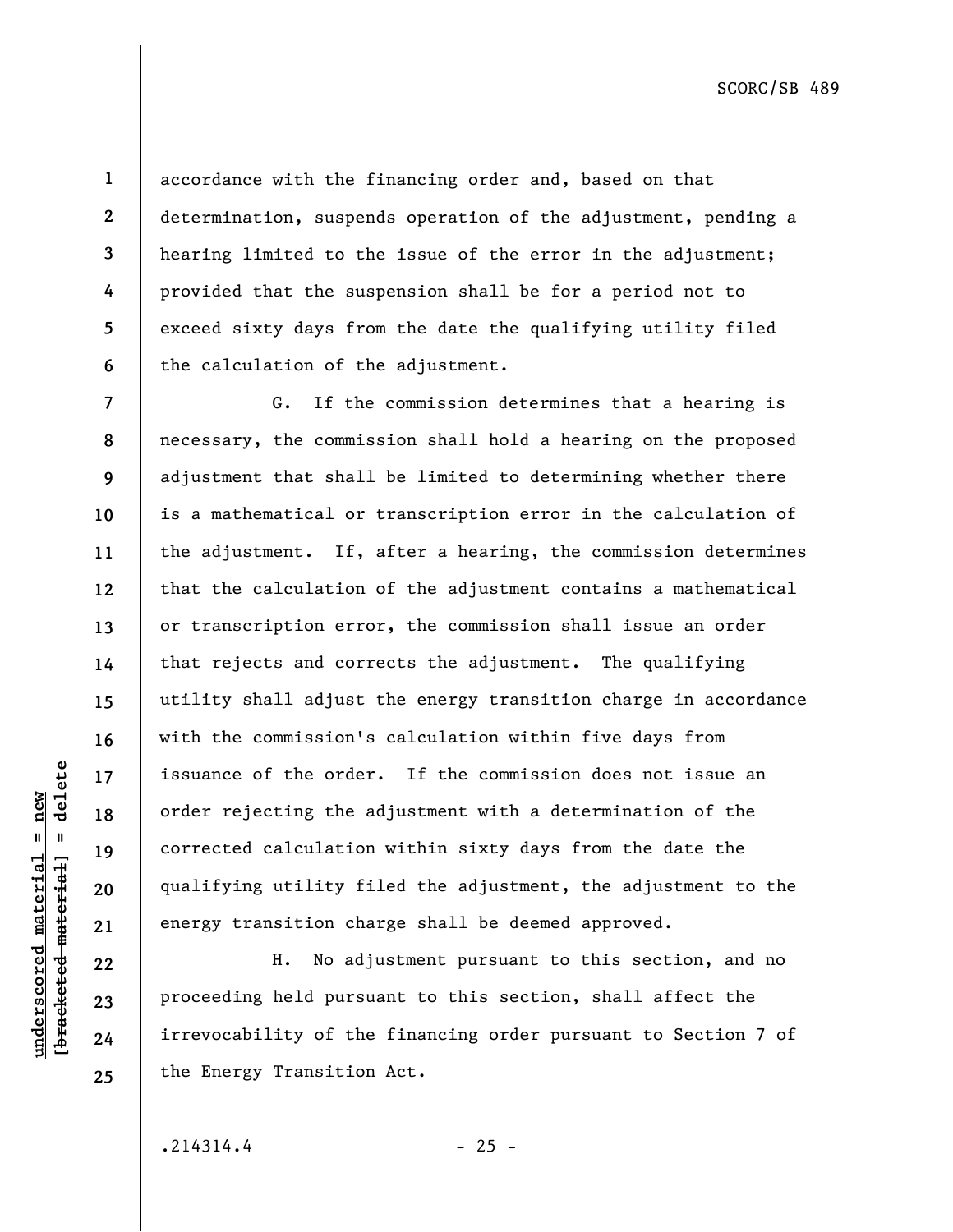**1 2**  SECTION 7. [NEW MATERIAL] FINANCING ORDER--IRREVOCABILITY--AMENDMENTS.--

**3 4 5 6 7**  A. A financing order is irrevocable and the commission shall not reduce, impair, postpone or terminate the energy transition charges approved in the financing order, the energy transition property or the collection or recovery of energy transition revenues.

B. Subject to the limitation provided in Subsection A of this section, a financing order may be amended at the request of the qualifying utility to commence a proceeding and issue an amended financing order that:

(1) provides for refinancing, retiring or refunding all or a portion of an outstanding series of energy transition bonds issued pursuant to the original financing order; provided that the commission includes in the amended financing order the findings and requirements specified in Section 5 of the Energy Transition Act; or

(2) adjusts the amount of energy transition costs to be financed by energy transition bonds that have not yet been issued to reflect updated estimated or actual costs that differ from costs estimated at the time of the initial financing order or to correct any errors.

C. The commission shall issue an order granting or denying the proposed amended financing order within thirty days of the filing of the request by the qualifying utility. No

 $b$ racketed material] = delete **[bracketed material] = delete**  $underscored material = new$ **underscored material = new**

**8** 

**9** 

**10** 

**11** 

**12** 

**13** 

**14** 

**15** 

**16** 

**17** 

**18** 

**19** 

**20** 

**21** 

**22** 

**23** 

**24** 

**25** 

 $.214314.4$  - 26 -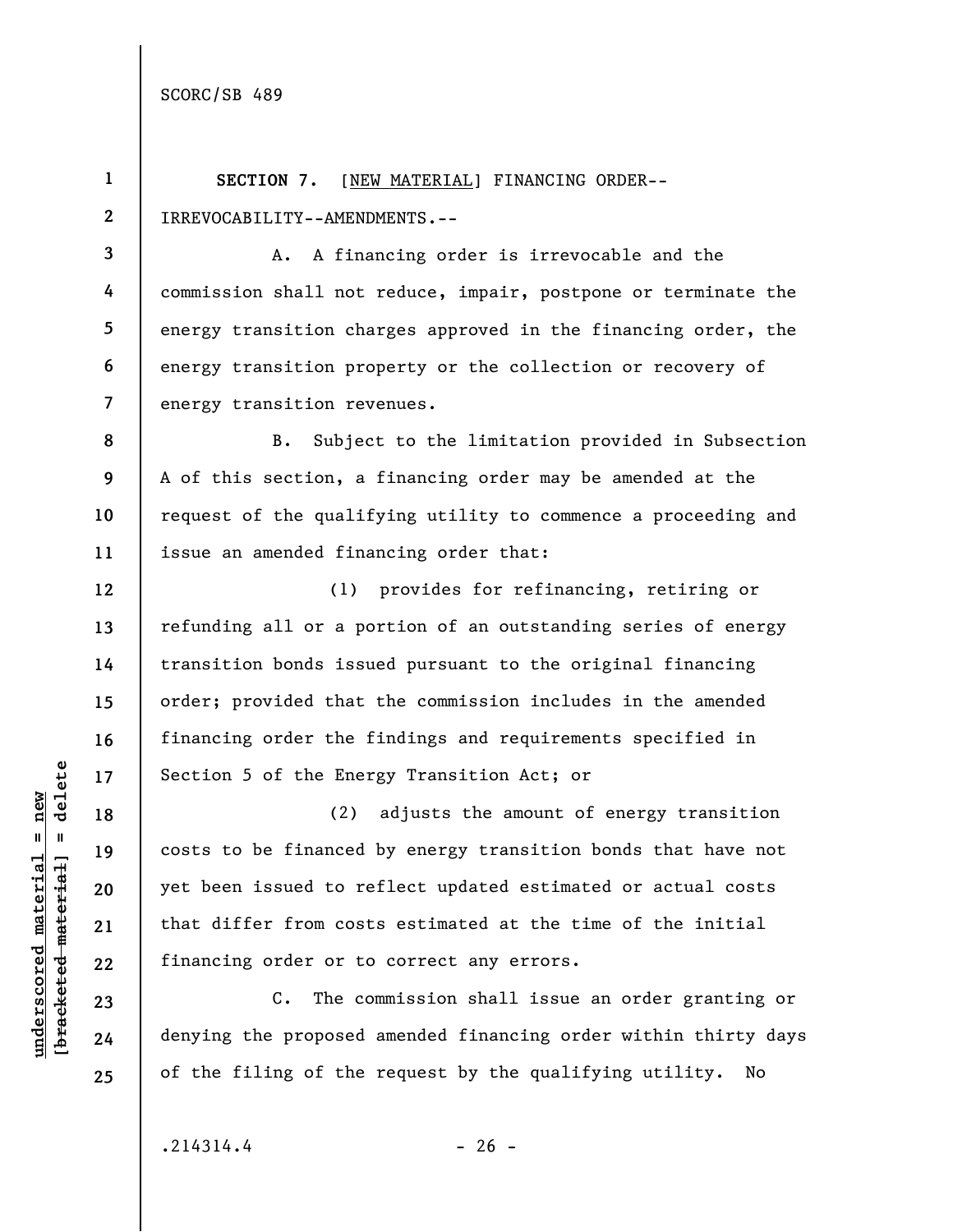change in the credit rating of a qualifying utility from the credit rating at the time of issuance of a financing order shall impair the irrevocability of a financing order.

**SECTION 8.** [NEW MATERIAL] AGGRIEVED PARTIES--REQUEST FOR REHEARING--JUDICIAL REVIEW.--

A. A financing order shall be issued as a separate order from any other order issued by the commission on a requested approval in the application proceeding and is a final order of the commission. A party aggrieved by the issuance of a financing order may apply to the commission for a rehearing in accordance with Section 62-10-16 NMSA 1978; provided that such application shall be due no later than ten calendar days after issuance of the financing order. An application for rehearing shall be deemed denied if not acted upon by the commission within ten calendar days after the filing of the application.

B. An aggrieved party may file a notice of appeal with the supreme court in accordance with Section 62-11-1 NMSA 1978; provided that such notice shall be due no later than ten calendar days after denial of an application for rehearing or, if rehearing is not applied for, no later than ten calendar days after issuance of the financing order. The supreme court shall proceed to hear and determine the appeal as expeditiously as practicable.

**SECTION 9.** [NEW MATERIAL] CONDITIONS THAT KEEP FINANCING

 $.214314.4$  - 27 -

delete **[bracketed material] = delete**  $underscored material = new$ **underscored material = new**  $\mathbf{u}$ bracketed material

**1** 

**2** 

**3** 

**4** 

**5** 

**6** 

**7** 

**8** 

**9** 

**10** 

**11** 

**12** 

**13** 

**14** 

**15** 

**16** 

**17** 

**18** 

**19** 

**20** 

**21** 

**22** 

**23** 

**24**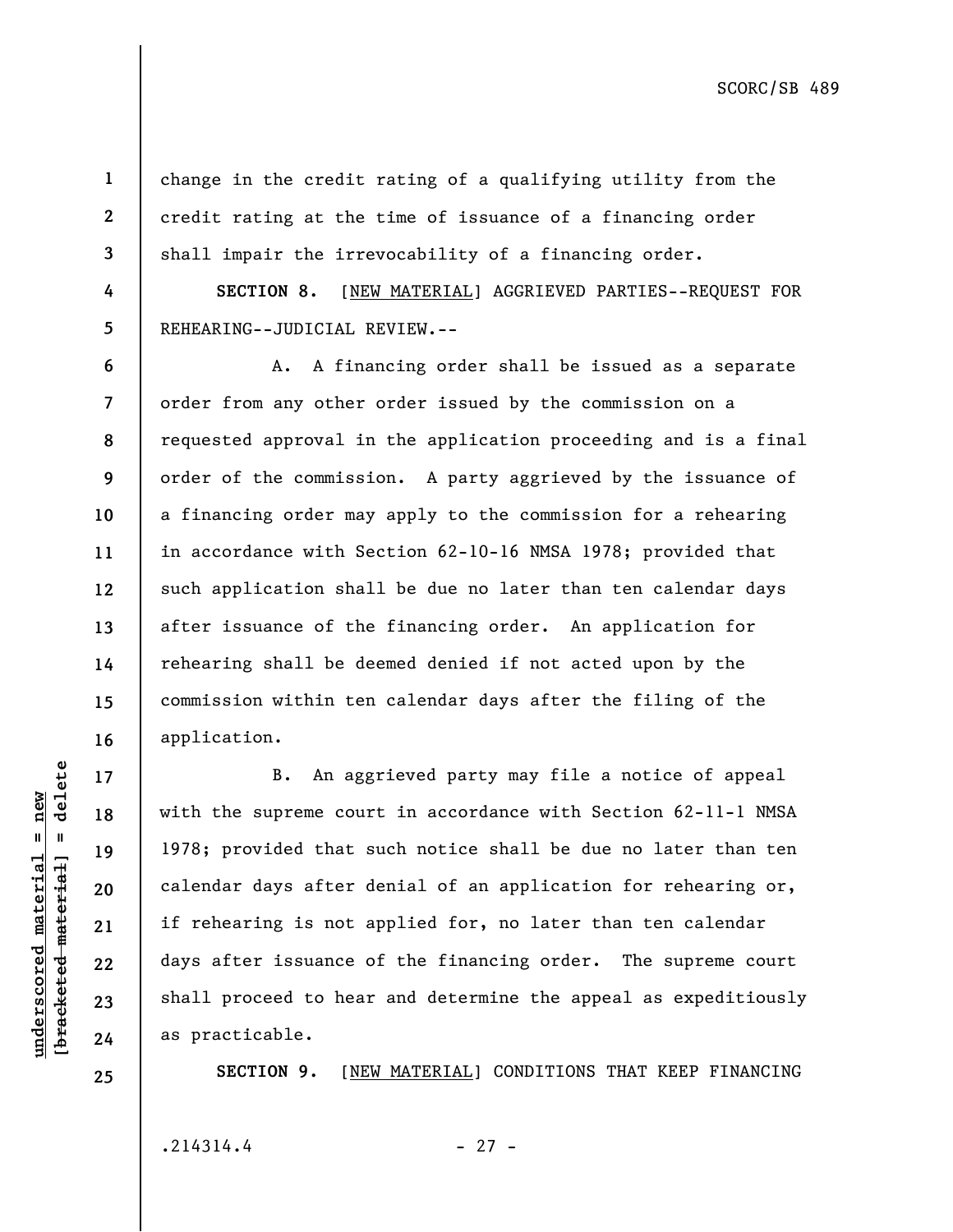**1**  ORDERS IN EFFECT AND ENERGY TRANSITION CHARGES IMPOSED.-- **2**  A. A financing order shall remain in effect until **3**  the energy transition bonds issued pursuant to the financing **4**  order and any related financing costs have been paid in full. **5**  B. A financing order shall remain in effect and **6**  unabated notwithstanding the bankruptcy, reorganization or insolvency of the qualifying utility or any non-utility **7**  affiliate or the commencement of any proceeding for bankruptcy **8 9**  or appointment of a receiver. **10**  C. If energy transition bonds issued pursuant to a financing order are outstanding and the related energy **11**  transition costs have not been paid in full, the energy **12**  transition charges authorized by the financing order shall be **13**  collected by the qualifying utility or its successors or **14**  assignees, or a collection agent, in full through a non-**15**  bypassable charge that is a separate line item on customer **16**   $\frac{1}{2}$  bracketed material] = delete **[bracketed material] = delete** bills and not a part of the qualifying utility's base rates. **17**  The charge shall be paid by all customers: **18**  (1) receiving electric delivery service from **19**  the qualifying utility under commission-approved rate schedules **20**  or special contracts; and **21**  (2) who acquire electricity from an **22**  alternative or subsequent electricity supplier in the utility **23**  service area, to the extent that such acquisition is permitted **24**  by New Mexico law. **25** 

**underscored material = new**

 $underscored material = new$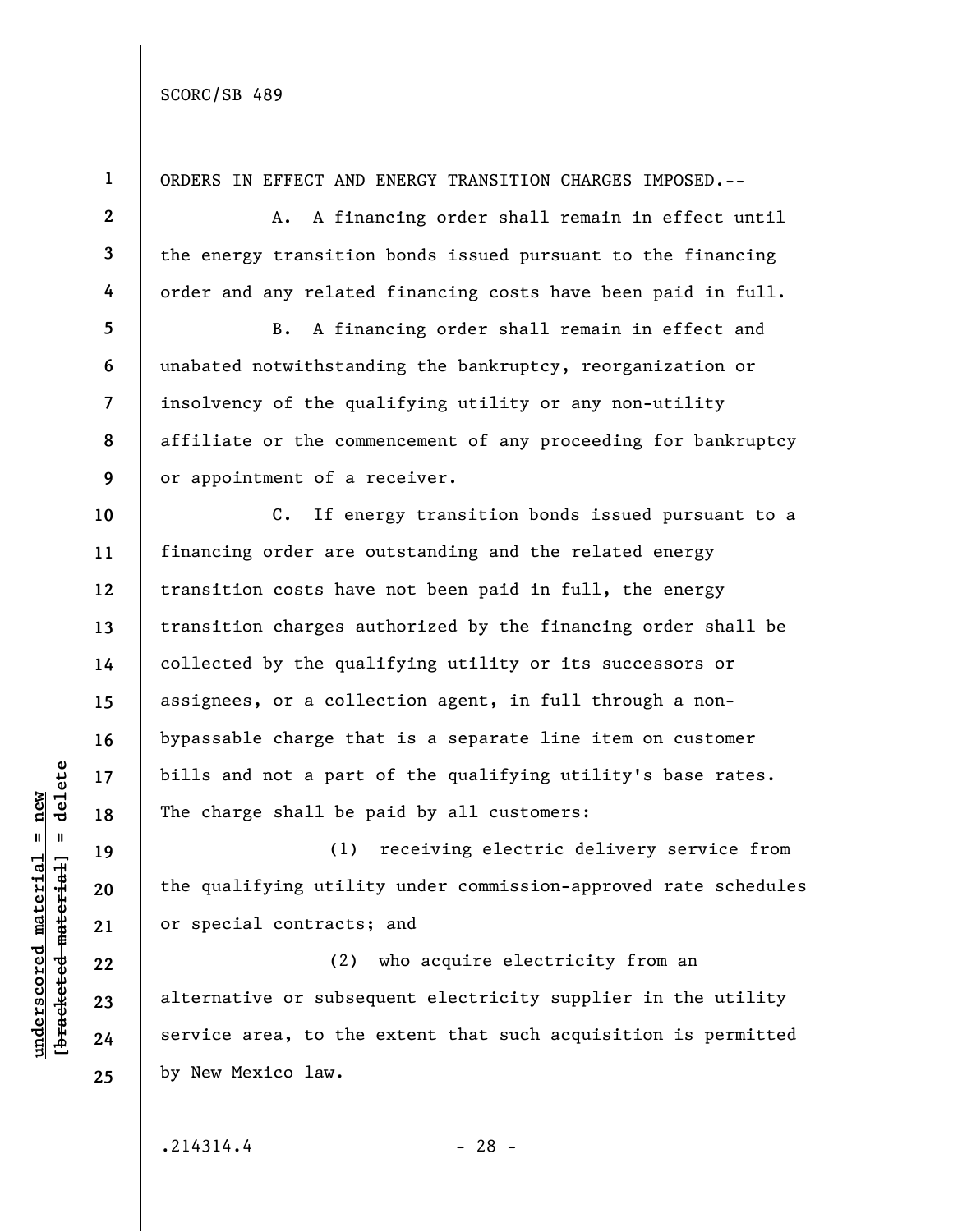**2 3 4 5 6 7**  A. Except as provided in Section 16 of the Energy Transition Act, a qualifying utility that is abandoning a qualifying generating facility shall use the proceeds of the issuance of energy transition bonds only for purposes related to providing utility service to customers and to pay financing costs.

**SECTION 10.** [NEW MATERIAL] QUALIFYING UTILITY DUTIES.--

**8 9 10**  B. Energy transition revenues shall be applied solely to the repayment of energy transition bonds and the ongoing financing costs.

C. The failure of a qualifying utility to comply with any provision of the Energy Transition Act shall not invalidate, impair or affect a financing order, energy transition property, energy transition charge or energy transition bonds and financing costs. Payments to bondholders or financing parties on the energy transition bonds shall be made on a quarterly or semiannual basis pursuant to the terms of the energy transition bonds.

D. For a qualifying utility that receives approval of a financing order and issues sources of energy transition bonds, the qualifying utility's generation and sources of energy procured pursuant to power purchase agreements with a term of twenty-four months or longer, and that are dedicated to serve the qualifying utility's retail customers, shall not emit, on average, more than four hundred pounds of carbon

 $.214314.4$  - 29 -

 $b$ racketed material] = delete **[bracketed material] = delete**  $underscored material = new$ **underscored material = new**

**1** 

**11** 

**12** 

**13** 

**14** 

**15** 

**16** 

**17** 

**18** 

**19** 

**20** 

**21** 

**22** 

**23** 

**24**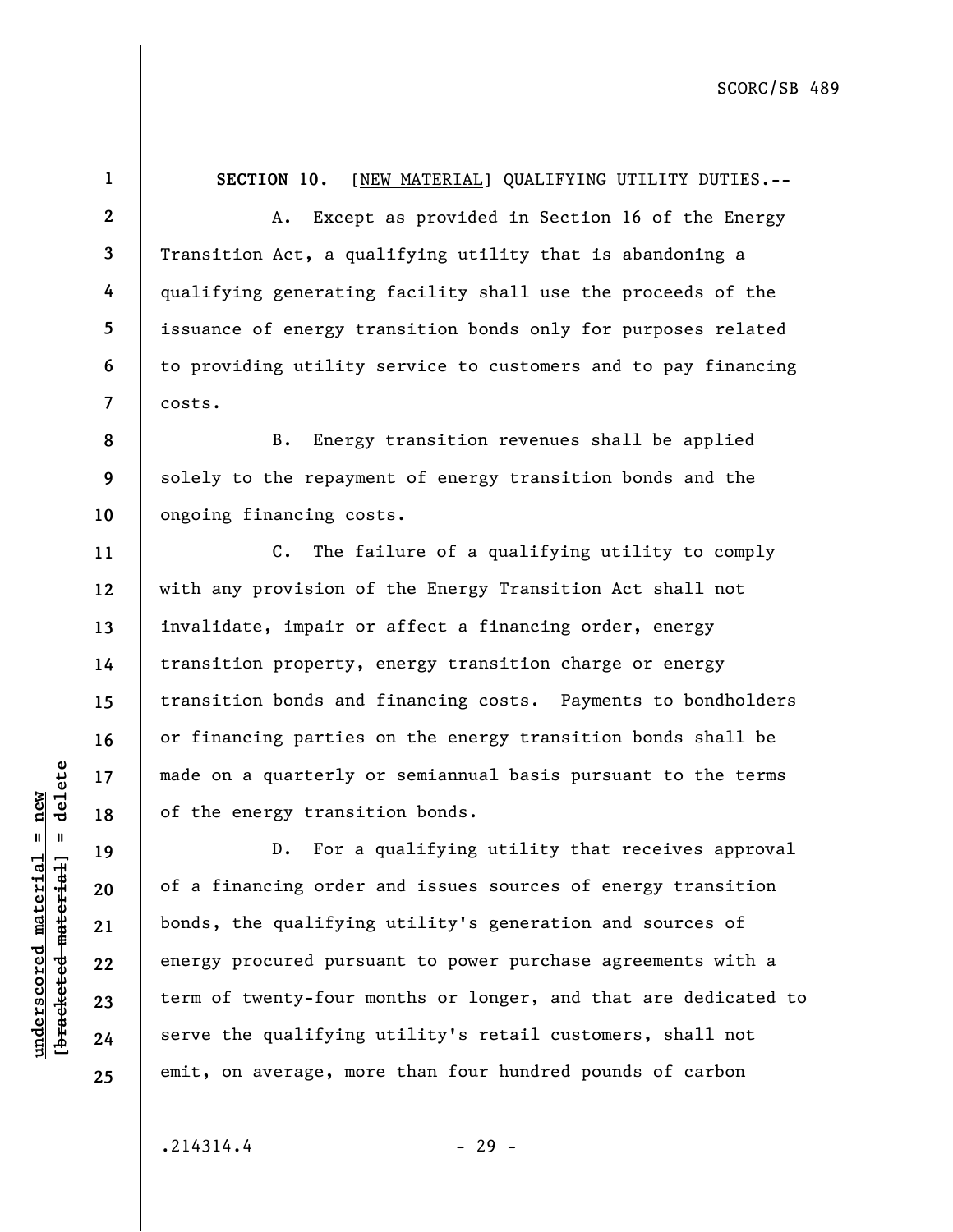**1 2 3 4 5 6 7 8 9 10 11 12 13 14 15 16 17 18 19 20 21 22 23 24 25**  dioxide per megawatt-hour by January 1, 2023, and not more than two hundred pounds of carbon dioxide per megawatt-hour by January 1, 2032 and thereafter. Compliance shall be measured and verified every three years with the first period commencing on January 1, 2023. The commission shall adopt rules to implement the requirements of this subsection. **SECTION 11.** [NEW MATERIAL] COMMISSION TREATMENT OF ENERGY TRANSITION BONDS.-- A. If the commission issues a financing order, the commission shall not treat: (1) energy transition bonds issued pursuant to the financing order as debt of the qualifying utility; (2) the energy transition charges paid under the financing order as revenue of the qualifying utility; or (3) the energy transition costs to be financed by energy transition bonds as costs of the qualifying utility. B. Reasonable actions taken by a qualifying utility to comply with the financing order shall be deemed to be just and reasonable for ratemaking purposes. Nothing in the Energy Transition Act shall: (1) prevent or preclude the commission from investigating the compliance of a qualifying utility with the terms and conditions of a financing order and requiring compliance therewith; (2) prevent or preclude the commission from  $.214314.4$  - 30 -

 $b$ racketed material] = delete **[bracketed material] = delete**  $underscored material = new$ **underscored material = new**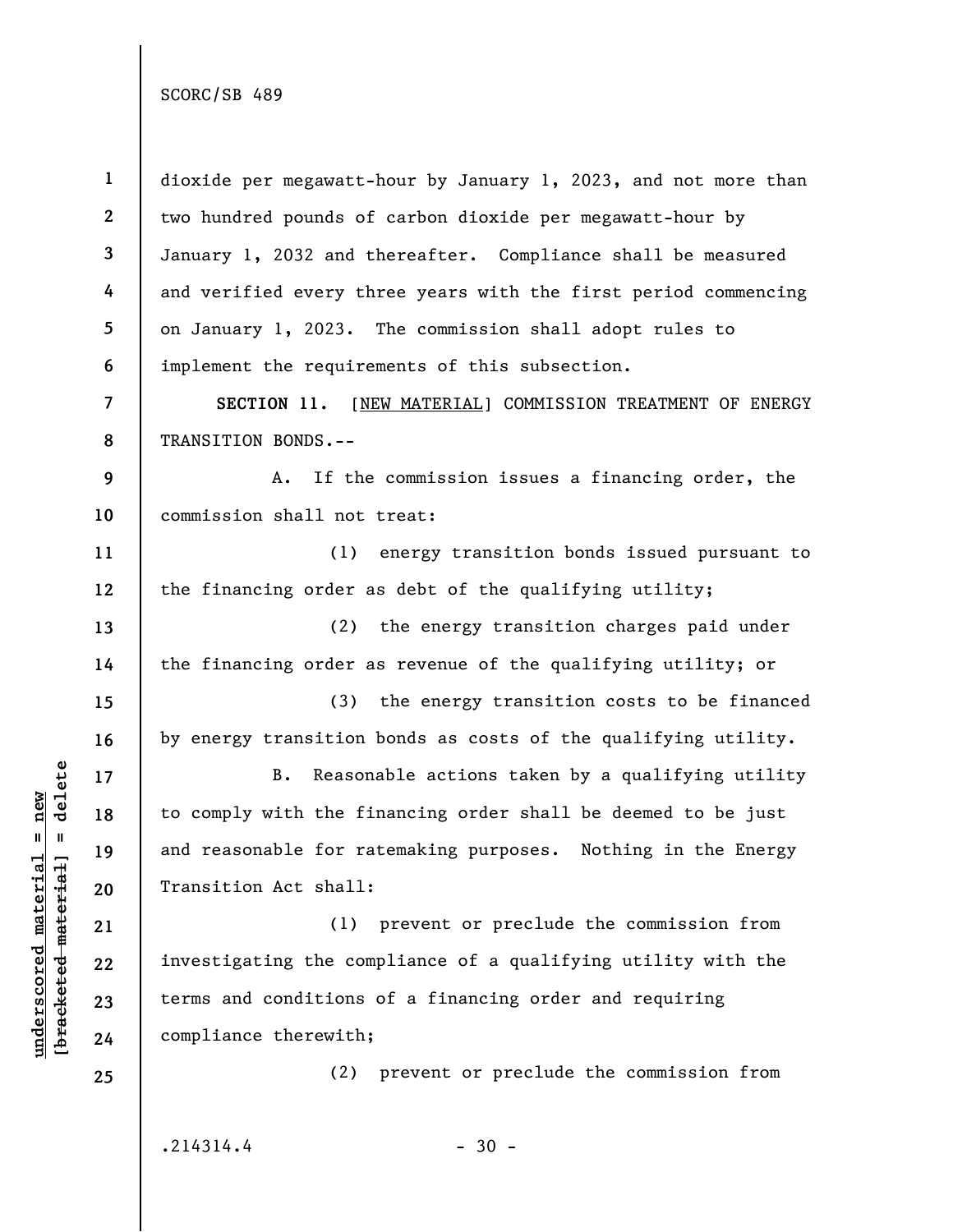imposing regulatory sanctions against a qualifying utility for failure to comply with the terms and conditions of a financing order or the requirements of the Energy Transition Act;

(3) affect the authority of the commission to apply the adjustment mechanism as provided in Section 6 of the Energy Transition Act; or

(4) prevent or preclude the commission from including the qualifying utility's acquisition of replacement power resources in the qualifying utility's cost of service.

C. The commission shall not order or require a qualifying utility to issue energy transition bonds to finance any costs associated with abandonment of a qualifying generating facility. A utility's decision not to issue energy transition bonds shall not be a basis for the commission to refuse to allow a qualifying utility to recover energy transition costs in an otherwise permissible fashion, or as a basis to refuse or condition authorization to issue securities pursuant to Sections 62-6-6 and 62-6-7 NMSA 1978.

**SECTION 12.** [NEW MATERIAL] ENERGY TRANSITION PROPERTY-- ENERGY TRANSITION REVENUES.--

A. Energy transition property that is created in a financing order shall constitute an existing, present property right, notwithstanding that the imposition and collection of energy transition charges depend on the qualifying utility continuing to provide electric energy or continuing to perform

 $.214314.4$  - 31 -

 $b$ racketed material] = delete **[bracketed material] = delete**  $underscored material = new$ **underscored material = new**

**1** 

**2** 

**3** 

**4** 

**5** 

**6** 

**7** 

**8** 

**9** 

**10** 

**11** 

**12** 

**13** 

**14** 

**15** 

**16** 

**17** 

**18** 

**19** 

**20** 

**21** 

**22** 

**23** 

**24**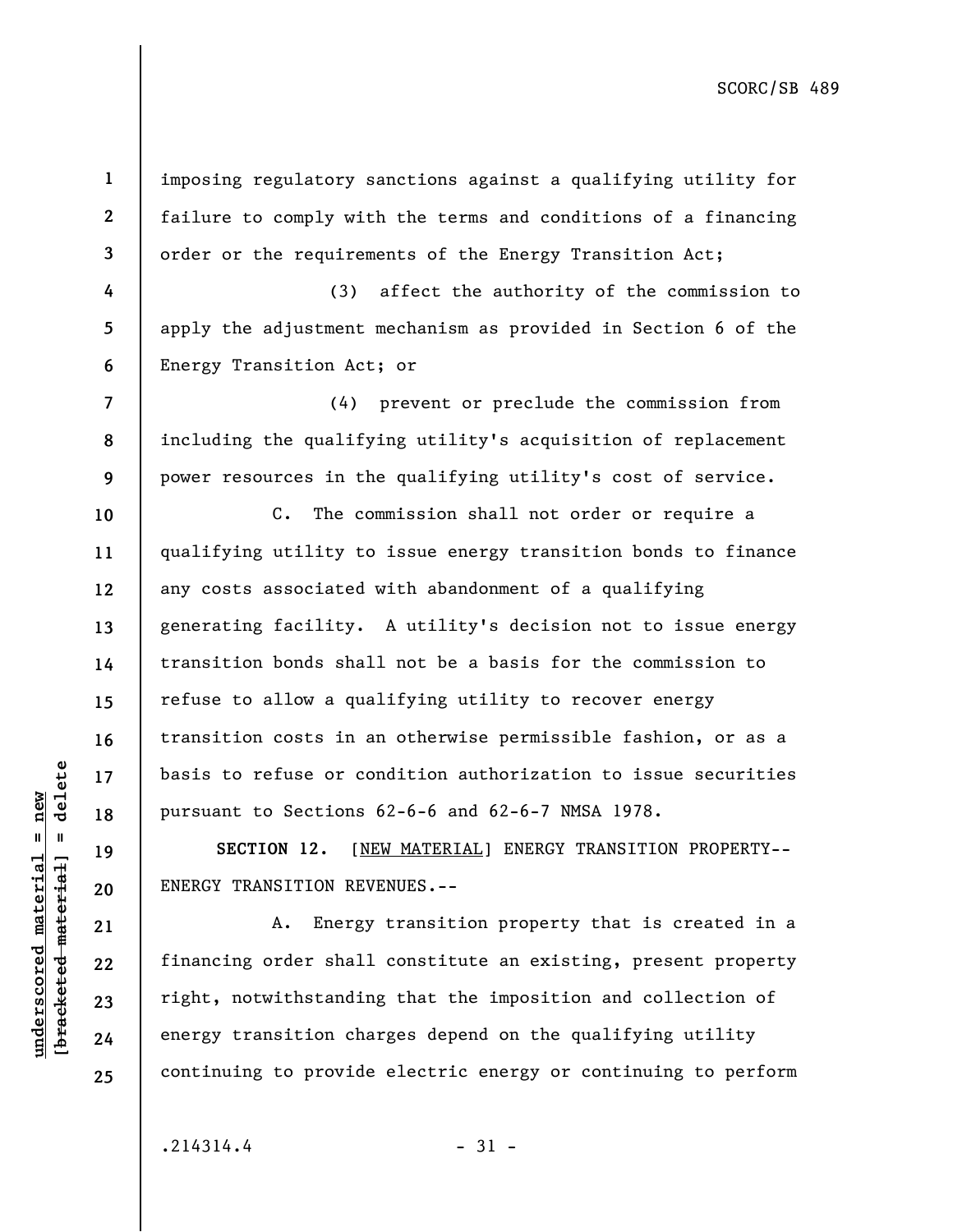**1 2 3 4 5 6 7 8 9 10 11 12 13 14 15 16 17 18 19 20 21 22 23 24 25**  its service functions relating to the collection of energy transition charges or on the level of future energy consumption. Energy transition property shall exist whether or not the energy transition revenues have been billed, have accrued or have been collected and notwithstanding that the value or amount of the energy transition property is dependent on the future provision of electric energy or service to customers by the qualifying utility. B. All energy transition property created in a financing order shall continue to exist until the energy transition bonds issued and all related financing costs pursuant to a financing order are paid in full. C. All or any portion of energy transition property created in a financing order may be transferred, sold, conveyed or assigned to a non-utility affiliate that is: (1) wholly owned, directly or indirectly, by the qualifying utility; and (2) created for the limited purposes of acquiring, owning or administering energy transition property or issuing energy transition bonds under the financing order. D. All or any portion of energy transition property may be pledged to secure the payment of energy transition bonds and all financing costs. E. The formation by a qualifying utility of a nonutility affiliate for the purposes of acquiring, owning or

 $.214314.4$  - 32 -

**underscored material = new [bracketed material] = delete**

 $b$ racketed material] = delete  $underscored material = new$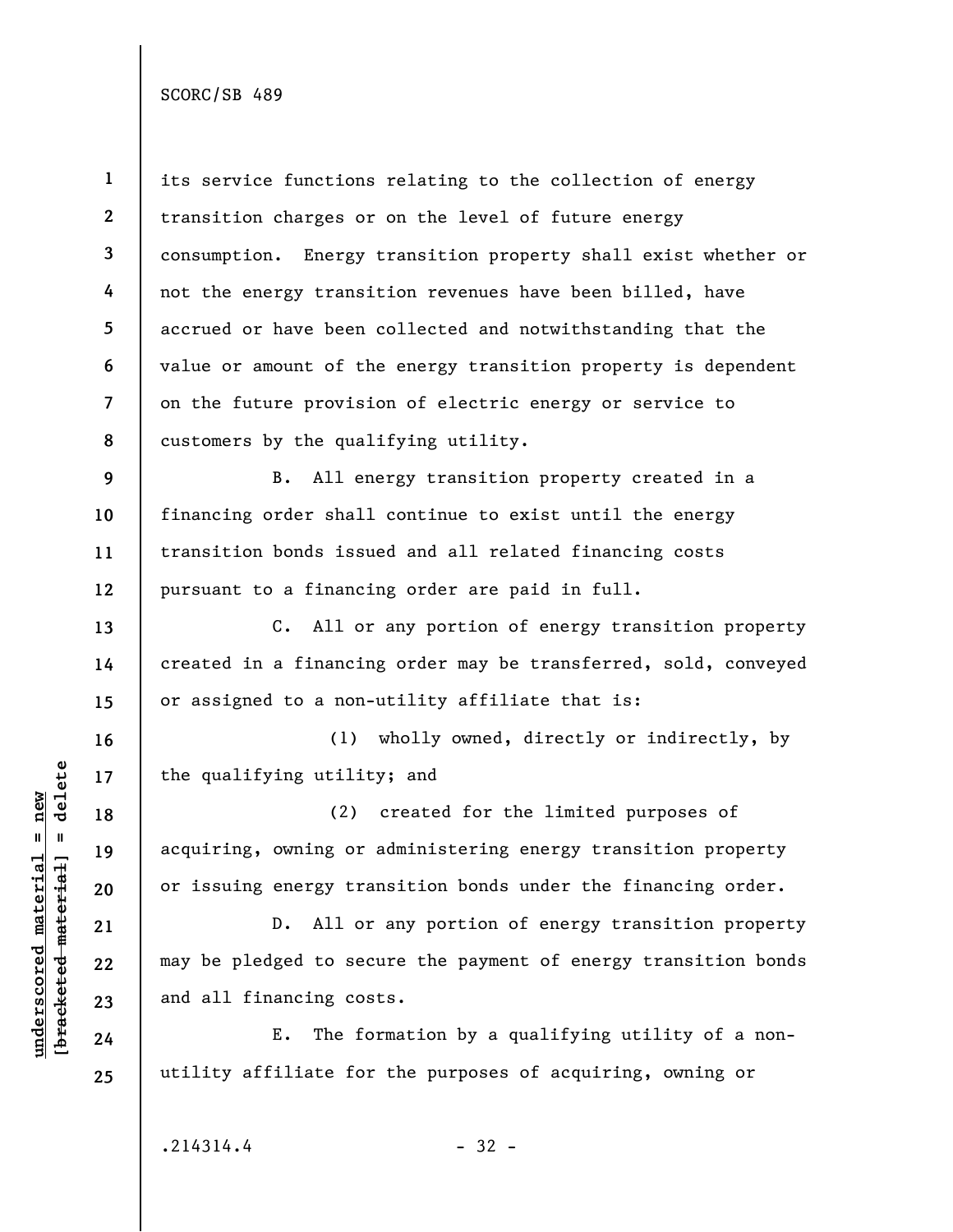$b$ racketed material] = delete **[bracketed material] = delete**  $underscored material = new$ **underscored material = new**

**12** 

**13** 

**14** 

**15** 

**16** 

**17** 

**18** 

**19** 

**20** 

**21** 

**22** 

**23** 

**24** 

**25** 

**1 2 3 4 5 6 7 8 9 10 11**  administering energy transition property, issuing energy transition bonds pursuant to a financing order and transacting a transfer, sale, conveyance, assignment, grant of a security interest in or pledge of energy transition property by a qualifying utility to a non-utility affiliate, to the extent previously authorized in a financing order, does not require any further approval of the commission and shall not be subject to the rules of the commission regarding Class I transactions and Class II transactions, as defined by Section 62-3-3 NMSA 1978, except that the commission may examine the books and records of the non-utility affiliate.

F. If a qualifying utility defaults on any required payment of energy transition bonds, a court with jurisdiction in the matter, on application by an interested party and without limiting any other remedies available to the applying party, shall order the sequestration and payment of the energy transition revenues for the benefit of bondholders, any assignees or financing parties. The order shall remain in full force and effect notwithstanding any bankruptcy, reorganization or other insolvency or receivership proceedings with respect to the qualifying utility or any non-utility affiliate.

G. Energy transition property, energy transition revenues and the interests of an assignee, bondholder or financing party in energy transition property and energy transition revenues are not subject to set-off, counterclaim,

 $.214314.4$  - 33 -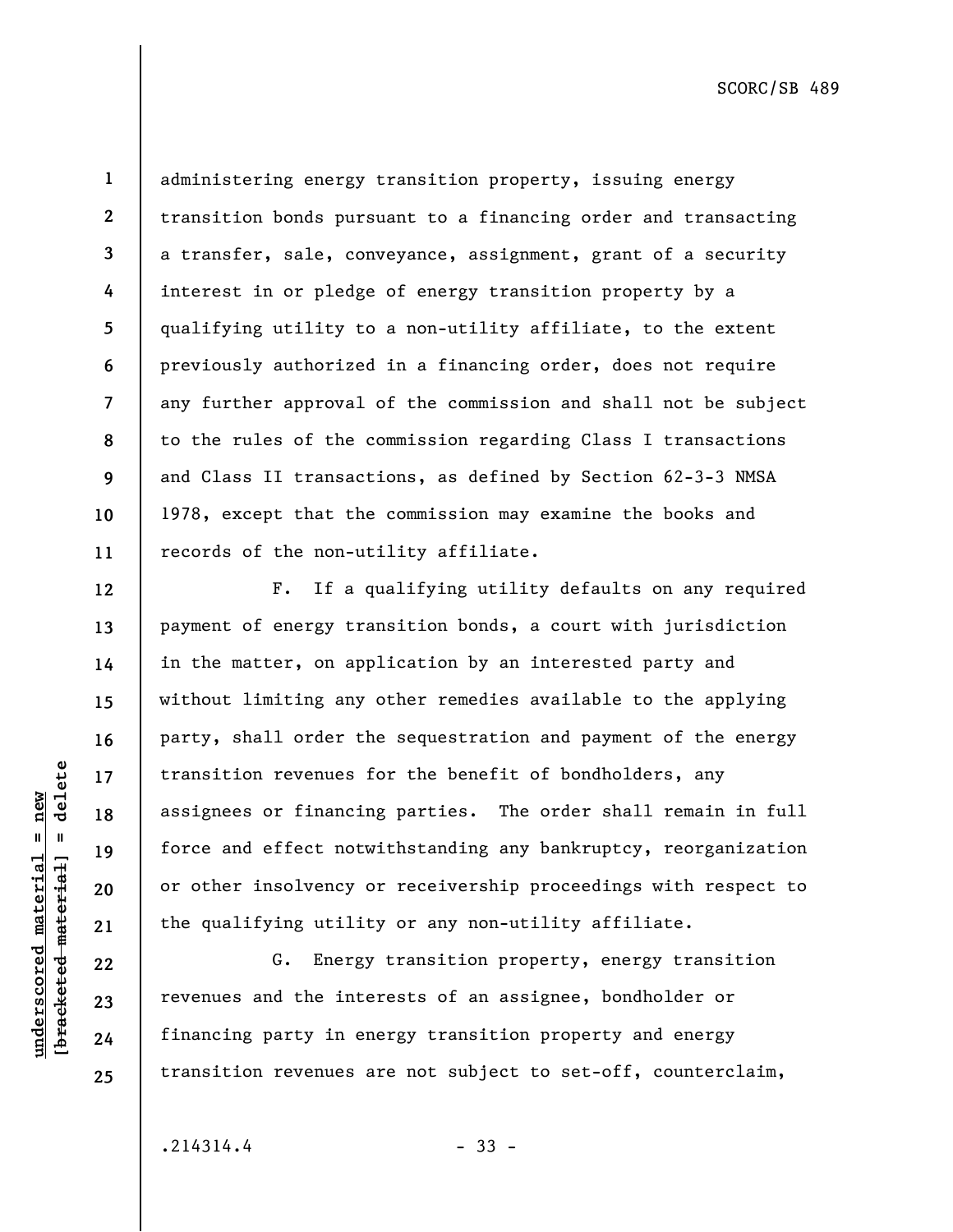**1** 

**2** 

**3** 

**4** 

**5** 

**6** 

**7** 

**8** 

**9** 

**10** 

**11** 

**12** 

**13** 

**14** 

**15** 

**16** 

**17** 

**18** 

**19** 

**20** 

**21** 

**22** 

**23** 

surcharge or defense by the qualifying utility or any other person or in connection with the bankruptcy, reorganization or other insolvency or receivership proceeding of the qualifying utility, non-utility affiliate or any other entity.

H. Any successor to a qualifying utility shall be bound by the requirements of the Energy Transition Act and shall perform and satisfy all obligations of, and have the same rights under a financing order as, the qualifying utility under the financing order in the same manner and to the same extent as the qualifying utility, including the obligation to collect and pay energy transition revenues to persons entitled to receive the revenues.

**SECTION 13.** [NEW MATERIAL] SECURITY INTERESTS-- CREATION OF SECURITY INTEREST--PRIORITY OVER OTHER LIENS-- ATTACHMENT ON FILING WITH SECRETARY OF STATE.--

A. Except as otherwise provided in this section, the creation, perfection and enforcement of a security interest in energy transition property to secure the repayment of the principal of and interest on energy transition bonds, amounts payable pursuant to an ancillary agreement and other financing costs are governed by this section. This section shall be deemed to supersede the provisions of the Uniform Commercial Code and Chapter 62, Article 13 NMSA 1978, to the extent those provisions are inconsistent with this section.

 $b$ racketed material] = delete **[bracketed material] = delete 24 25** 

**underscored material = new**

 $underscored material = new$ 

B. The description or reference to energy

 $.214314.4$  - 34 -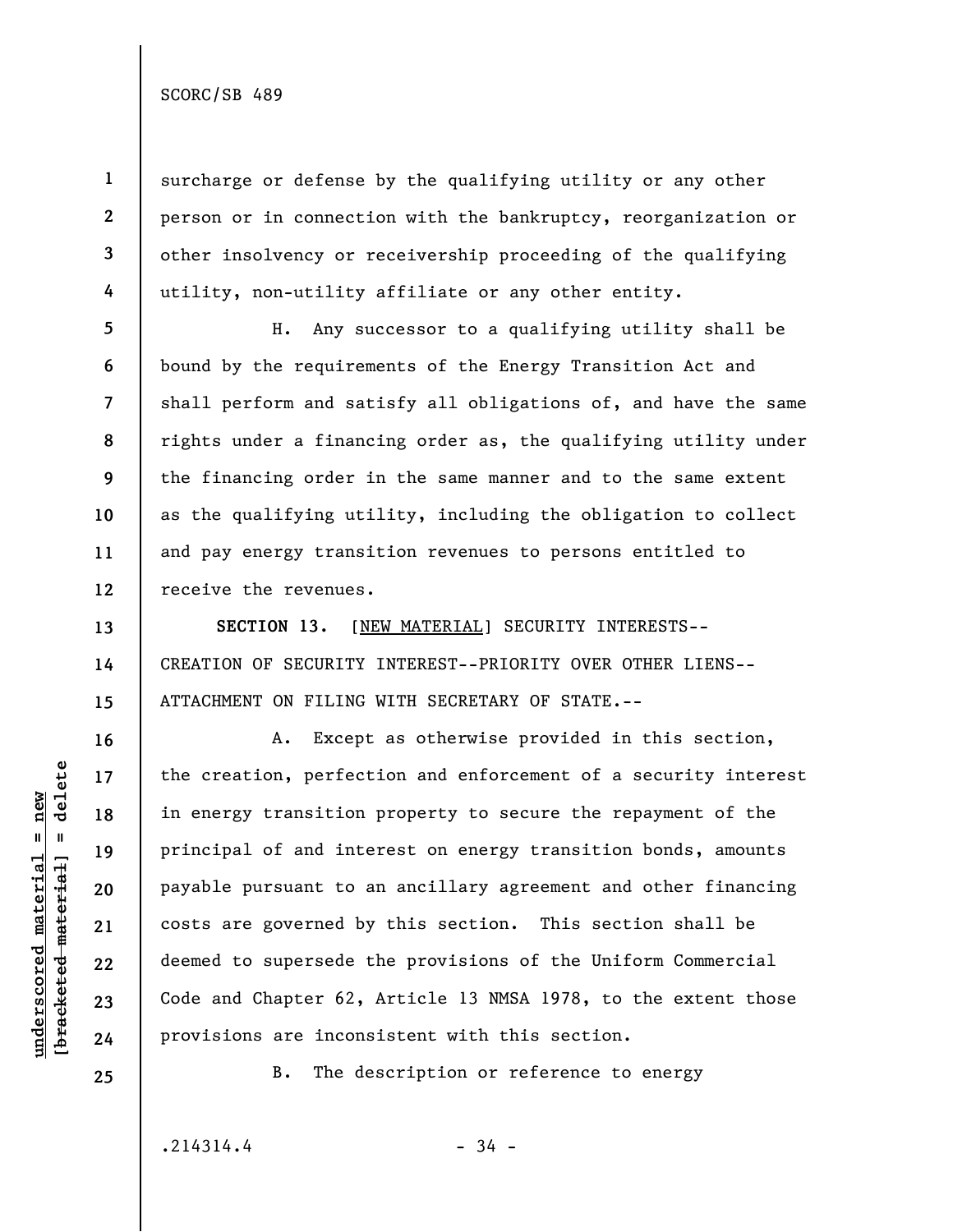**1 2 3 4 5 6 7 8 9 10 11 12 13 14 15 16 17 18 19 20 21 22 23 24 25**  transition property in a transfer or security agreement and a financing statement is sufficient only if the description or reference refers to the Energy Transition Act and the financing order creating the energy transition property. This section applies to all purported transfers of, grants of liens on or security interests in, energy transition property. C. A security interest in energy transition property is created, valid and binding at the latest of when: (1) the financing order is issued; (2) a security agreement is executed and delivered; or (3) value is received for the energy transition bonds. D. The security interest attaches without any physical delivery of collateral or other act and the lien of the security interest shall be valid, binding and perfected against all parties having claims of any kind against the person granting the security interest, regardless of whether such parties have notice of the lien, on the filing of a financing statement with the secretary of state. The secretary of state shall maintain the financing statement in the same manner and in the same recordkeeping system maintained for financing statements filed pursuant to the Uniform Commercial Code-Secured Transactions. Financing statements filed pursuant to this section shall be effective until a termination

**underscored material = new [bracketed material] = delete**

 $b$ racketed material] = delete  $underscored material = new$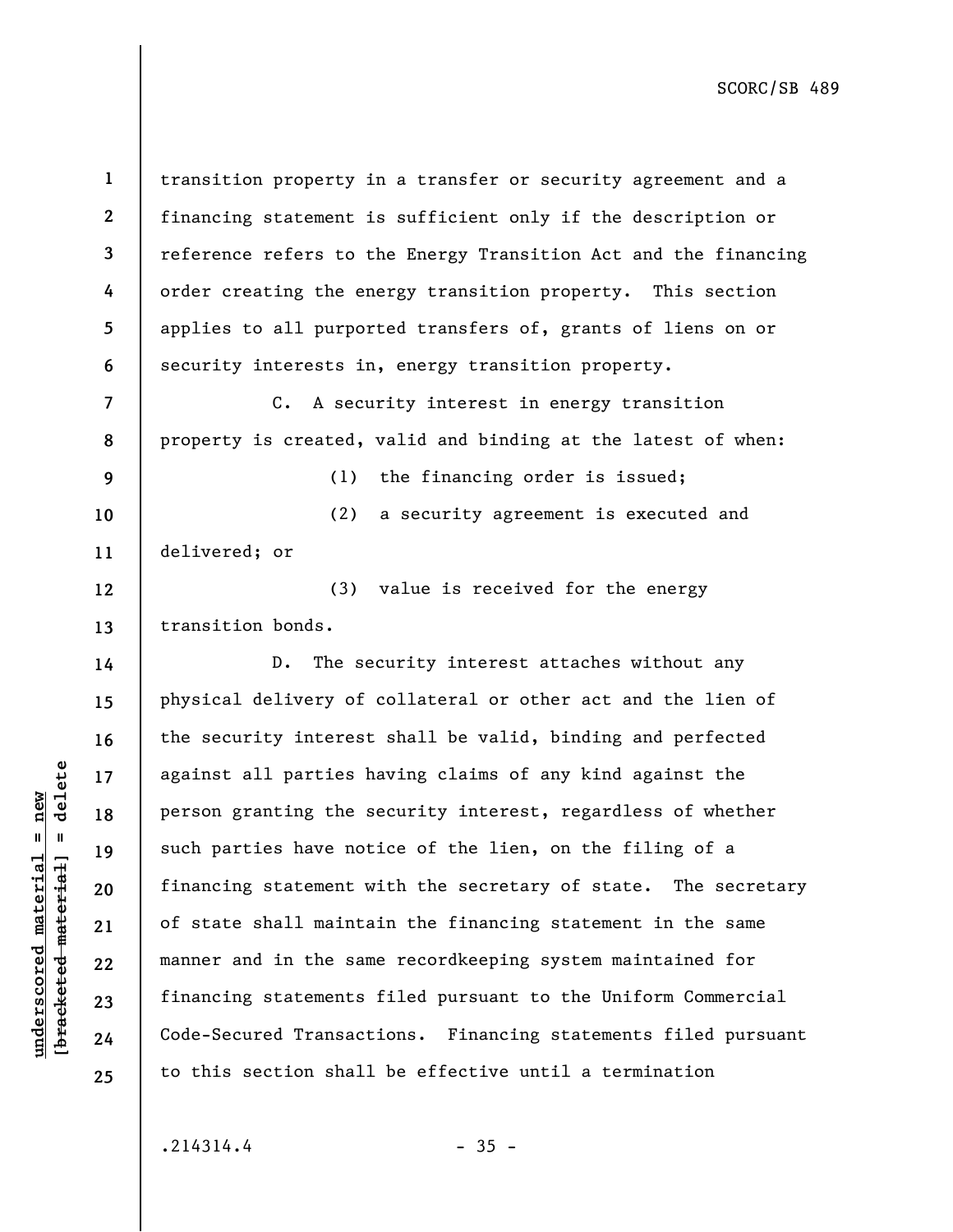**1**  statement is filed.

**4** 

**5** 

**6** 

**16** 

**17** 

**18** 

**19** 

**20** 

**21** 

**22** 

**23** 

**24** 

**25** 

**2 3**  E. A security interest in energy transition property is a continuously perfected security interest and has priority over any other lien that may subsequently attach to the energy transition property unless the holder of the security interest has agreed in writing otherwise.

**7 8 9 10 11 12 13 14 15**  F. The priority of a security interest in energy transition property is not affected by the commingling of energy transition revenues with other funds. Any pledgee or secured party shall have a perfected security interest in the amount of all energy transition revenues that are deposited in any account of the qualifying utility and any other security interest that may apply to those funds shall be terminated when they are transferred to a segregated account for the assignee or a financing party.

G. No order of the commission amending a financing order and no application of the adjustment mechanism shall affect the validity, perfection or priority of a security interest in or transfer of energy transition property.

SECTION 14. [NEW MATERIAL] SALE OF ENERGY TRANSITION PROPERTY--PERFECTING INTERESTS--ABSOLUTE TRANSFER AND TRUE SALE REQUIREMENTS.--

A. Any sale, assignment or transfer of energy transition property to an assignee that is a financing entity that is wholly owned, directly or indirectly, by the utility

 $.214314.4$  - 36 -

 $b$ racketed material] = delete **[bracketed material] = delete**  $underscored material = new$ **underscored material = new**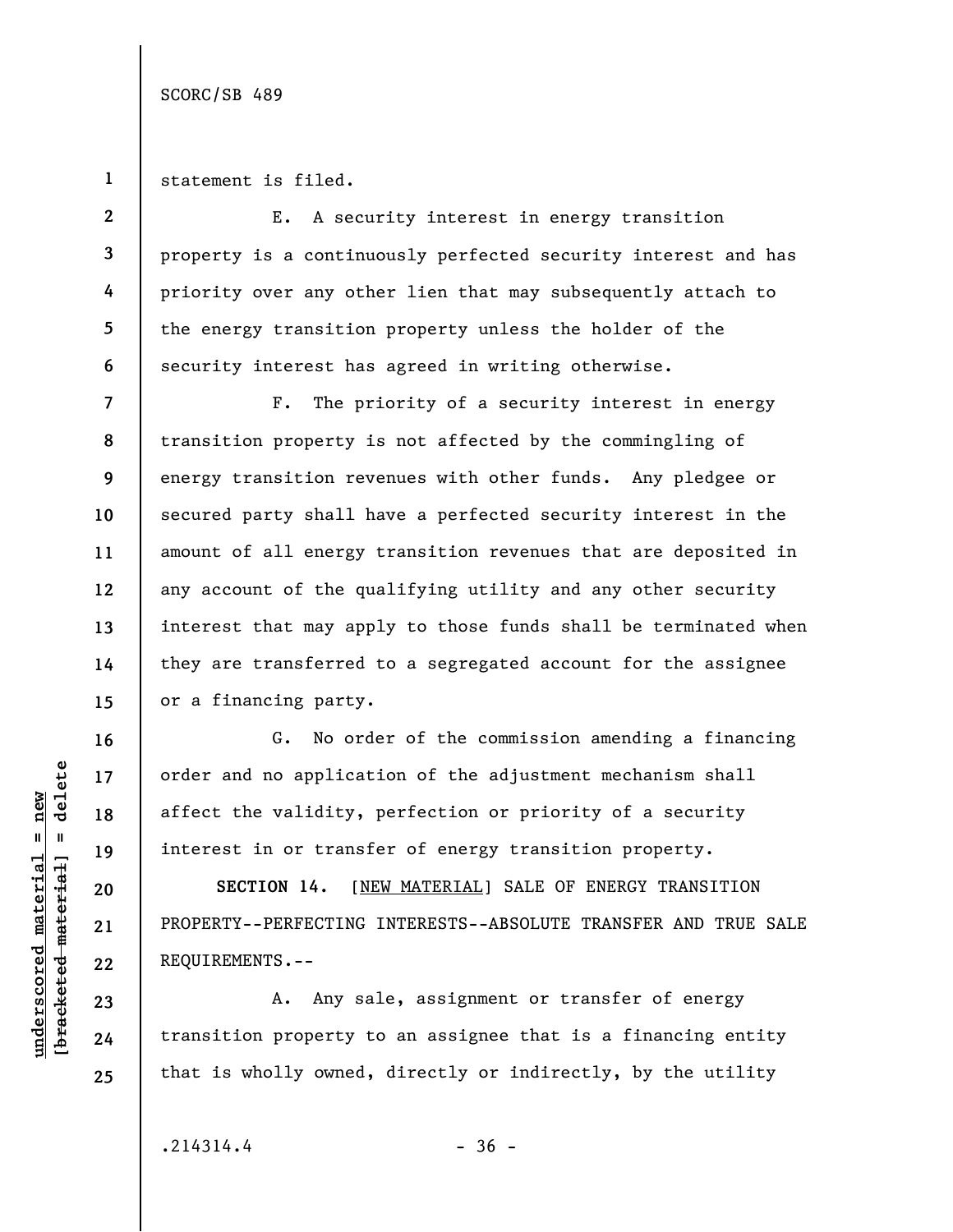$b$ racketed material] = delete **[bracketed material] = delete**  $underscored material = new$ **underscored material = new**

**13** 

**14** 

**15** 

**16** 

**17** 

**18** 

**19** 

**20** 

**21** 

**22** 

**23** 

**24** 

**25** 

**1 2 3 4 5 6 7**  shall be an absolute transfer and true sale of, and not a pledge of or secured transaction relating to, the seller's right, title and interest in, to and under the energy transition property if the documents governing the transaction expressly state that the transaction is a sale or other absolute transfer. A transfer of an interest in energy transition property shall be created when:

**8 9**  (1) the financing order creating the energy transition property has become effective;

**10 11 12**  (2) the documents evidencing the transfer of energy transition property have been executed and delivered to the assignee; and

(3) value is received.

B. On the filing of a financing statement with the secretary of state pursuant to Subsection D of Section 13 of the Energy Transition Act, a transfer of an interest in energy transition property shall be perfected against all third persons, except creditors holding a prior security interest, ownership interest or assignment in the energy transition property previously perfected in accordance with Section 13 of that act.

C. The characterization of the sale, assignment or transfer as an absolute transfer and true sale, and the corresponding characterization of the property interest of the purchaser, shall not be affected or impaired by:

 $.214314.4$  - 37 -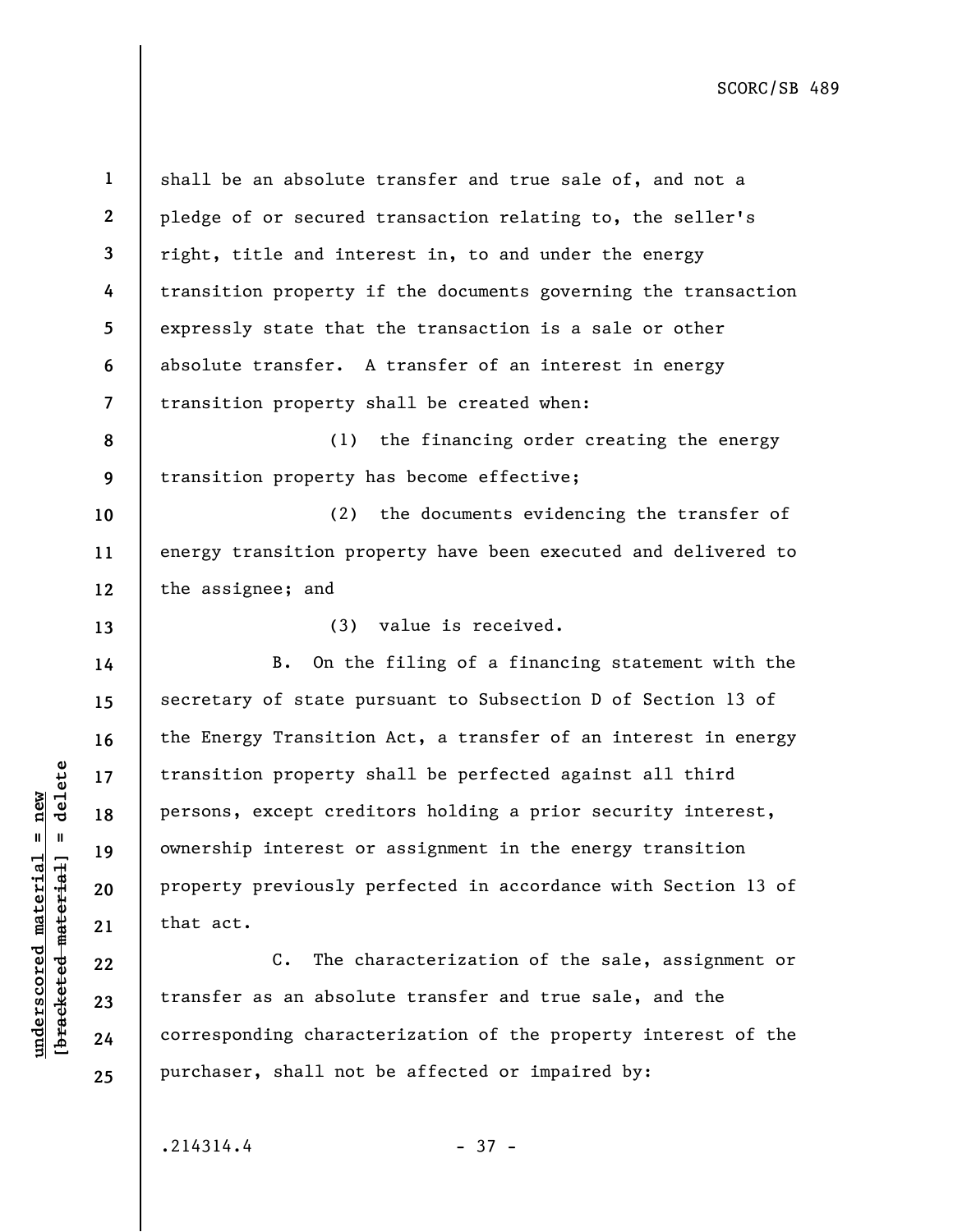| $\mathbf{1}$     | (1) commingling of energy transition revenues                   |
|------------------|-----------------------------------------------------------------|
| $\boldsymbol{2}$ | with other funds;                                               |
| 3                | the retention by the seller of:<br>(2)                          |
| 4                | (a) a partial or residual interest,                             |
| 5                | including an equity interest, in the energy transition          |
| 6                | property, whether direct or indirect, or whether subordinate or |
| 7                | otherwise; or                                                   |
| 8                | (b) the right to recover costs                                  |
| 9                | associated with taxes or license fees imposed on the collection |
| 10               | of energy transition revenues;                                  |
| 11               | (3)<br>any recourse that the purchaser may have                 |
| 12               | against the seller;                                             |
| 13               | (4) any indemnification rights, obligations or                  |
| 14               | repurchase rights made or provided by the seller;               |
| 15               | (5) the obligation of the seller to collect                     |
| 16               | energy transition revenues on behalf of an assignee;            |
| 17               | (6) the treatment of the sale, assignment or                    |
| 18               | transfer of energy transition property for tax, financial       |
| 19               | reporting or other purposes;                                    |
| 20               | (7)<br>any subsequent order of the commission                   |
| 21               | amending a financing order pursuant to Subsection B of Section  |
| 22               | 7 of the Energy Transition Act;                                 |
| 23               | any use of an adjustment mechanism<br>(8)                       |
| 24               | approved in the financing order; or                             |
| 25               | anything else that might affect or impair<br>(9)                |
|                  |                                                                 |
|                  | .214314.4<br>$-38 -$                                            |

 $[bracketeed-materiat] = delete$ **[bracketed material] = delete**  $underscored material = new$ **underscored material = new**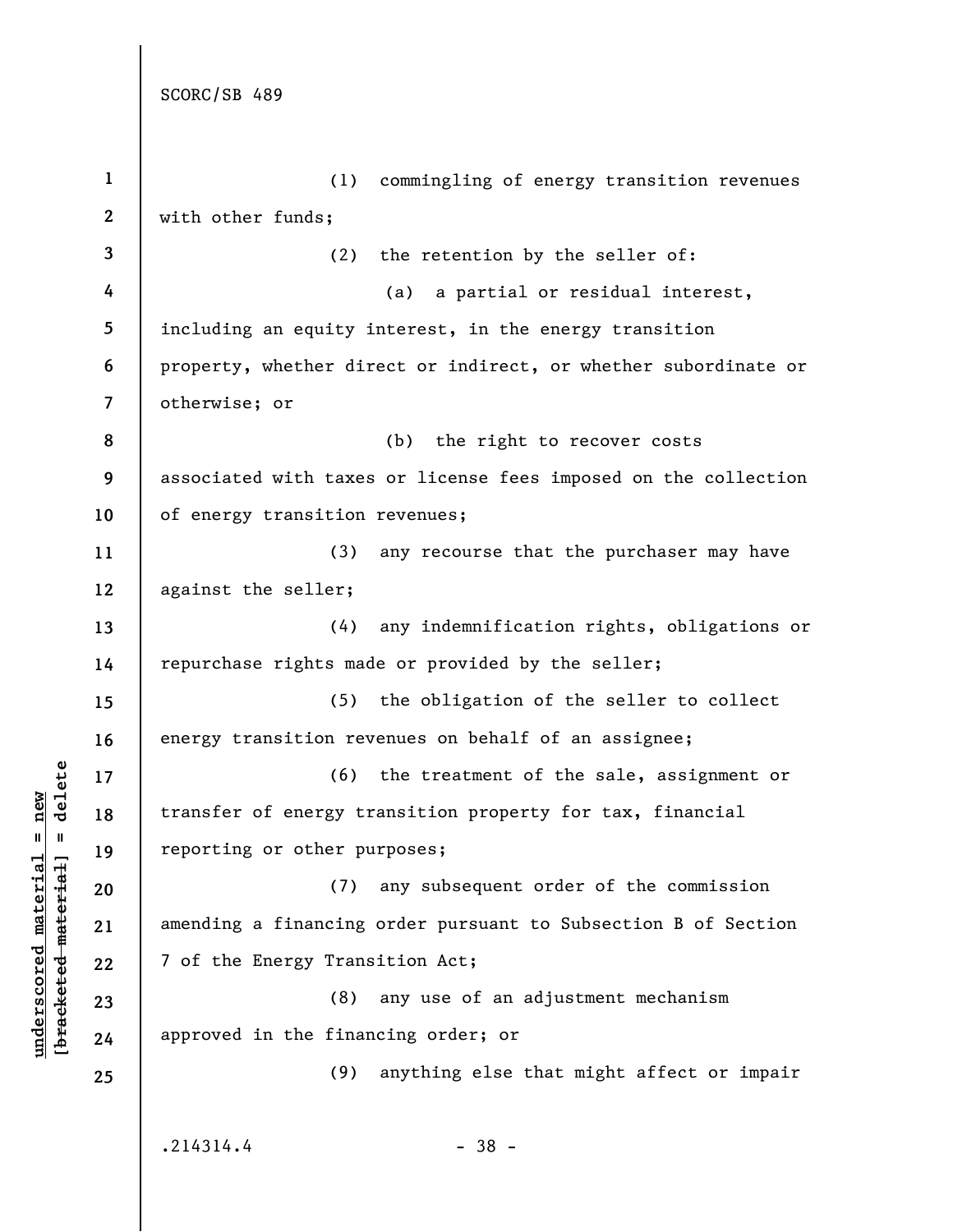**1** 

**2** 

**3** 

**4** 

**5** 

**6** 

**7** 

**12** 

**13** 

**14** 

**15** 

**16** 

**17** 

**18** 

**19** 

**20** 

**21** 

**22** 

**23** 

**24** 

**25** 

the characterization of the property.

**SECTION 15.** [NEW MATERIAL] EXEMPTION FROM FEE ASSESSMENTS.--The imposition, collection and receipt of an energy transition charge is exempt from an assessment of a franchise fee imposed by a municipality, county or other political subdivision of the state and inspection and supervision fees assessed pursuant to the Public Utility Act.

**8 9 10 11 SECTION 16.** [NEW MATERIAL] ENERGY TRANSITION INDIAN AFFAIRS FUND--ENERGY TRANSITION ECONOMIC DEVELOPMENT ASSISTANCE FUND--ENERGY TRANSITION DISPLACED WORKER ASSISTANCE FUND-- COMMUNITY ADVISORY COMMITTEE.--

A. The "energy transition Indian affairs fund" is created in the state treasury. The fund shall consist of appropriations, gifts, grants, donations and bequests made to the fund. Income from the fund shall be credited to the fund, and money in the fund shall not revert or be transferred to any other fund at the end of a fiscal year.

B. The Indian affairs department shall administer the energy transition Indian affairs fund, and money in the fund is subject to appropriation by the legislature only to that department to assist in addressing the conditions and issues of tribes and native peoples in the affected community.

C. The Indian affairs department shall develop an Indian affairs assistance plan to assist tribal and native people in the affected community that shall provide for the

 $\frac{1}{2}$  of  $\frac{1}{2}$  and  $\frac{1}{2}$  and  $\frac{1}{2}$  and  $\frac{1}{2}$  and  $\frac{1}{2}$  and  $\frac{1}{2}$  and  $\frac{1}{2}$  and  $\frac{1}{2}$  and  $\frac{1}{2}$  and  $\frac{1}{2}$  and  $\frac{1}{2}$  and  $\frac{1}{2}$  and  $\frac{1}{2}$  and  $\frac{1}{2}$  and  $\frac{1}{2}$  an **[bracketed material] = delete**  $underscored material = new$ **underscored material = new**

 $.214314.4$  - 39 -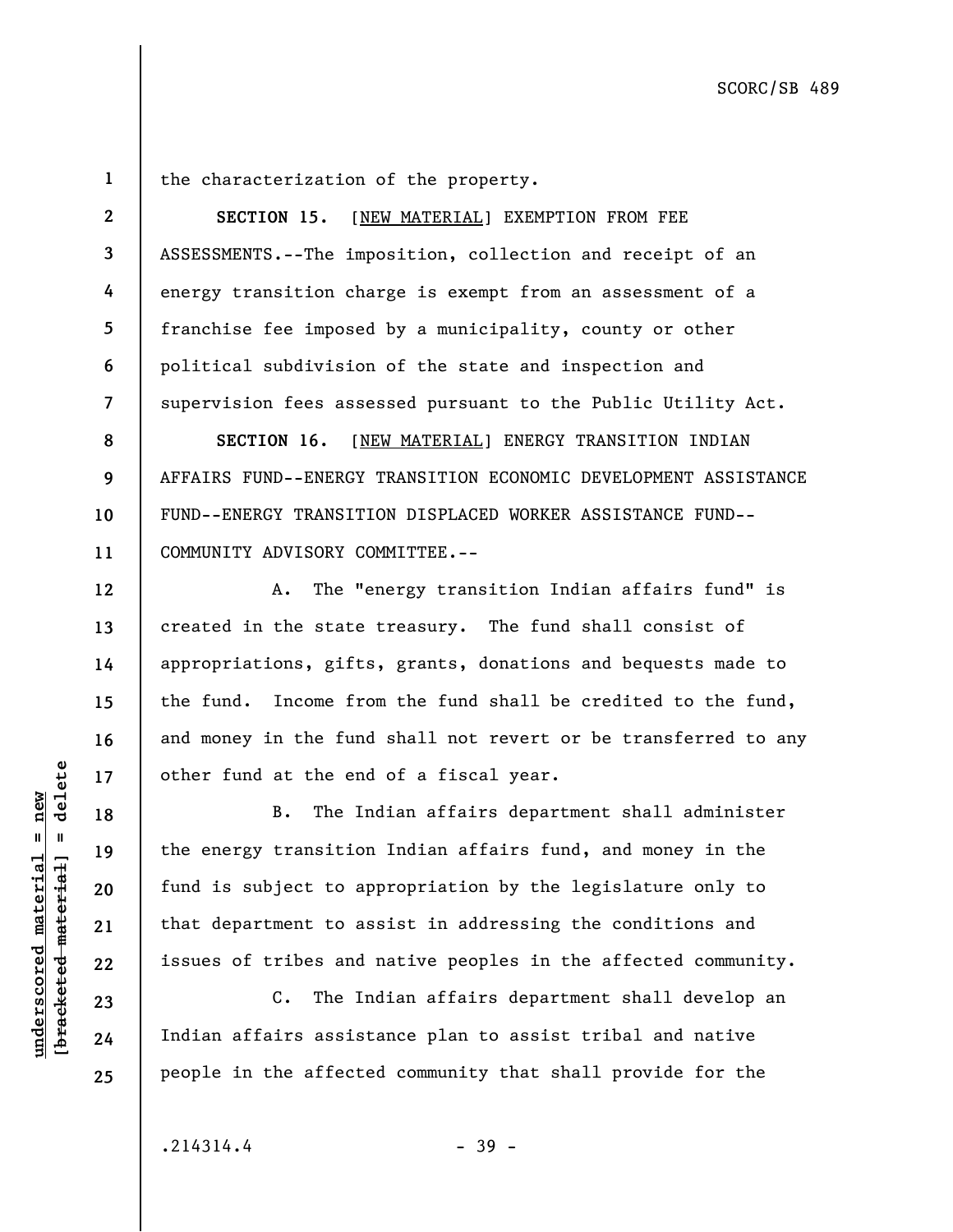**1 2 3 4 5 6 7 8 9 10**  disbursement of money in the energy transition Indian affairs fund. In developing the plan, the Indian affairs department shall establish a public planning process in the affected community to inform the use of money in the fund. The Indian affairs department shall engage in consultation with Indian nations, tribes and pueblos in the affected community pursuant to the State-Tribal Collaboration Act. The public planning process shall include at least three public meetings in the affected community. Expenditures from the fund shall be made after completion of the plan and as follows:

(1) to an entity approved by the Indian affairs department to receive funds for any program established at the Indian affairs department; and

(2) to tribal governments, public agencies or private persons to provide services and facilities in the affected community for promoting the welfare of Indian people.

D. The "energy transition economic development assistance fund" is created in the state treasury. The fund shall consist of appropriations, gifts, grants, donations and bequests made to the fund. Income from the fund shall be credited to the fund, and money in the fund shall not revert or be transferred to any other fund at the end of a fiscal year.

E. The economic development department shall administer the energy transition economic development assistance fund, and money in the fund is subject to

 $b$ racketed material] = delete **[bracketed material] = delete**  $underscored material = new$ **underscored material = new**

**11** 

**12** 

**13** 

**14** 

**15** 

**16** 

**17** 

**18** 

**19** 

**20** 

**21** 

**22** 

**23** 

**24** 

**25**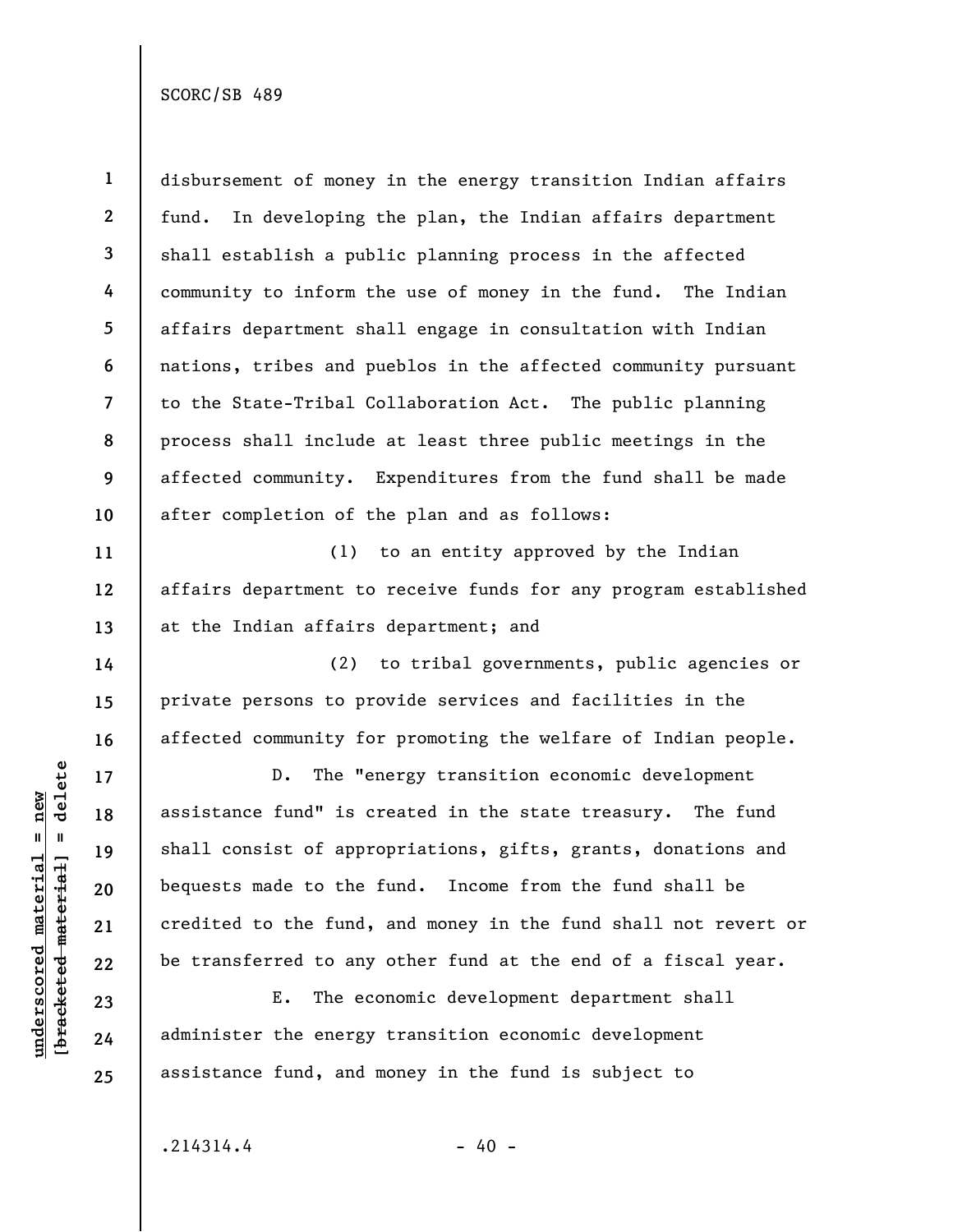**2 3** 

**4** 

**5** 

**6** 

**10** 

**11** 

**13** 

**14** 

**15** 

**16** 

**17** 

**18** 

**19** 

**20** 

**21** 

**22** 

**23** 

**24** 

**25** 

**1** 

appropriation by the legislature only to that department to assist in diversifying and promoting the affected community's economy by fostering economic development opportunities unrelated to fossil fuel development or use.

**7 8 9 12**  F. The economic development department shall develop an economic diversification and development plan to assist the affected community that shall provide for the disbursement of money in the energy transition economic development assistance fund. In developing the plan, the economic development department shall request recommendations from the affected community's community advisory committee pursuant to Subsection K of this section and establish a public input process in the affected community to inform the use of money in the fund. The economic development department shall engage in consultation with Indian nations, tribes and pueblos in the affected area pursuant to the State-Tribal Collaboration Act. The public input process shall include at least three public meetings in the affected community. Expenditures from the fund shall be made pursuant to the plan and as follows:

(1) to an entity approved by the economic development department to receive funds for any program established at the economic development department;

(2) to assist employers to qualify for any tax relief for hiring displaced workers established under state or federal law; and

 $.214314.4$  - 41 -

 $b$ racketed material] = delete **[bracketed material] = delete**  $underscored material = new$ **underscored material = new**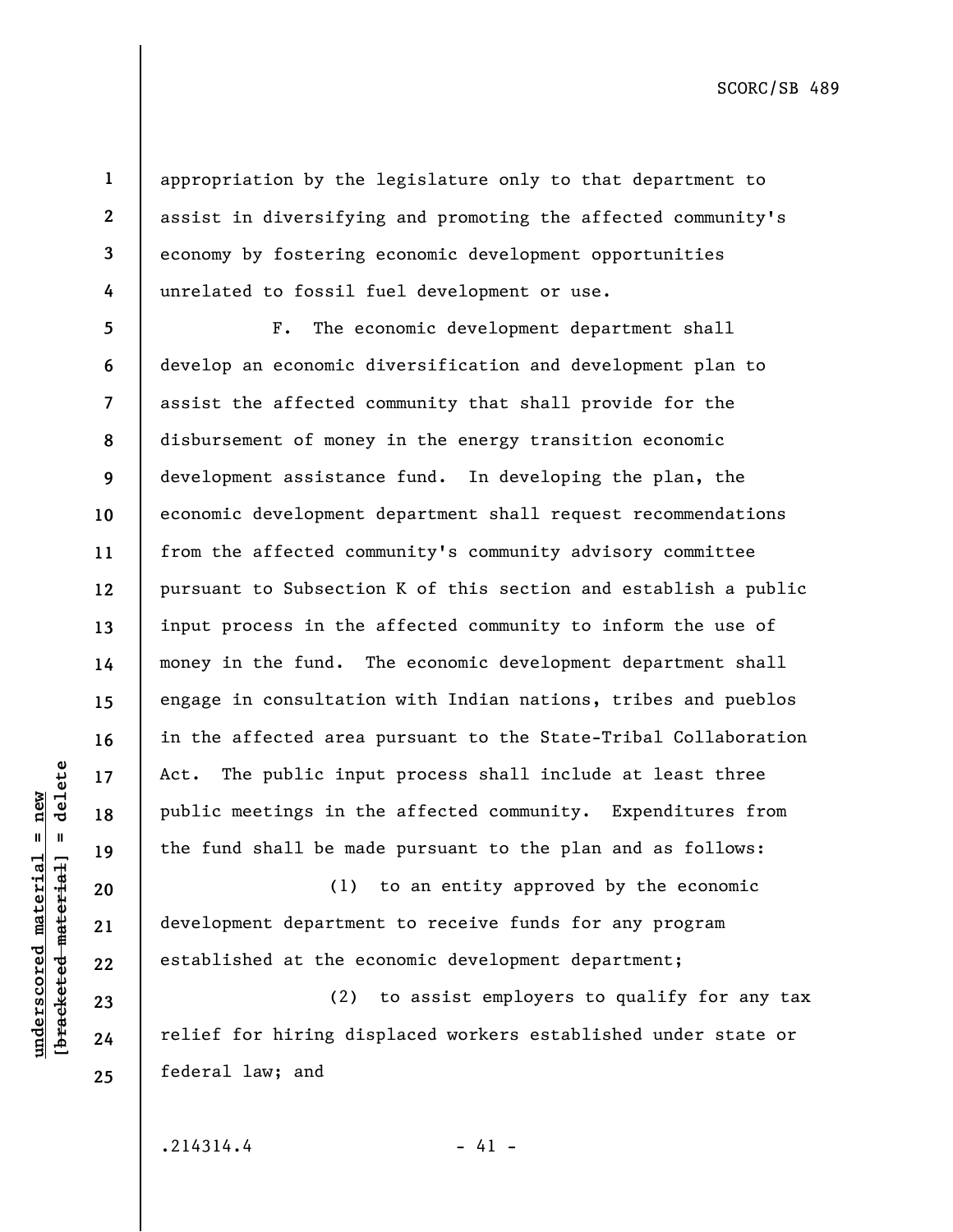**1 2 3 4**  (3) to a municipality, county, Indian nation, pueblo or tribe or land grant community in New Mexico for programs designed to promote economic development in the affected community.

**5 6 7 8 9 10**  G. The "energy transition displaced worker assistance fund" is created in the state treasury. The fund shall consist of appropriations, gifts, grants, donations and bequests made to the fund. Income from the fund shall be credited to the fund, and money in the fund shall not revert or be transferred to any other fund at the end of a fiscal year.

H. The workforce solutions department shall administer the energy transition displaced worker assistance fund, and money in the fund is subject to appropriation by the legislature only to that department to assist displaced workers in an affected community.

I. The workforce solutions department shall develop a displaced worker development plan to assist displaced workers in an affected community that shall provide for the disbursement of money in the energy transition displaced worker assistance fund. In developing the plan, the workforce solutions department shall request recommendations from the affected community's community advisory committee pursuant to Subsection K of this section and establish a public input process in the affected community to inform the use of money in the energy transition displaced worker assistance fund. The

 $.214314.4$  - 42 -

 $b$ racketed material] = delete **[bracketed material] = delete**  $underscored material = new$ **underscored material = new**

**11** 

**12** 

**13** 

**14** 

**15** 

**16** 

**17** 

**18** 

**19** 

**20** 

**21** 

**22** 

**23** 

**24** 

**25**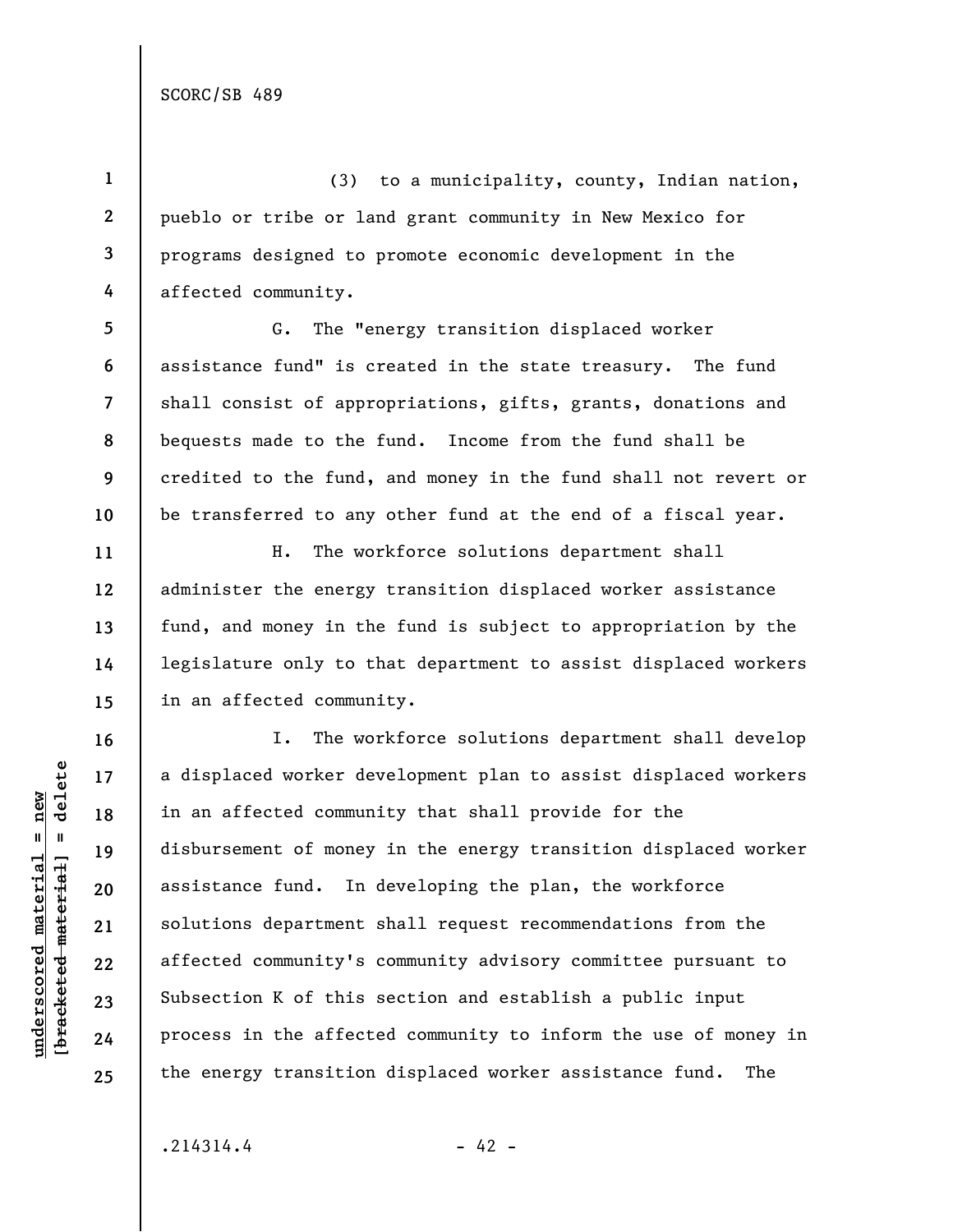| $\mathbf{1}$   | workforce solutions department shall engage in consultation    |
|----------------|----------------------------------------------------------------|
| $\mathbf{2}$   | with Indian nations, tribes and pueblos in the affected area   |
| 3              | pursuant to the State-Tribal Collaboration Act. The public     |
| 4              | input process shall include at least three public meetings in  |
| 5              | the affected community. Expenditures from the energy           |
| 6              | transition displaced worker assistance fund shall be made      |
| $\overline{7}$ | pursuant to the plan and as follows:                           |
| 8              | to assist employers of displaced workers<br>(1)                |
| 9              | to qualify for any tax relief established under state or       |
| 10             | federal law;                                                   |
| 11             | (2)<br>to the workforce solutions department:                  |
| 12             | to provide assistance to displaced<br>(a)                      |
| 13             | workers using any program established at that department; and  |
| 14             | (b)<br>for payment of costs associated with                    |
| 15             | displaced workers enrolling and participating in certified     |
| 16             | apprenticeship programs in New Mexico; and                     |
| 17             | (3) to a municipality, county, Indian nation,                  |
| 18             | pueblo or tribe or land grant community in New Mexico for job  |
| 19             | training and apprenticeship programs for displaced workers or  |
| 20             | for programs designed to promote economic development in the   |
| 21             | affected community.                                            |
| 22             | Within thirty days of receipt of energy<br>J.                  |
| 23             | transition bond proceeds, a qualifying generating facility     |
| 24             | located in New Mexico shall transfer the following percentages |
| 25             | of the financed amount of energy transition bonds as follows:  |
|                |                                                                |

 $[**bracketetedmeterial**] = **delete**$ **[bracketed material] = delete**  $underscored material = new$ **underscored material = new**

 $-43 - 43$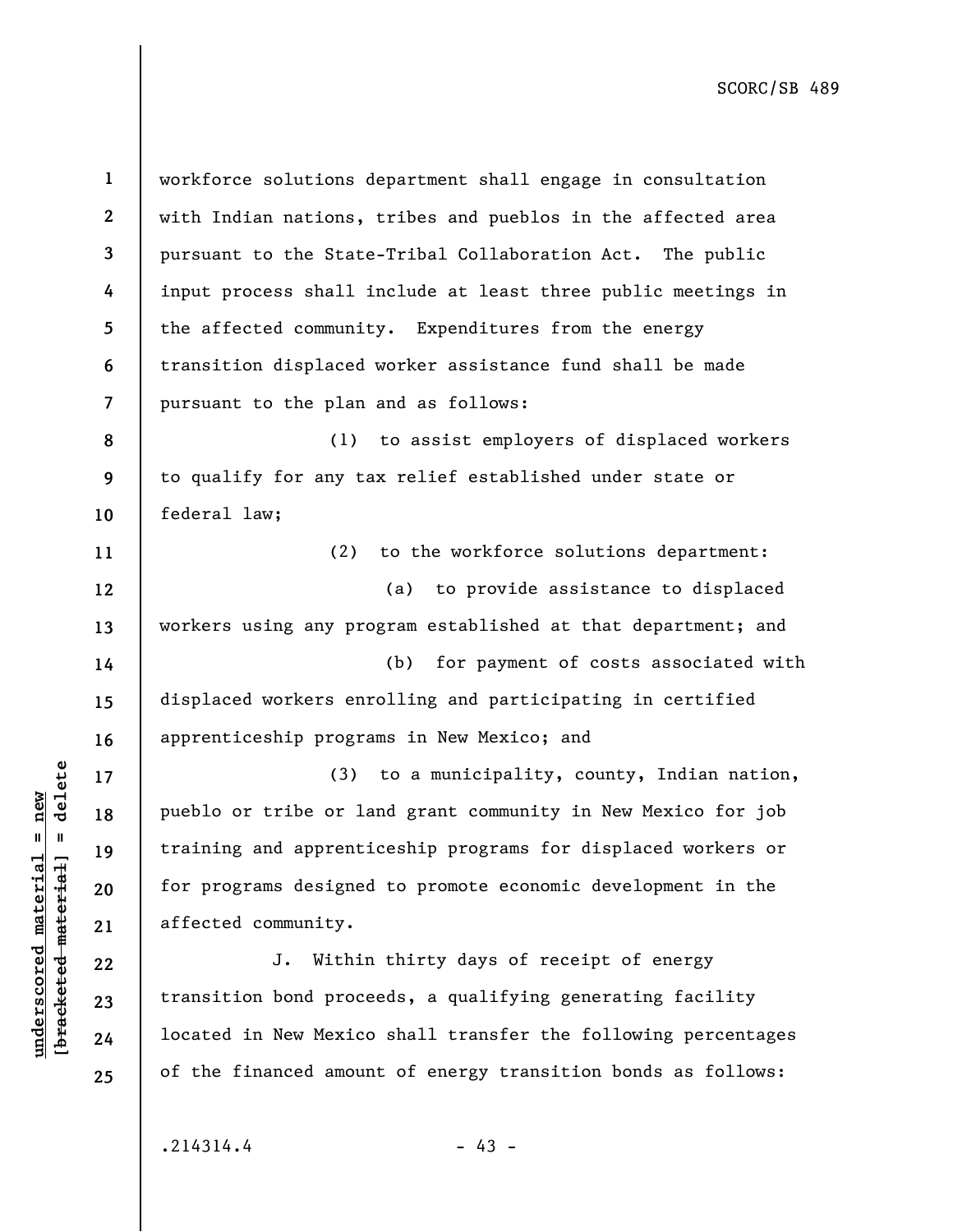**4** 

**5** 

**6** 

**7** 

**8** 

**9** 

**10** 

**11** 

**12** 

**13** 

**14** 

**15** 

**16** 

**17** 

**18** 

**19** 

**20** 

**21** 

**22** 

**23** 

**24** 

**25** 

**1 2 3**  (1) one-half percent to the Indian affairs department for deposit in the energy transition Indian affairs fund;

(2) one and sixty-five hundredths percent to the economic development department for deposit in the energy transition economic development assistance fund; and

(3) three and thirty-five hundredths percent to the workforce solutions department for deposit in the energy transition displaced worker assistance fund.

K. In each affected community, a community advisory committee shall be convened. All meetings of the community advisory committee shall be held pursuant to the Open Meetings Act. The secretaries of Indian affairs, economic development and workforce solutions shall appoint three conveners who reside in the affected community, at least one from each major political party and one representing one of the Navajo Nation chapter houses in the affected community. The conveners shall appoint members of the community advisory committee to include a member from each municipality, county, Indian nation, pueblo, tribe and land grant community, if any, in the affected community, at least four appointees representing diverse economic and cultural perspectives of the affected community and one appointee representing displaced workers in the affected community. Within sixty days of a request by the economic development department pursuant to Subsection F of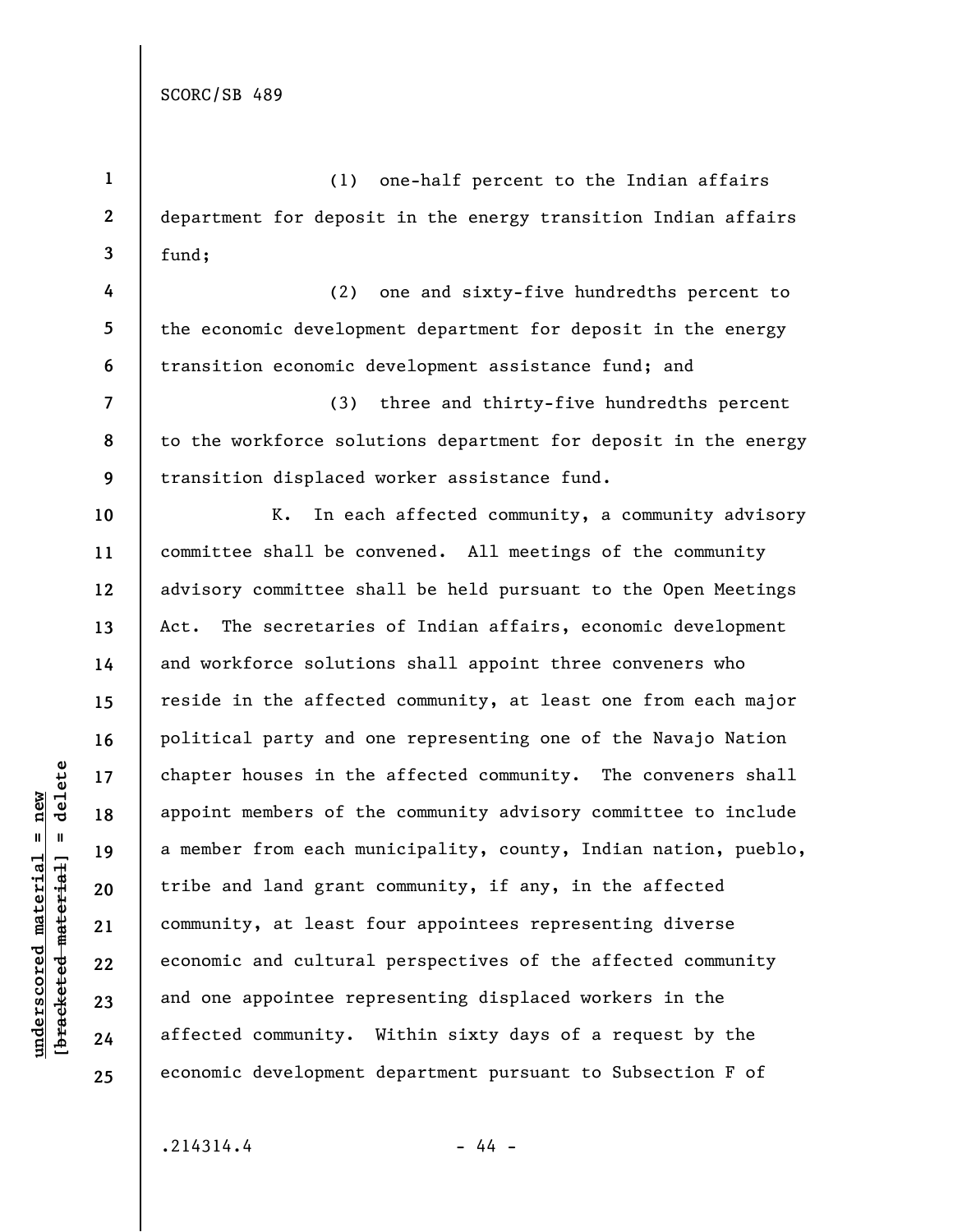**1 2 3 4 5 6 7 8 9 10 11 12 13 14 15 16 17 18 19 20 21 22 23 24 25**  this section, or the workforce solutions department pursuant to Subsection I of this section, a community advisory committee shall provide recommendations to the requesting department on the use of available funds intended for the affected community. L. As used in this section: (1) "affected community" means a New Mexico county located within one hundred miles of a New Mexico facility producing electricity that closes, resulting in at least forty displaced workers; and (2) "displaced worker" means a New Mexico resident who: (a) within the previous twelve months, was terminated from employment, or whose contract was terminated, due to the abandonment of a New Mexico facility producing electricity that resulted in displacing at least forty workers; (b) had at least seventy-five percent of the resident's net income, as that term is defined in the Income Tax Act, from the employment or contract described in Subparagraph (a) of this paragraph; (c) has not been able to replace the lost wages described in Subparagraph (b) of this paragraph or whose annual wages are at least twenty-five percent less than when the qualifying facility was operating; and (d) does not qualify to take full  $.214314.4$  - 45 -

 $b$ racketed material] = delete **[bracketed material] = delete**  $underscored material = new$ **underscored material = new**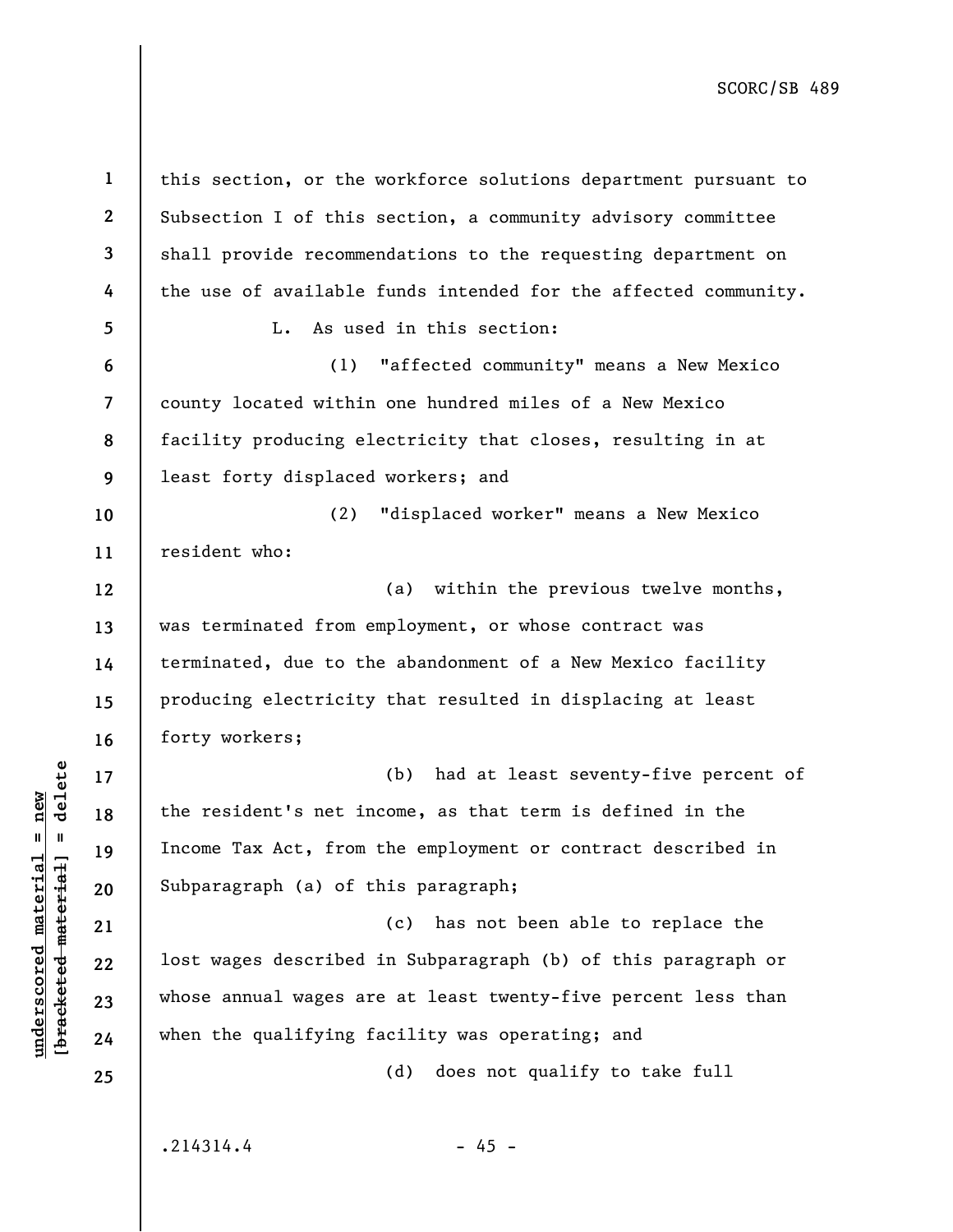**1** 

**2** 

**3** 

**4** 

**5** 

**6** 

**7** 

**9** 

**10** 

**11** 

**12** 

**13** 

**14** 

**15** 

**16** 

**17** 

**18** 

**19** 

**20** 

**21** 

**22** 

**23** 

**24** 

**25** 

benefits pursuant to a pension or retirement plan.

**8 SECTION 17.** [NEW MATERIAL] ENERGY TRANSITION BONDS NOT PUBLIC DEBT.--Energy transition bonds issued pursuant to the Energy Transition Act shall not constitute a debt or a pledge of the faith and credit or taxing power of this state or of any county, municipality or any other political subdivision of this state. Bondholders shall have no right to have taxes levied by the legislature or the taxing authority of any county, municipality or other political subdivision of this state for the payment of the principal of or interest on energy transition bonds. The issuance of energy transition bonds does not obligate the state or a political subdivision of the state to levy any tax or make any appropriation for payment of the principal of or interest on the bonds.

**SECTION 18.** [NEW MATERIAL] ENERGY TRANSITION BONDS AS LEGAL INVESTMENTS.--Energy transition bonds shall be legal investments for all governmental units, permanent funds of the state, finance authorities, financial institutions, insurance companies, fiduciaries and other persons requiring statutory authority regarding legal investments.

**SECTION 19.** [NEW MATERIAL] STATE PLEDGE NOT TO IMPAIR.--

A. The state pledges to and agrees with the bondholders, any assignee and any financing parties that the state shall not take or permit any action that impairs the value of energy transition property, except as allowed pursuant

 $b$ racketed material] = delete **[bracketed material] = delete**  $underscored material = new$ **underscored material = new**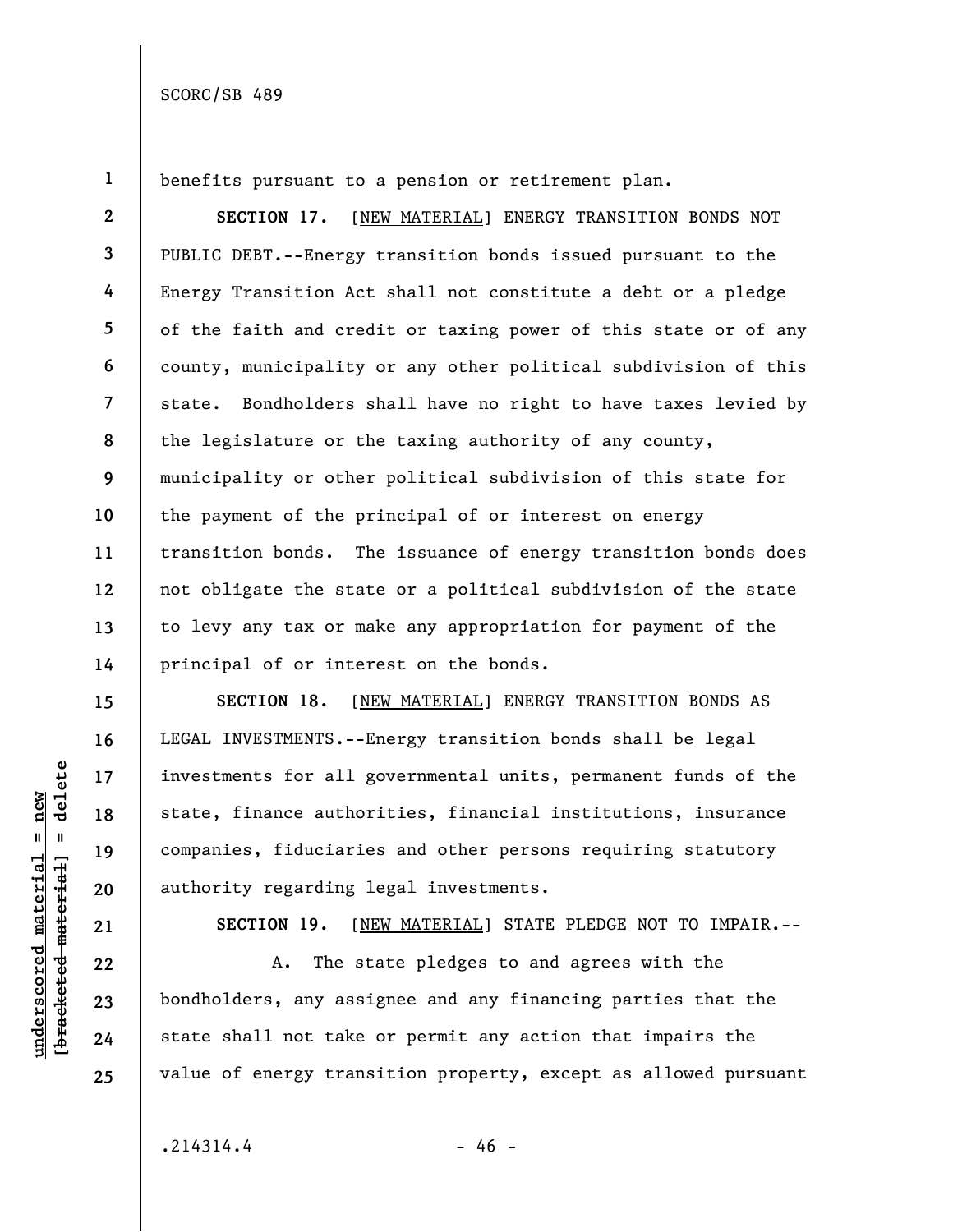delete **[bracketed material] = delete**  $underscored material = new$ **underscored material = new**  $\mathbf{I}$ bracketed material **1** 

**2** 

**3** 

**4** 

**5** 

**6** 

**7** 

**14** 

**15** 

**16** 

**17** 

**18** 

**19** 

**20** 

**21** 

**22** 

**23** 

**24** 

**25** 

**8**  to Section 6 of the Energy Transition Act, or reduces, alters or impairs energy transition charges that are imposed, collected and remitted for the benefit of the bondholders, any assignee and any financing parties, until the entire principal of, interest on and redemption premium on the energy transition bonds, all financing costs and all amounts to be paid to an assignee or financing party under an ancillary agreement are paid in full and performed in full.

**9 10 11 12 13**  B. Any person who issues energy transition bonds is permitted to include the pledge specified in Subsection A of this section in the energy transition bonds, ancillary agreements and documentation related to the issuance and marketing of the energy transition bonds.

**SECTION 20.** [NEW MATERIAL] CHOICE OF LAW.--The laws of the state of New Mexico as set forth in the Energy Transition Act shall govern the validity, enforceability, attachment, perfection, priority and exercise of remedies with respect to the transfer of an interest or right of creation of a security interest in energy transition property, an energy transition charge or a financing order.

**SECTION 21.** [NEW MATERIAL] CONFLICTS.--In the event of any conflict between the Energy Transition Act and any other law regarding the attachment, assignment or perfection, or the effect of perfection, or priority of any security interest in or transfer of energy transition property, the Energy

 $.214314.4$ 

$$
-47
$$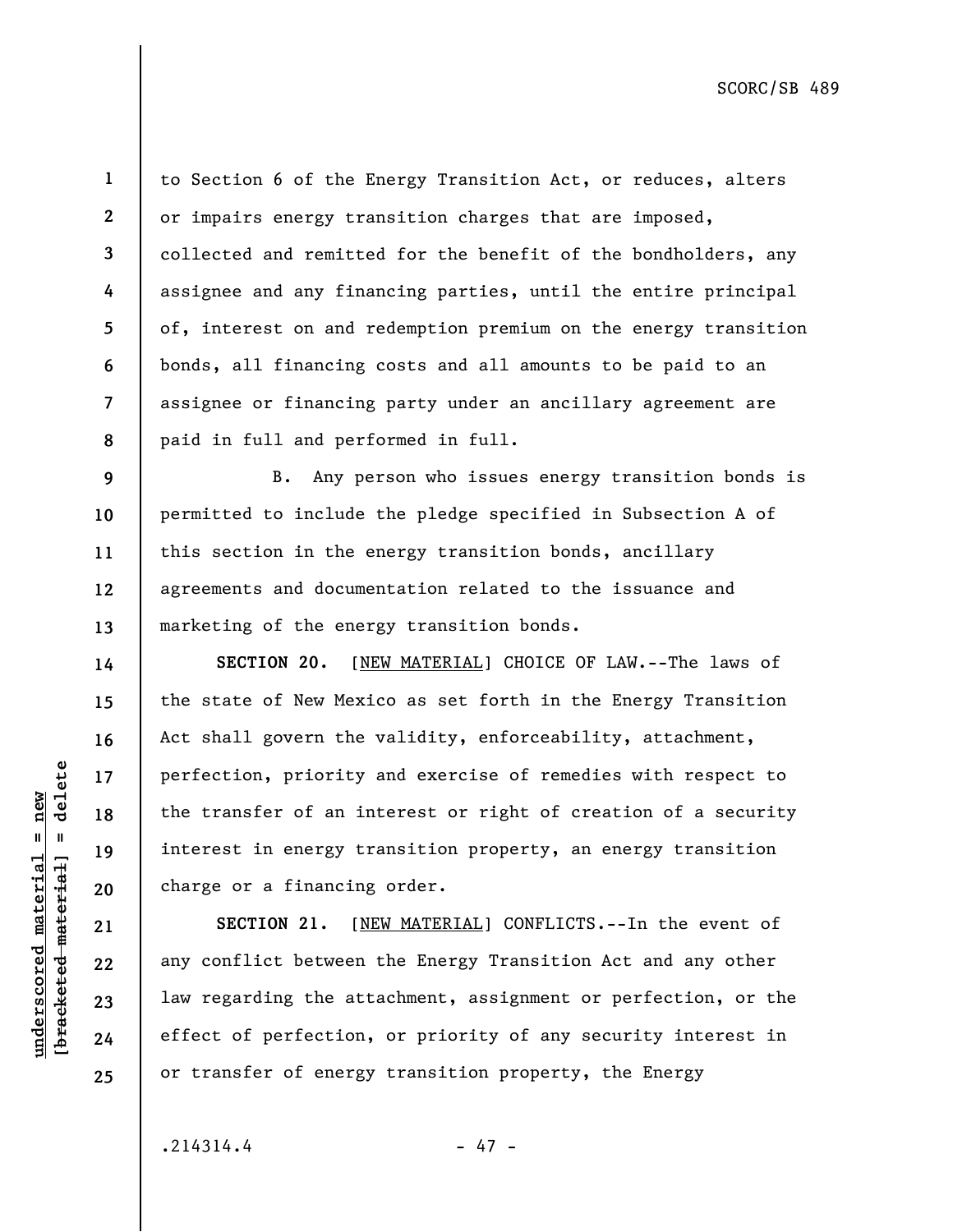**1 2 3 4 5 6 7 8 9 10 11 12 13 14 15 16 17 18**  Transition Act shall govern to the extent of the conflict. **SECTION 22.** [NEW MATERIAL] VALIDITY ON ACTIONS IF ACT HELD INVALID.--Effective on the date that energy transition bonds are first issued under the Energy Transition Act, if any provision of that act is invalidated, superseded, replaced, repealed or expires for any reason, that occurrence shall not affect the validity of any action allowed pursuant to that act that is taken by the commission, a qualifying utility, an assignee or any other person, a collection agent, a financing party, a bondholder or a party to an ancillary agreement and, to prevent the impairment of energy transition bonds issued or authorized in a financing order issued pursuant to the Energy Transition Act, any such action shall remain in full force and effect with respect to all energy transition bonds issued or authorized in a financing order pursuant to the Energy Transition Act before the date that such provision is held to be invalid or is invalidated, superseded, replaced, repealed or expires for any reason.

**SECTION 23.** [NEW MATERIAL] APPLICABILITY.--The provisions of the Energy Transition Act shall not apply to a qualifying utility that makes an initial application for a financing order more than twelve years after the effective date of that act. This section shall not preclude a qualifying utility for which the commission has issued a financing order from applying to the commission for a subsequent order amending the financing

 $.214314.4$  - 48 -

 $b$ racketed material] = delete **[bracketed material] = delete**

**19** 

**20** 

**21** 

**22** 

**underscored material = new**

 $underscored material = new$ 

**23 24 25**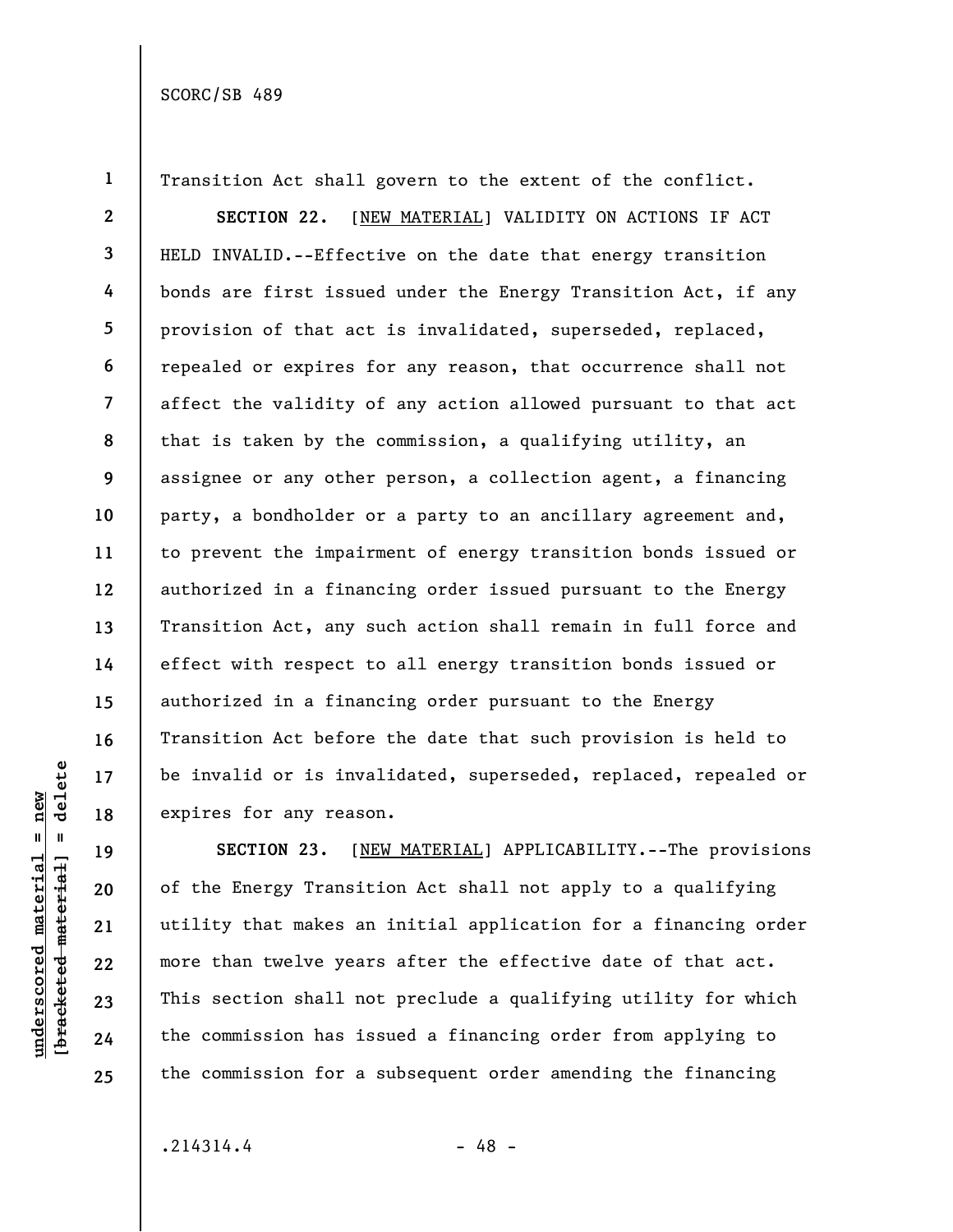**1**  order, pursuant to Section 7 of the Energy Transition Act. **2 SECTION 24.** A new section of the Public Utility Act is **3**  enacted to read: **4**  "[NEW MATERIAL] REQUIRING THE HIRING OF APPRENTICES FOR **5**  THE CONSTRUCTION OF FACILITIES THAT GENERATE ELECTRICITY.-- **6**  A. The construction of New Mexico facilities that **7**  generate electricity for New Mexico retail customers, and that are not located on the customer side of an electricity meter, **8 9**  shall be subject to the requirements provided in Subsection B **10**  of this section if the facilities are built as a result of competitive solicitations issued after July 1, 2020. **11**  B. Subject to availability of qualified applicants, **12**  the construction of facilities that generate electricity for **13**  New Mexico retail customers shall employ apprentices from an **14**  apprenticeship program during the construction phase of a **15**  project at a minimum level of the following percentages of all **16**   $b$ racketed material] = delete **[bracketed material] = delete** persons employed for the project: **17**  (1) ten percent for projects for which on-site **18**  construction commences beginning January 1, 2020, and prior to **19**  January 1, 2024; **20**  (2) seventeen and one-half percent for **21**  projects for which on-site construction commences beginning **22**  January 1, 2024, and prior to January 1, 2026; and **23**  (3) twenty-five percent for projects for which **24**  on-site construction commences beginning January 1, 2026. **25** 

 $.214314.4$  - 49 -

**underscored material = new**

 $underscored material = new$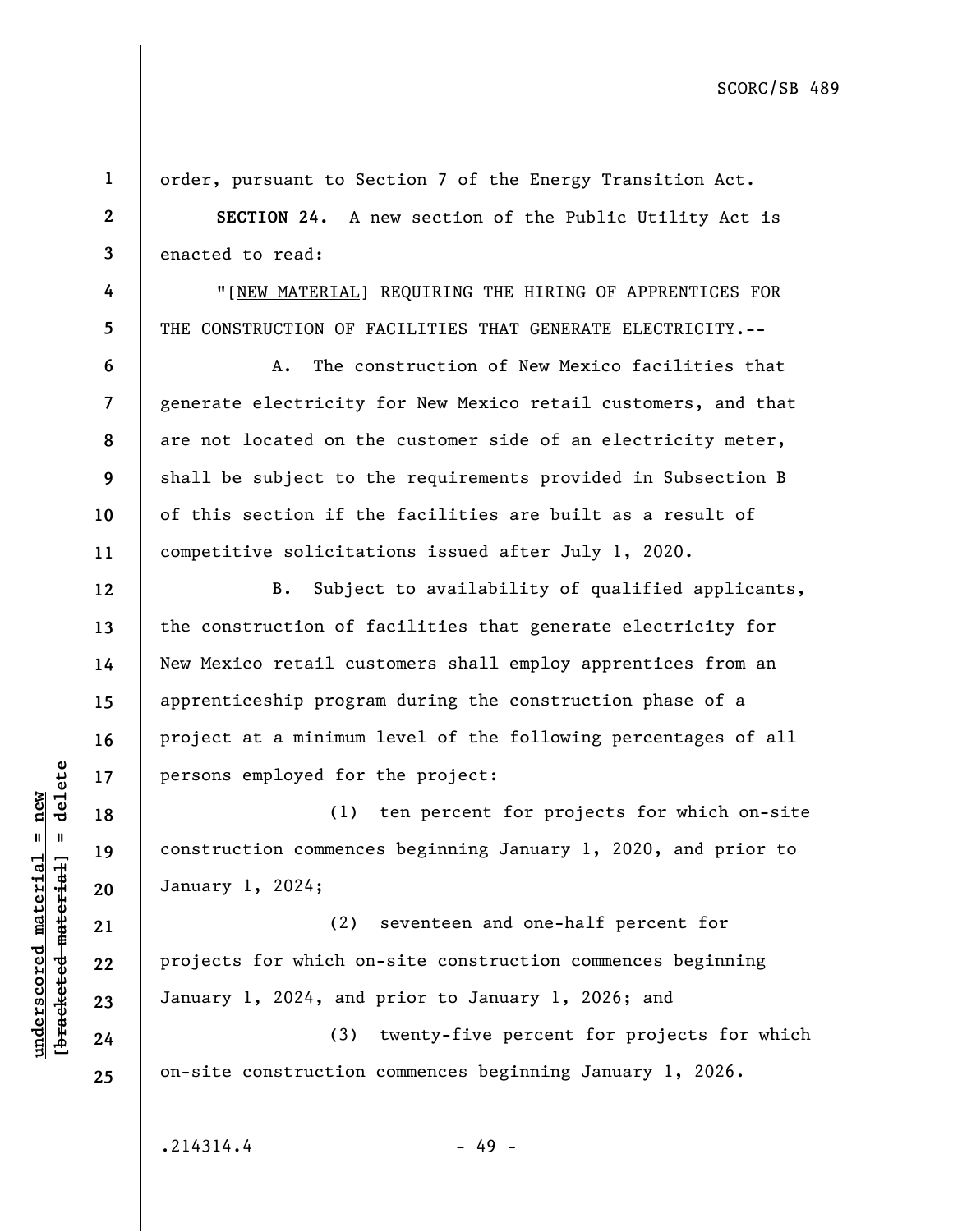**1 2 3 4 5 6 7**  C. Apprenticeship programs used for purposes of this section shall encourage diversity among participants, participation by those underrepresented in the industry associated with that apprenticeship program and participation from disadvantaged communities, as determined by the workforce solutions department. The department shall promulgate rules to ensure compliance with this section.

**8 9 10**  D. As used in this section, "apprenticeship program" means an apprenticeship program registered pursuant to the Apprenticeship Assistance Act."

**SECTION 25.** Section 62-9-1 NMSA 1978 (being Laws 1941, Chapter 84, Section 46, as amended) is amended to read: "62-9-1. NEW CONSTRUCTION--RATEMAKING PRINCIPLES.--

A. No public utility shall begin the construction or operation of any public utility plant or system or of any extension of any plant or system without first obtaining from the commission a certificate that public convenience and necessity require or will require such construction or operation. This section does not require a public utility to secure a certificate for an extension within any municipality or district within which it lawfully commenced operations before June 13, 1941 or for an extension within or to territory already served by it, necessary in the ordinary course of its business, or for an extension into territory contiguous to that already occupied by it and that is not receiving similar

**11** 

**12** 

**13** 

**14** 

**15** 

**16** 

**17** 

**18** 

**19** 

**20** 

**21** 

**22** 

**23** 

**24** 

**25**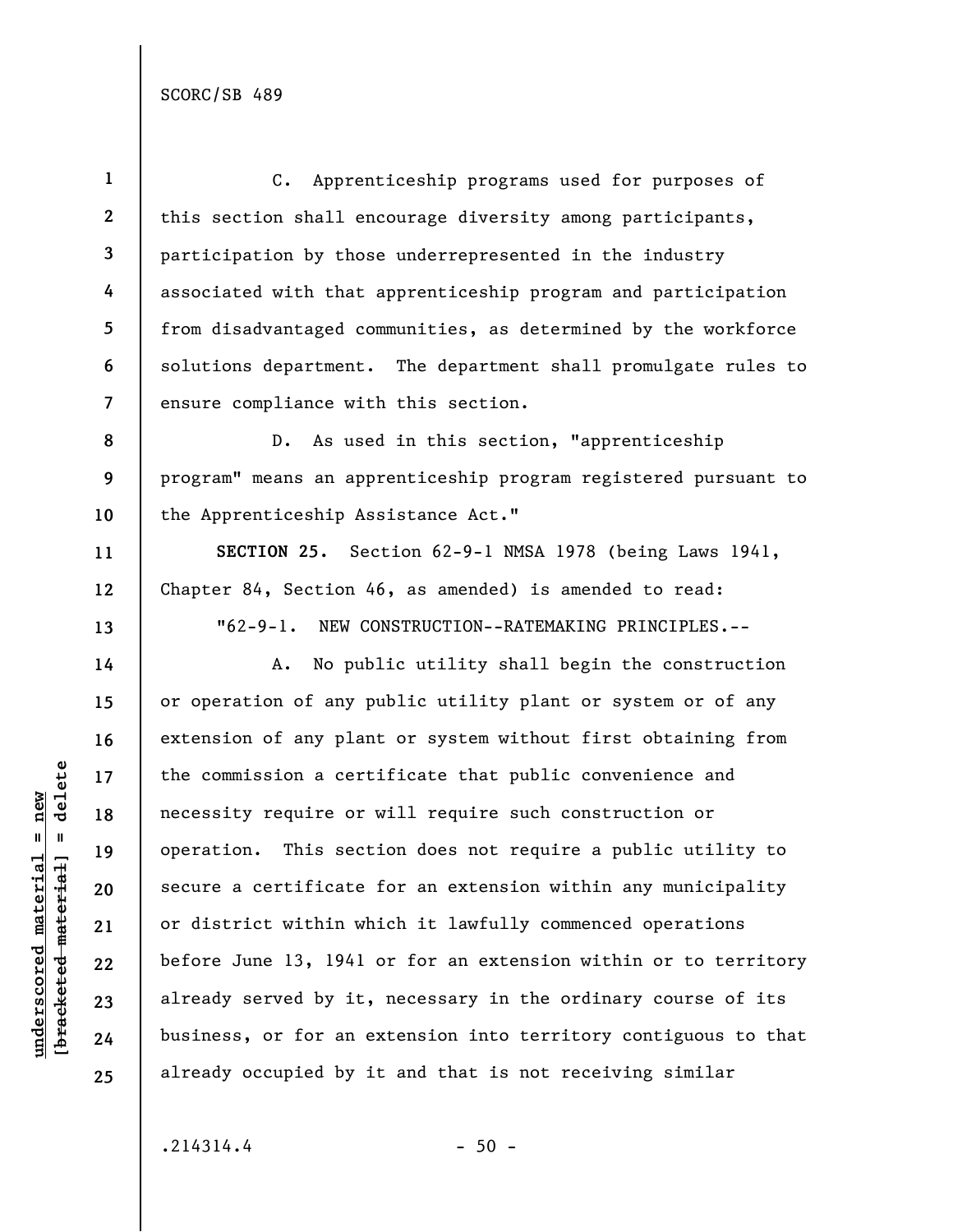**17** 

**18** 

**25** 

**1** 

**2** 

**3** 

**4** 

**5** 

**6** 

**7** 

**8** 

**9** 

**underscored material = new**

 $underscored material = new$ 

service from another utility. If any public utility or mutual domestic water consumer association in constructing or extending its line, plant or system unreasonably interferes or is about to unreasonably interfere with the service or system of any other public utility or mutual domestic water consumer association rendering the same type of service, the commission, on complaint of the public utility or mutual domestic water consumer association claiming to be injuriously affected, may, upon and pursuant to the applicable procedure provided in Chapter 62, Article 10 NMSA 1978, and after giving due regard to public convenience and necessity, including reasonable service agreements between the utilities, make an order and prescribe just and reasonable terms and conditions in harmony with the Public Utility Act to provide for the construction, development and extension, without unnecessary duplication and economic waste.

B. If a certificate of public convenience and necessity is required pursuant to this section for the construction or extension of a generating plant or transmission lines and associated facilities, a public utility may include in the application for the certificate a request that the commission determine the ratemaking principles and treatment that will be applicable for the facilities that are the subject of the application for the certificate. If such a request is made, the commission shall, in the order granting the

 $.214314.4$  - 51 -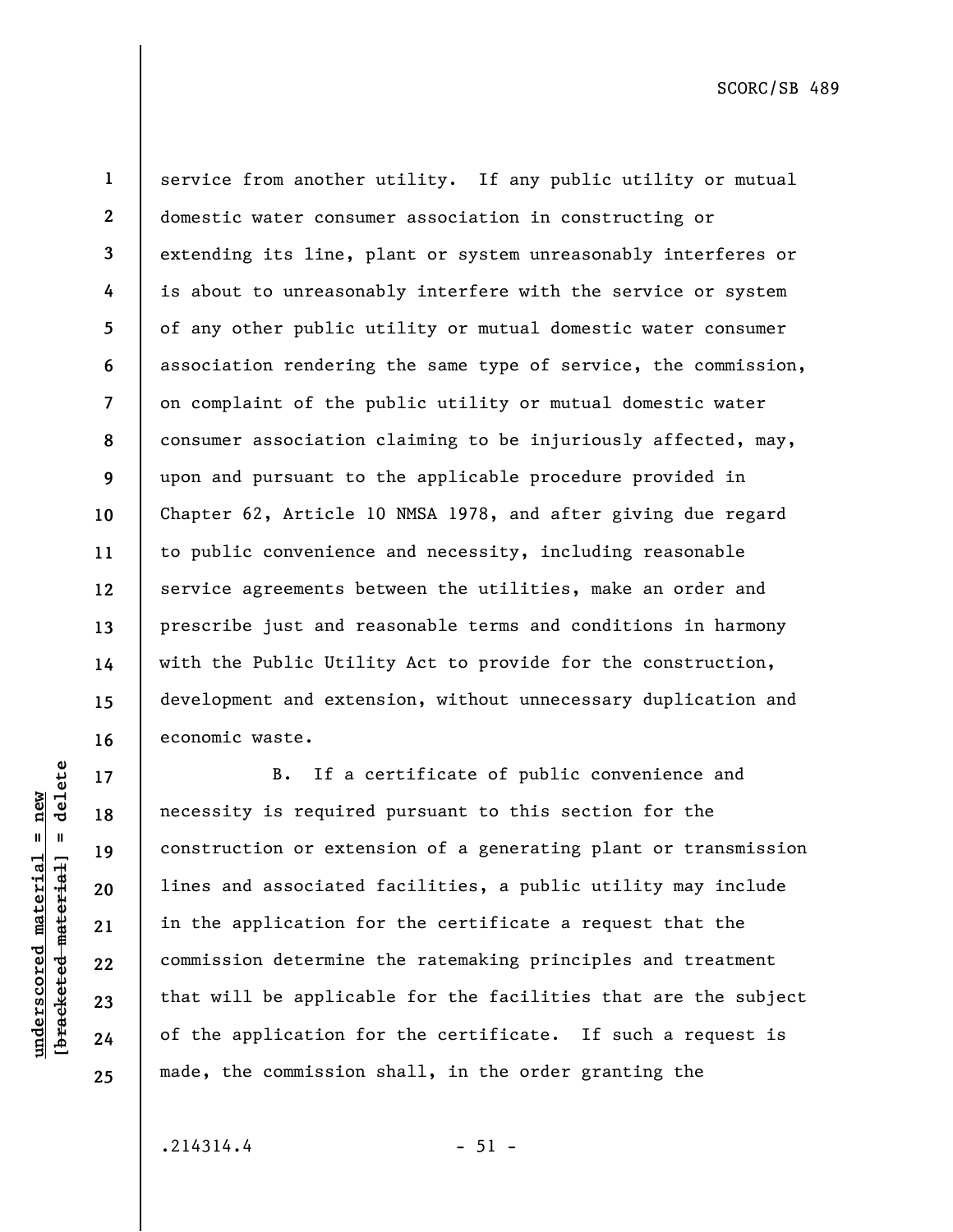**1 2 3 4 5 6 7 8 9 10 11 12 13**  certificate, set forth the ratemaking principles and treatment that will be applicable to the public utility's stake in the certified facilities in all ratemaking proceedings on and after such time as the facilities are placed in service. The commission shall use the ratemaking principles and treatment specified in the order in all proceedings in which the cost of the public utility's stake in the certified facilities is considered. If the commission later decertifies the facilities, the commission shall apply the ratemaking principles and treatment specified in the original certification order to the costs associated with the facilities that were incurred by the public utility prior to decertification.

C. The commission may approve the application for the certificate without a formal hearing if no protest is filed within sixty days of the date that notice is given, pursuant to commission order, that the application has been filed. The commission shall issue its order granting or denying the application within nine months from the date the application is filed with the commission. Failure to issue its order within nine months is deemed to be approval and final disposition of the application; provided, however, that the commission may extend the time for granting approval for an additional six months for good cause shown.

D. In an application for a certificate of public

 $.214314.4$  - 52 -

delete **[bracketed material] = delete**  $underscored material = new$ **underscored material = new**  $\frac{1}{2}$  bracketed material = **14** 

**15** 

**16** 

**17** 

**18** 

**19** 

**20** 

**21** 

**22** 

**23** 

**24** 

**25**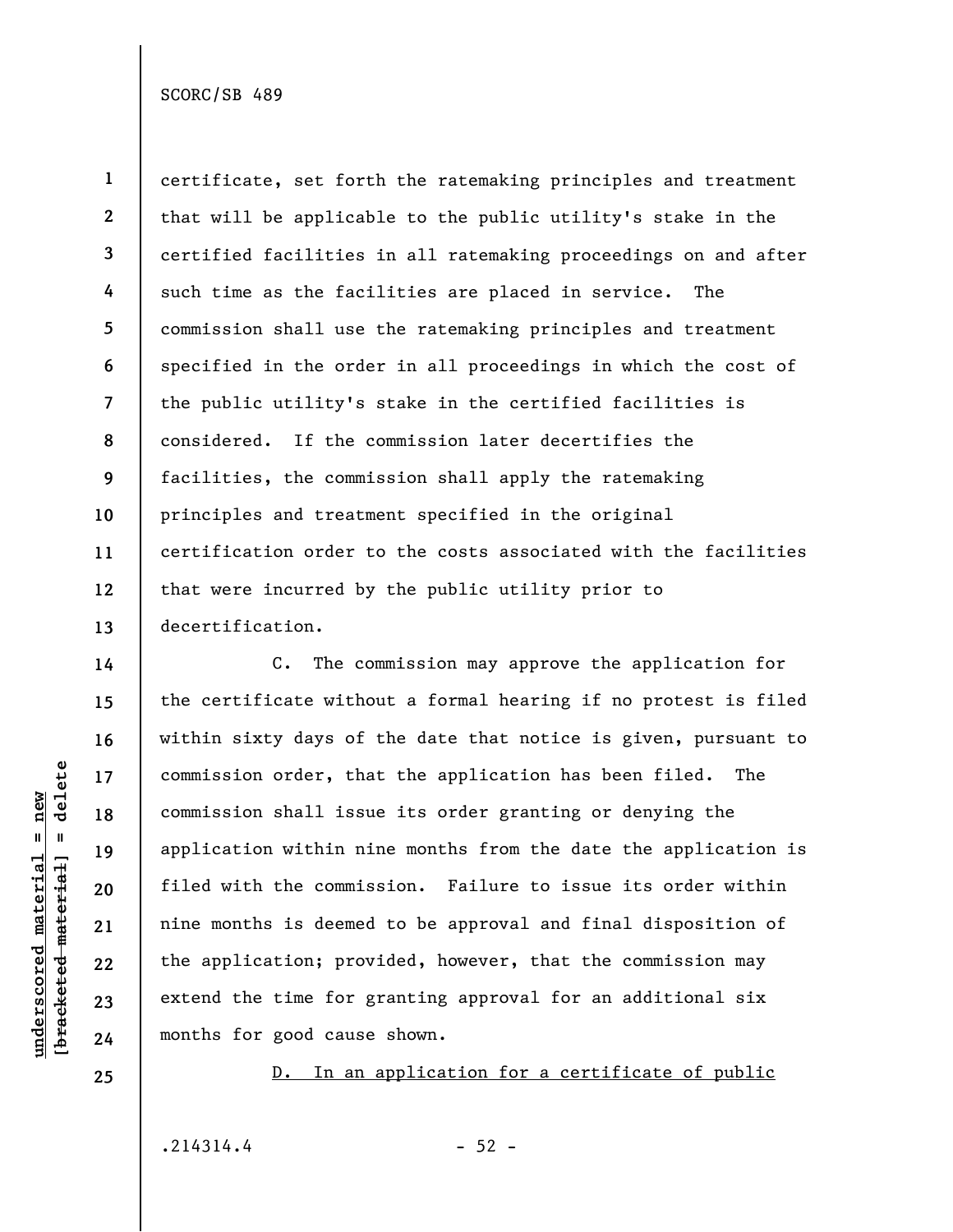| $\mathbf{1}$             | convenience and necessity for an energy storage system, the     |
|--------------------------|-----------------------------------------------------------------|
| $\boldsymbol{2}$         | commission shall approve energy storage systems that:           |
| 3                        | (1) reduce costs to ratepayers by avoiding or                   |
| 4                        | deferring the need for investment in new generation and for     |
| 5                        | upgrades to systems for the transmission and distribution of    |
| 6                        | energy;                                                         |
| $\overline{\mathcal{L}}$ | (2)<br>reduce the use of fossil fuels for meeting               |
| 8                        | demand during peak load periods and for providing ancillary     |
| 9                        | services;                                                       |
| 10                       | (3)<br>assist with ensuring grid reliability,                   |
| 11                       | including transmission and distribution system stability, while |
| 12                       | integrating sources of renewable energy into the grid;          |
| 13                       | (4) support diversification of energy                           |
| 14                       | <u>resources and enhance grid security;</u>                     |
| 15                       | reduce greenhouse gases and other air<br>(5)                    |
| 16                       | pollutants resulting from power generation;                     |
| 17                       | (6) provide the public utility with the                         |
| 18                       | discretion, subject to applicable laws and rules, to operate,   |
| 19                       | maintain and control energy storage systems so as to ensure     |
| 20                       | reliable and efficient service to customers; and                |
| 21                       | (7) are the most cost effective among feasible                  |
| 22                       | alternatives.                                                   |
| 23                       | $[\theta_{\tau}]$ E. As used in this section:                   |
| 24                       | (1) "energy storage system" means methods and                   |
| 25                       | technologies used to store electricity; and                     |
|                          |                                                                 |
|                          | .214314.4<br>$-53 -$                                            |

**underscored material = new [bracketed material] = delete**

 $[**bracket**et~~eted matcherial~~] = **delete**$  $underscored material = new$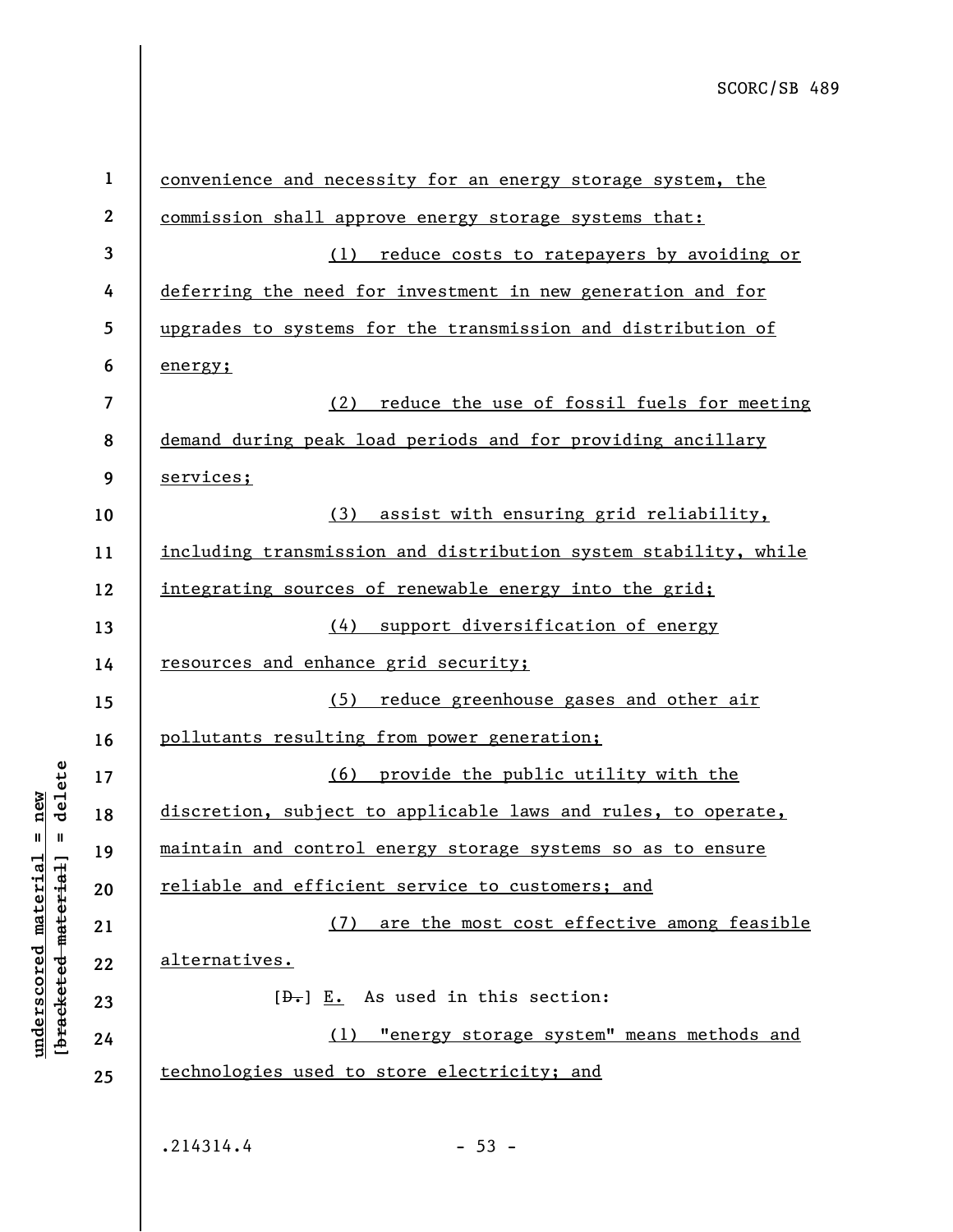**1 2 3 4 5 6 7 8 9 10 11 12 13 14 15 16 17 18 19 20 21 22 23 24 25**  (2) "mutual domestic water consumer association" means an association created and organized pursuant to the provisions of:  $[\frac{1}{1}]$  (a) Laws 1947, Chapter 206; Laws 1949, Chapter 79; or Laws 1951, Chapter 52; or  $[\frac{2}{2}]$  (b) the Sanitary Projects Act." **SECTION 26.** Section 62-15-34 NMSA 1978 (being Laws 2007, Chapter 4, Section 1, as amended by Laws 2014, Chapter 24, Section 1, and by Laws 2014, Chapter 25, Section 1) is amended to read: "62-15-34. RENEWABLE PORTFOLIO STANDARD.-- A. Except as provided in Subsection E of this section, each distribution cooperative organized under the Rural Electric Cooperative Act shall meet the renewable portfolio standard requirements, as provided in this section, to include renewable energy in its electric energy supply portfolio as demonstrated by its retirement of renewable energy certificates. Requirements and targets of the renewable portfolio standard are as follows: (1) no later than January 1, 2015, renewable energy shall comprise no less than five percent of each distribution cooperative's total retail sales to New Mexico customers; (2) the renewable portfolio standard shall increase by one percent per year thereafter until January 1,

 $b$ racketed material] = delete **[bracketed material] = delete**  $underscored material = new$ **underscored material = new**

 $.214314.4$  - 54 -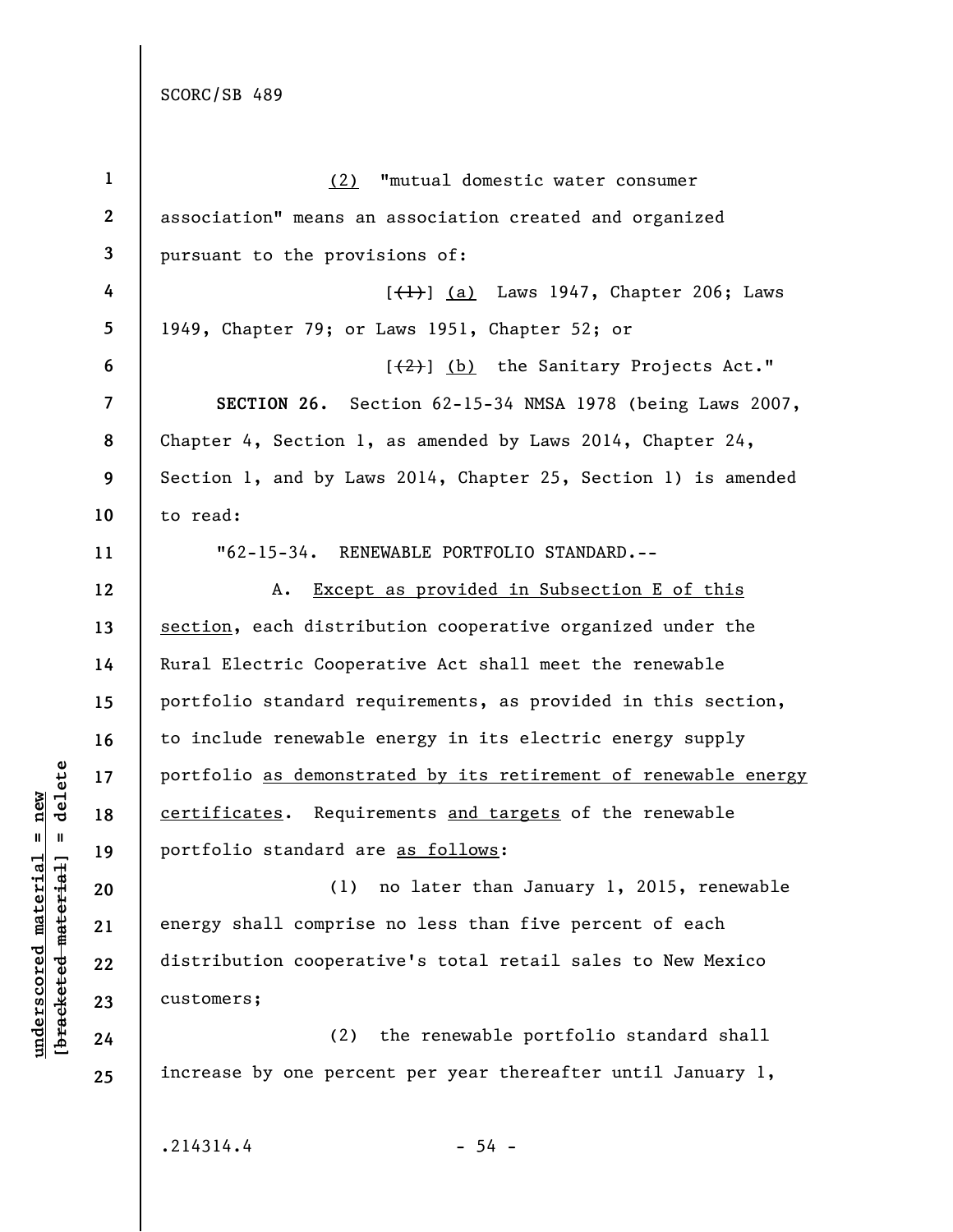| $\mathbf{1}$ | 2020, at which time the renewable portfolio standard shall be   |
|--------------|-----------------------------------------------------------------|
| $\mathbf{2}$ | ten percent of the distribution cooperative's total retail      |
| 3            | sales to New Mexico customers;                                  |
| 4            | [the renewable portfolio standard of each<br>(3)                |
| 5            | distribution cooperative shall be diversified as to the type of |
| 6            | renewable energy resource, taking into consideration the        |
| 7            | overall reliability, availability and dispatch flexibility and  |
| 8            | the cost of the various renewable energy resources made         |
| 9            | available to the distribution cooperative by its suppliers of   |
| 10           | electric power; and] a distribution cooperative shall have the  |
| 11           | following targets and requirements for renewable energy and     |
| 12           | zero carbon resources as a percentage of the distribution       |
| 13           | cooperative's total retail sales in New Mexico:                 |
| 14           | (a) a requirement of forty percent                              |
| 15           | <u>renewable energy by January 1, 2025;</u>                     |
| 16           | (b) a requirement of fifty percent                              |
| 17           | <u>renewable energy by January 1, 2030; and</u>                 |
| 18           | (c) a target of achieving the zero                              |
| 19           | carbon resource standard by January 1, 2050, composed of at     |
| 20           | least eighty percent renewable energy; provided that: 1)        |
| 21           | achieving the target is technically feasible; 2) the rural      |
| 22           | electric cooperative is able to provide reliable electric       |
| 23           | service while implementing the target; and 3) implementing the  |
| 24           | target shall not cause electric service to become unaffordable; |
| 25           | <u>and</u>                                                      |
|              |                                                                 |

 $.214314.4$  - 55 -

**underscored material = new [bracketed material] = delete**

 $[**bracket**et~~eted matcherial~~] = **delete**$  $underscored material = new$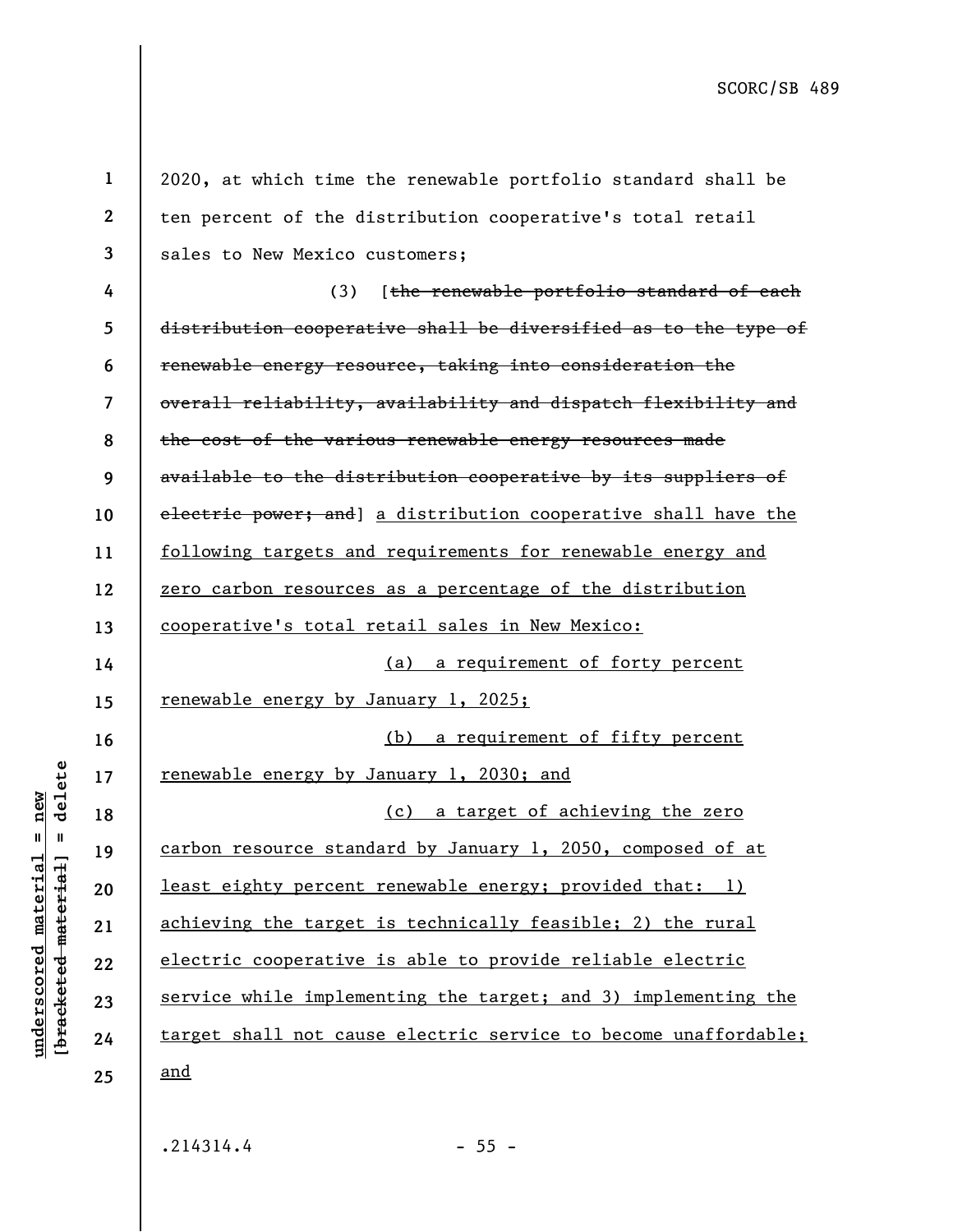**1** 

**2** 

**3** 

**4** 

(4) renewable energy resources that are in a distribution cooperative's energy supply portfolio on January 1, 2008 shall be counted in determining compliance with this section.

**5 6 7 8 9 10 11 12 13 14 15 16 17**  [B. If a distribution cooperative determines that, in any given year, the cost of renewable energy that would need to be procured or generated for purposes of compliance with the renewable portfolio standard would be greater than the reasonable cost threshold, the distribution cooperative shall not be required to incur that cost; provided that the existence of this condition excusing performance in any given year shall not operate to delay any renewable portfolio standard in subsequent years. For purposes of the Rural Electric Cooperative Act, "reasonable cost threshold" means an amount that shall be no greater than one percent of the distribution cooperative's gross receipts from business transacted in New Mexico for the preceding calendar year.

G. B. By April 30 of each year, a distribution cooperative shall file with the public regulation commission a report on its purchases and generation of renewable energy during the preceding calendar year. The report shall include the cost of the renewable energy resources purchased and generated by the distribution cooperative to meet the renewable portfolio standard, an explanation of steps taken to minimize those costs, including competitive procurement and comparison

**underscored material = new [bracketed material] = delete**

 $underscored material = new$ 

delete

 $\mathbf{u}$ 

bracketed material

**18** 

**19** 

**20** 

**21** 

**22** 

**23** 

**24** 

**25**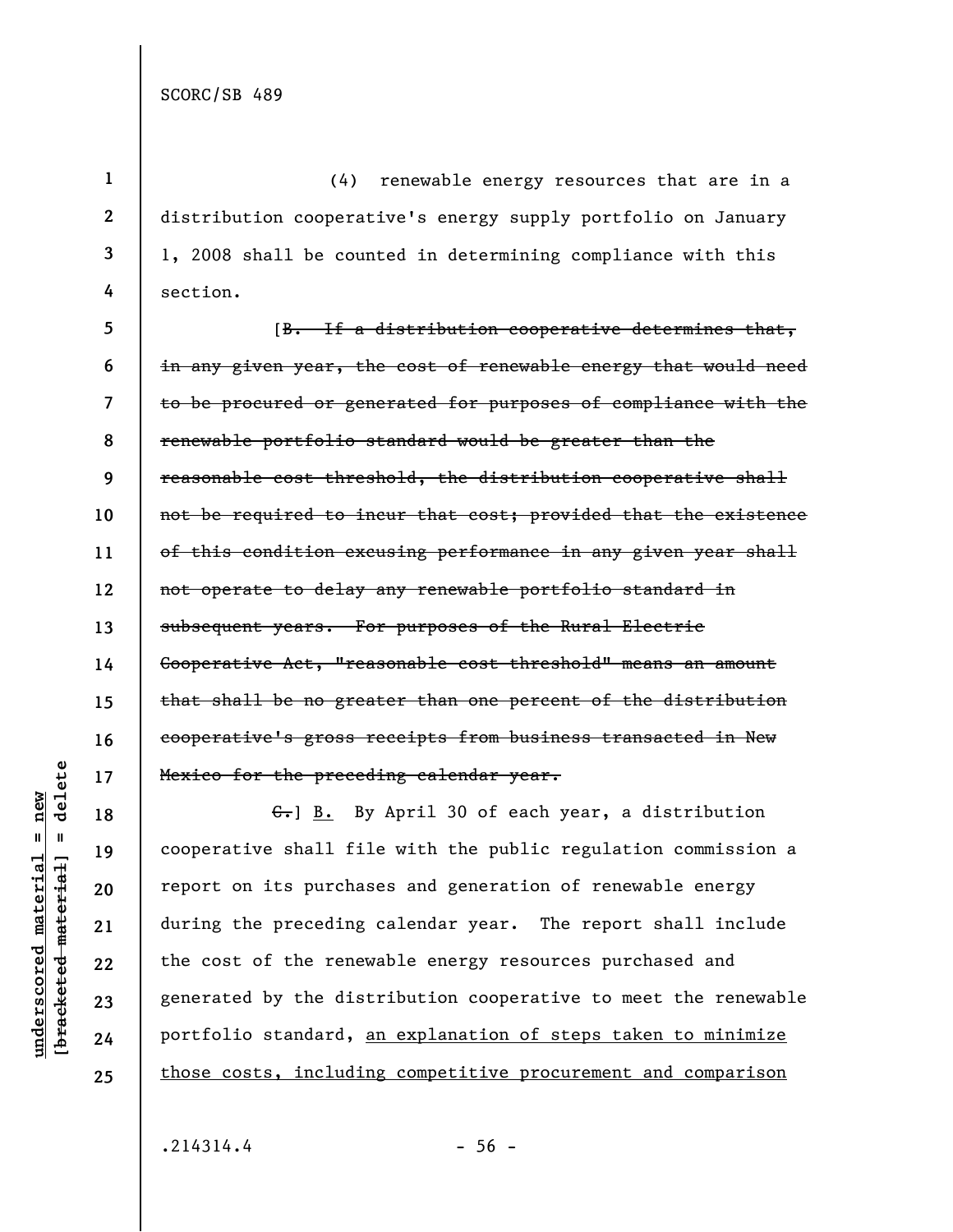delete **[bracketed material] = delete**  $underscored material = new$ **underscored material = new**  $\mathbf{I}$ bracketed material]

**22** 

**23** 

**24** 

**25** 

**1 2 3 4 5 6 7 8 9 10 11 12 13 14 15 16 17 18 19 20 21**  of the price of electricity from renewable energy resources in the bids received by the distribution cooperative to recent prices for such electricity elsewhere in the southwestern United States, and an annual compliance plan for meeting the renewable portfolio standard for the following three years. C. If, in any given year, a distribution cooperative determines that the average annual levelized cost of renewable energy that would need to be procured or generated for purposes of compliance with the renewable portfolio standard would be greater than sixty dollars (\$60.00) per megawatt-hour at the point of interconnection of the renewable energy resource with the transmission system, adjusted for inflation after 2020, the distribution cooperative shall not be required to incur that excess cost; provided that the existence of this condition excusing performance in any given year shall not operate to delay compliance with the renewable portfolio standard in subsequent years. The provisions of this subsection do not preclude a distribution cooperative from accepting a project with a cost that would exceed sixty dollars (\$60.00) per megawatt-hour.

D. A distribution cooperative shall report to its membership a summary of its purchases and generation of renewable energy during the preceding calendar year.

E. A distribution cooperative organized pursuant to the Rural Electric Cooperative Act shall meet the requirements

 $.214314.4$  - 57 -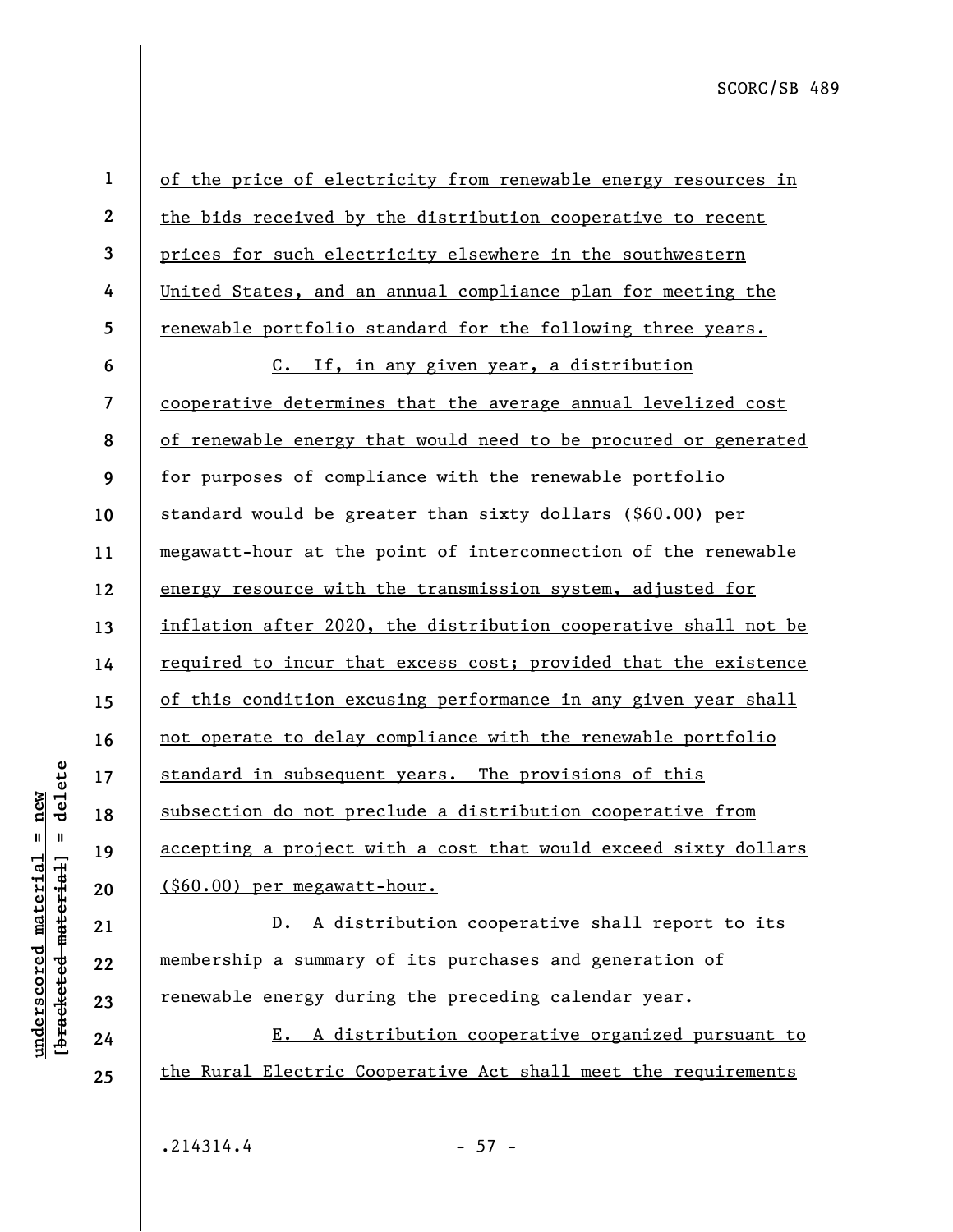| $\mathbf{1}$     | and targets of the renewable portfolio standard pursuant to    |
|------------------|----------------------------------------------------------------|
| $\boldsymbol{2}$ | Subsection A of this section as demonstrated by the            |
| 3                | cooperative's retirement of renewable energy certificates      |
| 4                | associated with energy assigned to the cooperative; provided   |
| 5                | that a generation and transmission cooperative referred to in  |
| 6                | Section 62-6-4 NMSA 1978 shall be responsible for meeting the  |
| 7                | requirements and targets for all energy supplied to the        |
| 8                | distribution cooperatives in New Mexico. Energy from renewable |
| 9                | energy and zero carbon resources that a generation and         |
| 10               | transmission cooperative supplies in compliance with the       |
| 11               | requirements and targets shall be verified at the point where  |
| 12               | the generation and transmission cooperative produces or takes  |
| 13               | delivery of the energy on behalf of the distribution           |
| 14               | cooperatives that the generation and transmission cooperative  |
| 15               | is serving."                                                   |
| 16               | SECTION 27. Section 62-15-37 NMSA 1978 (being Laws 2007,       |
| 17               | Chapter 4, Section 4, as amended by Laws 2015, Chapter $64$ ,  |
| 18               | Section 2 and by Laws 2015, Chapter 71, Section 2) is amended  |
| 19               | to read:                                                       |
| 20               | "62-15-37. DEFINITIONS--ENERGY EFFICIENCY--RENEWABLE           |
| 21               | ENERGY.--As used in the Rural Electric Cooperative Act:        |
| 22               | "energy efficiency" means measures, including<br>Α.            |
| 23               | energy conservation measures, or programs that target consumer |
| 24               | behavior, equipment or devices to result in a decrease in      |
| 25               | consumption of electricity without reducing the amount or      |

 $.214314.4$  - 58 -

 $\begin{array}{c} \hline \end{array}$ 

**underscored material = new [bracketed material] = delete**

 $[**bracket**et~~eted matcherial~~] = **delete**$  $underscored material = new$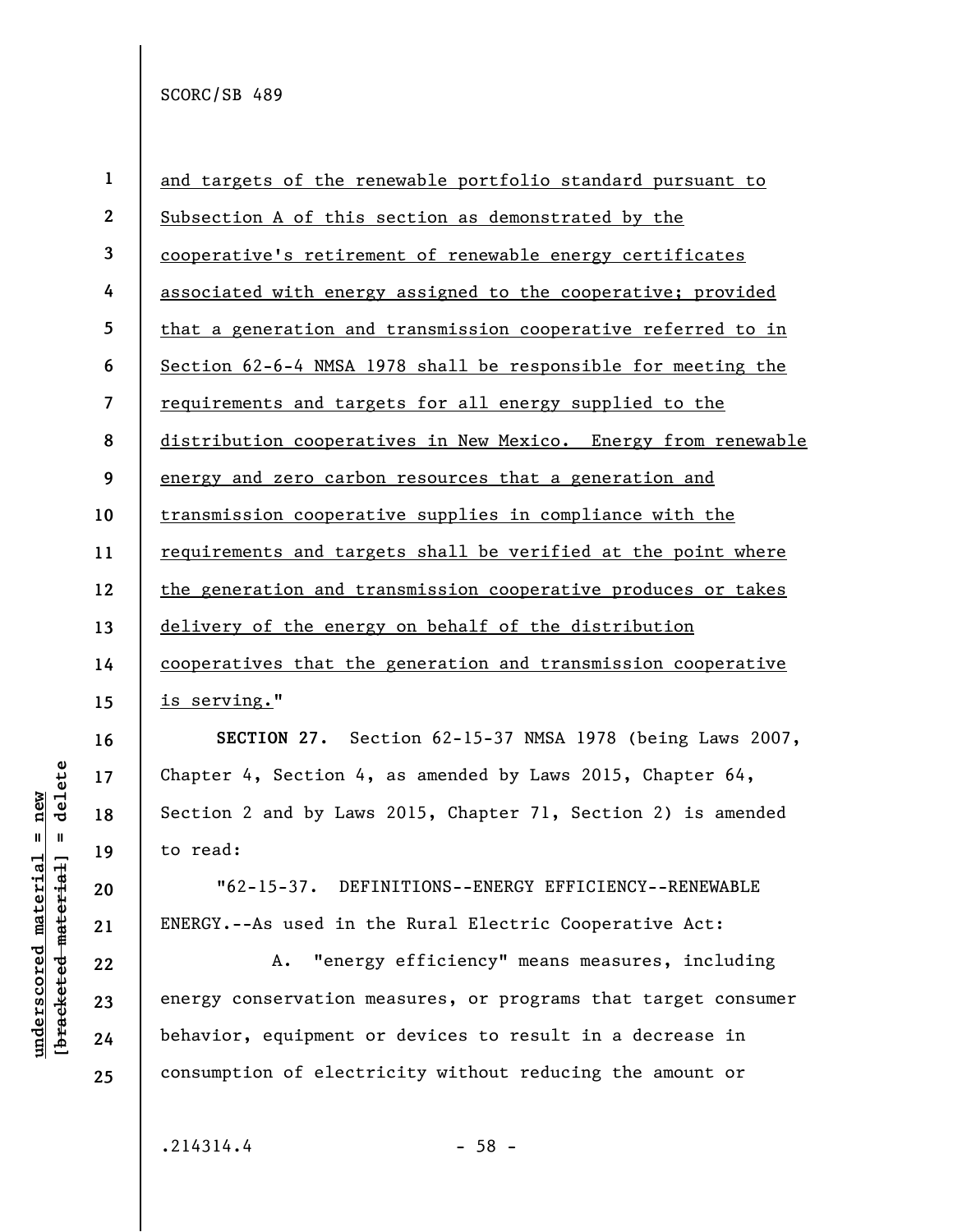| $\mathbf 1$ | quality of energy services;                                     |
|-------------|-----------------------------------------------------------------|
| $\mathbf 2$ | B. "renewable energy" means electric energy                     |
| 3           | generated by use of renewable energy resources and delivered to |
| 4           | a rural electric cooperative;                                   |
| 5           | C. "renewable energy certificate" means a                       |
| 6           | certificate or other record, in a format approved by the public |
| 7           | regulation commission, that represents all the environmental    |
| 8           | attributes from one megawatt-hour of electricity generated from |
| 9           | <u>renewable energy;</u>                                        |
| 10          | [B.] D. "renewable energy resource" means electric              |
| 11          | or useful thermal energy:                                       |
| 12          | (1) generated by use of $[\frac{1}{10w} - 0^2]$                 |
| 13          | zero-emissions generation technology with substantial long-term |
| 14          | production potential; and                                       |
| 15          | (2) generated by use of renewable] the                          |
| 16          | following energy resources, [that may include] with or without  |
| 17          | energy storage and delivered to a rural electric cooperative:   |
| 18          | (a) solar, wind and geothermal                                  |
| 19          | [ <del>resources</del> ];                                       |
| 20          | (b) hydropower facilities brought in                            |
| 21          | service on or after July 1, 2007;                               |
| 22          | (c) other hydropower facilities                                 |
| 23          | supplying no greater than the amount of energy from hydropower  |
| 24          | facilities that were part of an energy supply portfolio prior   |
| 25          | <u>to July 1, 2007;</u>                                         |
|             |                                                                 |
|             | .214314.4<br>$-59 -$                                            |

**underscored material = new [bracketed material] = delete**

 $[**bracket**et~~eted matcherial~~] = **delete**$  $underscored material = new$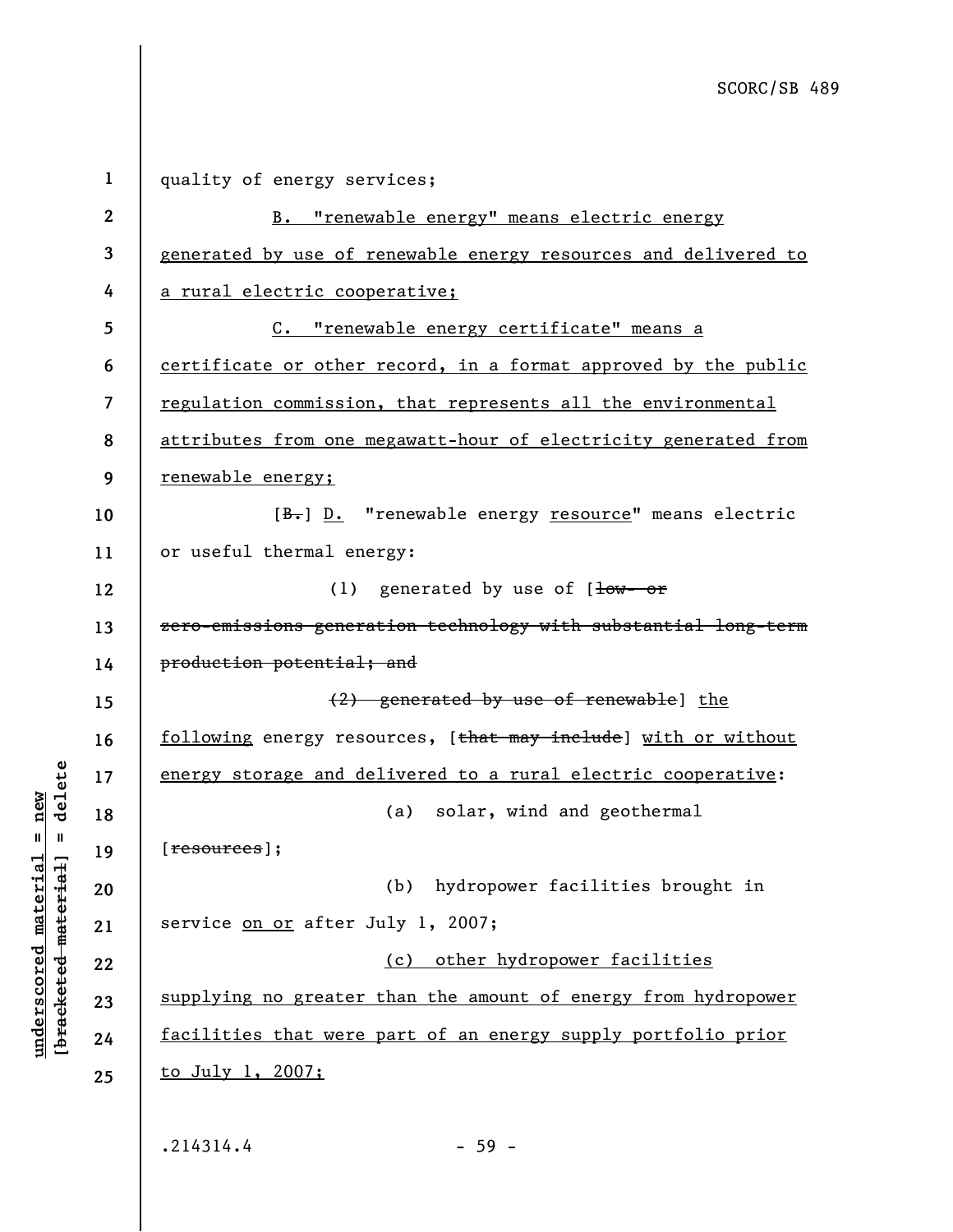| $\mathbf 1$      | $(\overline{e})$ (d) fuel cells that $[\overline{are}]$ do not  |
|------------------|-----------------------------------------------------------------|
| $\boldsymbol{2}$ | use fossil [fueled] fuels to create electricity; [and           |
| 3                | (d) (e) biomass resources, [such as]                            |
| 4                | limited to agriculture or animal waste, small diameter timber,  |
| 5                | not to exceed eight inches, salt cedar and other phreatophyte   |
| 6                | or woody vegetation removed from river basins or watersheds in  |
| 7                | New Mexico; provided that these resources are from facilities   |
| 8                | certified by the energy, minerals and natural resources         |
| 9                | department to: 1) be of appropriate scale to have sustainable   |
| 10               | feedstock in the near vicinity; 2) have zero life cycle carbon  |
| 11               | emissions; and 3) meet scientifically determined restoration,   |
| 12               | sustainability and soil nutrient principles; and                |
| 13               | (f) landfill gas and anaerobically                              |
| 14               | digested waste biomass; [but] and                               |
| 15               | [(3)] (2) does not include electric energy                      |
| 16               | generated by use of fossil fuel or nuclear energy; [and]        |
| 17               | [ $G$ .] E. "useful thermal energy" means renewable             |
| 18               | energy delivered from a source that can be metered and that is  |
| 19               | delivered in the state to an end user in the form of direct     |
| 20               | heat, steam or hot water or other thermal form that is used for |
| 21               | heating, cooling, humidity control, process use or other valid  |
| 22               | end-use energy requirements and for which fossil fuel or        |
| 23               | electricity would otherwise be consumed;                        |
| 24               | "zero carbon resource" means an electricity<br>$\mathbf{F}$ .   |
| 25               | generation resource that emits no carbon dioxide into the       |

 $.214314.4$  - 60 -

**underscored material = new [bracketed material] = delete**

 $[**bracketetedmeterial**] = **delete**$  $underscored material = new$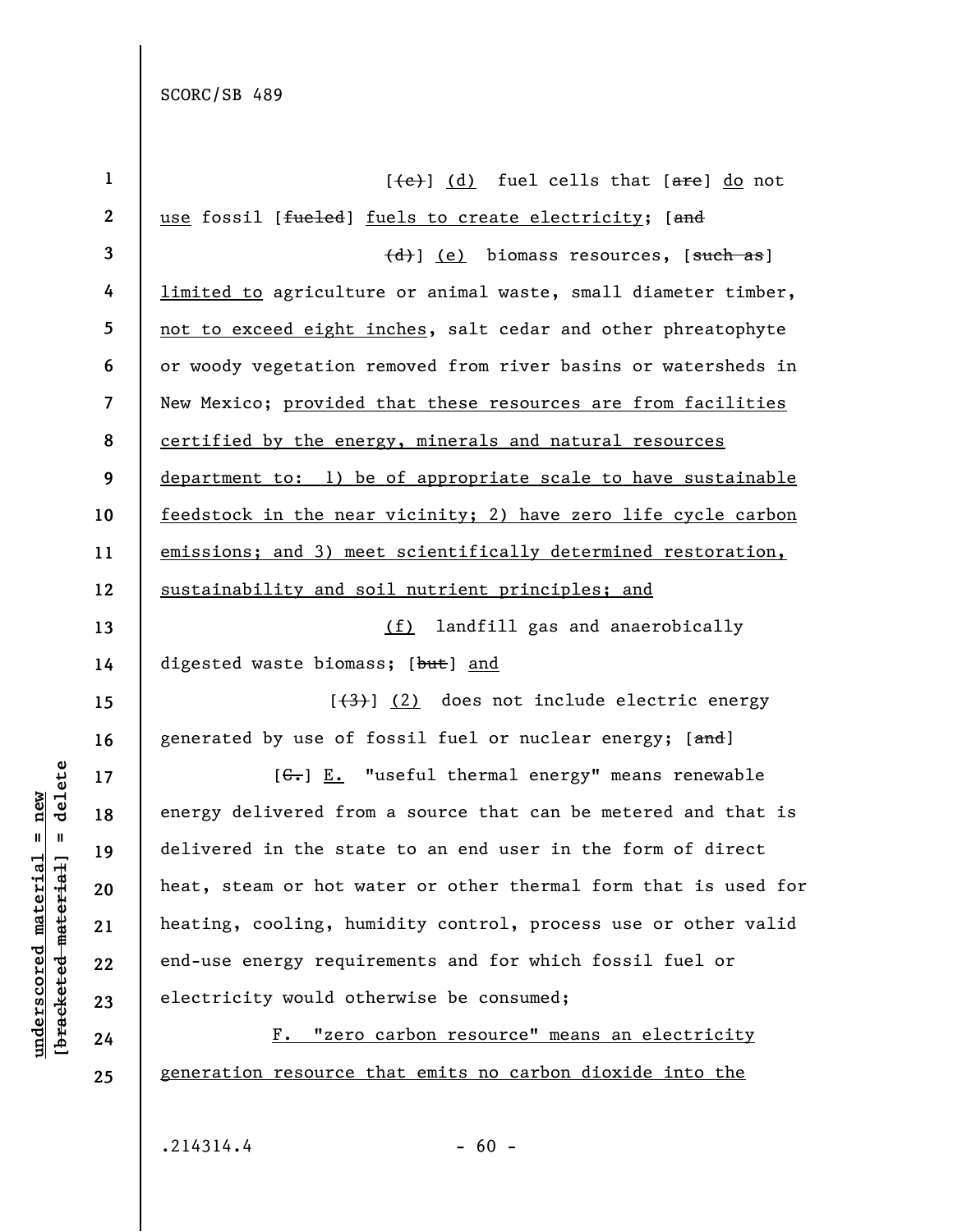| $\mathbf{1}$             | atmosphere, or that reduces methane emitted into the atmosphere                                                                                                                                      |
|--------------------------|------------------------------------------------------------------------------------------------------------------------------------------------------------------------------------------------------|
| $\mathbf{2}$             | in an amount equal to no less than one-tenth of the tons of                                                                                                                                          |
| 3                        | carbon dioxide emitted into the atmosphere, as a result of                                                                                                                                           |
| 4                        | electricity production; and                                                                                                                                                                          |
| 5                        | G. "zero carbon resource standard" means providing                                                                                                                                                   |
| 6                        | New Mexico rural electric cooperative retail customers with                                                                                                                                          |
| $\overline{\mathcal{L}}$ | electricity generated from one hundred percent zero carbon                                                                                                                                           |
| 8                        | resources."                                                                                                                                                                                          |
| 9                        | SECTION 28. Section 62-16-3 NMSA 1978 (being Laws 2004,                                                                                                                                              |
| 10                       | Chapter 65, Section 3, as amended) is amended to read:                                                                                                                                               |
| 11                       | "62-16-3. DEFINITIONS.--As used in the Renewable Energy                                                                                                                                              |
| 12                       | Act:                                                                                                                                                                                                 |
| 13                       | "commission" means the public regulation<br>A.                                                                                                                                                       |
| 14                       | commission;                                                                                                                                                                                          |
| 15                       | B. "energy storage" means batteries or other means                                                                                                                                                   |
| 16                       | by which energy can be retained and delivered as electricity                                                                                                                                         |
| 17                       | <u>for use at a later time;</u>                                                                                                                                                                      |
| 18                       | [B.] C. "municipality" means a municipal                                                                                                                                                             |
| 19                       | corporation, organized under the laws of the state, and H class                                                                                                                                      |
| 20                       | counties;                                                                                                                                                                                            |
| 21                       | $[\leftarrow, \cdot \cdot \cdot \cdot \cdot \cdot \cdot \cdot \cdot \cdot \cdot \cdot \cdot \cdot \cdot \cdot \cdot \cdot \cdot \cdot \cdot \cdot \cdot \cdot \cdot \cdot \cdot \cdot \cdot \cdot <$ |
| 22                       | by the commission to provide retail electric service in New                                                                                                                                          |
| 23                       | Mexico pursuant to the Public Utility Act but does not include                                                                                                                                       |
| 24                       | rural electric cooperatives;                                                                                                                                                                         |
| 25                       | $[\theta_{\tau}]$ E. "reasonable cost threshold" means [the cost                                                                                                                                     |
|                          |                                                                                                                                                                                                      |

 $.214314.4$  - 61 -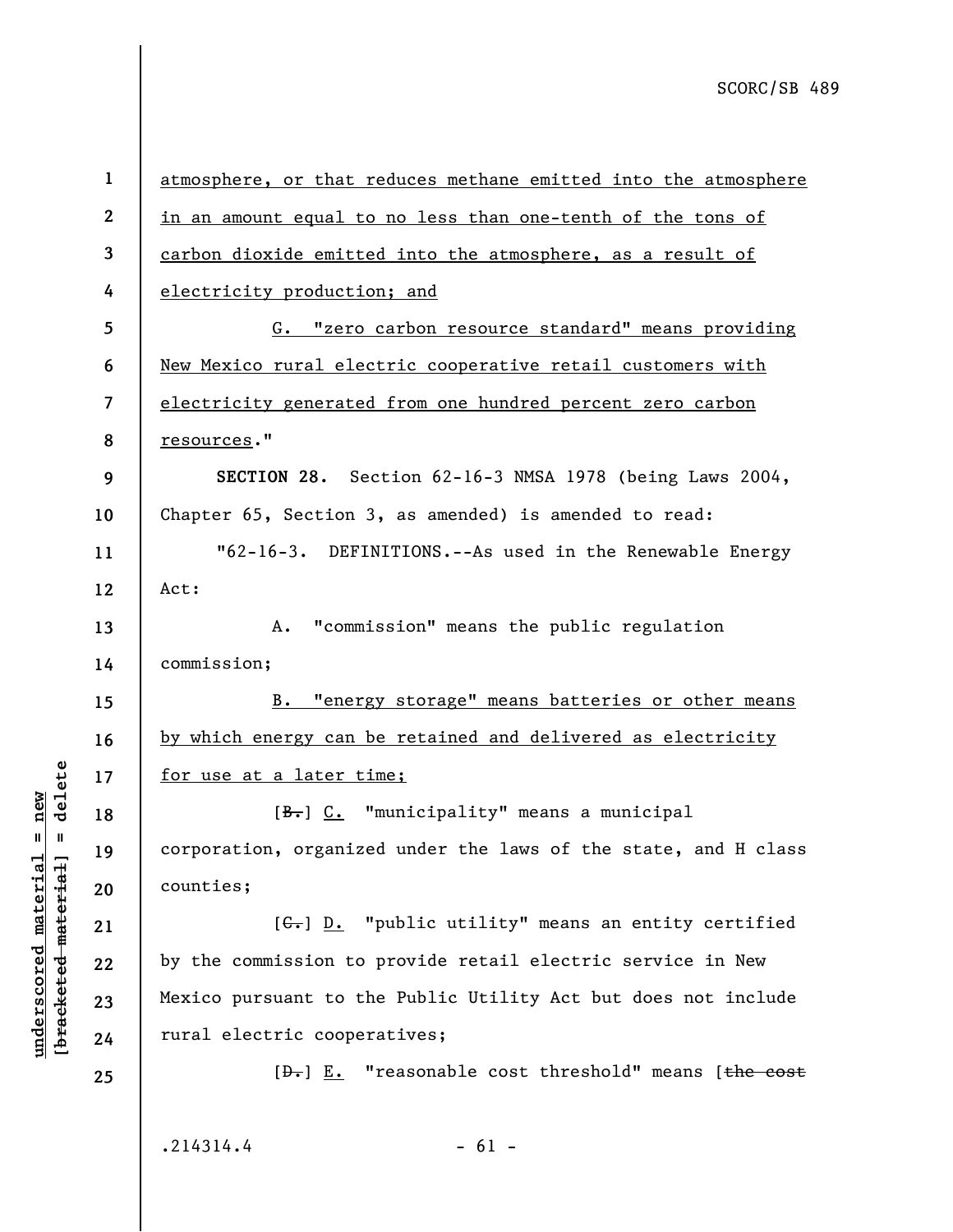delete **[bracketed material] = delete**  $anderscored material = new$ **underscored material = new**  $\mathbf{I}$ bracketed material

**1 2 3 4 5 6 7 8 9 10 11 12 13 14 15 16 17 18 19 20 21 22 23 24 25**  established by the commission, above which a public utility shall not be required to add renewable energy to its electric energy supply portfolio pursuant to the renewable portfolio standard] an average annual levelized cost of sixty dollars (\$60.00) per megawatt-hour at the point of interconnection of the renewable energy resource with the transmission system, adjusted for inflation after 2020; [ $E$ . "renewable energy" means electric energy [(1) generated by use of low- or zeroemissions generation technology with substantial long-term production potential; and (2)] generated by use of renewable energy resources [that may include: (a) solar, wind and geothermal resources; (b) hydropower facilities brought in service after July 1, 2007; (c) fuel cells that are not fossil fueled; and (d) biomass resources, such as agriculture or animal waste, small diameter timber, salt cedar and other phreatophyte or woody vegetation removed from river basins or watersheds in New Mexico, landfill gas and anaerobically digested waste biomass; but (3) does not include electric energy generated  $.214314.4$  - 62 -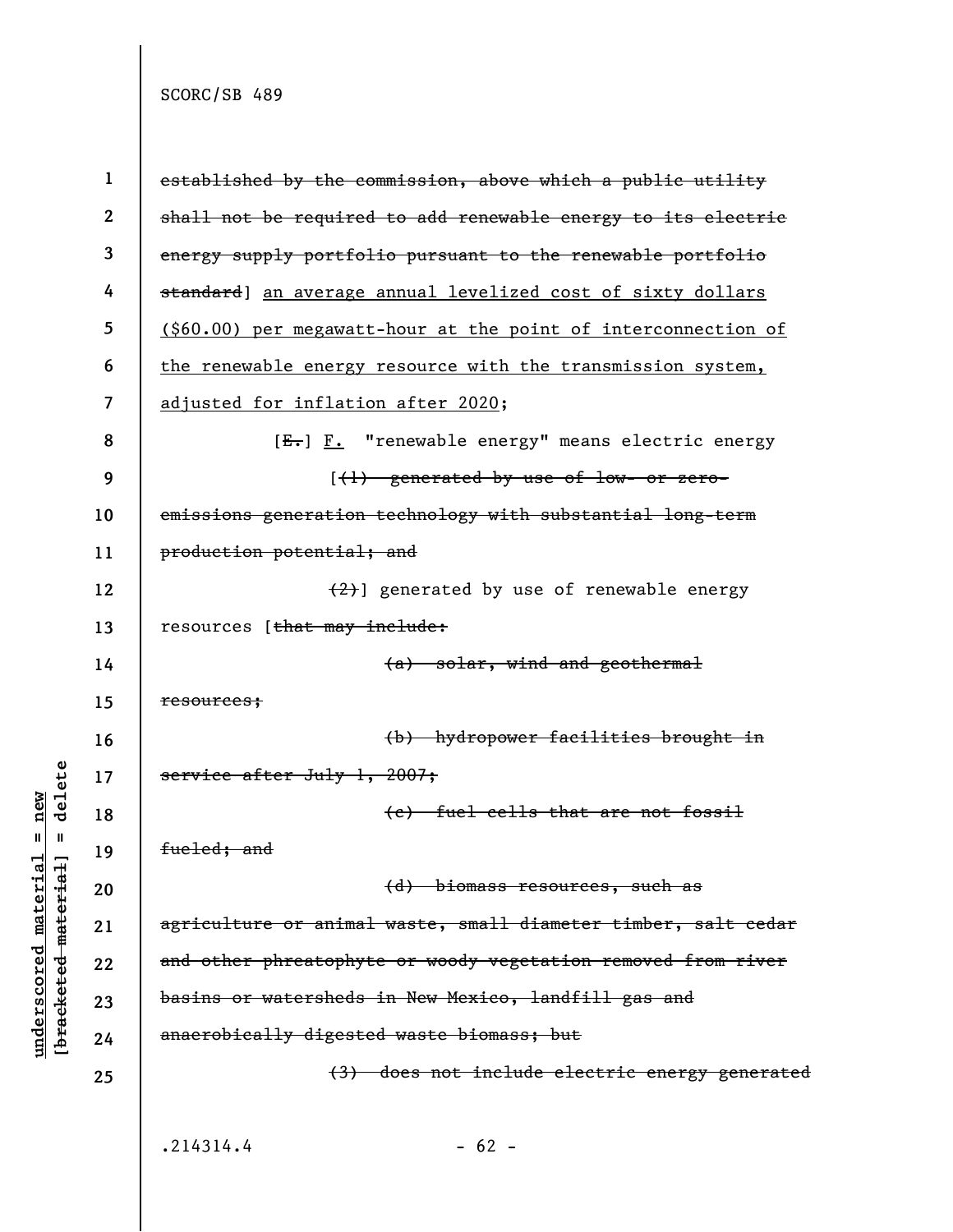**1 2 3 4**  by use of fossil fuel or nuclear energy] and delivered to a public utility;  $[F-]$  G. "renewable energy certificate" means a

**5 6 7 8 9 10 11 12 13 14 15 16 17 18 19 20 21 22 23 24 25**  certificate or other record, in a format approved by the commission, that represents all the environmental attributes from one [kilowatt-hour] megawatt-hour of electricity [generation] generated from [a] renewable energy; [resource] H. "renewable energy resource" means the following energy resources, with or without energy storage: (1) solar, wind and geothermal; (2) hydropower facilities brought in service on or after July 1, 2007; (3) biomass resources, limited to agriculture or animal waste, small diameter timber, not to exceed eight inches, salt cedar and other phreatophyte or woody vegetation removed from river basins or watersheds in New Mexico; provided that these resources are from facilities certified by the energy, minerals and natural resources department to: (a) be of appropriate scale to have sustainable feedstock in the near vicinity; (b) have zero life cycle carbon emissions; and (c) meet scientifically determined restoration, sustainability and soil nutrient principles; (4) fuel cells that do not use fossil fuels to

 $.214314.4$  - 63 -

**underscored material = new [bracketed material] = delete**

bracketed material] = delete  $anderscored material = new$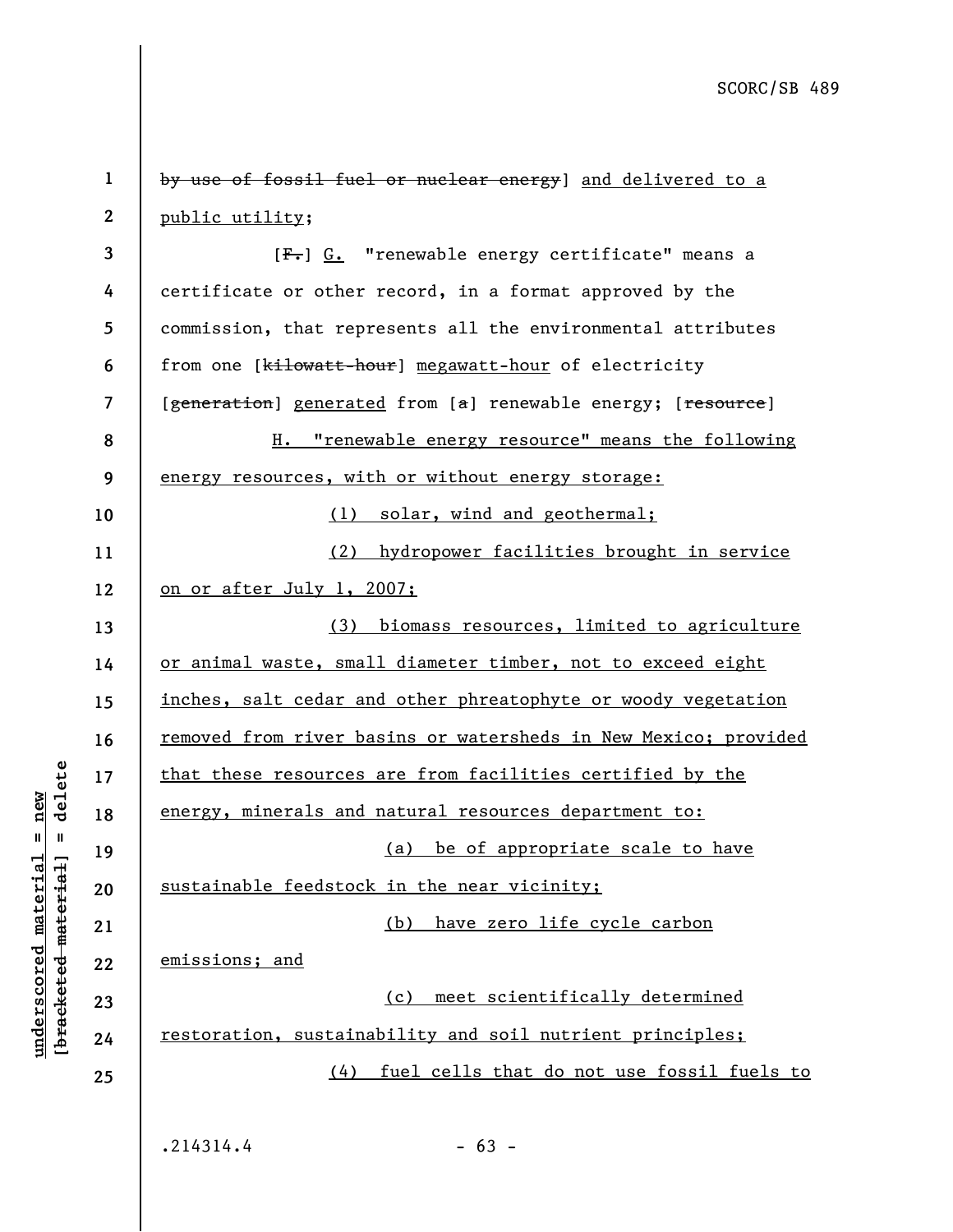## **1**  create electricity; and

**3**  waste biogas;

**2** 

**14** 

**15** 

**16** 

**17** 

**18** 

**19** 

**20** 

**21** 

**22** 

**23** 

**24** 

**4 5 6 7 8**   $[6-]$  I. "renewable portfolio standard" means the minimum percentage of retail sales of electricity by a public utility to electric consumers in New Mexico that is required by the Renewable Energy Act to be [supplied by] from renewable energy; [and

(5) landfill gas and anaerobically digested

**9 10 11 12 13**  H.] J. "renewable purchased power agreement" means an agreement that binds an entity generating power from renewable energy resources to provide power at a specified price and binds [a public utility to purchase the power at] the purchaser to that price;

K. "zero carbon resource" means an electricity generation resource that emits no carbon dioxide into the atmosphere, or that reduces methane emitted into the atmosphere in an amount equal to no less than one-tenth of the tons of carbon dioxide emitted into the atmosphere, as a result of electricity production; and

L. "zero carbon resource standard" means providing New Mexico public utility customers with electricity generated from one hundred percent zero carbon resources."

**SECTION 29.** Section 62-16-4 NMSA 1978 (being Laws 2004, Chapter 65, Section 4, as amended) is amended to read:

"62-16-4. RENEWABLE PORTFOLIO STANDARD.--

**25** 

**underscored material = new [bracketed material] = delete**

 $b$ racketed material] = delete  $underscored material = new$ 

 $.214314.4$  - 64 -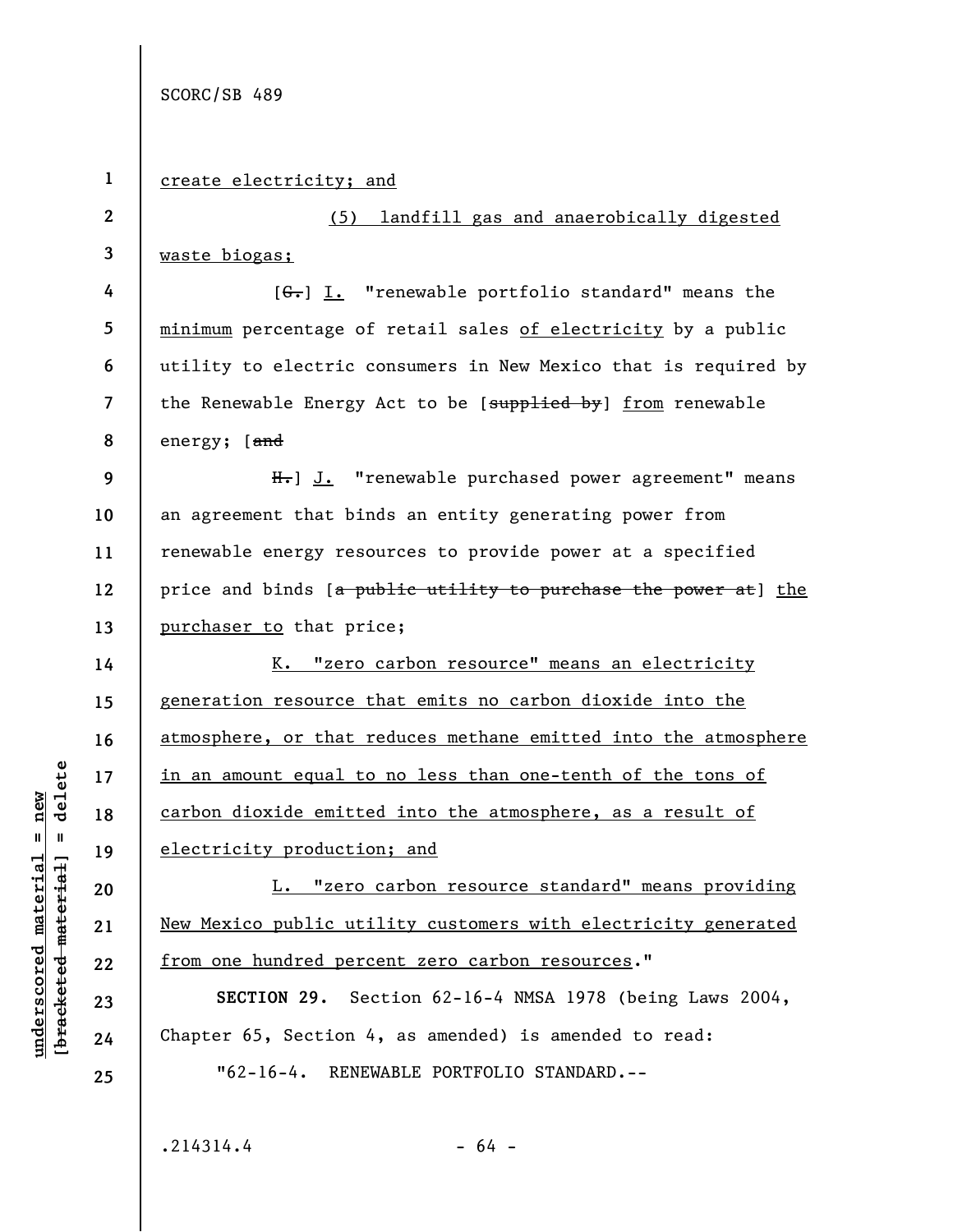| $\mathbf 1$      | A public utility shall meet the renewable<br>Α.                 |
|------------------|-----------------------------------------------------------------|
| $\boldsymbol{2}$ | portfolio standard requirements, as provided in this section,   |
| 3                | to include renewable energy in its electric energy supply       |
| 4                | portfolio as demonstrated by its retirement of renewable energy |
| 5                | certificates; provided that the associated renewable energy is  |
| 6                | delivered to the public utility and assigned to the public      |
| 7                | utility's New Mexico customers. For public utilities other      |
| 8                | than rural electric cooperatives and municipalities,            |
| 9                | requirements of the renewable portfolio standard are:           |
| 10               | [(1) for public utilities other than rural                      |
| 11               | electric cooperatives and municipalities:                       |
| 12               | (a) no later than January 1, 2006,                              |
| 13               | renewable energy shall comprise no less than five percent of    |
| 14               | each public utility's total retail sales to New Mexico          |
| 15               | customers;                                                      |
| 16               | $(b)$ no later than January 1, 2011,                            |
| 17               | renewable energy shall comprise no less than ten percent of     |
| 18               | each public utility's total retail sales to New Mexico          |
| 19               | customers;                                                      |
| 20               | $\overline{e})$ (1) no later than January 1, 2015,              |
| 21               | renewable energy shall comprise no less than fifteen percent of |
| 22               | each public utility's total retail sales to New Mexico          |
| 23               | customers; [ <del>and</del>                                     |
| 24               | $\left(\frac{d}{d}\right)$ (2) no later than January 1, 2020,   |
| 25               | renewable energy shall comprise no less than twenty percent of  |
|                  |                                                                 |
|                  | .214314.4<br>$-65 -$                                            |

**underscored material = new [bracketed material] = delete**

 $[**bracket**et~~eted matcherial~~] = **delete**$  $underscored material = new$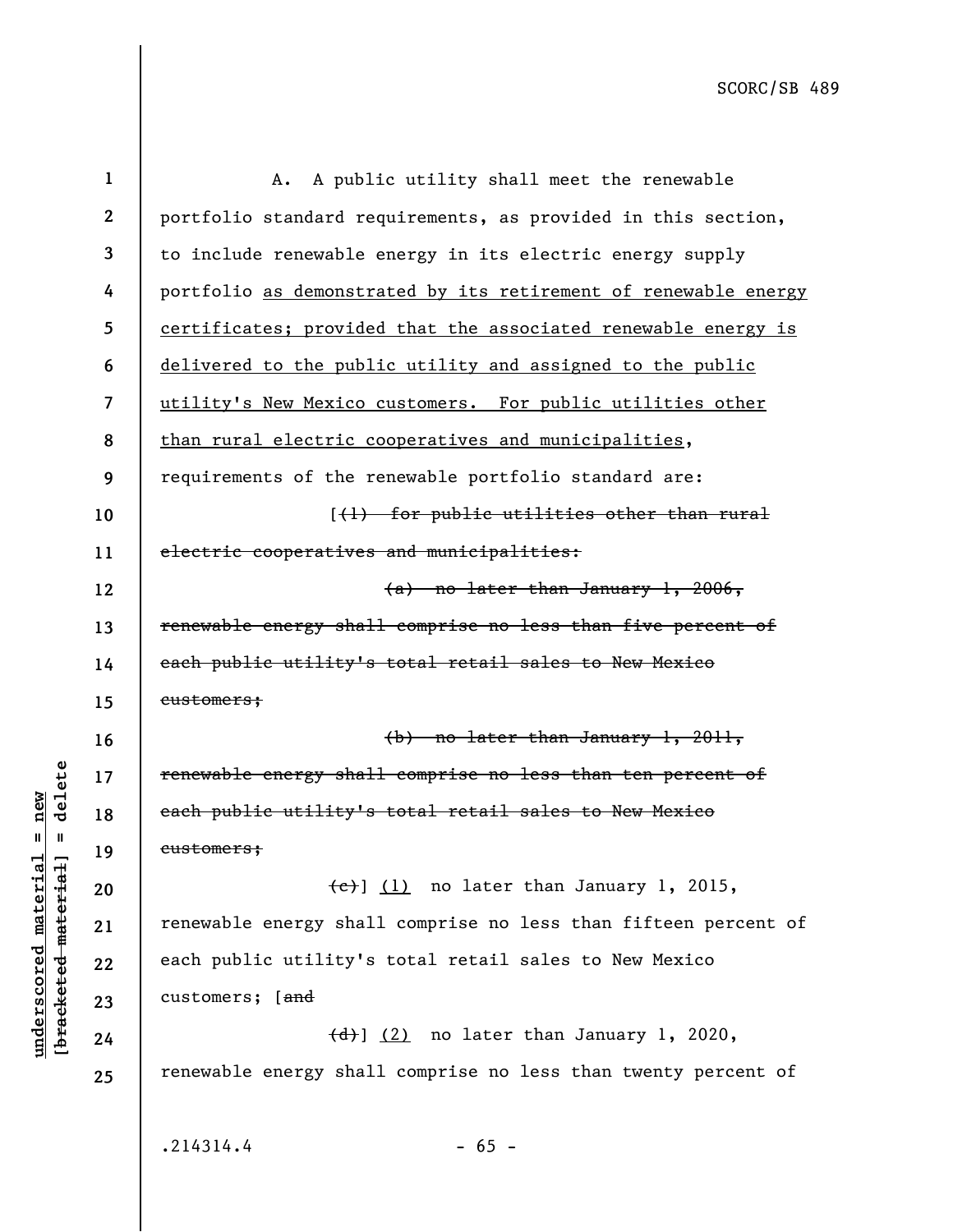```
1 
 2 
 3 
 4 
 5 
 6 
 7 
 8 
 9 
10 
11 
12 
13 
14 
15 
16 
17 
18 
19 
20 
21 
22 
23 
24 
25 
      each public utility's total retail sales to New Mexico
      customers;
                       [(2) the renewable portfolio standard
      established by this section shall be reduced, as necessary, to
      provide for the following specific procurement requirements for
      nongovernmental customers at a single location or facility,
      regardless of the number of meters at that location or
      facility, with consumption exceeding ten million kilowatt-hours
      per year. On and after January 1, 2006, the kilowatt-hours of
      renewable energy procured for these customers shall be limited
      so that the additional cost of the renewable portfolio standard
      to each customer does not exceed the lower of one percent of
      that customer's annual electric charges or forty-nine thousand
      dollars ($49,000). This procurement limit criterion shall
      increase by one-fifth percent or ten thousand dollars ($10,000)
      per year until January 1, 2011, when the procurement limit
      criterion shall remain fixed at the lower of two percent of
      that customer's annual electric charges or ninety-nine thousand
      dollars ($99,000). After January 1, 2012, the commission may
      adjust the ninety-nine-thousand-dollar ($99,000) limit for
      inflation. Nothing contained in this paragraph shall be
      construed as affecting a public utility's right to recover all
      reasonable costs of complying with the renewable portfolio
      standard, pursuant to Section 62-16-6 NMSA 1978. The
      commission may authorize deferred recovery of the costs of
```
**underscored material = new [bracketed material] = delete**

 $anderscored material = new$ 

delete

 $\mathbf{I}$ 

bracketed material]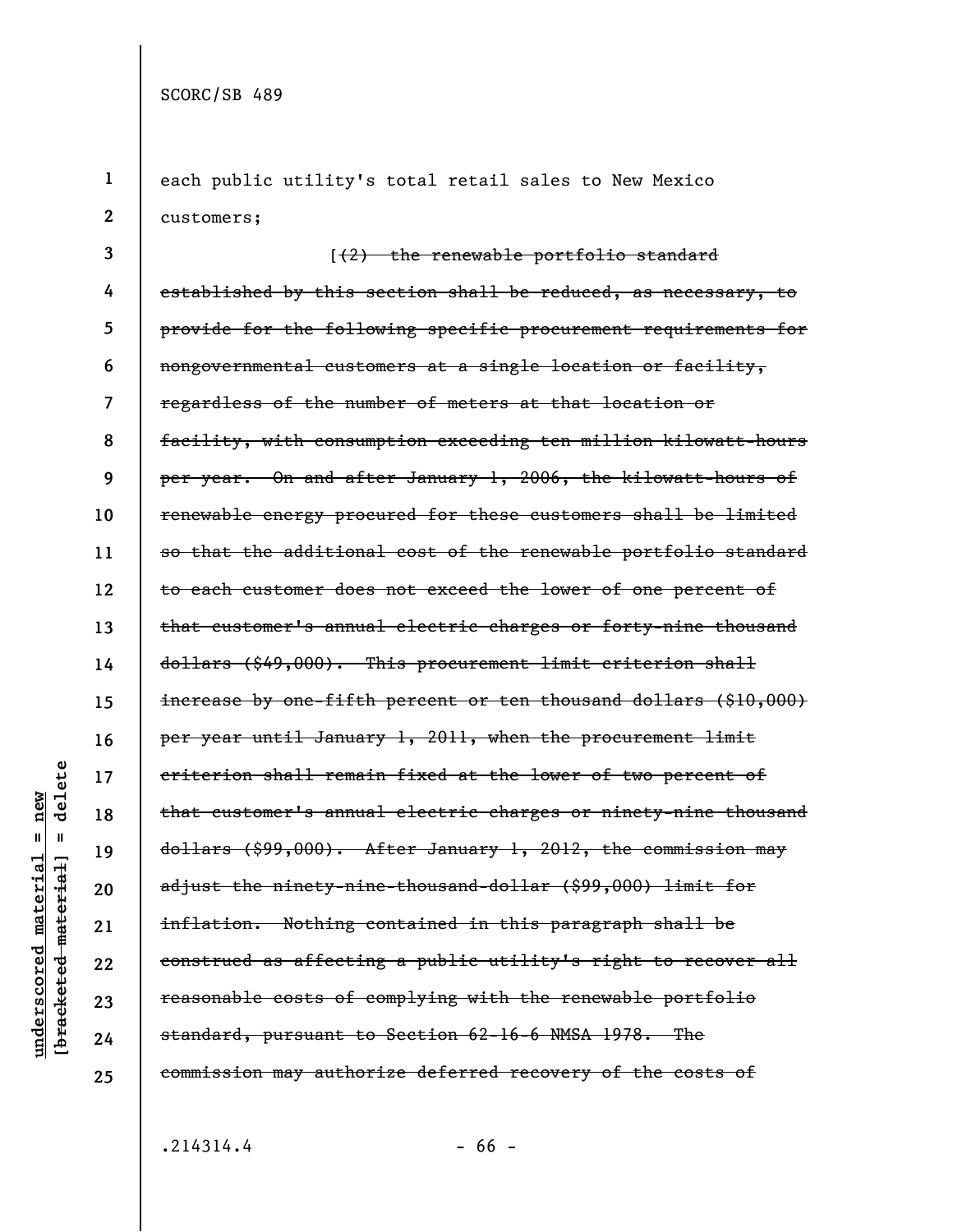| $\mathbf 1$      | complying with the renewable portfolio standard, including      |
|------------------|-----------------------------------------------------------------|
| $\boldsymbol{2}$ | earrying charges; ]                                             |
| 3                | no later than January 1, 2025, renewable<br>(3)                 |
| 4                | energy shall comprise no less than forty percent of each public |
| 5                | utility's total retail sales of electricity to New Mexico       |
| 6                | customers;                                                      |
| $\overline{7}$   | <u>(4) no later than January 1, 2030, renewable</u>             |
| 8                | energy shall comprise no less than fifty percent of each public |
| 9                | utility's total retail sales of electricity to New Mexico       |
| 10               | customers;                                                      |
| 11               | (5) no later than January 1, 2040, renewable                    |
| 12               | energy resources shall supply no less than eighty percent of    |
| 13               | all retail sales of electricity in New Mexico; provided that    |
| 14               | compliance with this standard until December 31, 2047 shall not |
| 15               | require the public utility to displace zero carbon resources in |
| 16               | the utility's generation portfolio on the effective date of     |
| 17               | this 2019 act; and                                              |
| 18               | <u>(6) no later than January 1, 2045, zero carbon</u>           |
| 19               | resources shall supply one hundred percent of all retail sales  |
| 20               | of electricity in New Mexico. Reasonable and consistent         |
| 21               | progress shall be made over time toward this requirement.       |
| 22               | In administering the standards required by<br>B.                |
| 23               | Paragraphs (5) and (6) of Subsection A of this section, the     |
| 24               | commission shall:                                               |
| 25               | ensure that compliance shall not conflict<br>(1)                |
|                  |                                                                 |

 $.214314.4$  - 67 -

**underscored material = new [bracketed material] = delete**

 $[**bracket**et~~eted matcherial~~] = **delete**$  $underscored material = new$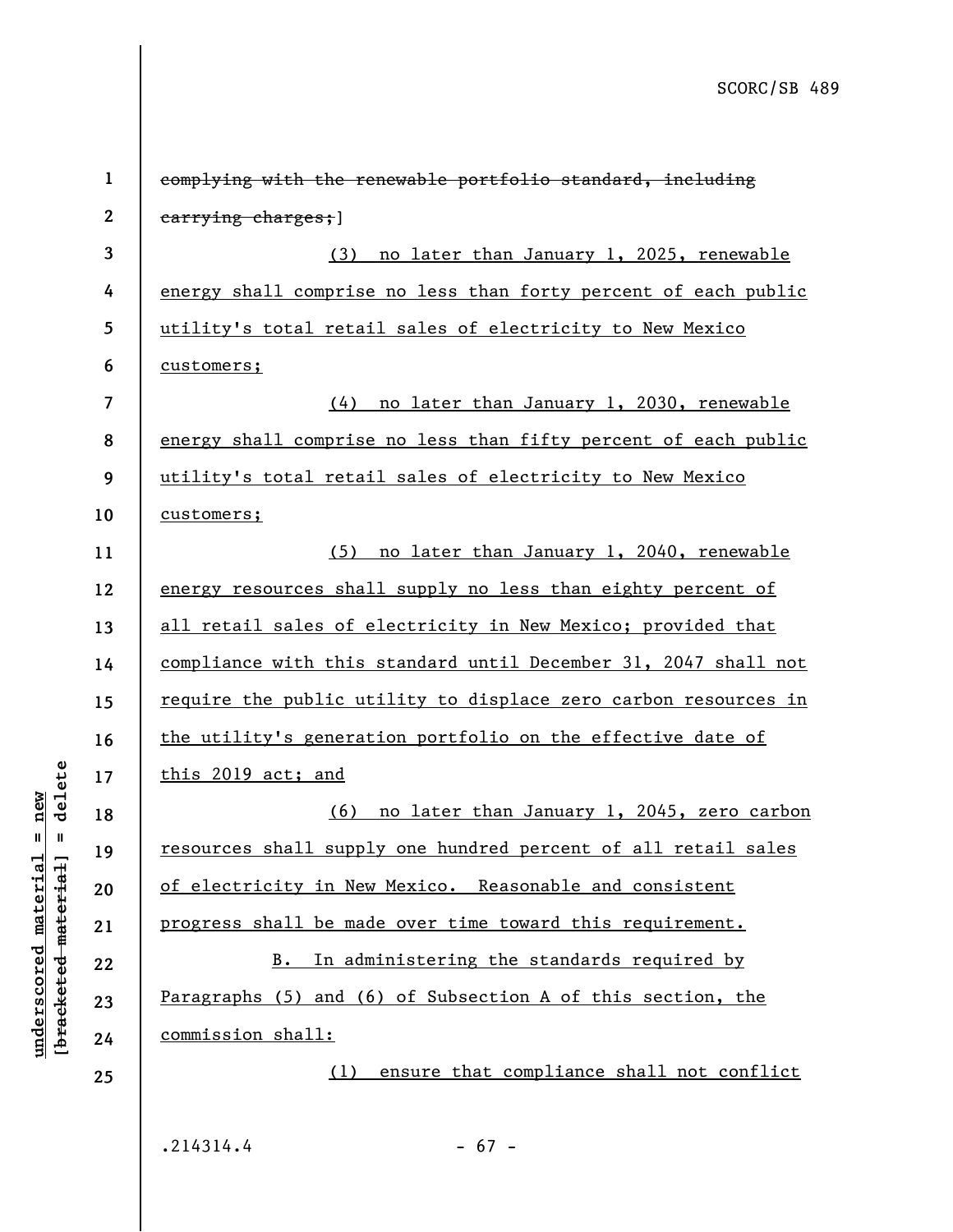| $\mathbf{1}$     | with the federal Public Utility Regulatory Policies Act of           |
|------------------|----------------------------------------------------------------------|
| $\boldsymbol{2}$ | 1978, as amended;                                                    |
| 3                | maintain and protect the safety, reliable<br>(2)                     |
| 4                | operation and balancing of loads and resources on the electric       |
| 5                | system;                                                              |
| 6                | (3) prevent unreasonable impacts to customer                         |
| 7                | electricity bills, taking into consideration the economic and        |
| 8                | environmental costs and benefits of renewable energy resources       |
| 9                | and zero carbon resources;                                           |
| 10               | (4) prevent carbon dioxide emitting                                  |
| 11               | electricity-generating resources from being reassigned,              |
| 12               | redesignated or sold as a means of complying with the standard;      |
| 13               | (5) in consultation with the energy, minerals                        |
| 14               | and natural resources department, undertake programs not             |
| 15               | prohibited by law to achieve the standard;                           |
| 16               | <u>(6) in consultation with the department of</u>                    |
| 17               | environment, ensure that the standard does not result in             |
| 18               | material increases to greenhouse gas emissions from entities         |
| 19               | not subject to commission oversight and regulation; and              |
| 20               | (7) in consultation with electricity                                 |
| 21               | transmission system operators responsible for balancing New          |
| 22               | Mexico electricity loads and resources, issue a report to the        |
| 23               | <u>legislature by July 1, 2020, and each July 1 every four years</u> |
| 24               | thereafter. The report shall include:                                |
| 25               | review of the standard, with a focus<br>(a)                          |
|                  |                                                                      |

**underscored material = new [bracketed material] = delete**

 $[**bracket**et~~eted matcherial~~] = **delete**$  $underscored material = new$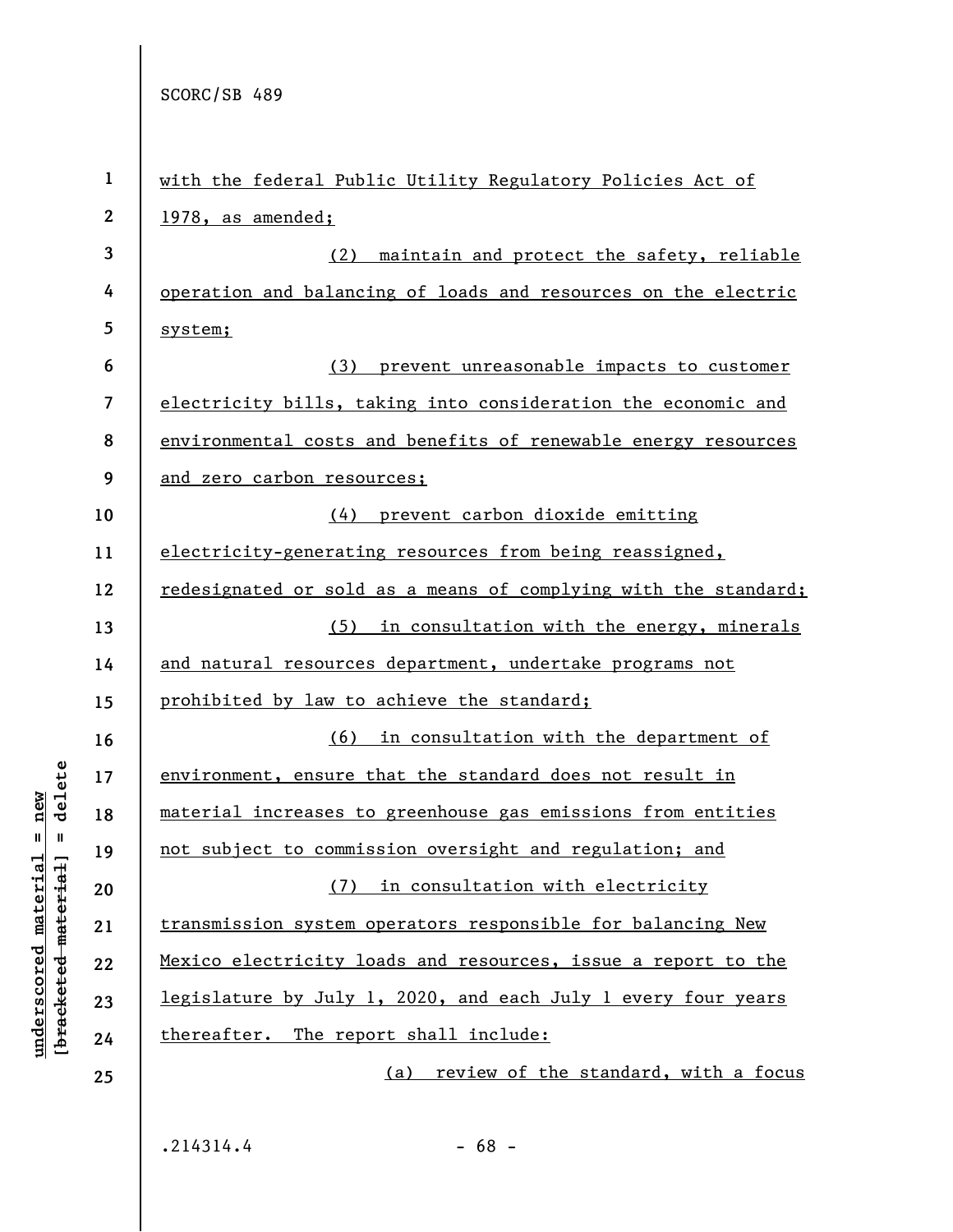| $\mathbf{1}$   | on technologies, forecasts, existing transmission,              |
|----------------|-----------------------------------------------------------------|
| $\mathbf{2}$   | environmental protection, public safety, affordability and      |
| 3              | electricity transmission and distribution system reliability;   |
| 4              | (b) evaluation of the anticipated                               |
| 5              | financial costs and benefits to electric utilities in           |
| 6              | implementing the standard, including the impacts and benefits   |
| $\overline{7}$ | to customer electricity bills; and                              |
| 8              | identification of the barriers to,<br>(c)                       |
| 9              | and benefits of, achieving the standard.                        |
| 10             | $[36, 66]$ [33] C. Any customer that is a political             |
| 11             | subdivision of the state, or any educational institution        |
| 12             | designated in Article 12, Section 11 of the constitution of New |
| 13             | Mexico with an enrollment of twenty-four thousand students or   |
| 14             | more during the fall semester on its main campus, with          |
| 15             | consumption exceeding twenty [million kilowatt-hours per year   |
| 16             | at any single location or facility and that owns renewable      |
| 17             | energy generation is exempt from all charges by the utility for |
| 18             | renewable energy procurements in a year, regardless of the      |
| 19             | number of customer locations or meters on the system, if that   |
| 20             | customer certifies to the state auditor and notifies the        |
| 21             | commission and its serving electric utility that it will expend |
| 22             | two and one-half percent of that year's annual electricity      |
| 23             | charges to continue to develop within twenty-four months        |
| 24             | customer-owned renewable energy generation. That customer       |
| 25             | shall also certify that it will retire all renewable energy     |
|                |                                                                 |

 $.214314.4$  - 69 -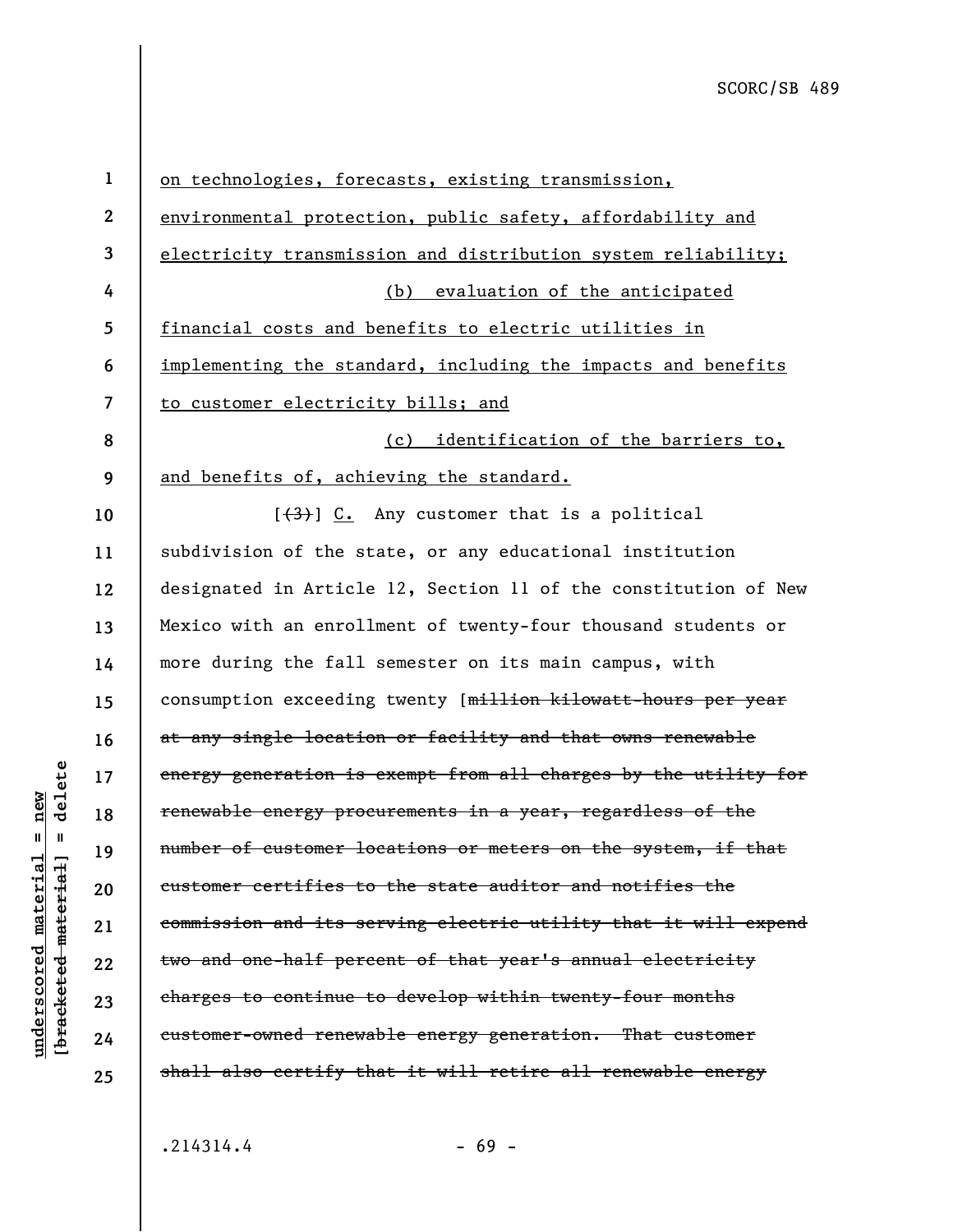**1** 

**2** 

certificates associated with the energy produced from that expenditure;

**3 4 5 6 7 8 9 10 11 12 13 14 15 16 17 18 19 20 21 22 23 24 25**  (4) the renewable portfolio shall be diversified as to the type of renewable energy resource, taking into consideration the overall reliability, availability, dispatch flexibility and cost of the various renewable energy resources made available by suppliers and generators] thousand megawatt-hours per year at any single location or facility and that owns facilities that produce renewable energy or hosts such facilities through a renewable purchased power agreement, shall not be charged by the utility for power purchases of one year or less or fuel on the amount of electricity purchased from the utility equal to the amount of renewable energy produced or hosted by the customer. The customer shall annually certify to the state auditor and notify the commission and the customer's serving electric utility of the amount of renewable energy produced at the customer-owned or customerhosted facilities that generate renewable energy. The customer shall also certify to the state auditor and notify the commission that the customer will retire all renewable energy certificates associated with the renewable energy produced by those facilities. Any financial benefits as a result of the provisions of this subsection shall accrue to the customer immediately upon the effective date of this 2019 act and shall be reflected in customer bills each month, subject to annual

 $.214314.4$  - 70 -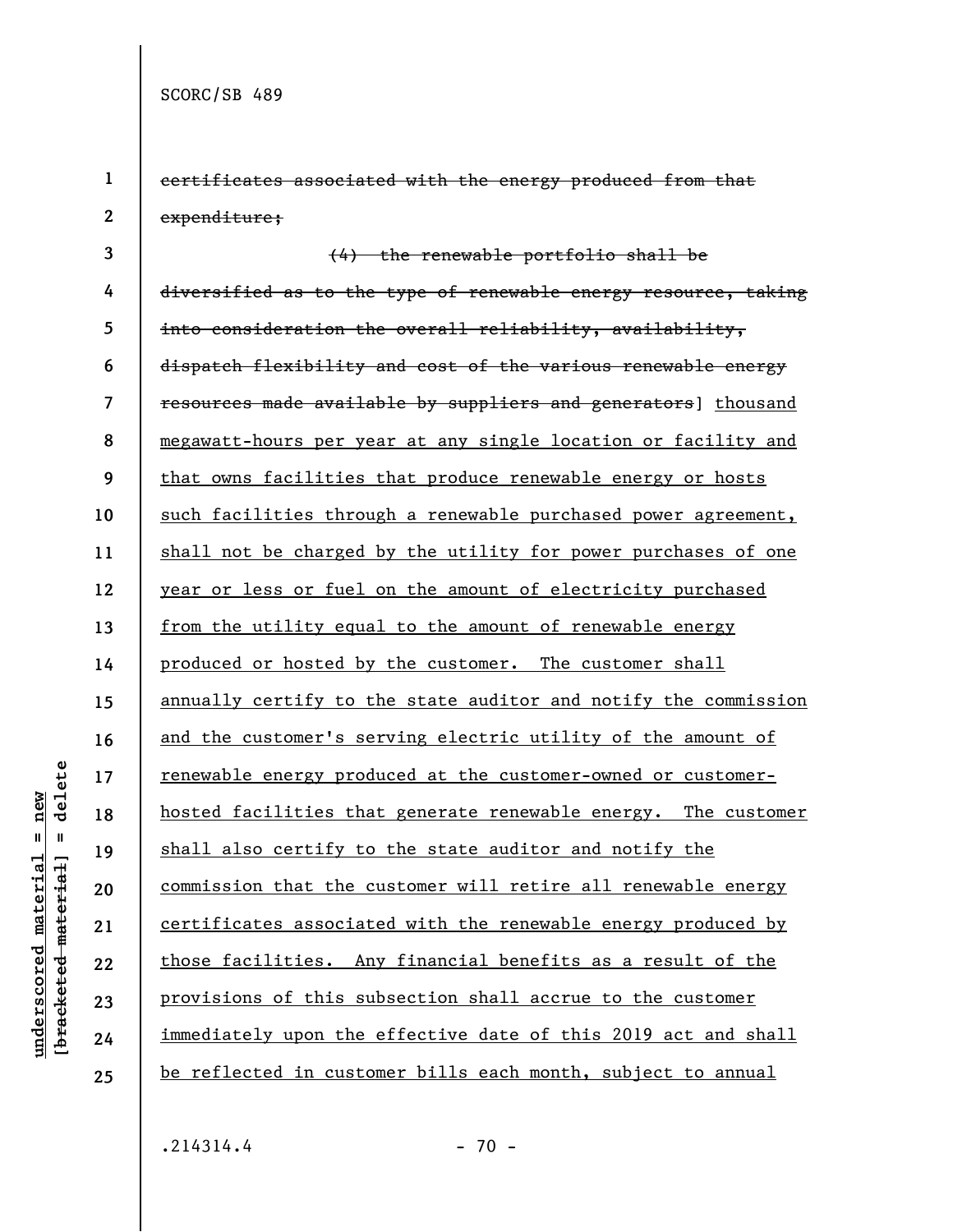delete **[bracketed material] = delete**  $anderscored material = new$ **underscored material = new**  $\mathbf{I}$ bracketed material]

**24** 

**25** 

**1 2 3 4 5 6 7 8 9 10 11 12 13 14 15 16 17 18 19 20 21 22 23**  true-up and reconciliation. The provisions of this subsection shall not prevent the utility from recovering all of its reasonable and prudent fuel and purchased power costs.  $[\frac{1}{5}]$  D. Upon a [commission] motion or application  $[\frac{by a public utility}{, the commission [sha11] may open a docket}]$ to develop and provide [appropriate performance-based] financial or other incentives to encourage public utilities to produce or acquire renewable energy [supplies] that [exceed] exceeds the applicable annual renewable portfolio standard set forth in this section; [The commission shall initiate rules by June 1, 2008 to implement this subsection; and (6) renewable energy resources that are in a public utility's electric energy supply portfolio on July 1, 2004 shall be counted in determining compliance with this section] results in reductions in carbon dioxide emissions earlier than required by Subsection A of this section; or causes a reduction in the generation of electricity by coal-fired generating facilities, including coal-fired generating facilities located outside of New Mexico. The incentives may include additional earnings and capital investment opportunities for resources used in furtherance of the outcomes described in this subsection.  $[B<sub>1</sub>]$  E. If, in any given year, a public utility

[finds] determines that [in any given year] the average annual levelized cost of renewable energy that would need to be

 $.214314.4$  - 71 -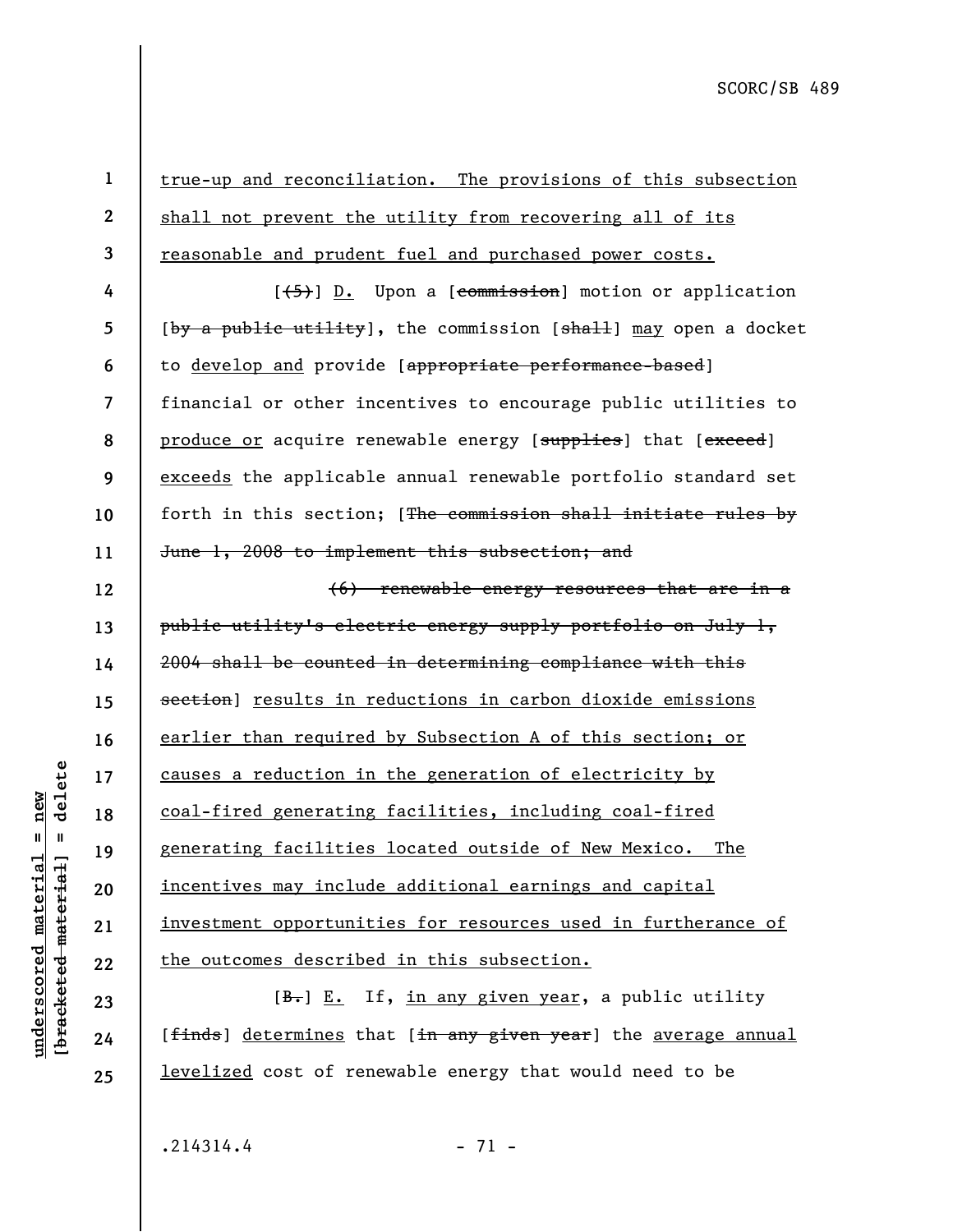**1 2 3 4 5 6 7 8 9 10 11 12 13 14 15 16**  procured or generated for purposes of compliance with the renewable portfolio standard would be greater than the reasonable cost threshold [as established by the commission pursuant to this section], the public utility shall not be required to incur that excess cost; provided that the existence of this condition excusing performance in any given year shall not operate to delay [the annual increases in] compliance with the renewable portfolio standard in subsequent years. The provisions of this subsection do not preclude a public utility from accepting a project with a cost that would exceed the reasonable cost threshold. When a public utility can generate or procure renewable energy at or below the reasonable cost threshold, it shall be required to [add renewable energy resources] do so to the extent necessary to meet the applicable renewable portfolio standard [applicable in the year when the renewable energy resources are being added.

delete **[bracketed material] = delete**  $underscored material = new$ **underscored material = new**  $\mathbf{I}$ bracketed material]

**17** 

**18** 

**19** 

**20** 

**21** 

**22** 

**23** 

**24** 

**25** 

C. By December 31, 2004, the commission shall establish, after notice and hearing, the reasonable cost threshold above which level a public utility shall not be required to add renewable energy to its electric energy supply portfolio pursuant to the renewable portfolio standard. The commission may thereafter modify the reasonable cost threshold as changing circumstances warrant, after notice and hearing. In establishing and modifying the reasonable cost threshold, the commission shall take into account:

 $.214314.4$  - 72 -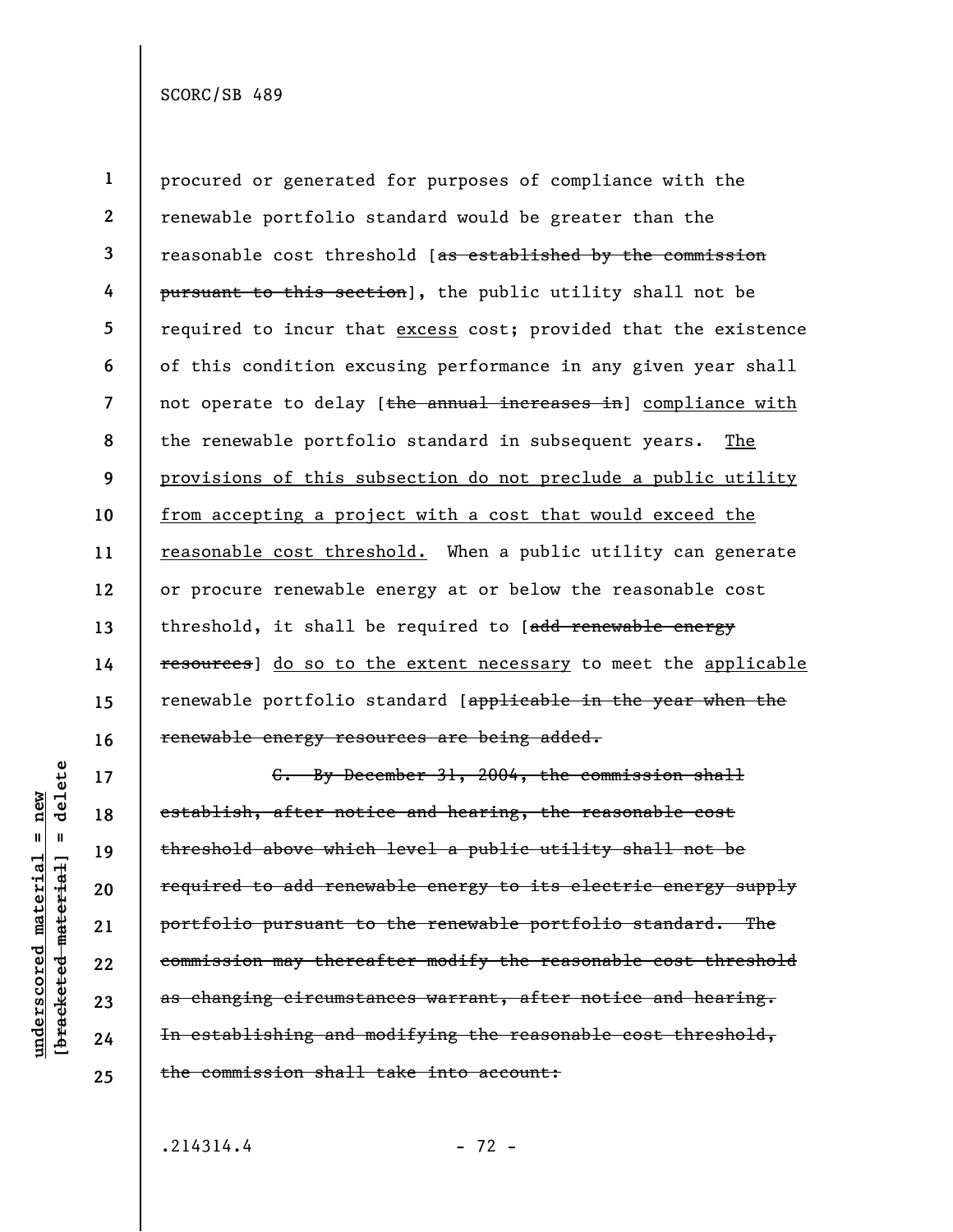| $\mathbf 1$      | (1) the price of renewable energy at the point                       |
|------------------|----------------------------------------------------------------------|
| $\boldsymbol{2}$ | of sale to the public utility;                                       |
| 3                | (2) the transmission and interconnection costs                       |
| 4                | required for the delivery of renewable energy to retail              |
| 5                | customers;                                                           |
| 6                | (3) the impact of the cost for renewable                             |
| 7                | energy on overall retail customer rates;                             |
| 8                | (4) the overall diversity, reliability,                              |
| 9                | availability, dispatch flexibility, cost per kilowatt-hour and       |
| 10               | <del>life-cycle cost on a net present value basis of renewable</del> |
| 11               | energy resources available from suppliers; and                       |
| 12               | (5) other factors, including public benefits,                        |
| 13               | that the commission deems relevant; provided that nothing in         |
| 14               | the Renewable Energy Act shall be construed to permit                |
| 15               | regulation by the commission of the production or sale price at      |
| 16               | the point of production of the renewable energy] and shall not       |
| 17               | be precluded from exceeding the standard.                            |
| 18               | $[\frac{D-1}{2}]$ F. By September 1, 2007 [and July 1 of each        |
| 19               | year thereafter until 2022, and thereafter as determined             |
| 20               | necessary by the commission] and until June 30, 2019, a public       |
| 21               | utility shall file a report to the commission on its                 |
| 22               | procurement and generation of renewable energy during the prior      |
| 23               | calendar year and a procurement plan that includes:                  |
| 24               | (1) the cost of procurement for any new                              |
| 25               | renewable energy resource in the next calendar year required to      |
|                  |                                                                      |

**underscored material = new [bracketed material] = delete**

 $[**bracket**et~~eted matcherial~~] = **delete**$  $underscored material = new$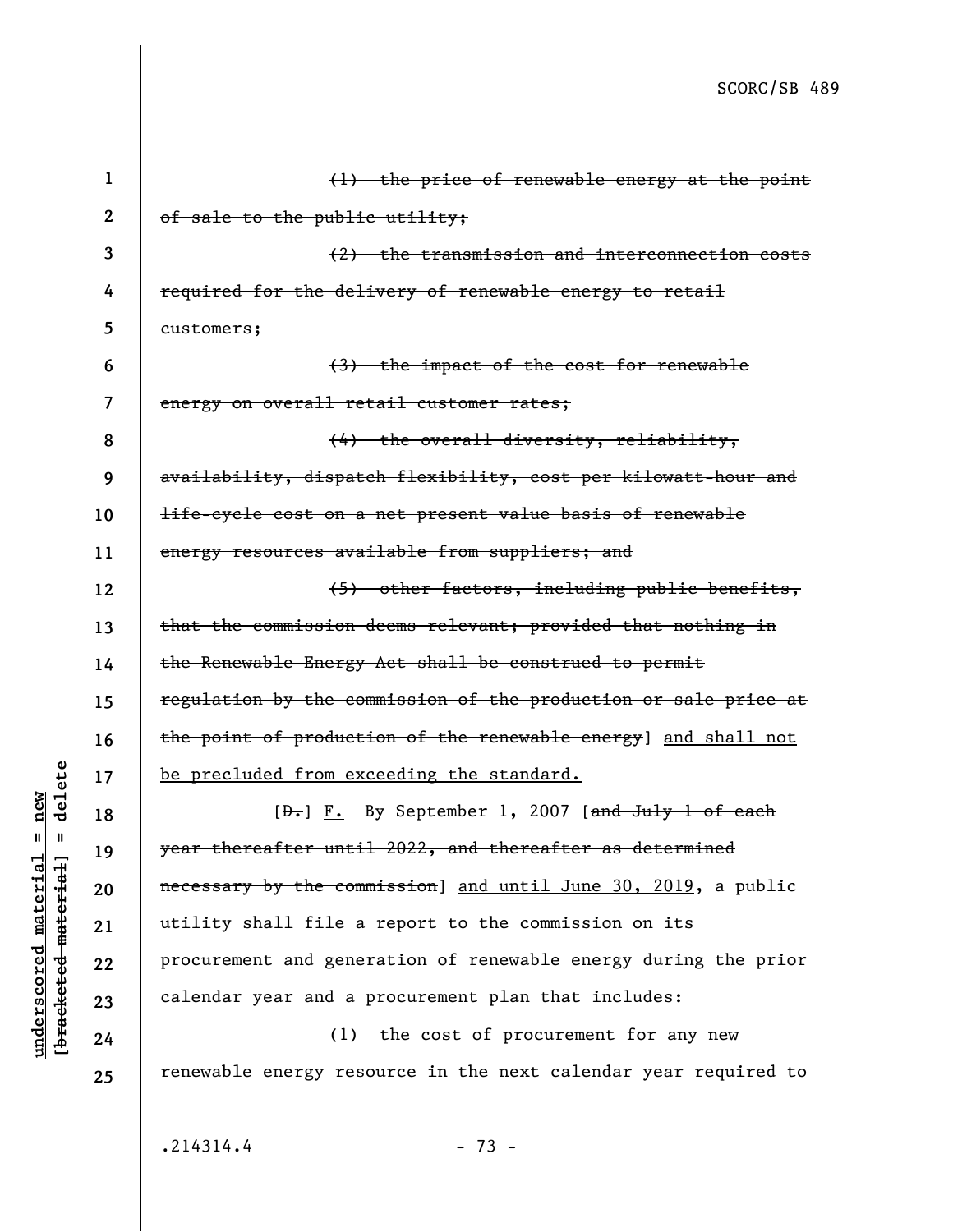| $\mathbf{1}$            | comply with the renewable portfolio standard; and               |
|-------------------------|-----------------------------------------------------------------|
| $\boldsymbol{2}$        | testimony and exhibits that demonstrate<br>(2)                  |
| $\mathbf{3}$            | that the proposed procurement is reasonable as to its terms and |
| 4                       | conditions considering price, availability, [dispatchability]   |
| 5                       | reliability, any renewable energy certificate values and        |
| 6                       | diversity of the renewable energy resource; or                  |
| $\overline{\mathbf{z}}$ | (3)<br>demonstration that the plan is otherwise                 |
| 8                       | in the public interest.                                         |
| 9                       | G. By July 1, 2020, and each July 1 thereafter, a               |
| 10                      | public utility shall file a report to the commission on the     |
| 11                      | public utility's procurement and generation of renewable energy |
| 12                      | since the last report and a procurement plan that includes:     |
| 13                      | (1) the cost of procurement for new renewable                   |
| 14                      | energy required to comply with the renewable portfolio          |
| 15                      | standard;                                                       |
| 16                      | the capital, operating and fuel costs on a<br>(2)               |
| 17                      | per-megawatt-hour basis during the preceding calendar year of   |
| 18                      | each nonrenewable generation resource rate-based by the         |
| 19                      | utility, or dedicated to the utility through a power purchase   |
| 20                      | agreement of one year or longer, and the nonrenewable           |
| 21                      | generation resources' carbon dioxide emissions on a per-        |
| 22                      |                                                                 |
|                         | megawatt-hour basis during that same year;                      |
| 23                      | (3) information, including exhibits, as                         |
| 24                      | applicable, that demonstrates that the proposed procurement:    |
| 25                      | (a) was the result of competitive                               |

**underscored material = new [bracketed material] = delete**

 $[**bracket**et~~eted matcherial~~] = **delete**$  $underscored material = new$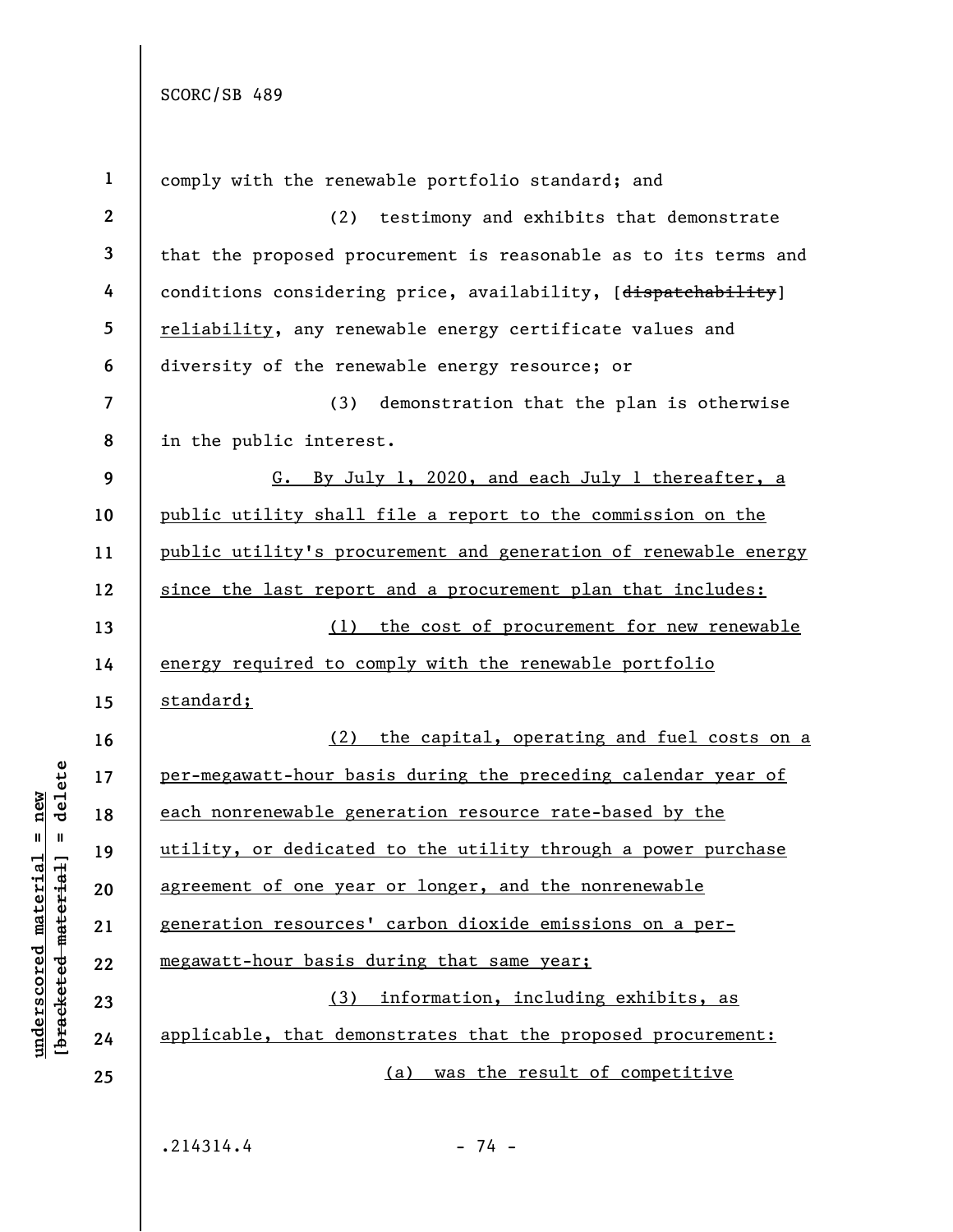**1 2 3 4 5 6 7 8 9 10 11 12 13 14 15 16 17**  procurement that included opportunities for bidders to propose purchased power, facility self-build or facility build-transfer options; (b) has a cost that is reasonable as evidenced by a comparison of the price of electricity from renewable energy resources in the bids received by the public utility to recent prices for comparable energy resources elsewhere in the southwestern United States; and (c) is in the public interest, considering factors such as overall cost and economic development opportunities; and (4) strategies used to minimize costs of renewable energy integration, including location, diversity, balancing area activity, demand-side management and load management.  $[E-]$  H. The commission shall approve or modify a

 $b$ racketed material] = delete **[bracketed material] = delete**  $underscored material = new$ **underscored material = new**

**18** 

**19** 

**20** 

**21** 

**22** 

**23** 

**24** 

**25** 

public utility's [procurement or transitional] procurement plan within ninety days and may approve the plan without a hearing, unless a protest is filed that demonstrates to the commission's reasonable satisfaction that a hearing is necessary. The commission may modify a plan after notice and hearing. The commission may, for good cause, extend the time to approve a procurement plan for an additional ninety days. If the commission does not act within the ninety-day period, the procurement plan is deemed approved.

 $.214314.4$  - 75 -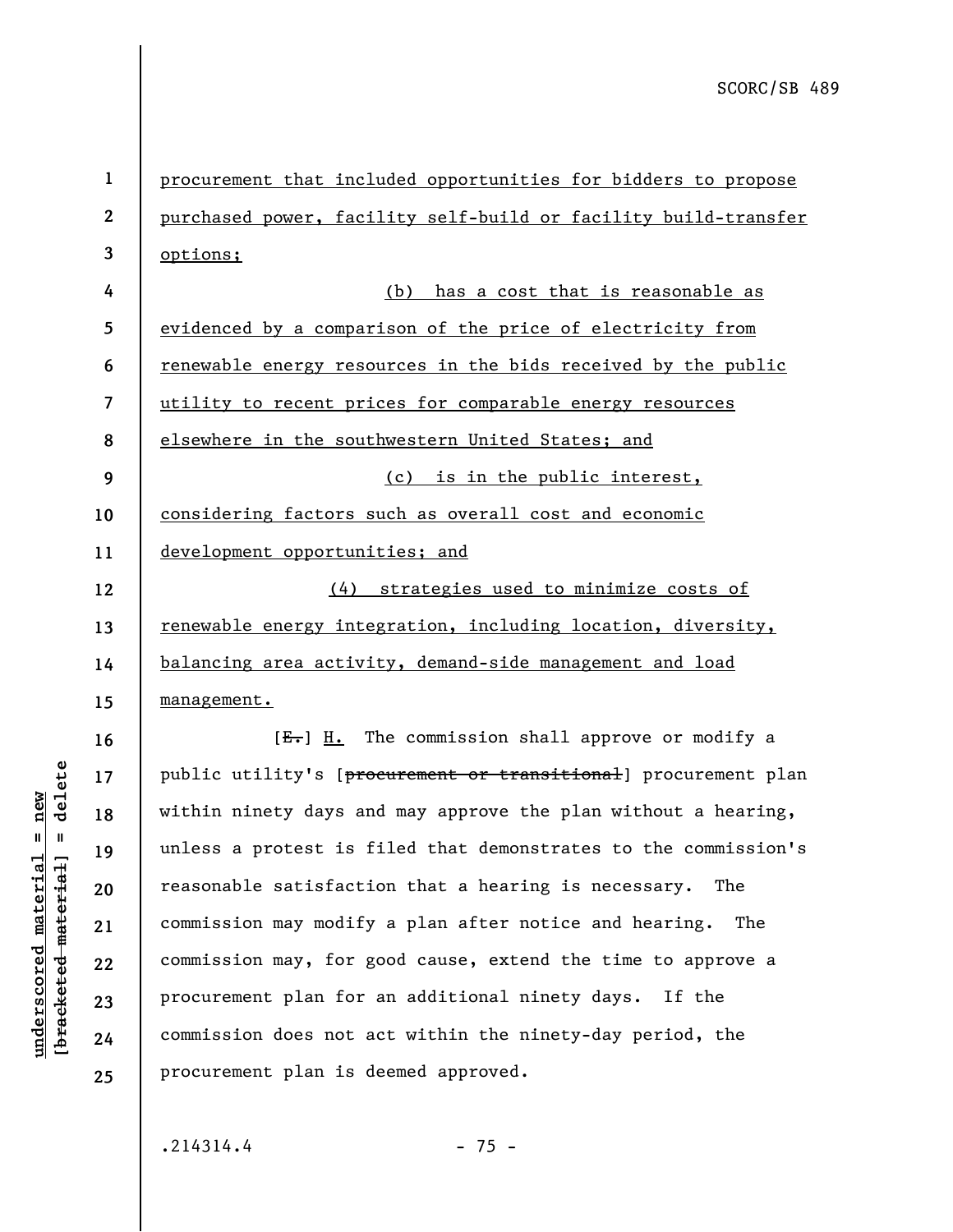| 1            | $[Fz]$ I. The commission may reject a [procurement or           |
|--------------|-----------------------------------------------------------------|
| $\mathbf{2}$ | transitional] procurement plan if [it], within forty days of    |
| 3            | filing, the commission finds that the plan does not contain the |
| 4            | required information and, upon the rejection, [may suspend the  |
| 5            | public utility's obligation to procure additional resources     |
| 6            | for] shall provide the public utility the time necessary to     |
| 7            | file a revised plan; provided that the total amount of          |
| 8            | renewable energy required to be procured by the public utility  |
| 9            | shall not change.                                               |
| 10           | [G. A public utility may file a transitional                    |
| 11           | procurement plan requesting that the commission determine that  |
| 12           | the costs of renewable energy resources that the public utility |
| 13           | has committed to, or may commit to, prior to the commission's   |
| 14           | establishing a reasonable cost threshold, are reasonable and    |
| 15           | recoverable pursuant to Section 62-16-6 NMSA 1978. The          |
| 16           | requirements of annual procurement plan filings shall be        |
| 17           | applicable to any transitional procurement plan filing pursuant |
| 18           | to this section.                                                |
| 19           | H. The commission shall determine if it is in the               |
| 20           | public interest for the commission to provide appropriate       |
| 21           | performance-based financial or other incentives to encourage    |
| 22           | public utilities to acquire renewable energy supplies in        |
| 23           | amounts that exceed the requirements of the renewable portfolio |
| 24           | standard.]"                                                     |
| 25           | SECTION 30. Section 62-16-5 NMSA 1978 (being Laws 2004,         |

 $.214314.4$  - 76 -

 $[**bracketed**-**meterial**] = **delete**$ **[bracketed material] = delete**  $underscored material = new$ **underscored material = new**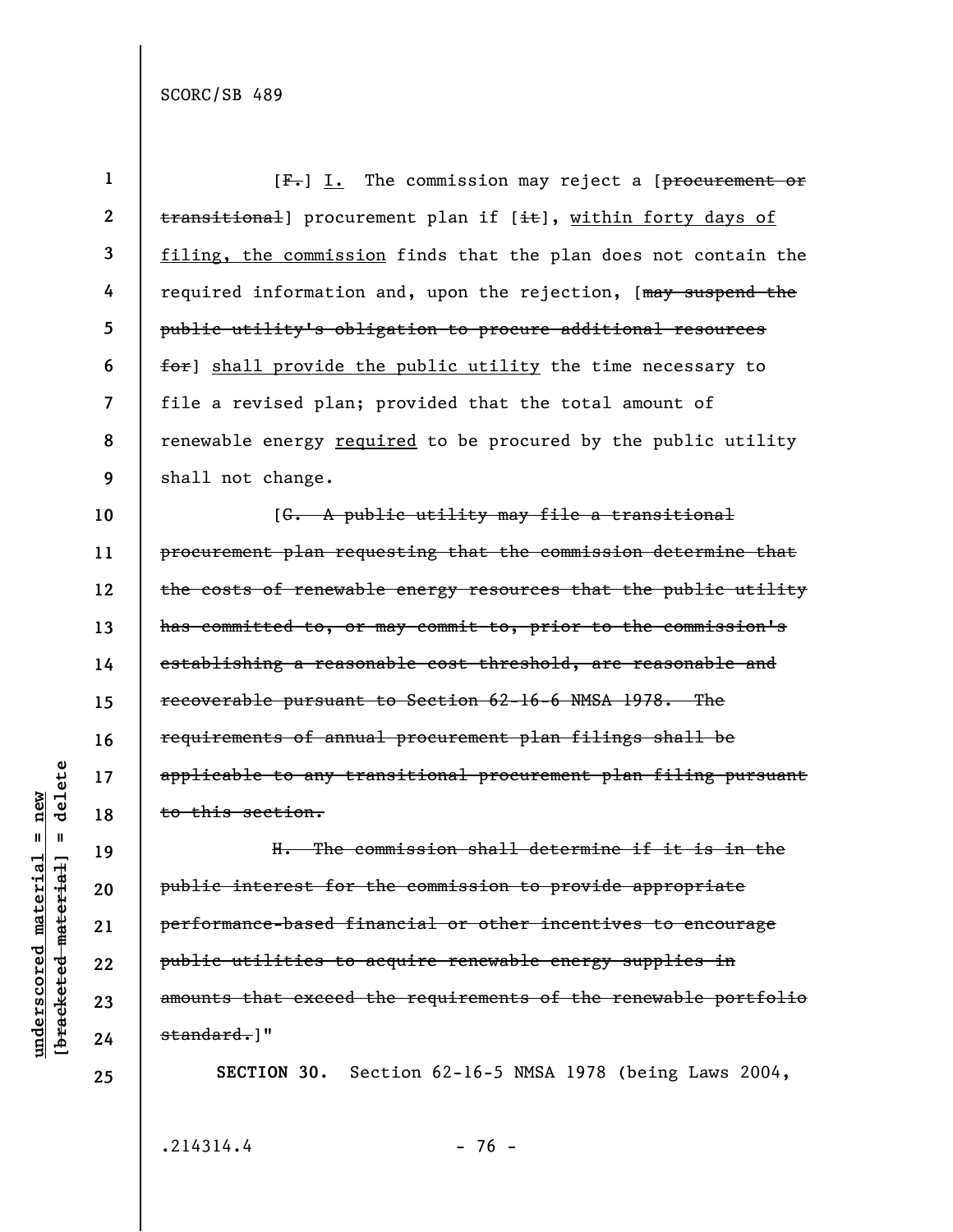**1 2 3 4 5 6 7 8 9 10 11 12 13 14 15 16 17 18 19 20 21 22 23 24 25**  Chapter 65, Section 5, as amended) is amended to read: "62-16-5. RENEWABLE ENERGY CERTIFICATES--COMMISSION DUTIES.-- A. The commission shall establish:  $[A<sub>1</sub>]$  (1) a system of renewable energy certificates that can be used by a public utility to establish compliance with the renewable portfolio standard and that may include certificates that are monitored, accounted for or transferred by or through a regional system or trading program for any region in which a public utility is located [The kilowatt-hour value of renewable energy certificates may be varied by renewable energy resource or technology; provided that each renewable energy certificate shall have a minimum value of one kilowatt-hour of renewable energy represented by the certificate for purposes of compliance with the renewable portfolio standard]; and  $[\frac{B-}{B}]$  (2) requirements and procedures concerning requirements for renewable energy certificates [that include the provisions that] pursuant to Subsections B and C of this section.  $[\frac{1}{1}]$  B. Renewable energy certificates:  $[\frac{a}{a}]$  (1) are owned by the generator of the renewable energy unless:  $[\frac{1}{1}]$  (a) the renewable energy certificates are transferred to the purchaser of the [energy]  $.214314.4$  - 77 -

**underscored material = new [bracketed material] = delete**

 $\frac{1}{2}$  intereted material = delete  $underscored material = new$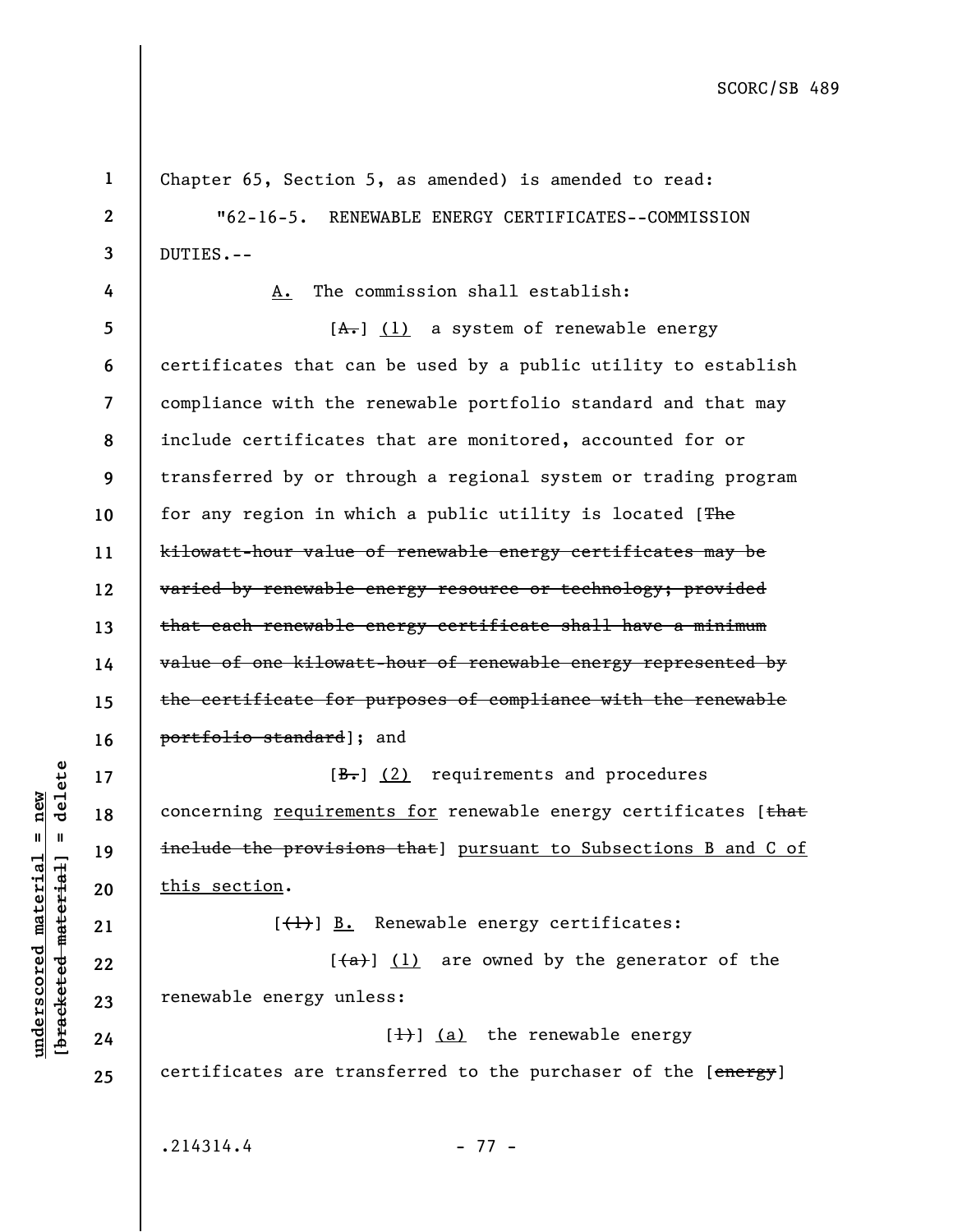**1 2 3 4 5 6 7 8 9 10 11 12 13 14 15 16 17 18 19 20 21 22 23 24 25**  electricity through specific agreement with the generator;  $\left[\frac{2}{2}\right]$  (b) the generator is a qualifying facility, as defined by the federal Public Utility Regulatory Policies Act of 1978, in which case the renewable energy certificates are owned by the public utility purchaser of the renewable energy [unless retained by the generator through specific agreement with the public utility purchaser of the energy]; or  $[3]$  (c) a contract for the purchase of renewable energy is in effect prior to [January 1, 2004] July 1, 2019, in which case the renewable energy certificates are owned by the purchaser of the [energy] electricity for the term of such contract, unless otherwise agreed to in a contract approved by the commission;  $[\frac{1}{b}]$  (2) may be traded, sold or otherwise transferred by their owner, [to any other party; provided that the transfers and use of the certificate by a public utility for compliance with the renewable energy portfolio standard shall require the electric energy represented by the certificate to be contracted for delivery, or consumed or generated by an end-use customer of the public utility in New Mexico unless the commission determines that there is a national or regional market for exchanging renewable energy certificates] unless the certificates are from a rate-based public utility plant, in which case the entirety of the

 $.214314.4$  - 78 -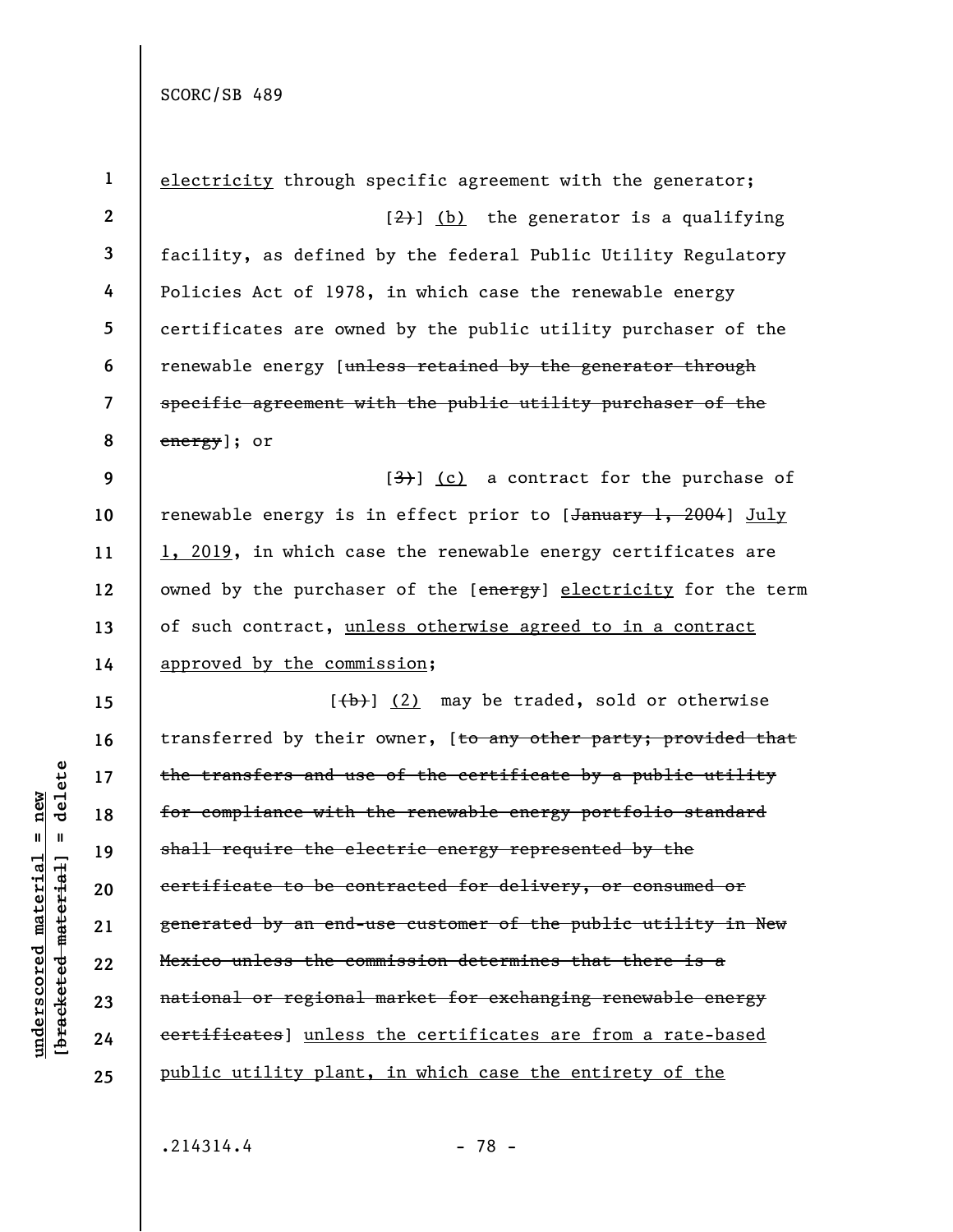| $\mathbf{1}$     | renewable energy certificates from that plant shall be retired  |
|------------------|-----------------------------------------------------------------|
| $\boldsymbol{2}$ | by the utility on behalf of itself or its customers. Any        |
| 3                | contract to purchase renewable energy entered into by a public  |
| 4                | utility on or after July 1, 2019 shall include conveyance to    |
| 5                | the purchasing utility of all renewable energy certificates,    |
| 6                | and the entirety of those certificates shall be retired by that |
| $\overline{7}$   | utility on behalf of itself or its customers or subsequently    |
| 8                | transferred to a retail customer for retirement under a         |
| 9                | voluntary program for purchasing renewable energy approved by   |
| 10               | the commission. A utility shall not claim that it is providing  |
| 11               | renewable energy from generation resources for which it has     |
| 12               | traded, sold or transferred the associated renewable energy     |
| 13               | certificates. The commission shall not disallow the recovery    |
| 14               | of the cost associated with any expired renewable energy        |
| 15               | certificate. The public utility shall annually file a report    |
| 16               | with the commission discussing:                                 |
| 17               | (a) its use, sale, trading or transfer                          |
| 18               | of renewable energy certificates; and                           |
| 19               | (b) whether and how its public claims of                        |
| 20               | renewable energy generation account for renewable energy        |
| 21               | certificates that it has traded, sold or transferred;           |
| 22               | $[\text{(-e)}]$ (3) that are used for the purpose of            |
| 23               | meeting the renewable portfolio standard shall be registered    |
| 24               | [beginning January 1, 2009] with a renewable energy generation  |
| 25               | information system that is designed to create and track         |
|                  |                                                                 |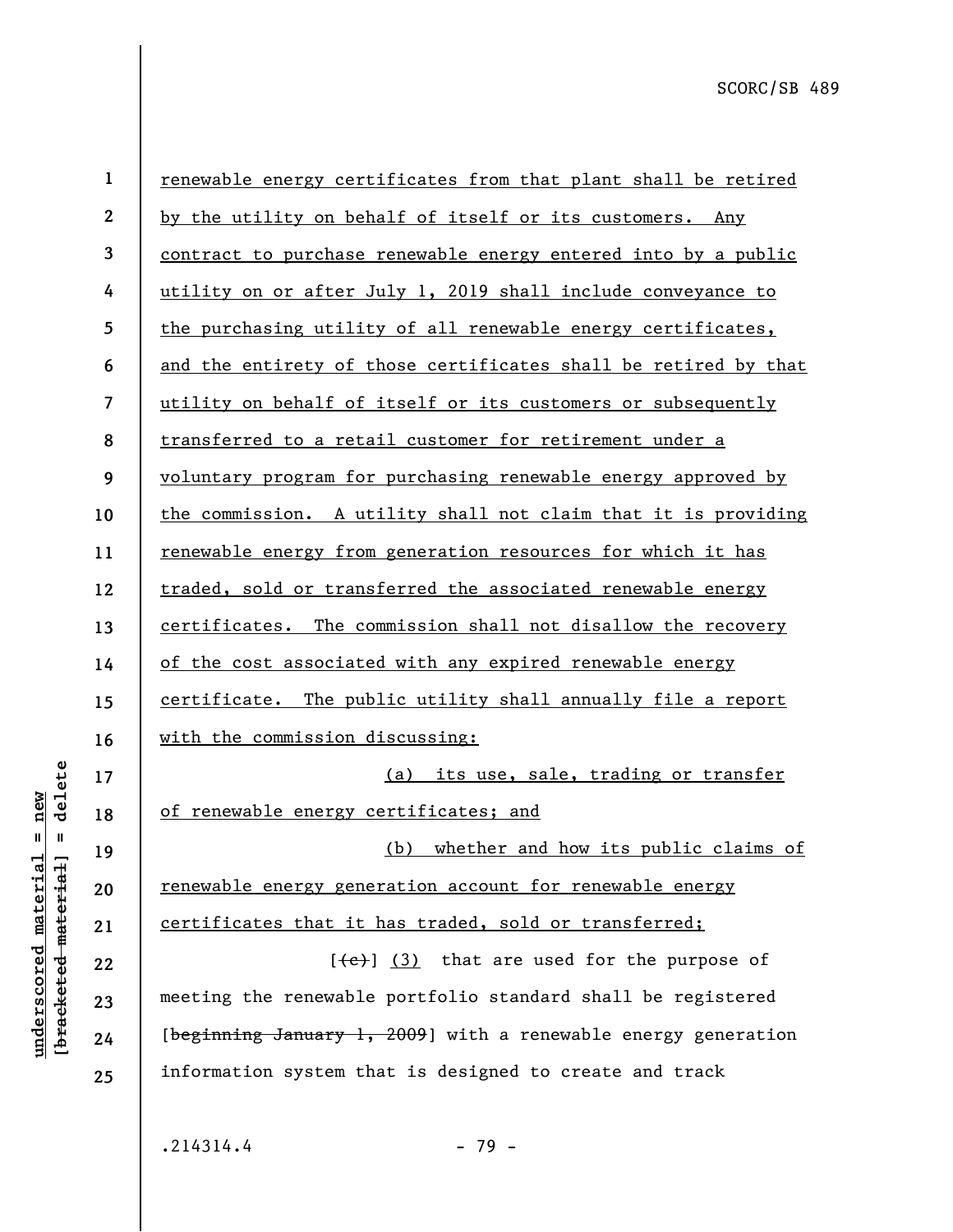**1 2 3 4 5 6 7 8 9 10 11 12 13 14 15 16 17 18 19 20 21 22 23 24 25**  ownership of renewable energy certificates and that, through the use of independently audited generation data, verifies the generation and delivery of electricity associated with each renewable energy certificate and protects against multiple counting of the same renewable energy certificate;  $(d)$  that are used once by a public utility to satisfy the renewable portfolio standard and are retired or that are traded, sold or otherwise transferred by the public utility shall not be further used by the public utility; and (e) that are not used by a public utility to satisfy the renewable portfolio standard or that are not traded, sold or otherwise transferred by the public utility] and (4) may be carried forward for up to four years from the date of issuance [and, if not used by that time] to establish compliance with the renewable portfolio standard, after which they shall be deemed retired by the public utility. [and (2)] C. A public utility shall be responsible for demonstrating that a renewable energy certificate used for compliance with the renewable portfolio standard is derived from eligible renewable energy resources [and has not been retired, traded, sold or otherwise transferred to another party]."

 $.214314.4$  - 80 -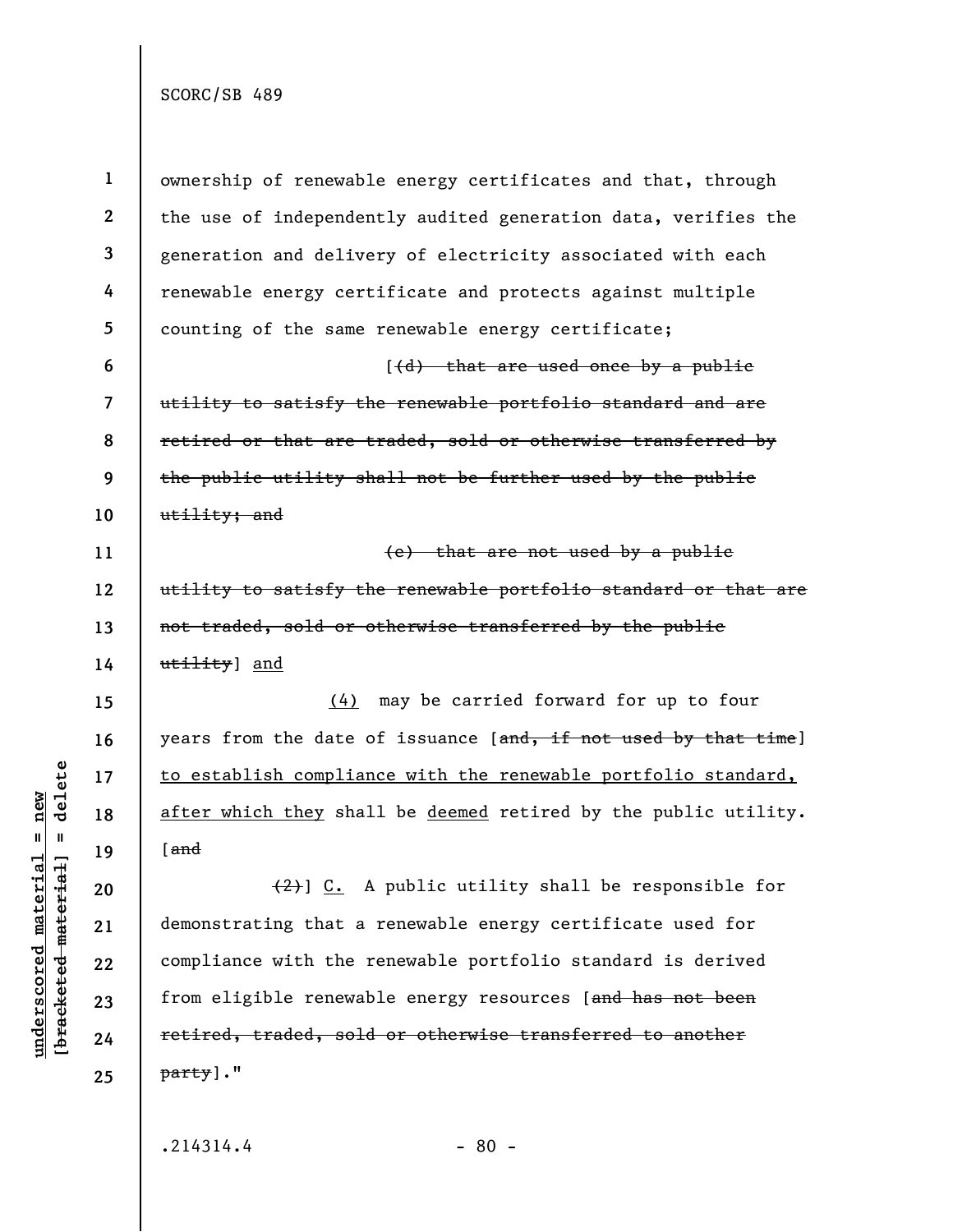**1 2 3 4 5 6 7 8 9 10 11 12 13 14 15 16 17 18 19 20 21 22 23 24 25 SECTION 31.** Section 62-16-6 NMSA 1978 (being Laws 2004, Chapter 65, Section 6, as amended) is amended to read: "62-16-6. COST RECOVERY FOR RENEWABLE ENERGY AND EMISSIONS REDUCTION.-- A. A public utility that procures or generates renewable energy shall recover, through the rate-making process, the reasonable costs of complying with the renewable portfolio standard. Costs that are consistent with commission approval of procurement plans or transitional procurement plans shall be deemed to be reasonable. B. The commission shall not exclude from such cost recovery reasonable interconnection and transmission costs and costs to comply with electric industry reliability standards incurred by the public utility in order to deliver renewable energy to retail New Mexico customers. C. [Upon a commission motion or application by a public utility, the commission shall open a docket to provide appropriate performance-based financial or other incentives to encourage public utilities to acquire renewable energy supplies that exceed the applicable annual renewable portfolio standard pursuant to the Renewable Energy Act. The commission shall initiate rules by June 1, 2008 to implement this subsection] If a public utility has been granted a certificate of public convenience and necessity prior to January 1, 2015 to construct or operate an electric generation facility and the investment  $.214314.4$  - 81 -

**underscored material = new [bracketed material] = delete**

 $underscored material = new$ 

delete

 $\mathbf{I}$ 

bracketed material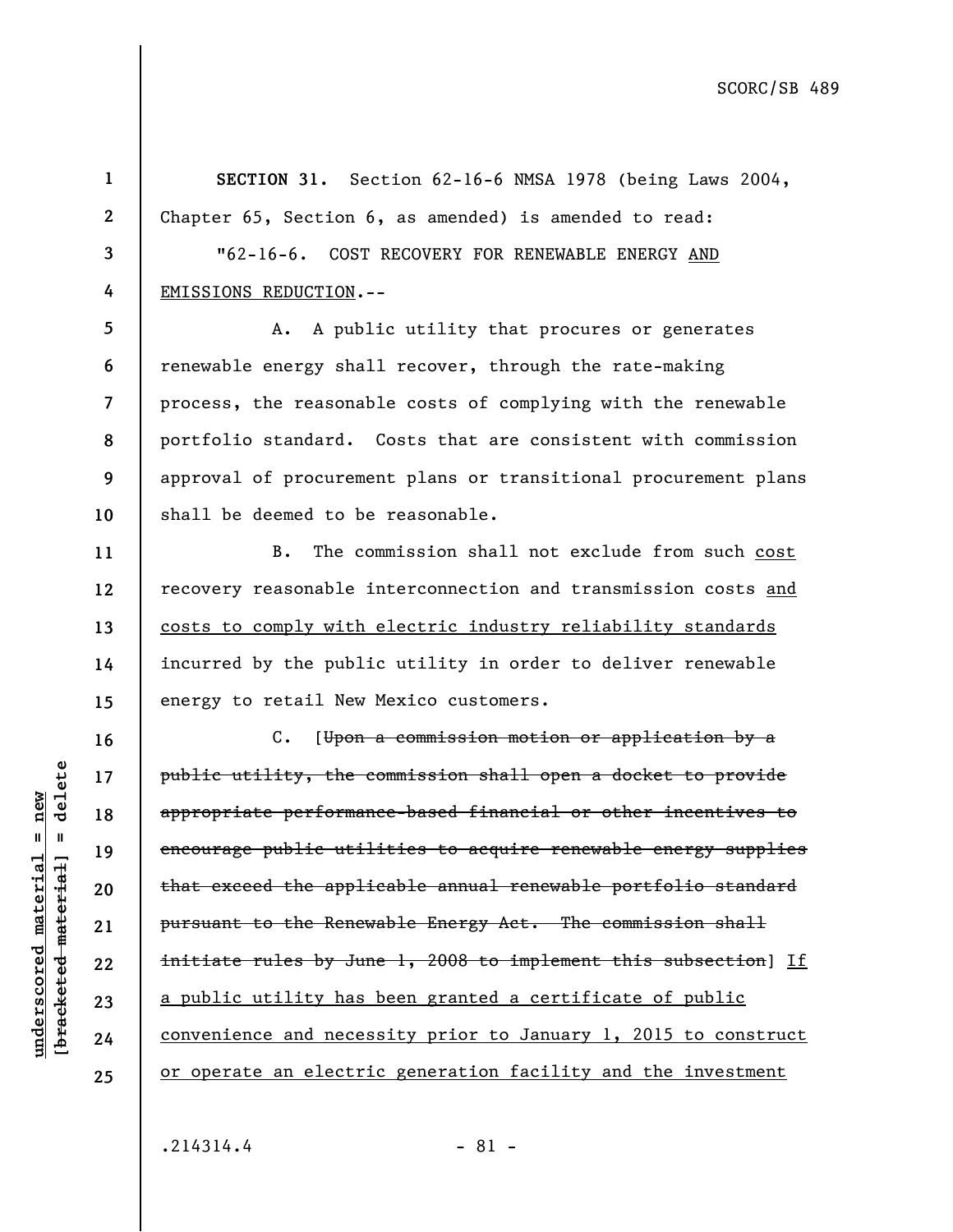**1 2 3 4 5 6 7 8 9 10 11 12 13 14 15 16 17 18 19 20 21 22 23 24 25**  in that facility has been allowed recovery as part of the utility's rate-base, the commission may require the facility to discontinue serving customers within New Mexico if the replacement has less or zero carbon dioxide emissions into the atmosphere; provided that no order of the commission shall disallow recovery of any undepreciated investments or decommissioning costs associated with the facility." **SECTION 32.** Section 62-16-7 NMSA 1978 (being Laws 2004, Chapter 65, Section 7) is amended to read: "62-16-7. COMMISSION--[ADDITIONAL] POWERS AND DUTIES-- VOLUNTARY PROGRAMS.-- A. The commission:  $[A<sub>1</sub>]$  (1) shall adopt rules regarding the renewable portfolio standard, including a provision for public utility records and reports; and  $[\frac{B-}{b}]$  (2) may require that a public utility offer its retail customers a voluntary program for purchasing renewable energy that is in addition to [energy] electricity provided by the public utility pursuant to the renewable portfolio standard, under rates and terms that are approved by the commission. [and C. may exempt from compliance with the renewable portfolio standard a public utility that has an allrequirements electric supply contract on July 1, 2004, and the contract would not reasonably permit it to procure renewable

 $b$ racketed material] = delete **[bracketed material] = delete**  $underscored material = new$ **underscored material = new**

 $.214314.4$  - 82 -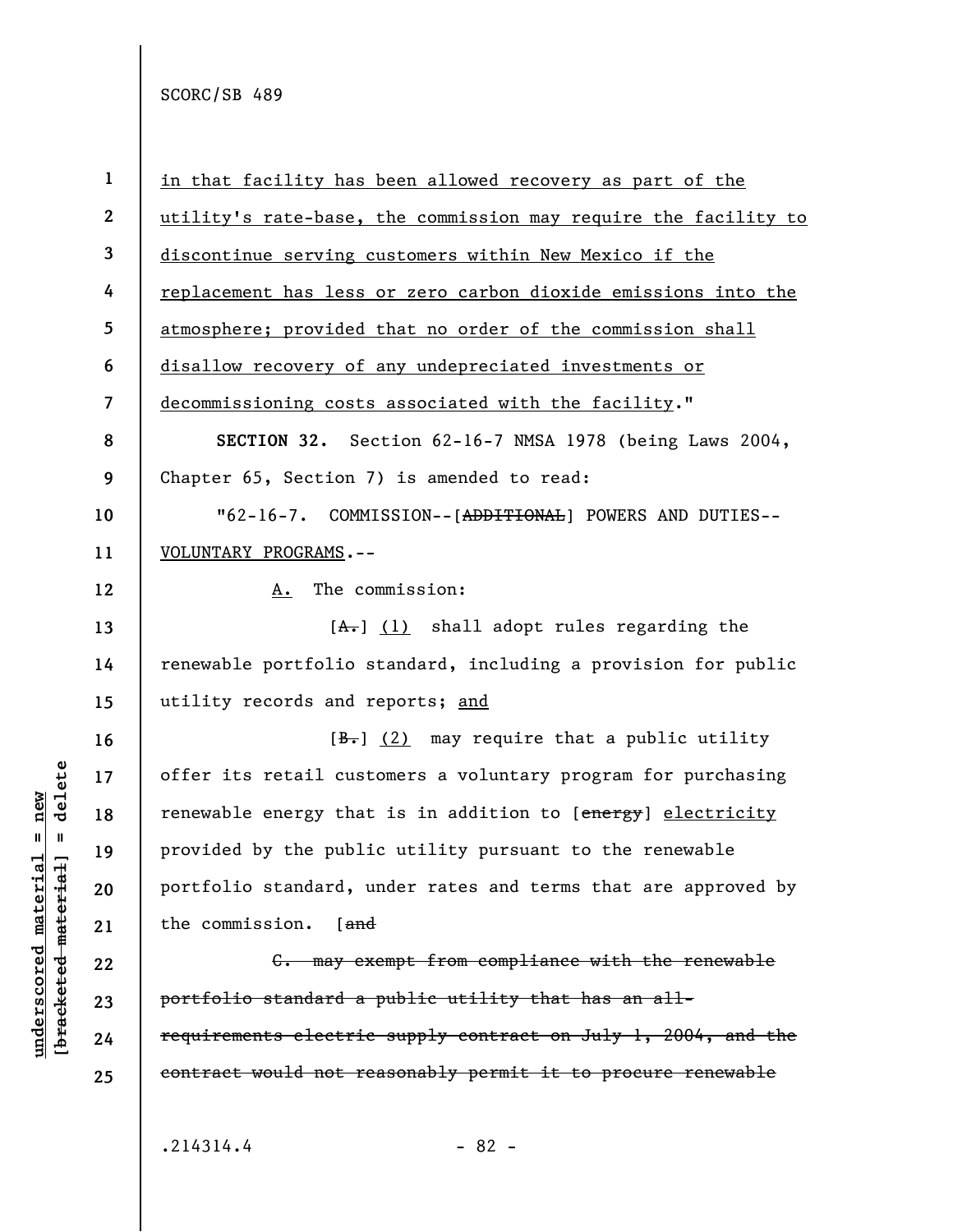| $\mathbf{1}$             | energy for purposes of meeting the renewable portfolio         |
|--------------------------|----------------------------------------------------------------|
| $\mathbf{2}$             | standard. When the electricity supply contract is amended or   |
| 3                        | renegotiated, the commission may require that a renewable      |
| 4                        | portfolio standard become applicable.]                         |
| 5                        | B. All renewable energy purchased by a retail                  |
| 6                        | customer through an approved voluntary program shall:          |
| $\overline{\mathcal{L}}$ | (1) have all associated renewable energy                       |
| 8                        | certificates retired by the retail customer, or on that        |
| 9                        | customer's behalf, by the public utility, and the certificates |
| 10                       | shall not be used to meet the public utility's renewable       |
| 11                       | portfolio standard requirements pursuant to Subsection A of    |
| 12                       | Section 62-16-4 NMSA 1978;                                     |
| 13                       | be excluded from the total retail sales to<br>(2)              |
| 14                       | New Mexico customers used to determine the renewable portfolio |
| 15                       | standard requirements pursuant to Subsection A of Section      |
| 16                       | 62-16-4 NMSA 1978; and                                         |
| 17                       | (3) not be subject to charges by the public                    |
| 18                       | utility to recover costs of complying with the renewable       |
| 19                       | portfolio standard requirements pursuant to Subsection A of    |
| 20                       | Section 62-16-4 NMSA 1978."                                    |
| 21                       | SECTION 33. Section 62-16-8 NMSA 1978 (being Laws 2004,        |
| 22                       | Chapter 65, Section 8, as amended) is amended to read:         |
| 23                       | "62-16-8. RURAL ELECTRIC COOPERATIVE--VOLUNTARY                |
| 24                       | TARIFFS.--                                                     |
| 25                       | The commission may require that a rural electric<br>Α.         |
|                          | .214314.4<br>$-83 -$                                           |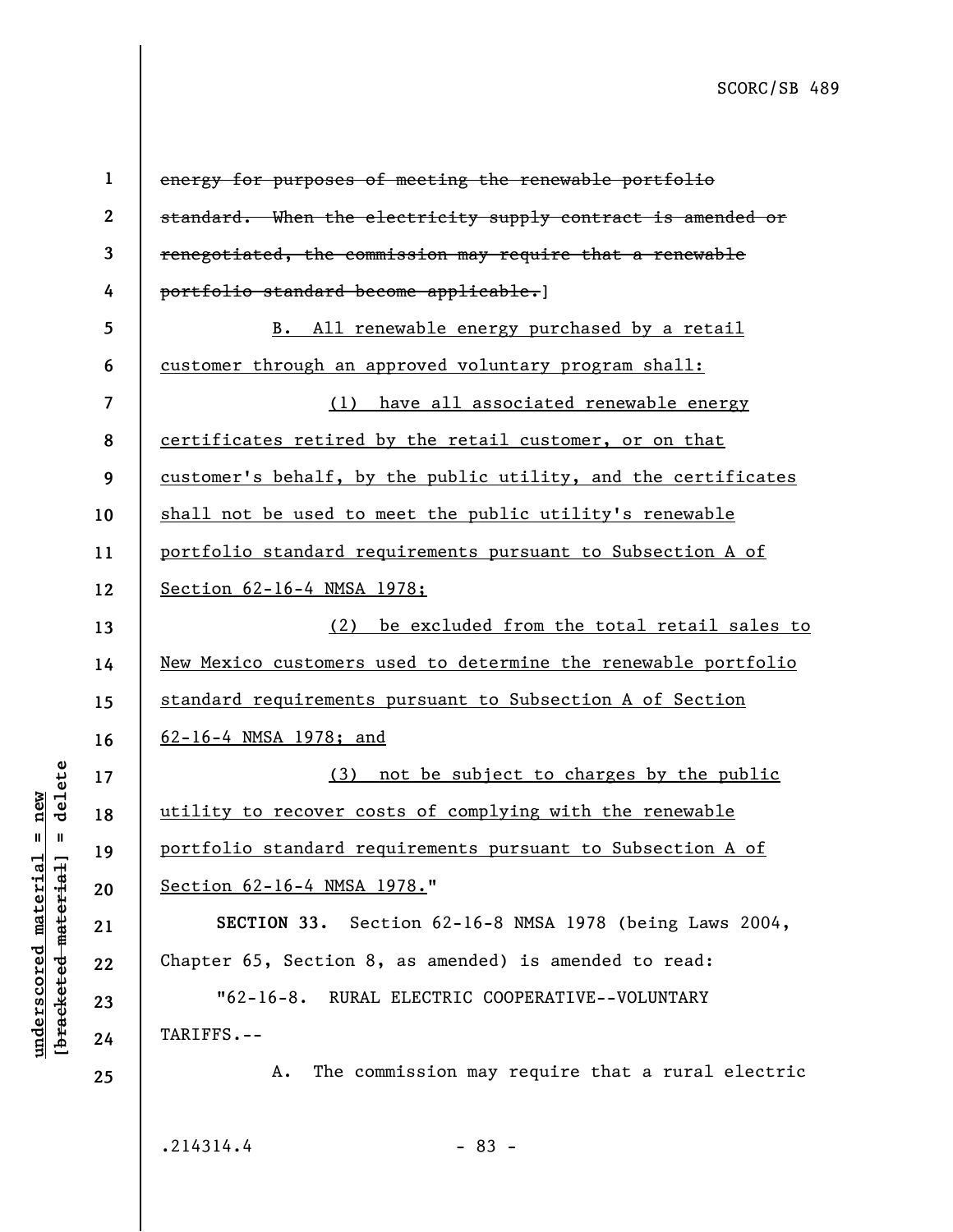**1**  cooperative:

| $\boldsymbol{2}$ | (1) offer its retail customers a voluntary                         |
|------------------|--------------------------------------------------------------------|
| 3                | program for purchasing renewable energy under rates and terms      |
| 4                | that are approved by the commission [but only to the extent        |
| 5                | that the cooperative's suppliers make renewable energy             |
| 6                | available under wholesale power contracts];                        |
| 7                | (2) report to the commission the demand for                        |
| 8                | renewable energy pursuant to a voluntary program; and              |
| 9                | (3) comply with the requirements for the                           |
| 10               | procurement of renewable energy set forth in the Rural Electric    |
| 11               | Cooperative Act.                                                   |
| 12               | The commission shall establish and amend rules<br>B.               |
| 13               | and regulations for the implementation of renewable portfolio      |
| 14               | standards consistent with the Rural Electric Cooperative Act."     |
| 15               | SECTION 34. Section 62-16-9 NMSA 1978 (being Laws 2004,            |
| 16               | Chapter 65, Section 9) is amended to read:                         |
| 17               | "62-16-9. EXISTING RULES.--The commission shall                    |
| 18               | [establish and amend] promulgate rules [and regulations for the    |
| 19               | implementation of renewable portfolio standards consistent         |
| 20               | with] to implement the provisions of the Renewable Energy Act."    |
| 21               | SECTION 35. Section 62-16-10 NMSA 1978 (being Laws 2004,           |
| 22               | Chapter 65, Section 10) is amended to read:                        |
| 23               | "62-16-10. FEDERAL REQUIREMENTS.--Renewable energy                 |
| 24               | procured or generated by a public utility to [meet] comply with    |
| 25               | a federal [ <del>renewable portfolio standard</del> ] law, rule or |
|                  |                                                                    |

 $[bracketeed-material] = delete$ **[bracketed material] = delete**  $underscored material = new$ **underscored material = new**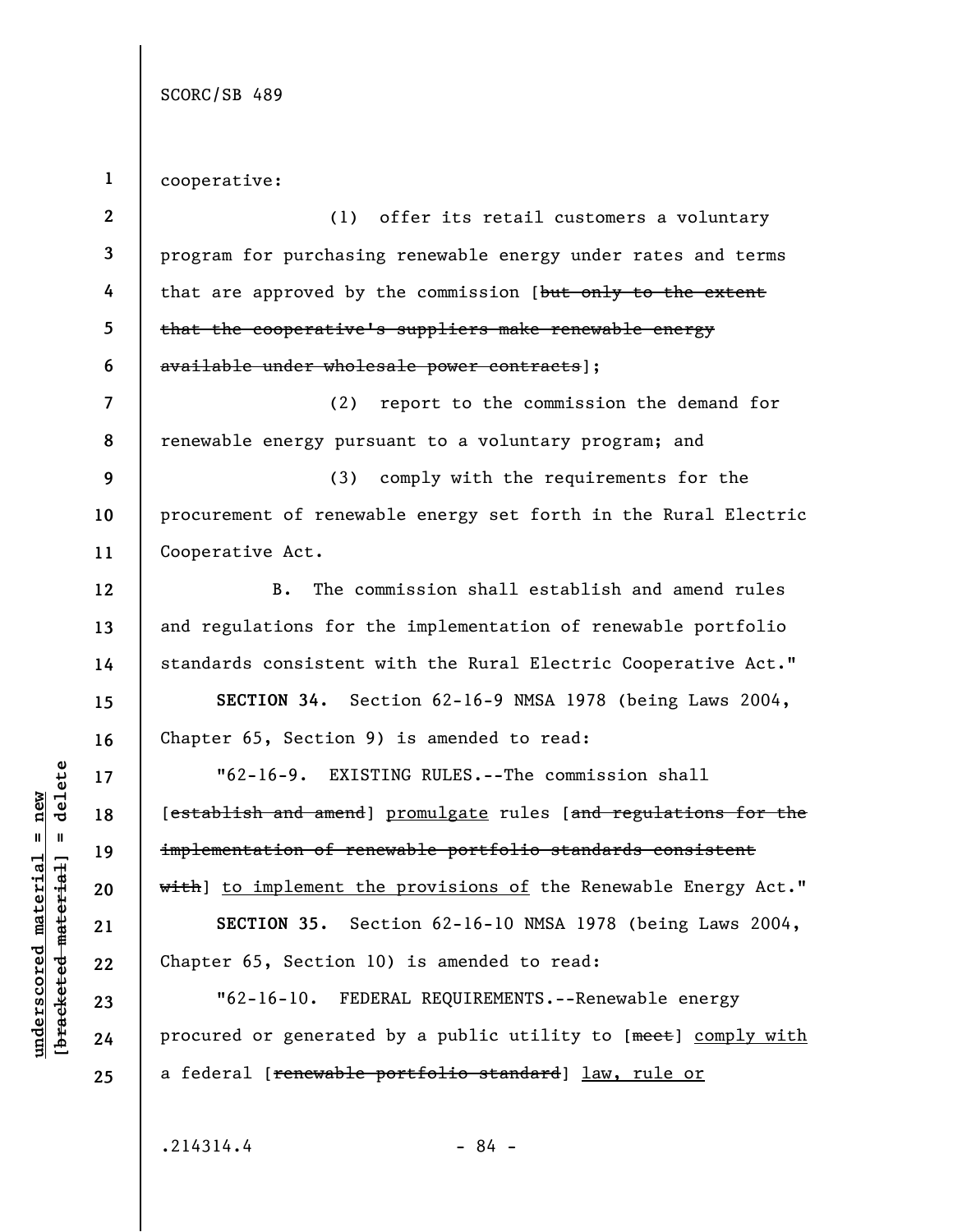| $\mathbf{1}$   | regulation may be used to satisfy the required procurements of  |
|----------------|-----------------------------------------------------------------|
| $\mathbf{2}$   | the Renewable Energy Act."                                      |
| 3              | SECTION 36. Section 74-2-5 NMSA 1978 (being Laws 1967,          |
| 4              | Chapter 277, Section 5, as amended) is amended to read:         |
| 5              | "74-2-5. DUTIES AND POWERS--ENVIRONMENTAL IMPROVEMENT           |
| 6              | BOARD--LOCAL BOARD.--                                           |
| $\overline{7}$ | The environmental improvement board or the local<br>Α.          |
| 8              | board shall prevent or abate air pollution.                     |
| 9              | The environmental improvement board or the local<br><b>B.</b>   |
| 10             | board shall:                                                    |
| 11             | (1) adopt, promulgate, publish, amend and                       |
| 12             | repeal [regulations] rules and standards consistent with the    |
| 13             | Air Quality Control Act to attain and maintain national ambient |
| 14             | air quality standards and prevent or abate air pollution,       |
| 15             | including [regulations]:                                        |
| 16             | (a) rules prescribing air standards,                            |
| 17             | within the geographic area of the environmental improvement     |
| 18             | board's jurisdiction or the local board's jurisdiction, or any  |
| 19             | part thereof; and                                               |
| 20             | (b) standards of performance that limit                         |
| 21             | carbon dioxide emissions to no more than one thousand one       |
| 22             | hundred pounds per megawatt-hour on and after January 1, 2023   |
| 23             | for a new or existing source that is an electric generating     |
| 24             | facility with an original installed capacity exceeding three    |
| 25             | hundred megawatts and that uses coal as a fuel source; and      |
|                |                                                                 |
|                |                                                                 |

 $.214314.4$  - 85 -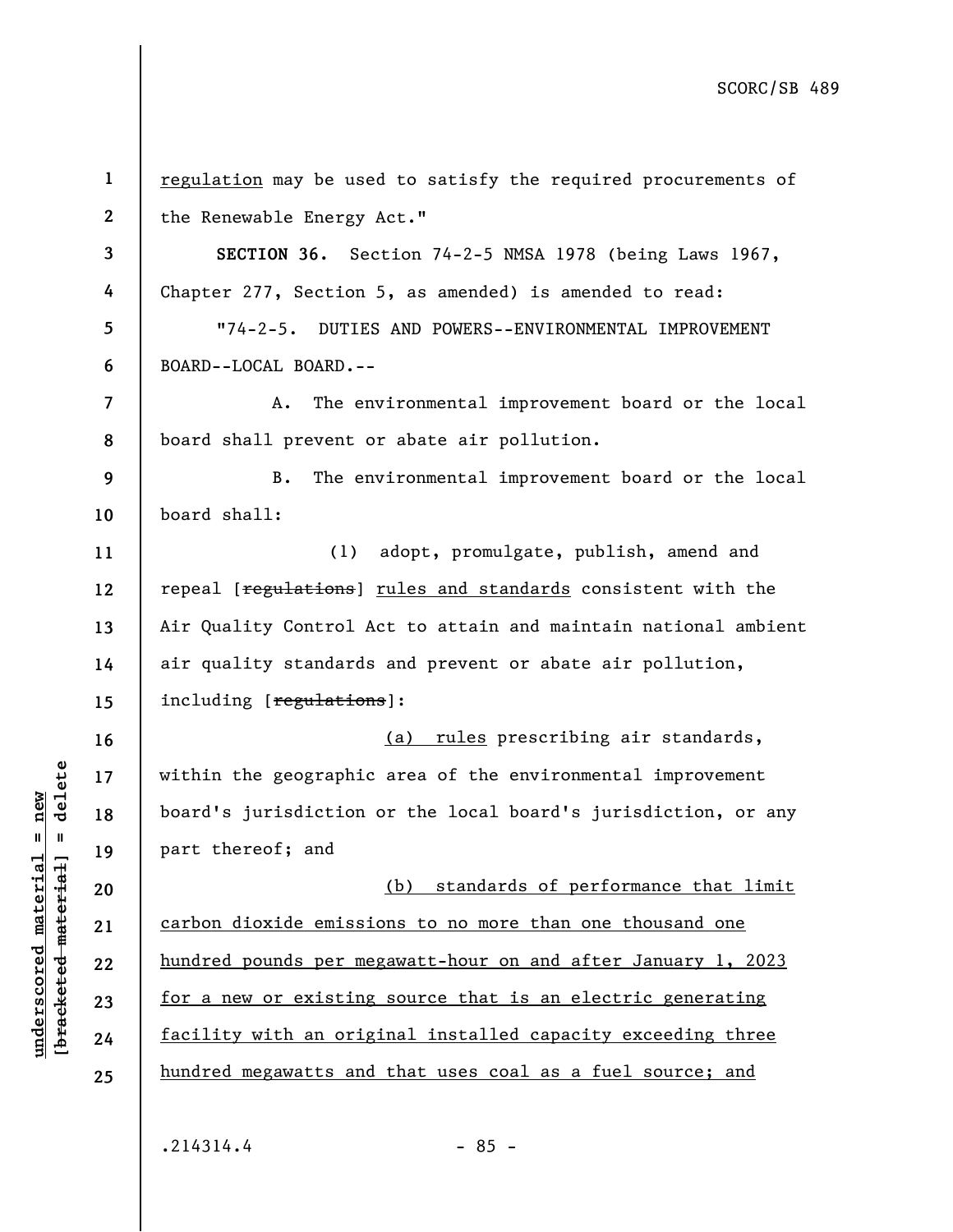**1 2 3 4 5 6 7 8 9 10 11 12 13 14 15 16 17 18 19 20 21 22 23 24 25**  (2) adopt a plan for the regulation, control, prevention or abatement of air pollution, recognizing the differences, needs, requirements and conditions within the geographic area of the environmental improvement board's jurisdiction or the local board's jurisdiction or any part thereof. C. [Regulations] Rules adopted by the environmental improvement board or the local board may: (1) include [regulations] rules to protect visibility in mandatory class I areas to prevent significant deterioration of air quality and to achieve national ambient air quality standards in nonattainment areas; provided that such regulations: (a) shall be no more stringent than but at least as stringent as required by the federal act and federal regulations pertaining to visibility protection in mandatory class I areas, pertaining to prevention of significant deterioration and pertaining to nonattainment areas; and (b) shall be applicable only to sources subject to such regulation pursuant to the federal act; (2) prescribe standards of performance for sources and emission standards for hazardous air pollutants that, except as provided in this subsection and in Subparagraph (b) of Paragraph (1) of Subsection B of this section:

 $.214314.4$  - 86 -

 $b$ racketed material] = delete **[bracketed material] = delete**

**underscored material = new**

 $underscored material = new$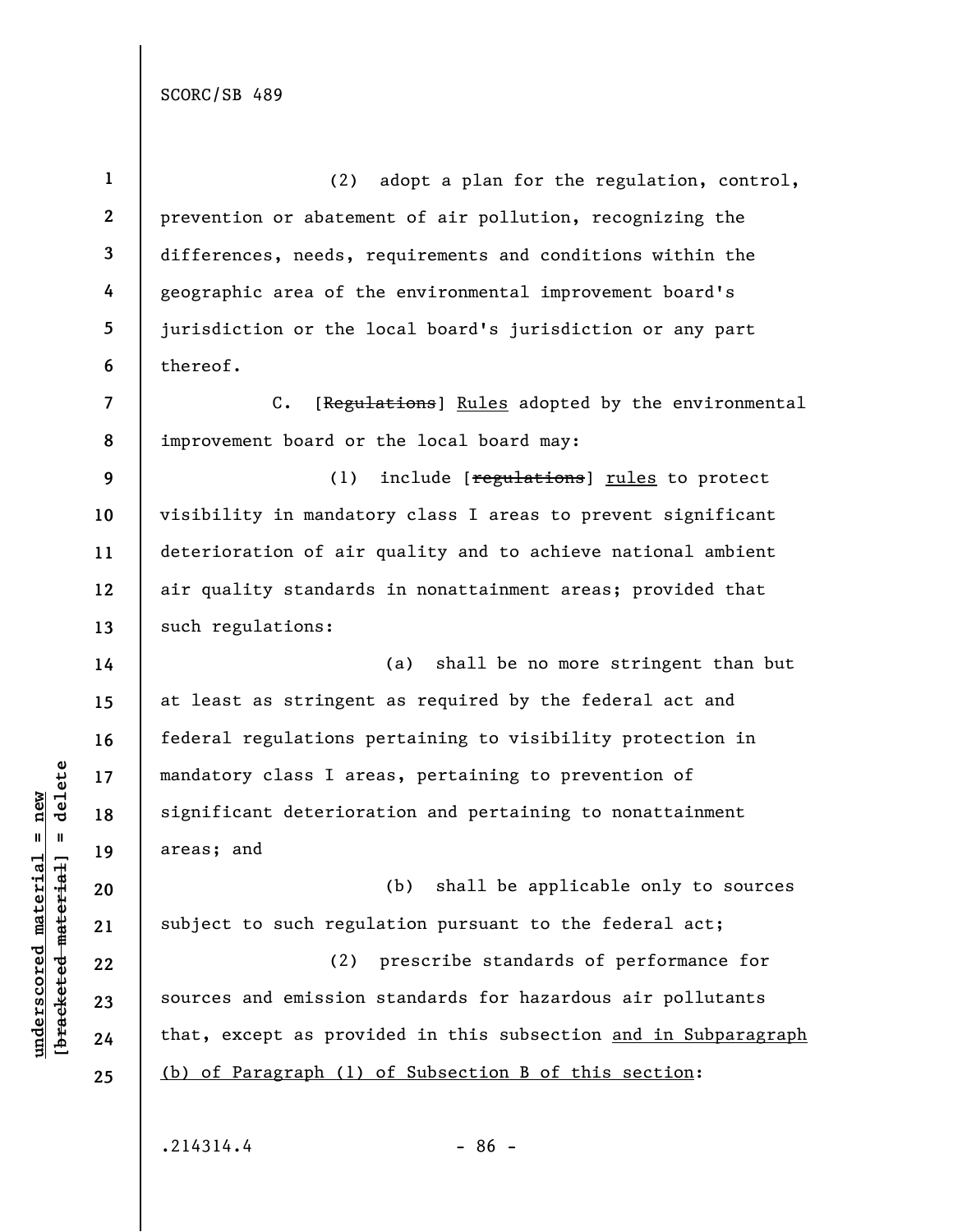| $\mathbf{1}$             | shall be no more stringent than but<br>(a)                    |
|--------------------------|---------------------------------------------------------------|
| $\mathbf{2}$             | at least as stringent as required by federal standards of     |
| 3                        | performance; and                                              |
| 4                        | shall be applicable only to sources<br>(b)                    |
| 5                        | subject to such federal standards of performance;             |
| 6                        | include regulations governing emissions<br>(3)                |
| $\overline{\mathcal{L}}$ | from solid waste incinerators that shall be at least as       |
| 8                        | stringent as, and may be more stringent than, any applicable  |
| 9                        | federal emission limitations;                                 |
| 10                       | (4)<br>include regulations requiring the                      |
| 11                       | installation of control technology for mercury emissions that |
| 12                       | removes the greater of what is achievable with best available |
| 13                       | control technology or ninety percent of the mercury from the  |
| 14                       | input fuel for all coal-fired power plants, except for coal-  |
| 15                       | fired power plants constructed and generating electric power  |
| 16                       | and energy before July 1, 2007;                               |
| 17                       | (5)<br>require notice to the department or the                |
| 18                       | local agency of the intent to introduce or permit the         |
| 19                       | introduction of an air contaminant into the air within the    |
| 20                       | geographical area of the environmental improvement board's    |
| 21                       | jurisdiction or the local board's jurisdiction; and           |
| 22                       | (6)<br>require any person emitting any air                    |
| 23                       | contaminant to:                                               |
| 24                       | (a)<br>install, use and maintain emission                     |
| 25                       | monitoring devices;                                           |
|                          |                                                               |
|                          | .214314.4<br>$-87 -$                                          |

 $[bracketeed-materiat] = delete$ **[bracketed material] = delete**  $underscored material = new$ **underscored material = new**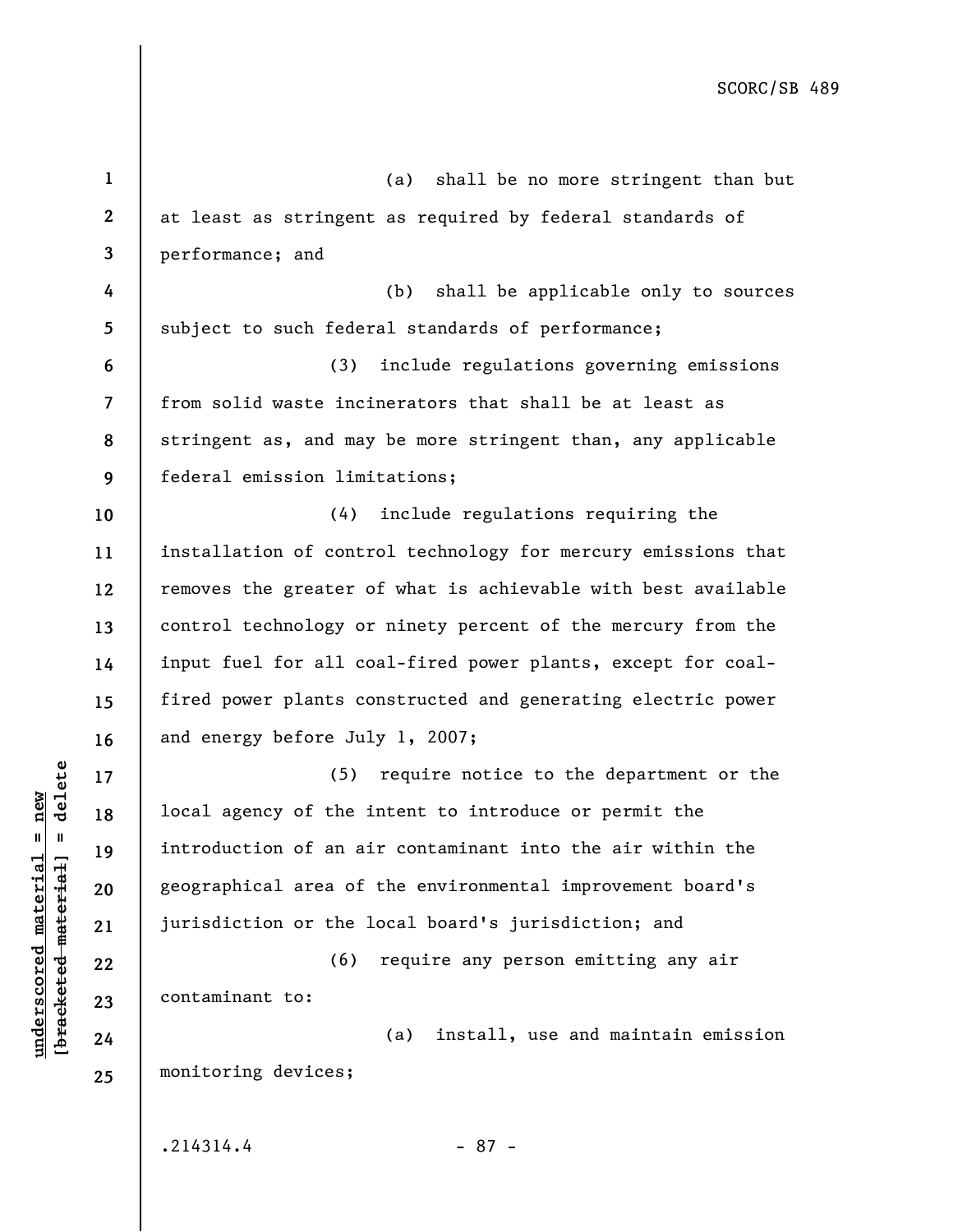**1 2 3 4 5 6 7 8 9 10 11 12 13 14 15 16 17 18 19 20 21 22 23 24 25**  (b) sample emissions in accordance with methods and at locations and intervals as may be prescribed by the environmental improvement board or the local board; (c) establish and maintain records of the nature and amount of emissions; (d) submit reports regarding the nature and amounts of emissions and the performance of emission control devices; and (e) provide any other reasonable information relating to the emission of air contaminants. D. Any regulation adopted pursuant to this section shall be consistent with federal law, if any, relating to control of motor vehicle emissions. E. In making its regulations, the environmental improvement board or the local board shall give weight it deems appropriate to all facts and circumstances, including but not limited to: (1) character and degree of injury to or interference with health, welfare, visibility and property; (2) the public interest, including the social and economic value of the sources and subjects of air contaminants; and (3) technical practicability and economic reasonableness of reducing or eliminating air contaminants from the sources involved and previous experience with equipment and

## $b$ racketed material] = delete **[bracketed material] = delete**  $underscored material = new$ **underscored material = new**

 $.214314.4$  - 88 -